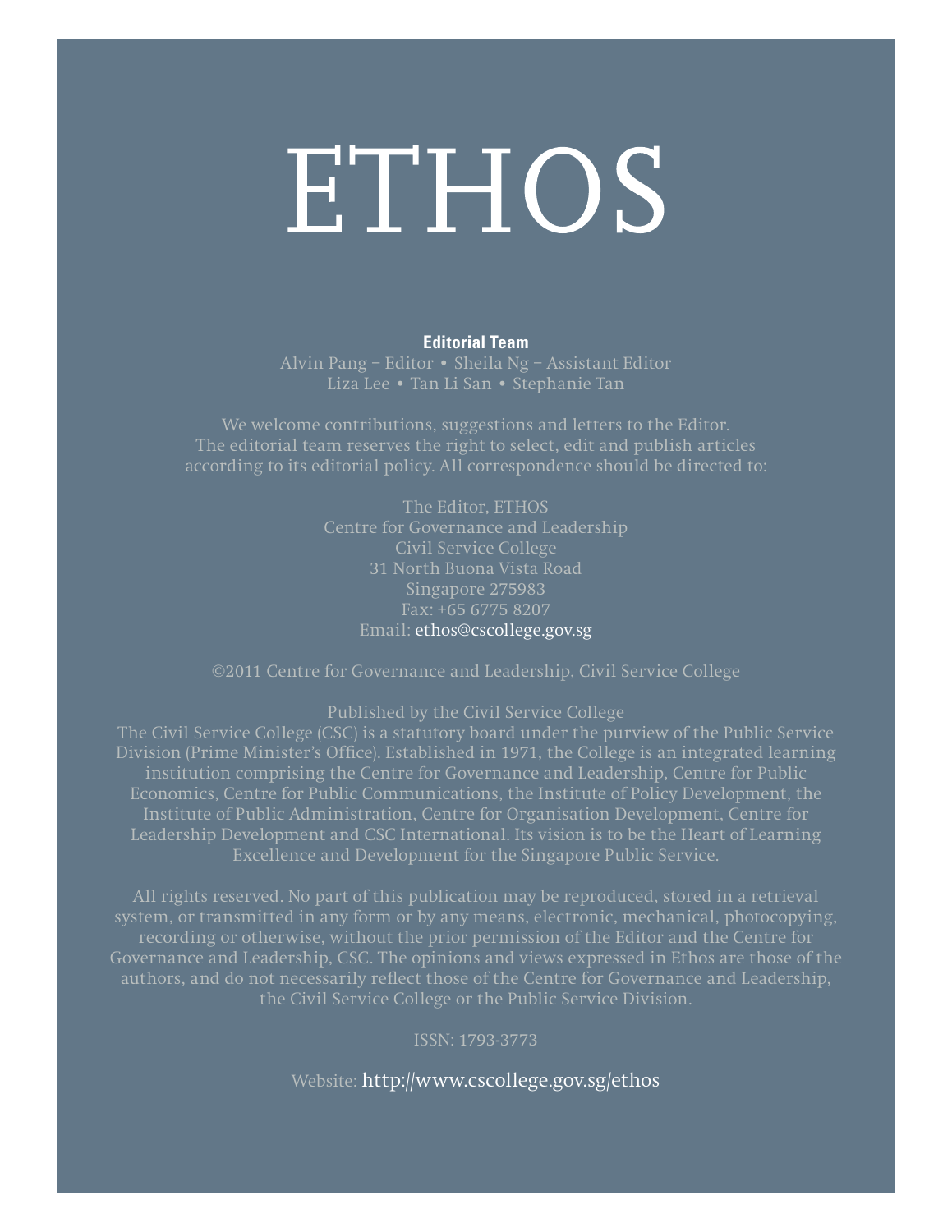# **CONTENTS** Issue 10, October 2011

- 03 **Foreword**
- 05 **Preface**
- 07 **Editorial**
- 09 **Public Governance: Challenges in a Changing Landscape Peter Ong**
- 14 **The New Synthesis: Preparing Government for the Challenges of the 21st Century Jocelyne Bourgon**
- 21 **National Resilience: Developing a Whole-of-Society Response Charles Ng**
- 30 **Opinion: Singapore's Non-Profit Sector: What Should its Role Be? Laurence Lien**
- 36 **Open Government and Public Crowdsourcing in Practice Jairus Yip**
- 43 **Developing Our Approach to Public Engagement Lena Leong**
- 54 **Perceptions of Fairness David Chan**
- 61 **Adaptive Government The ETHOS Roundtable with Dr Adeeb Al Afifi, Dr Do Le Chau and Mr Puneet Kumar**
- 66 **Opinion: Preparing Public Officers for New Modes of Governance**

**Aaron Maniam** 

- 72 **Opinion: Frontiers, Sovereignty and Cyberspace Bertrand de La Chapelle**
- 76 **Triumph of the Lion City Review of Edward Glaeser's**  *Triumph of the City* **Tan Peng Ting**
- 81 **Opinion: Futures Literacy Embracing Complexity and Using the Future Riel Miller**
- 87 **Leadership Across Generations Goh Han Teck**



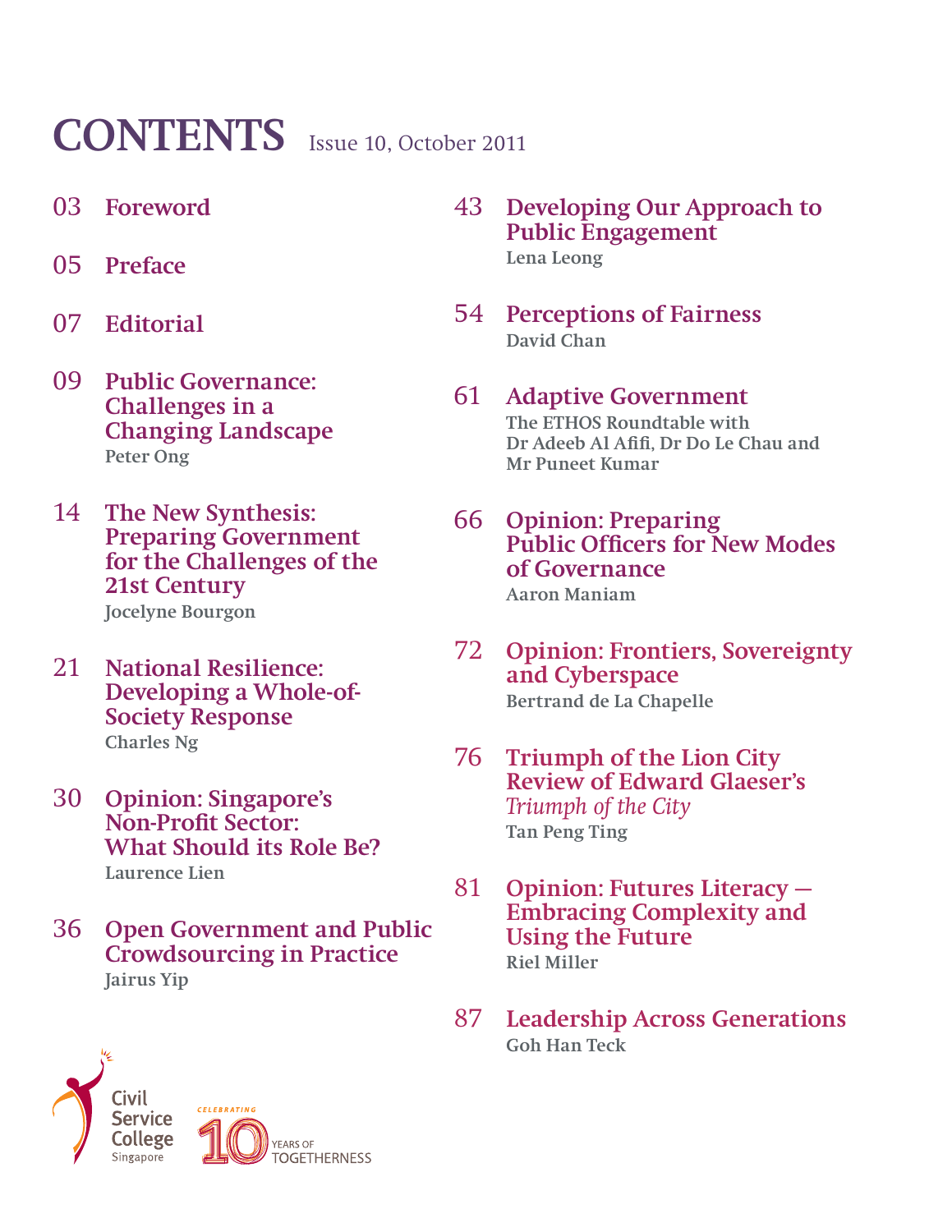### FOREWORD

T he Singapore Public Service has<br>always strived to be forward-<br>looking, effective, efficient<br>and committed to continuous learning always strived to be forwardlooking, effective, efficient and committed to continuous learning and growth. These efforts have helped Singapore to weather the turbulence of the past decade, and will stand us in good stead through the uncertainties ahead. Such capacities do not come about by accident: they are the outcome of deliberate, sustained and substantive investment in our people and institutions in the course of our development. In 2001, we made the strategic decision to incorporate the Civil Service College as a statutory board, subjecting our public sector's premier training institute to the discipline of market competition and financial self-sufficiency. We wanted an organisation that would be more responsive to economic conditions, emerging trends and promising innovations both within and outside the public sector, and thus better equipped to prepare our public officers for a complex future of accelerated change.

The Civil Service College has since done commendably. It has learned to operate, compete and thrive in a dynamic market. Its reputation as a learning institute and training provider extends beyond our shores. It has developed important new research capabilities, helping to codify, renew and extend the tacit knowledge of the public sector, and catalysing new thinking. It has engaged with a growing network of top practitioners, experts and thought leaders from around the world, connecting Singapore to the global discourse on the business of government. Its milestone programmes and courses, enriched by its unique familiarity with government, continue to be relevant, impactful and very much in demand. Its corridors and classrooms are hives of activity, where our public officers exchange ideas, socialise, and develop shared perspectives and values. The College has become a powerful node of influence in shaping Singapore's Public Service. It is in a prime position to help address the fundamental challenges that now confront the public sector.

The value proposition of government is changing. This commemorative issue of the College's journal ETHOS examines some of the ways in which significant trends — from global upheavals and geopolitical shifts to changing demographics and a more diverse society  $-$  are transforming the nature of governance, and the relationship between government and society. How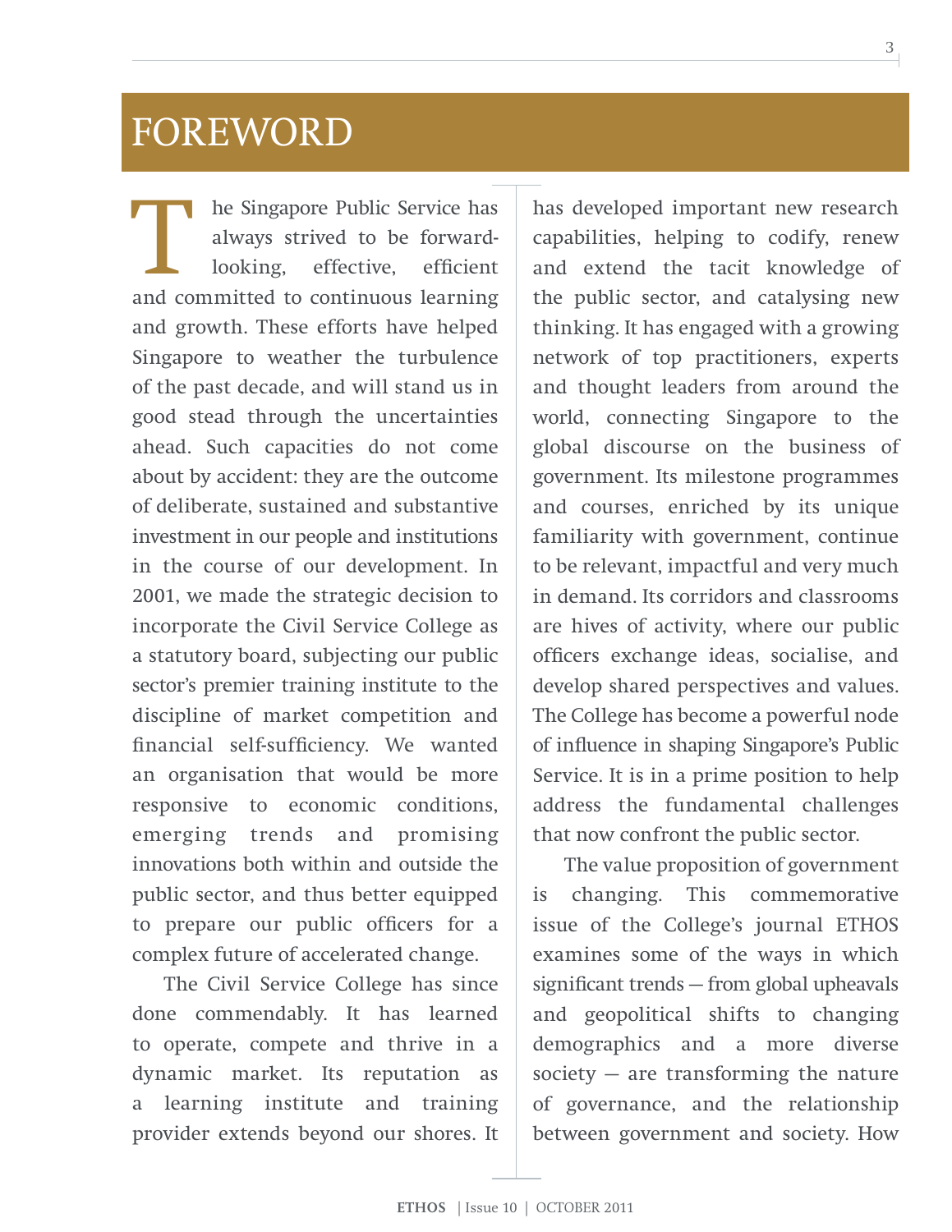can a nation become more resilient in the face of an uncertain future? What is the right balance of roles and responsibilities between the public, private and people sectors? What will it mean to be a public officer a decade from now? What different skills, capabilities and values will we need, and how can we best develop them? These are questions being asked at the heart of government today.

The Civil Service College will be an important partner as we continue to explore these issues. We will probably need to engage much more with a public that has become more informed, discerning and assertive. Most of the time, such interaction will be undertaken by the *corps* of civil servants who are at the forefront of service delivery. We will need to help them develop the competence and confidence needed to better serve and work more closely with stakeholders outside the public sector. Structural and cultural changes will be inevitable in many public sector agencies; authentic and transformational leadership will be called upon. These are areas in which the Civil Service College today is well-placed to make significant contributions.

The mission of the College is to develop people for a first-class Public Service. As we celebrate this milestone in its development, we should capitalise on its many strengths and continue to find new opportunities to do so.

Ms Lim Soo Hoon Permanent Secretary, Public Service Division, Prime Minister's Office and Chairman of the Civil Service College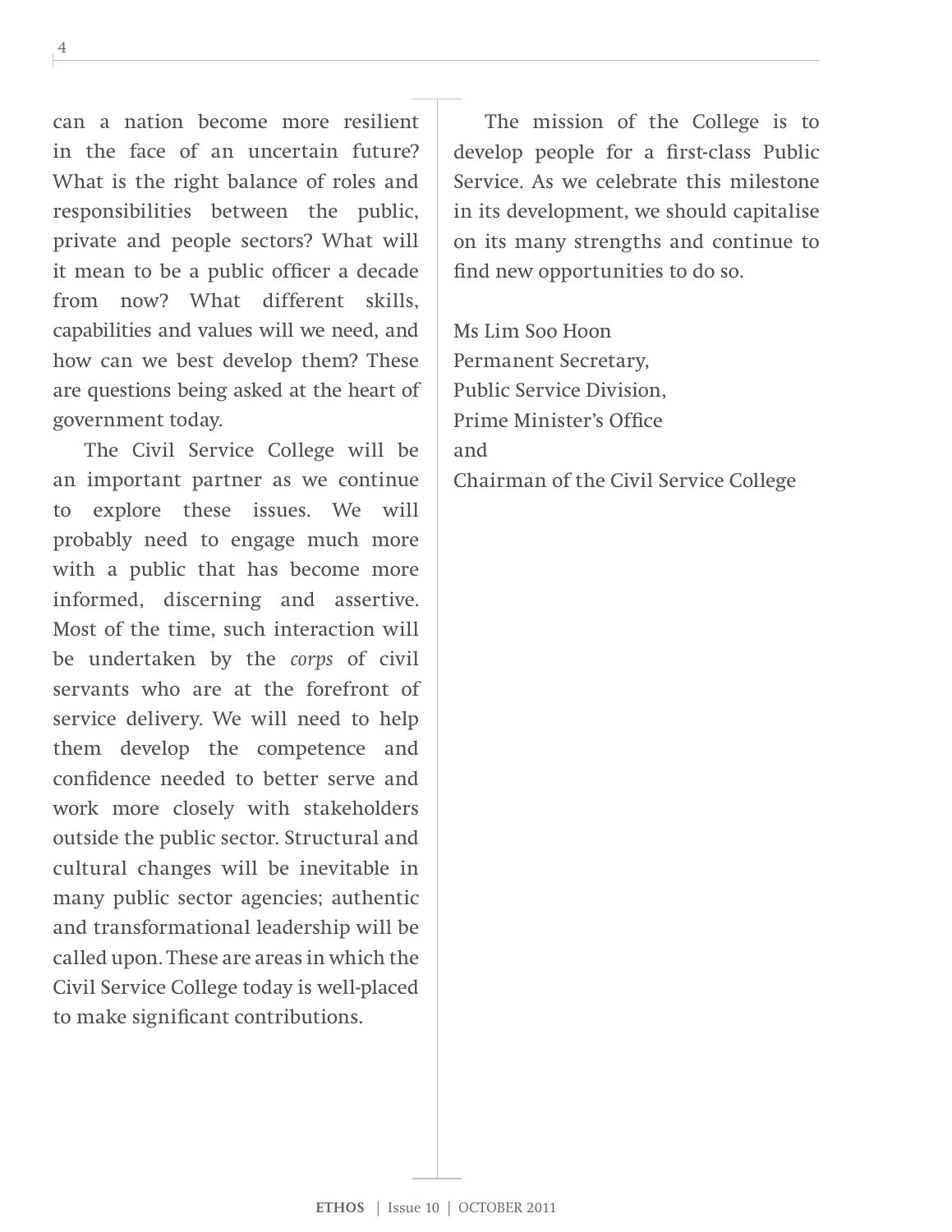### PREFACE

his special issue of ETHOS<br>commemorates the 10th commemorates Anniversary of the Civil Service College's establishment as a statutory board. The College has done well in the past 10 years. Today, we serve over 60,000 local participants, over 4,000 foreign ones, offer some 400 different courses and engage around 300 trainers from all around the world every year. We have much to be proud of, thanks to the untiring efforts of our staff, partners and stakeholders.

The past decade has been an unsettling one the world over; the challenges ahead of us are likely to be even more volatile and multidimensional. The question is, what must we do to build up our collective capacity as a nation to anticipate, cope and thrive in the face of such change and uncertainty? In these pages we will explore ways of approaching some of these pressing concerns. I am grateful to all our contributors for their insights and perspectives.

The Civil Service College has a key role to play in shaping a public sector that can help build a more resilient and successful Singapore. Public officers look to us to equip them with the skills needed to do a superior job, so that

we may deliver superior public value. Our training courses and milestone programmes will continue to employ innovative, thoughtful and relevant methodologies and technologies. As needs and priorities evolve, we will incorporate new competencies into our curriculum.

We are also stepping up efforts to seek, understand, document and share the best in contemporary thinking about public sector practice — so that we can contribute to the dynamic development of ideas about governance, leadership and policies that can make a difference for Singapore. We want to facilitate on-going conversations among public officers and with leading thinkers and practitioners outside government, on issues that we care about. This will support more participatory, well-rounded thinking about public issues, and help broaden our shared understanding about the challenges that confront us as a nation.

In the process, we hope to help build up the sense of community, trust and common ground that the public service will need to deliver robust, holistic solutions. The best measure of our success will of course be the continuing vitality of an increasingly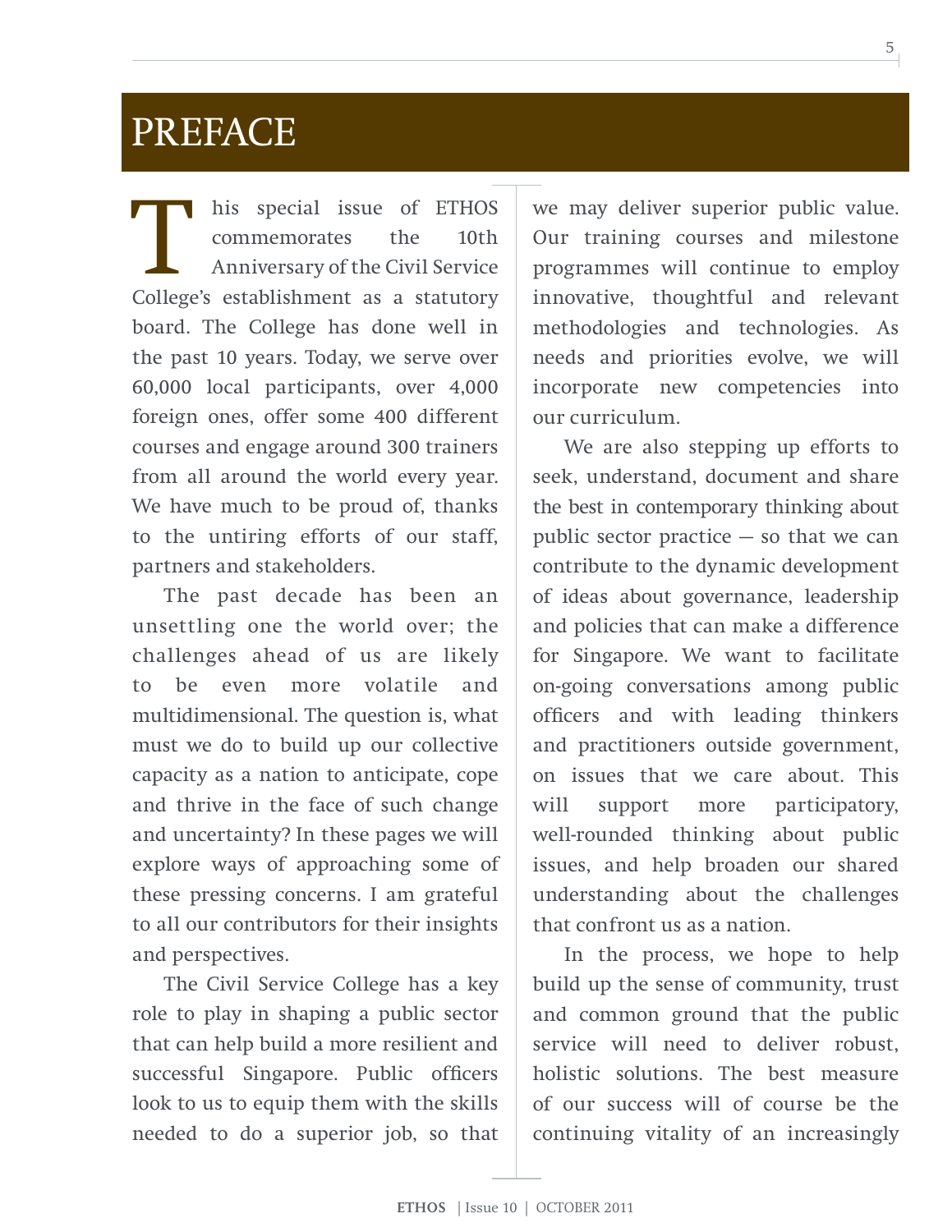sophisticated Singapore, ably supported by an effective, forward-looking, firstclass Public Service.

Please join us in celebrating our milestone anniversary, as we look to the future with confidence and resolve.

Lionel Yeo Dean and CEO of the Civil Service College and Deputy Secretary (Development), Public Service Division, Prime Minister's Office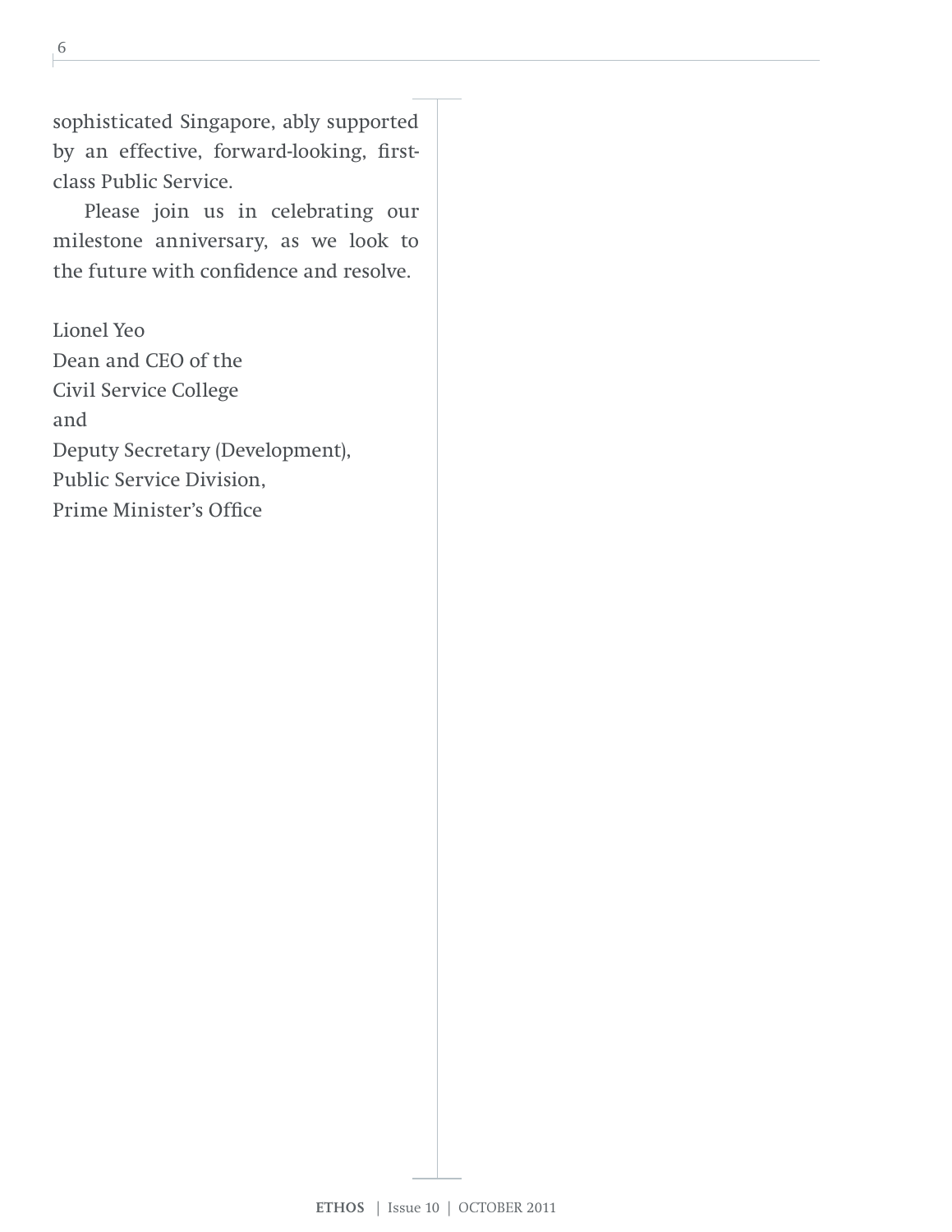### EDITORIAL

W hile there is broad<br>agreement that governments<br>will need to work in agreement that governments will need to work in partnership with other sectors in society in order to adequately address the complexities of wicked problems confronting nations today, there is not yet clear agreement on how best to go about doing so. There is recognition that exceptional national outcomes arise from exceptional collective effort — with government deeply and productively engaged with public perspectives and contributions, as Singapore's Head of Civil Service points out (page 9). One initiative at the forefront of efforts to find a new, synergistic model for governance is the New Synthesis Project spearheaded by Canada's Jocelyne Bourgon in collaboration with several leading administrations, including Singapore. Among the Project's key outcomes is a framework that envisions the relationship between the public, private and civic spheres as a dynamic network of interlinking feedback loops that generates holistic public results (page 14); its chief value is to guide conversation and help uncover latent opportunities for cross-sectoral collaboration and innovation.

It appears that societies in which there is broad active participation and co-creation of public results are likely to be more adaptive and robust in the face of changing conditions. This notion of social resilience has also become an important element in the field of national security (page 21), where there is renewed awareness of the need to build up preparedness more generally and to set aside a buffer of precautionary, risk-bearing capacity; accepting some degree of systemic inefficiency in order to better deal with unexpected shocks. Indeed, civic sector leader Laurence Lien argues that the non-profit sector addresses important nuances not readily provided for by public policy, and can therefore play a vital role in maintaining the overall health of society (page 30).

Beyond concerns of national resilience, governments have also taken the cue from the business world in employing technology to solicit ideas directly from the community (page 36). Such crowdsourcing initiatives, supported by new "open government" strategies to release and unlock the value potential of public data, are very much in their infancy. Nevertheless, they already indicate an important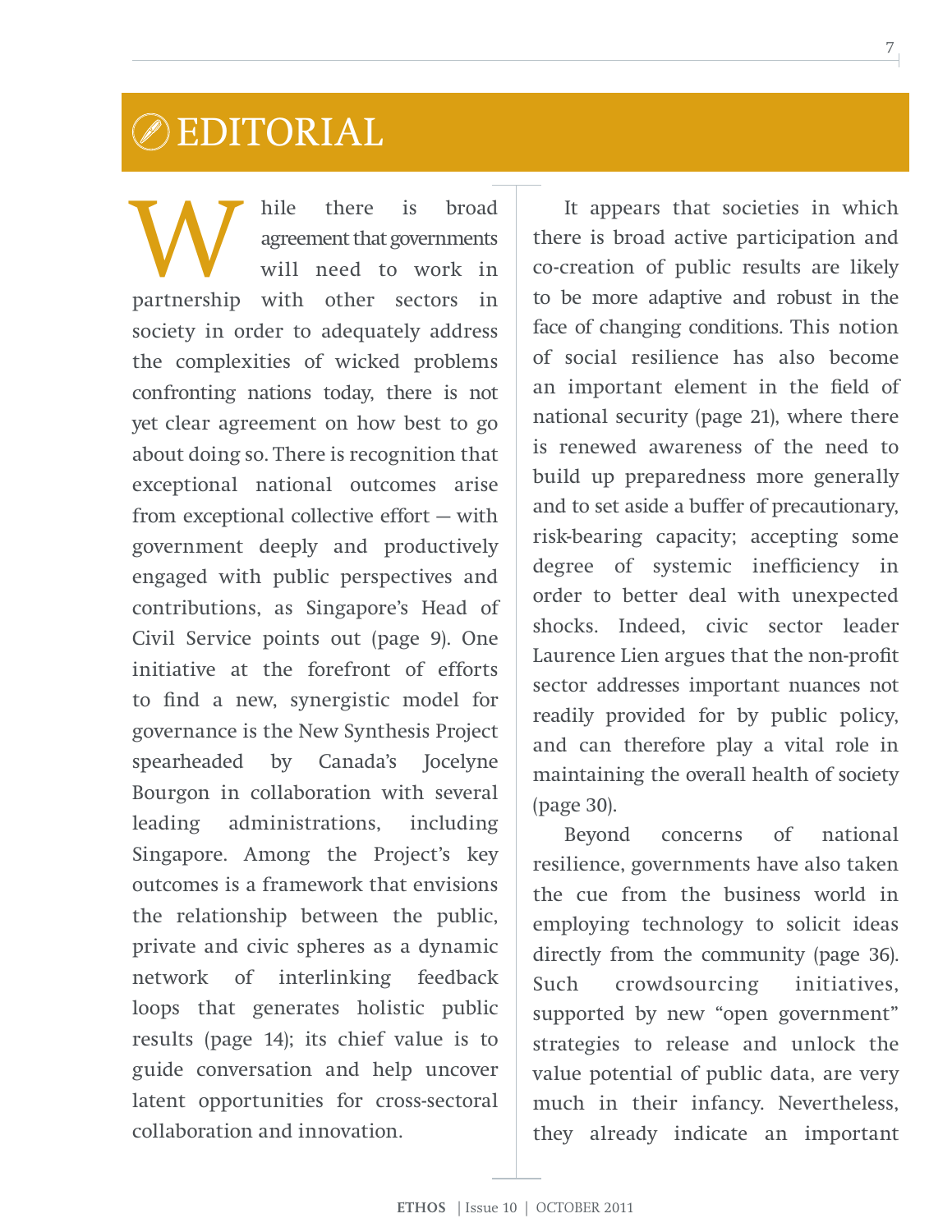new growth area for constructive engagement in the information age. To clarify thinking on public engagement strategies, Lena Leong from the Centre for Governance and Leadership outlines different approaches available to government and their respective best uses (page 43). Professor David Chan offers timely insights into the psychology of fairness (page 54), which can have a significant impact on the quality of interactions between stakeholders, and on subsequent outcomes.

Public engagement does not mean government responsibility will be abdicated or diminished. Instead, there is likely to be renewed attention on areas in which the public sector is clearly the most credible player. A livelier civic discourse calls on the public service to be more adept at serving as savvier referee, convenor, facilitator and co-investor. Making useful sense out of divergent views and emergent trends will draw on capabilities beyond the traditional mix of administrative skills (page 66). It may be premature to decide on any specific cocktail of competencies at this point. Indeed, the best strategy could be to develop a broad palette of skills and approaches that can be applied in judicious combinations in different contexts. Governance remains an art that will demand sound judgement, expertise and integrity, and

also foresight, creativity, and an instinct for the national interest.

Other contributions in this special issue of ETHOS explore the shifting frontiers of governance: Senior foreign public servants participating in Singapore's Leaders in Governance Programme discuss the evolving role of government, and the values it should retain (page 61). Futurist Riel Miller suggests that the best way to embrace the future is to find and explore the potential inherent in the complex present (page 81). Bertrand de La Chapelle charts the development of new forms of jurisdiction in cyberspace (page 72). Goh Han Teck, from the Centre for Leadership Development, describes important generational differences that could redefine the nature and practice of leadership in the public sector (page 87).

I wish you a productive read.

Alvin Pang Editor, ETHOS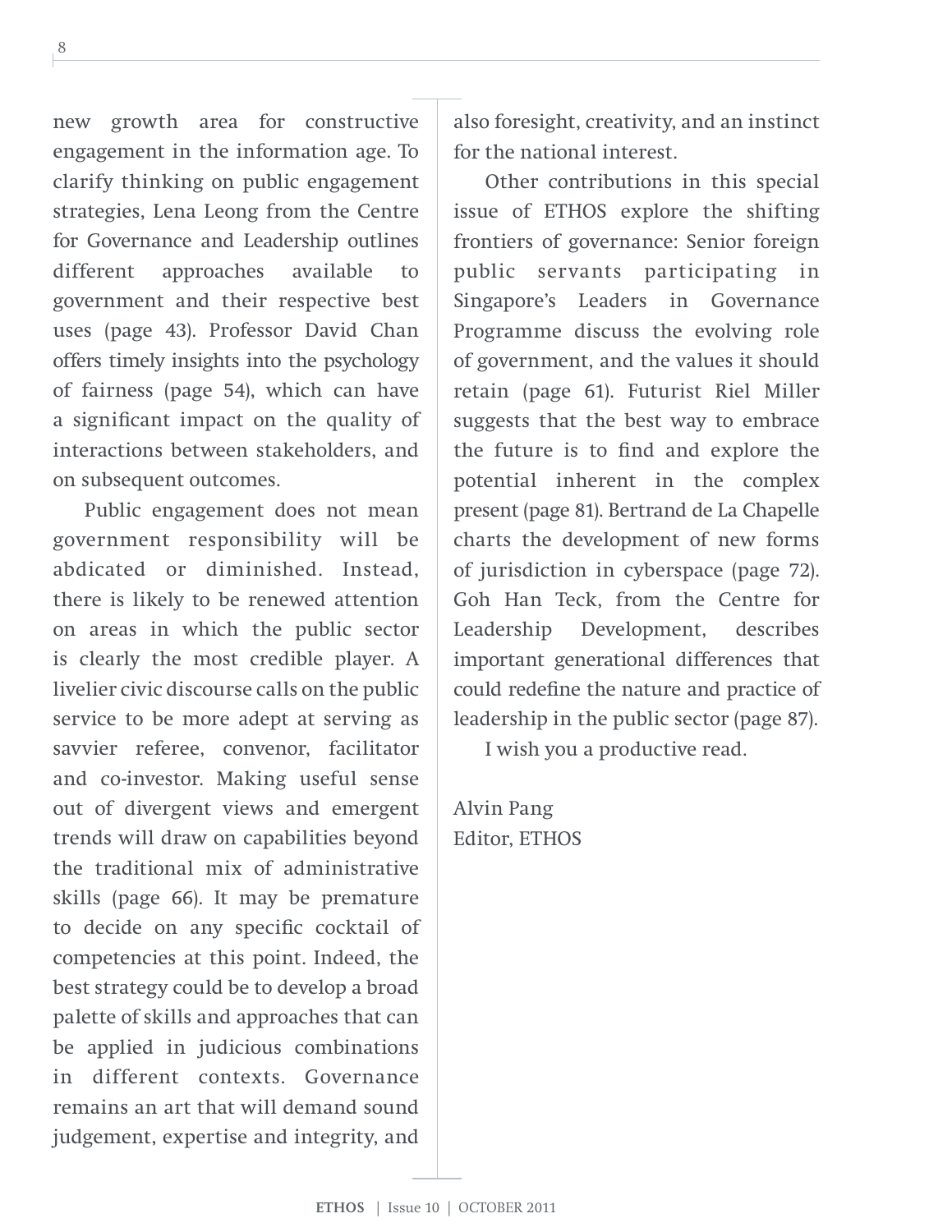

# Peter Ong Public Governance: Challenges in a Changing Landscape

**Policymaking should involve public perspectives and citizen efforts while staying focused on the long term, argues Singapore's Head of Civil Service.**

any will agree with me that<br>2011 has been anything<br>but business as usual in<br>Singapore After our two elections this 2011 has been anything but business as usual in Singapore. After our two elections this year, it is clear that we have a public that is more vocal and expect a more engaged and responsive relationship with the Government. Many public officers are wondering how the tone and style of governance might change, and what the

way ahead might be for policymaking and service delivery.

In his 2011 National Day Rally, the Prime Minister (PM) noted that Singapore must remain exceptional as a country. At the same time, as a small country with an open economy, Singapore continues to face an increasingly challenging global operating environment, which conscribes the number and range of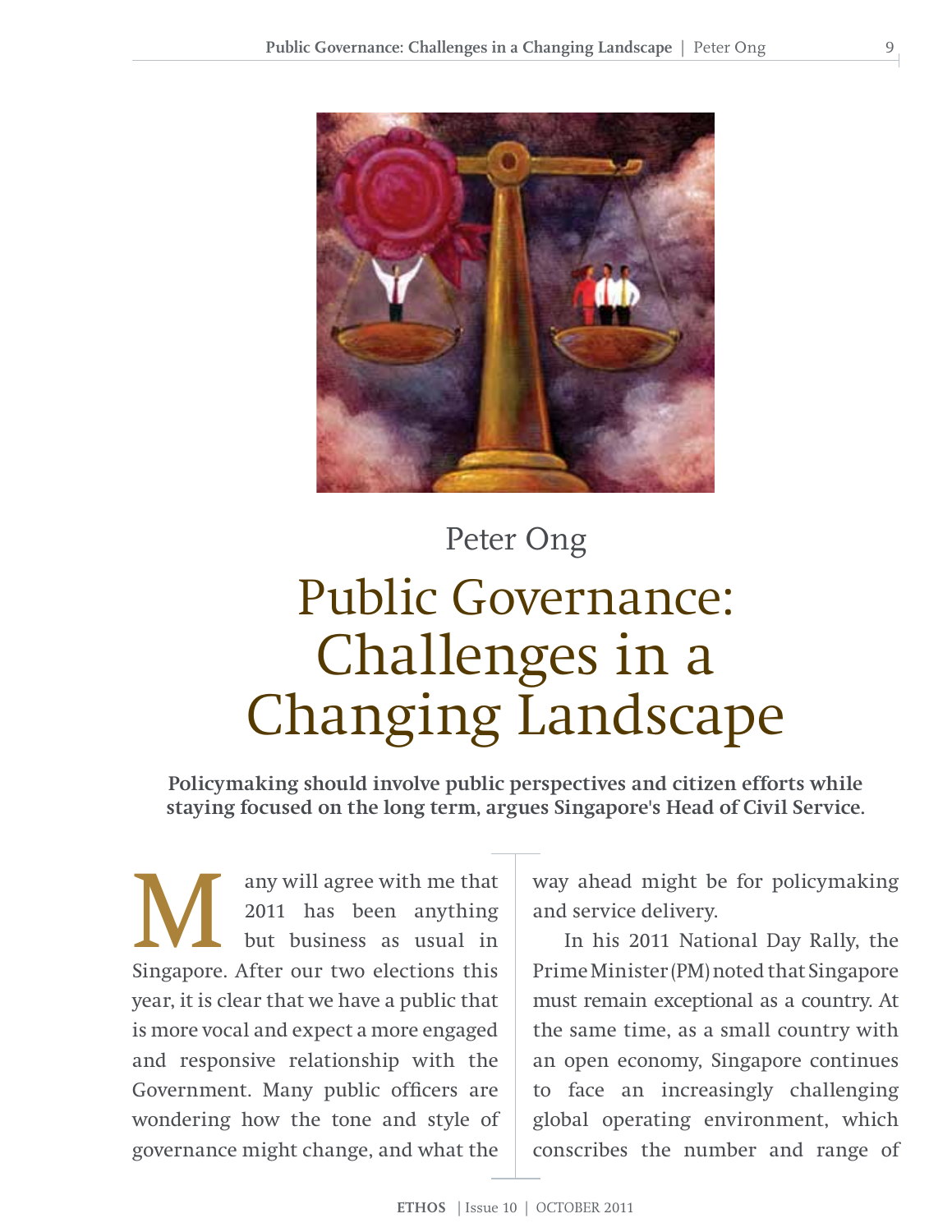policy options available to us. What we do know is that our Public Service must constantly evolve and adapt so as to rise to meet the key challenges in this changing landscape.

#### **BEING EXCEPTIONAL**

In various ways, our Public Service has indeed been exceptional. Our outstanding track record is built on strong fundamentals in policy formulation and a continuous investment in people. We have the ability and space to think long-term, and to do what is right rather than what is popular. We also make sure we bring in and retain good people in the Public Service, and we ensure that we invest resources in developing them.

If there is one word that people commonly use to describe the Singapore Public Service, it is "efficient". We deliver public value through high quality service, and have organised our policies, processes and delivery based on concepts of efficiency and resource optimisation. But this "efficiency" now needs to be coupled with a softer touch.

To ensure that the Public Service can continue to meet the aspirations of our people and to deliver public value at a higher level, there are three areas to focus on:

The first is **policymaking with more heart**, the second is **public engagement**, and the third is to continue to **prepare for the future**. These are not totally new concepts to us, and we have had some successes in these areas. However, they are areas to which we can pay more attention and in which we can do better.

#### **POLICYMAKING WITH MORE HEART**

There is room for us to formulate and implement policies with more heart, or more from the citizen's perspective, rather than from the perspective of the implementing agency.

The essence of a good Public Service is that it is trustworthy and there is consistency and transparency in implementation. Rules are implemented without fear or favour. However, a "one size fits all" approach, while impartial and fair, may unwittingly convey rigidity and a lack of care, if applied inflexibly and without regard to the genuine needs and circumstances of individuals.

There is room for us to formulate and implement policies more from the citizen's perspective, rather than from the perspective of the implementing agency.

Instead, we need to start adopting a more "user-centric" approach, and we can begin by putting ourselves in the shoes of the citizen and customer. While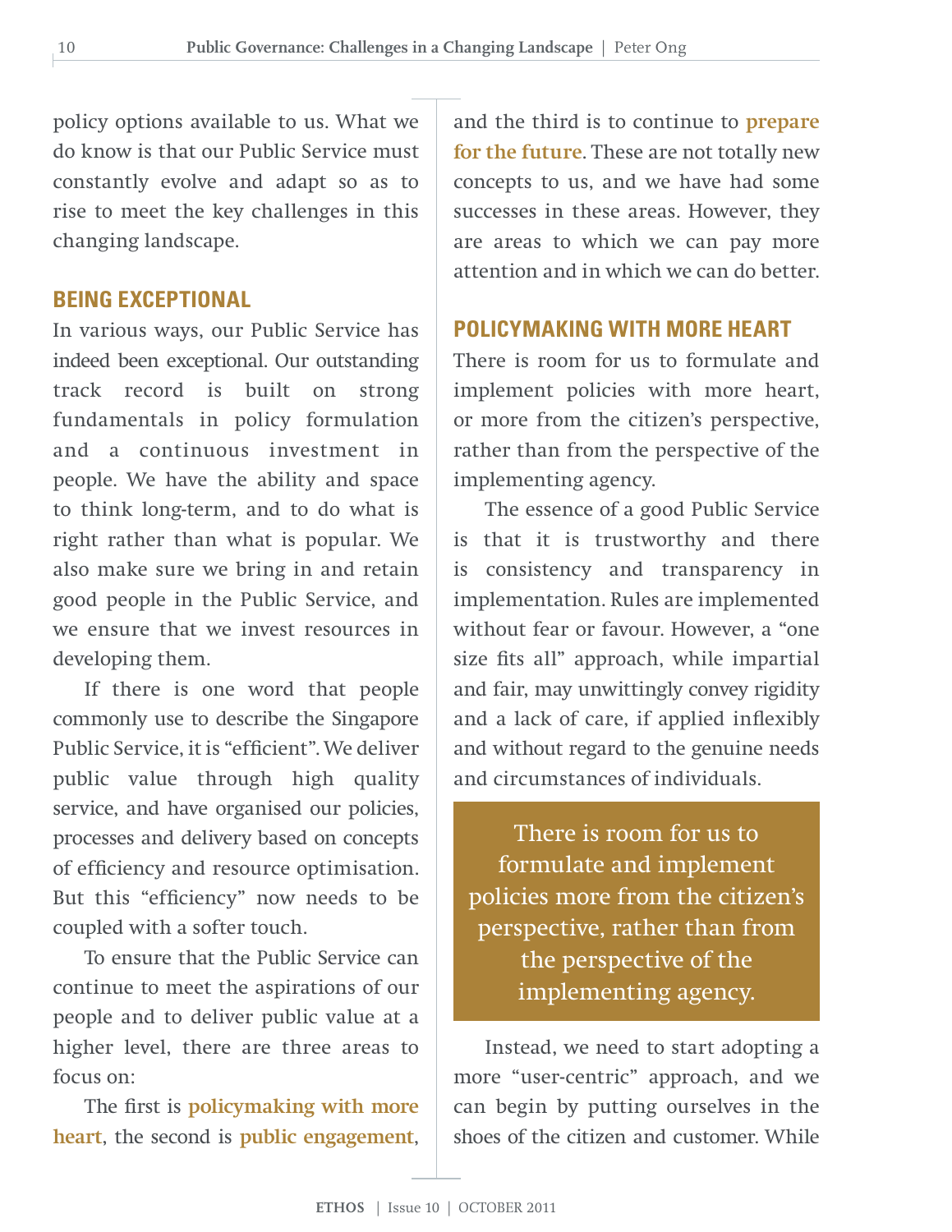we have some way to go, we have seen some interesting successes in terms of service experience when our agencies try to see things from citizens and customers' points of view.

The Ministry of Community Development, Youth and Sports (MCYS) and its partners on the ground — the Community Development Councils (CDCs) and Family Services Centres  $(FSCs)$  — operate in a complex network with many players, in alignment with Singapore's "Many Helping Hands" philosophy of social assistance. Increasingly, they are encountering more chronic and complicated cases of families who face multifaceted issues, in which financial aid alone is insufficient. In response, MCYS and its partners are reviewing how social assistance could be delivered in a more holistic and usercentric manner. They walked through the customer journey, and conducted ethnographic interviews with their customers to gain in-depth insights into the experience and emotions of end-users. These insights would be used to prototype ideas for MCYS and its partners.

One learning point from the MCYS project is that we need to overcome our own cognitive biases in policy formulation and implementation. Listening to the stories of our citizens can help to ameliorate such biases, and

enrich the range of perspectives from which we eventually craft our policies.

#### **PUBLIC ENGAGEMENT**

In his National Day Rally, PM said that he was very encouraged that Singaporeans are becoming more engaged, going beyond simply providing their views. Instead, many are now coming forward to work with one another and the Government on projects that matter to them and serve a greater national good.

As the Public Service, we should think about how to engage the public more. In the long term, this will prove beneficial for Singapore for several reasons.

> We need to overcome our own cognitive biases in policy formulation and implementation.

First, the Government does not have a monopoly on good ideas. The challenges we face as a nation are becoming more complex and will require different perspectives and approaches. Some of these can come from the public.

Second, trade-offs become sharper and harder to make as we approach the frontiers and boundaries of policymaking. Up till today, the Government has typically decided how to make these trade-offs on behalf of citizens. By involving citizens in co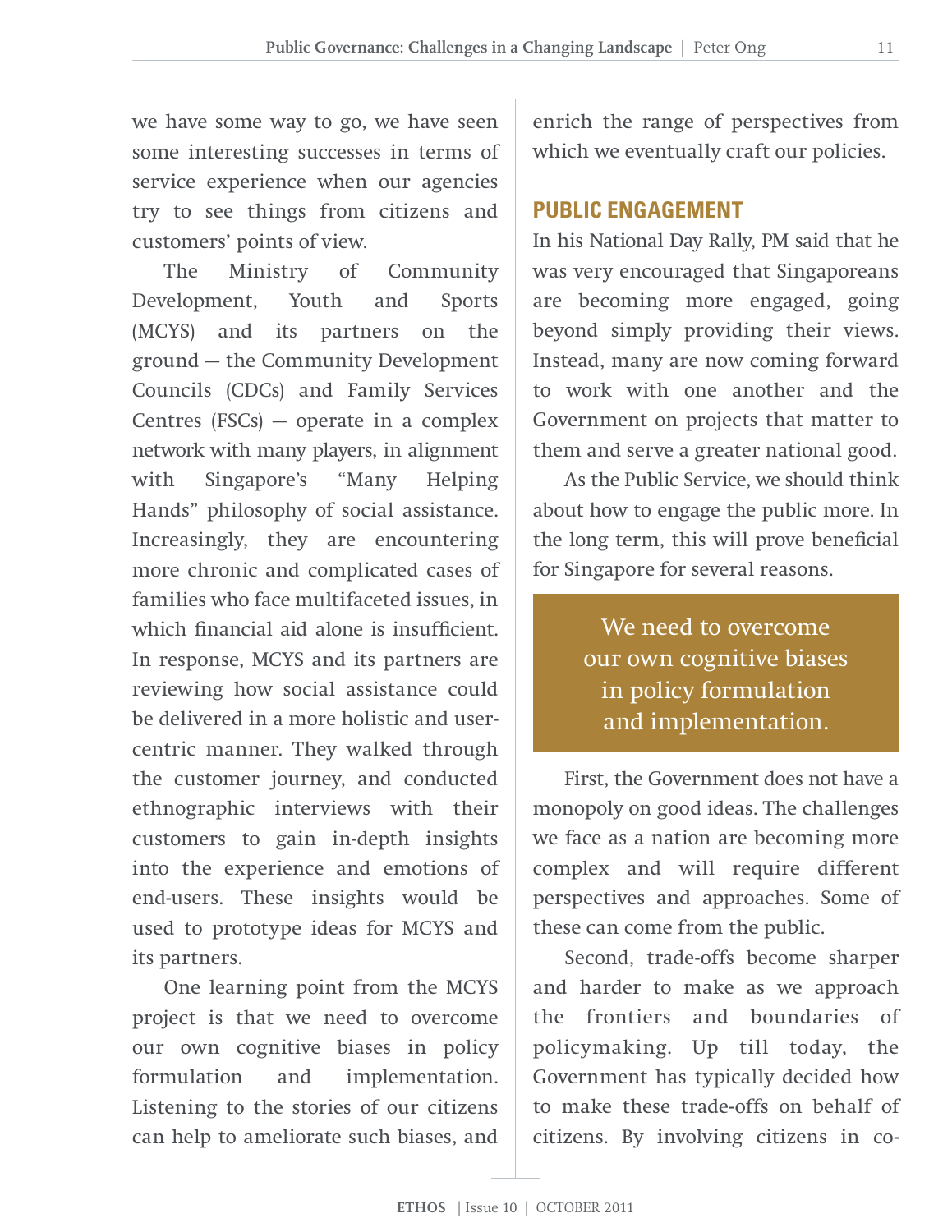creating solutions to some problems, the public could come to better understand the considerations that the Government has to bear in mind, and appreciate why certain trade-offs must be made.

Third, engagement deepens citizens' stake in the country and in their fellow countrymen's well-being. It gives citizens the opportunity to "own" policies that affect their lives on a daily basis.

#### **MAINTAINING BALANCE**

More and better public engagement does not mean that all issues should be put up for grabs, and there are issues about engagement that require further reflection. First, engagement must be done with sincerity. We have a sophisticated public, one that will pick up very quickly if we are just paying lip service to an engagement exercise.

More and better public engagement does not mean that all issues should be put up for grabs.

Second, the appropriate mode of engagement is contextual. Engagement can be upstream at the policy design stage, or downstream at the implementation stage. In some cases, the public wants to be involved upstream to be co-creators of the policy. In other areas, we will not have the luxury of time to undertake

too much engagement, for example, when there is a crisis.

Third, engagement requires public officers to have an acute sense of citizen sentiments. Not all public officers will be comfortable with or ready for public engagement, and we will need to invest in building up these skills and capabilities.

#### **PREPARING FOR THE FUTURE**

In this new operating environment where change is a constant, it is important that we continue to think about and anticipate the future. Anticipating and preparing for emerging risks and opportunities that stem from both global forces and local trends is important, even as we tackle current challenges.

Policy options need to be developed in advance, so that we can move decisively and effectively when we need to. If we want to continue to be exceptional, we must not neglect this important role or we will always be chasing our own tails and be forced into adopting sub-optimal policy options.

Many civil services around the world envy us for having the capabilities and the space to plan ahead. This is not something that we built up overnight, and is not something we should take for granted.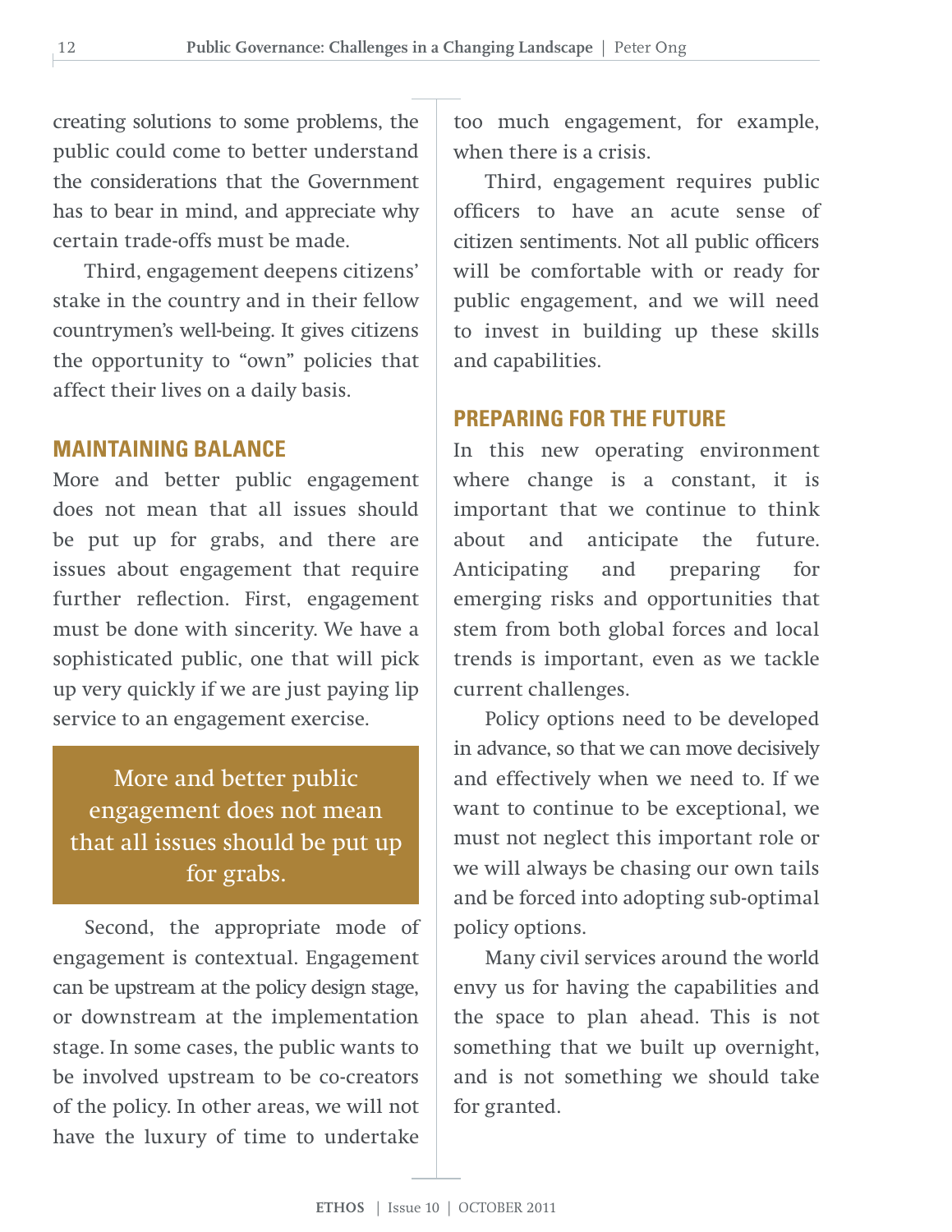#### **STAYING EXCEPTIONAL: THE JOURNEY FORWARD**

As the Public Service, we should take pride in the fact that we have done well and have been a key institution behind the success of Singapore.

Going forward, the Public Service must continue anticipating and preparing for the future. We also need to formulate and implement policies with greater empathy and heart, as well as engage the public sincerely. An exceptional Singapore is our common goal, and the journey ahead is one that we must embark on together with our people.

Peter Ong is the Head of Singapore's Civil Service and concurrently Permanent Secretary at the Ministry of Finance and Permanent Secretary (Special Duties) at the Prime Minister's Office. This article is an adaptation of a speech delivered at the Public Service Staff Conference 2011.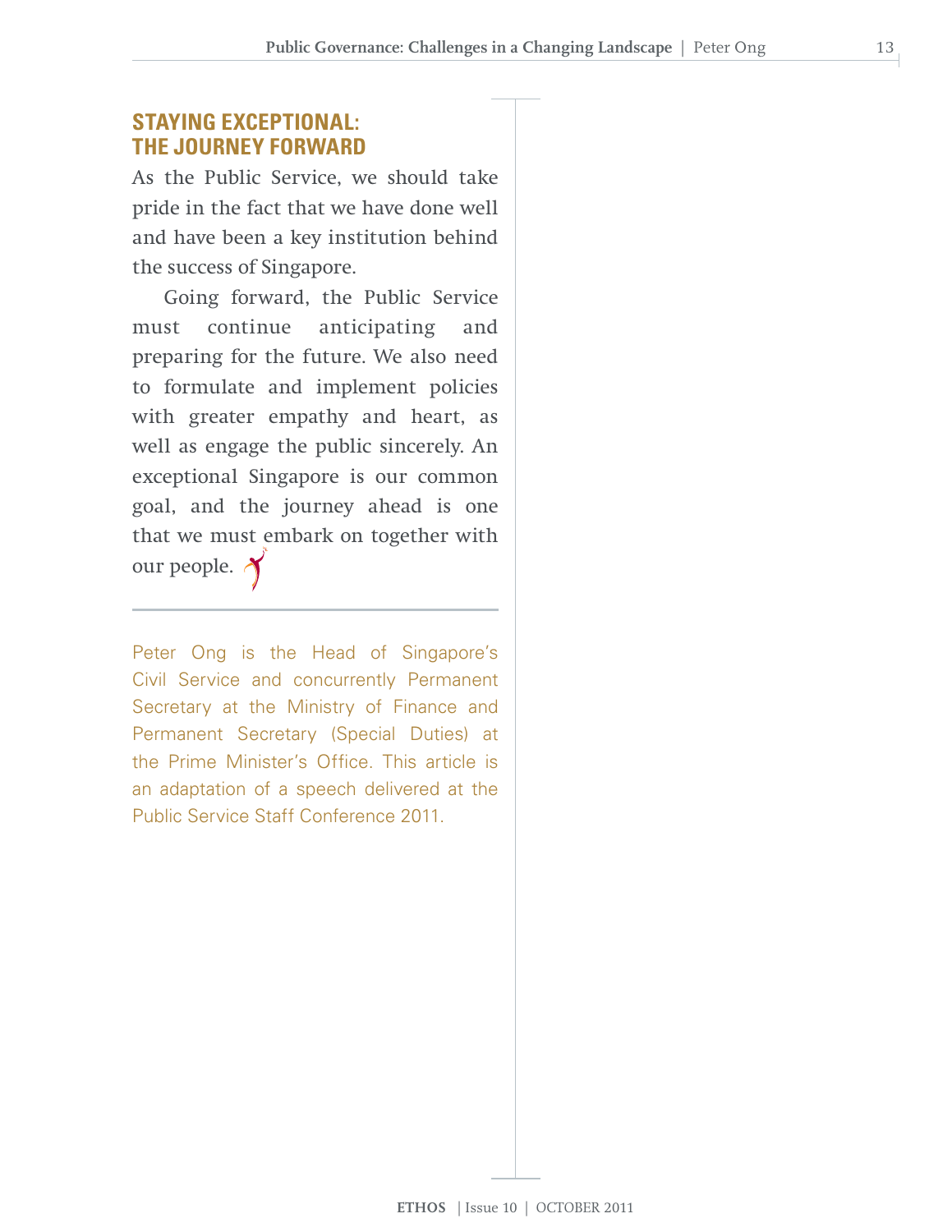

# Jocelyne Bourgon The New Synthesis: Preparing Government for the Challenges of the 21st Century

**The New Synthesis Framework expands the concept and practice of governance beyond traditional boundaries of public administration.**

#### **THE NEW SYNTHESIS PROJECT**

The New Synthesis Project<sup>1</sup> was initiated in 2009 to support public sector practitioners who, in our time, are called upon to serve the public good and the collective interest, in the face of increasing complexity, uncertainty and volatility. It attempts to provide practitioners with an intellectual framework that would help to integrate,

in a meaningful way, past practices of enduring value, lessons learned over the last 30 years of public sector reform, and the reality of practice in a postindustrial era.

Over the course of the project, close to 200 participants from academia and the world of public sector practice shared ideas about how to prepare government for the challenges of the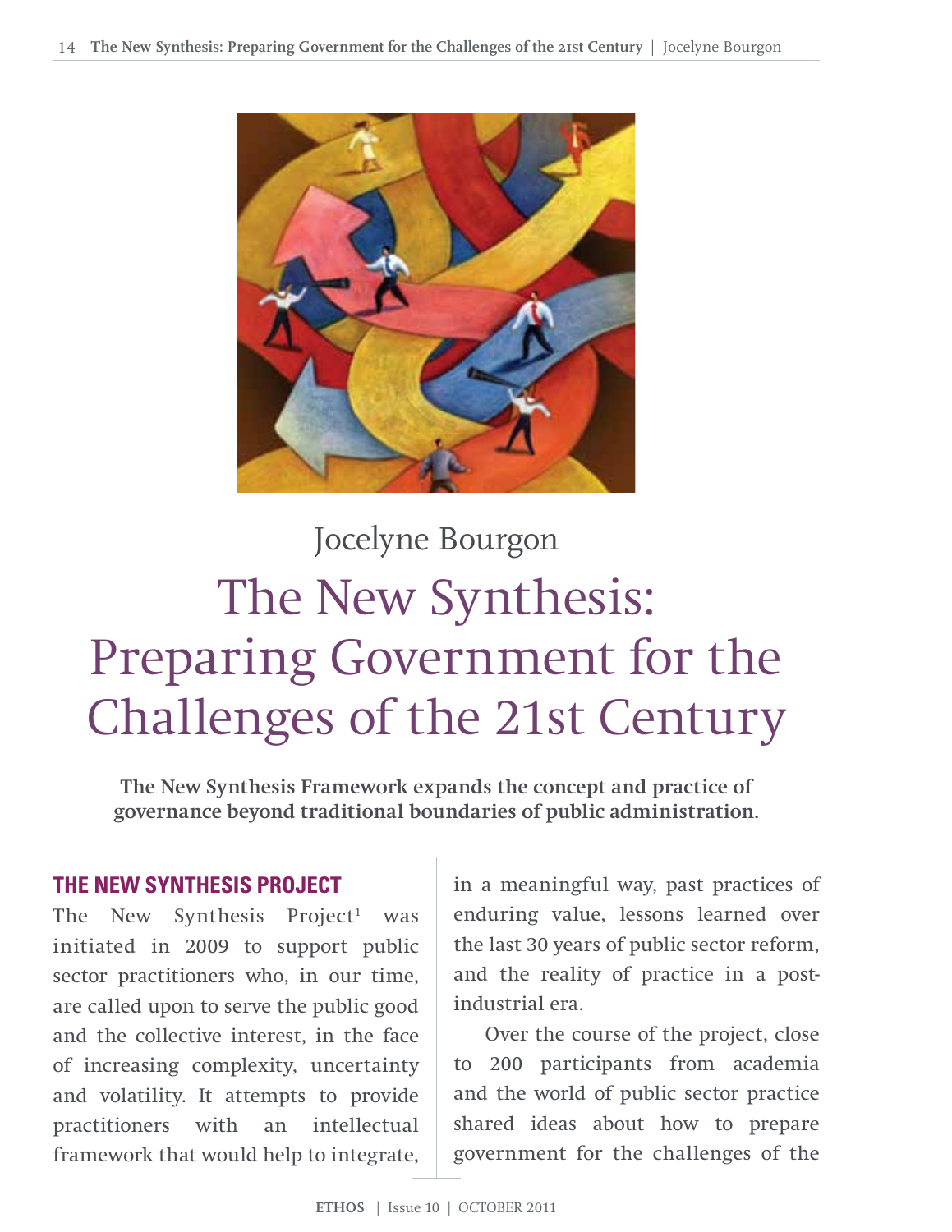21st century. International roundtables and exploratory discussions took us to The Hague, Ottawa, Singapore, Rio de Janeiro and London.<sup>2</sup> The project also brought us to Auckland, Wellington, Perth, Melbourne and Canberra, and we reached out to colleagues in Finland and the United States. We searched for and found powerful initiatives and promising practices from many countries. The insights from these deliberations pave the way for a *New Synthesis of Public Administration*, or if you prefer, a new narrative that can help to move public administration forward as a discipline and domain of practice beyond the concepts and practices inherited from the Industrial Age.3

The New Synthesis Framework presents public administration as a dynamic system with the capacity to adapt to changing circumstances and to co-evolve with society.

Despite differences in circumstances and diversity of background and perspectives, the project's participants achieved consensus on several key issues:

The nature of governance is changing. There are substantial differences about serving in the

21st century.4 These differences transform the role of government, the role of public servants and the relationship between public institutions, public organisations and citizens.

- Past practices will not be enough. Public administration systems and approaches inherited from the past will be insufficient to prepare government for the challenges of the 21st century. Public servants serving today are facing an increasing number of complex public policy issues,5 and must contend with an environment characterised by uncertainties, volatility and cascading global crises.<sup>6</sup> There are reasons to believe that the number and magnitude of disturbances will continue to increase.
- Virtual communities have real influence. They are the first generation of public servants to serve in a world where *virtual communities* transform the shape of public policy issues,<sup>7</sup> as well as the context within which these challenges must be met and where people are all at once members of their communities, citizens of their country and citizens of the world.
- Governments cannot go it alone. An increasing number of public policy issues exceed the capacity of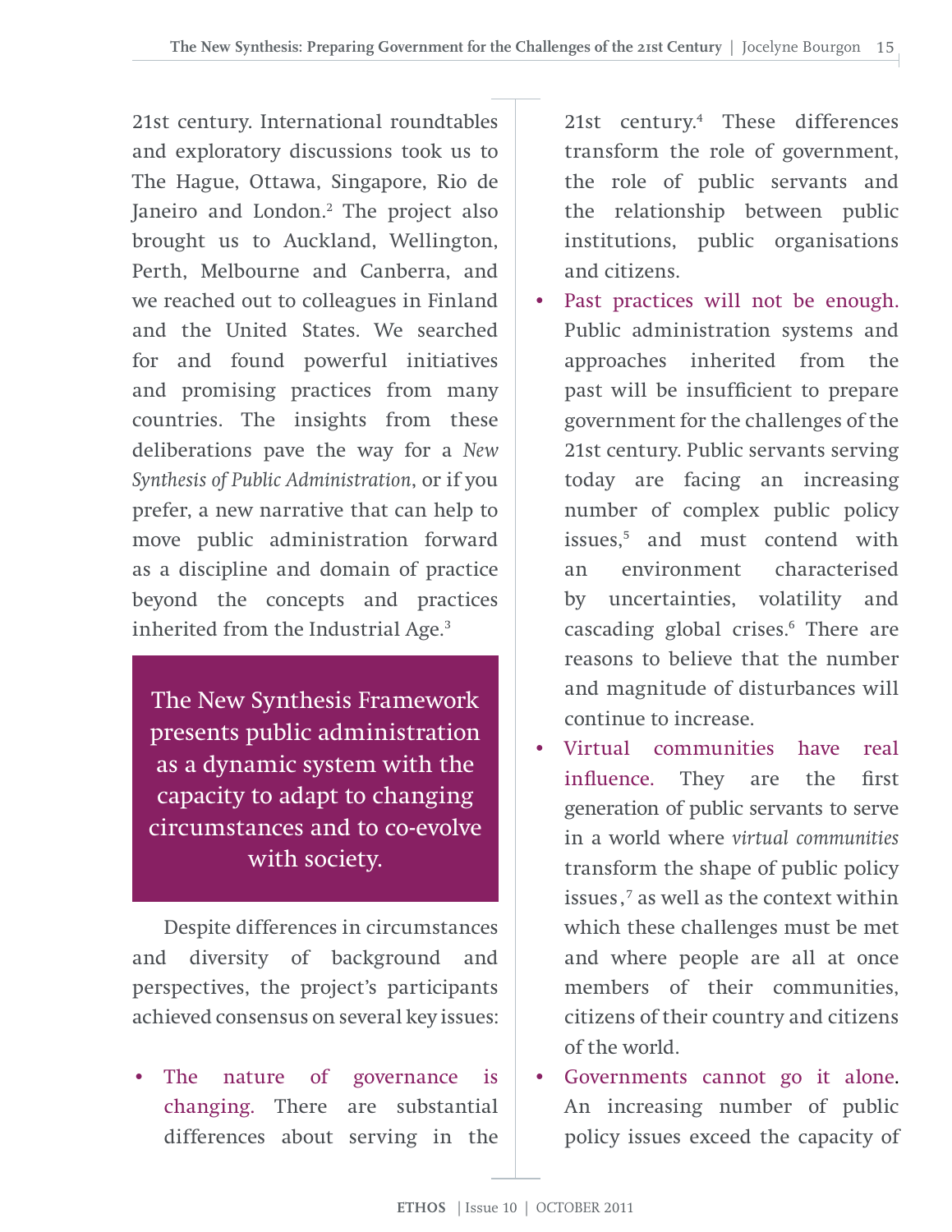government working alone; they require the active contribution of people, families and multiple actors. Public results are a *shared responsibility* requiring a *collective effor t*. 8 A government-centric approach focused on efficiency and productivity must give way to a broader focus where the role of government is also to lever the *collective capacity* to achieve results of higher public value and at a lower overall cost for society.

New ideas, new capacities and new ways of doing things are needed to address complex issues and to find peaceful solutions to the intractable problems of our times.<sup>9</sup> The industrial age promoted multiple separations, fragmentations and divisions to provide stability, improve efficiency and increase productivity. The 21st century will require multiple integrations, interactions and relationships to forge emergent solutions to our most daunting challenges.

#### **A NEW NARRATIVE**

A new narrative is needed to guide the actions and decisions of practitioners: one that integrates the role of government, people and society. The New Synthesis Framework aims to address this need. It presents public

administration as a dynamic system with the capacity to adapt to changing circumstances and to co-evolve with society: government transforms society and is transformed by it.<sup>10</sup>



#### **FIGURE 1. AN ADAPTIVE SYSTEM OF GOVERNMENT**

#### *© 2010 J. Bourgon*

The New Synthesis Framework is an *enabling framework*; it does not provide answers but helps to frame the questions. It facilitates the exploration in practice of a broad range of possibilities open to government, and it helps to reveal the consequences that various choices entail. The framework helps practitioners to explore a *space of possibilities*. 11

Delineated by four vectors, the framework (see Figure 1) argues that public results are a combination of public policy results and civic results, and that the role of public servants is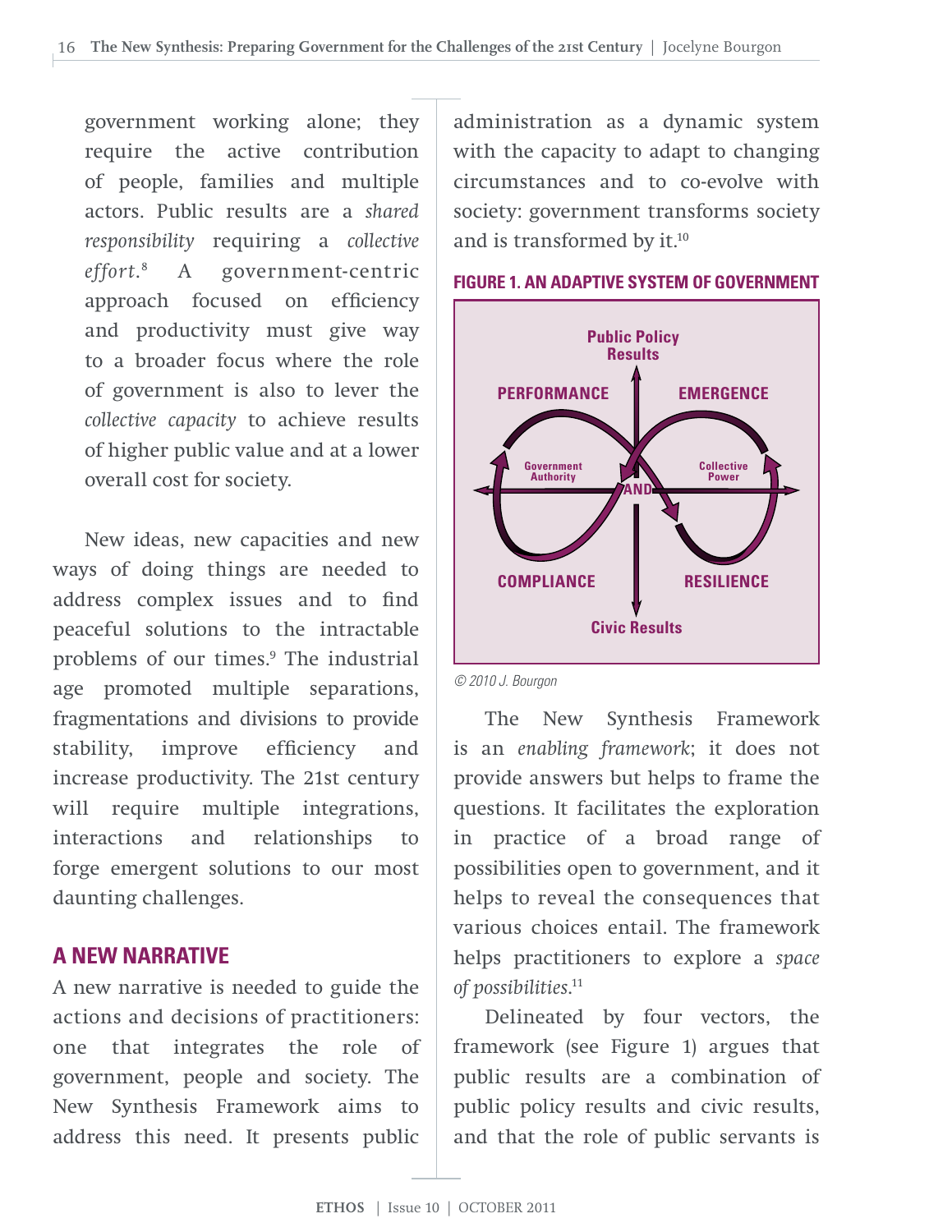to mediate and move the contribution of their organisations along both value added chains (the vertical vectors). It argues that the role of government extends beyond what government can do on its own. Instead, public servants need to work to leverage its collective capacity for better results (the horizontal vectors). This gives particular importance to the stewardship role of government to promote and defend the collective interest in all circumstances both predictable and unpredictable and in particular when the costs of failures would be borne by society as a whole.

#### The framework helps practitioners to explore a *space of possibilities*.

There are multiple tensions at the intersection of these vectors but this is also where the greatest potential for innovation is to be found, and where a new synergistic sharing of roles and responsibilities between people, government and society may be forged. Such a synthesis would represent a shift from a relatively closed concept of government, where public organisations are the primary provider of public services, to an open concept of governance, where public organisations constantly exchange and are part of their environment, and where the public, private and civic spheres coevolve in a manner that supports the overall performance of society. It would require:

There are multiple tensions at the intersection of these vectors but this is also where the greatest potential for innovation is to be found.

- a strong *emergence function* to anticipate what might be, with the ability to take proactive action and tap collective intelligence so as to shape emergent solutions and co-create responses to complex policy issues;
- an efficient *compliance function* to set priorities, help forge societal and political consensus and conserve energy within a context of constrained actions and behaviours;
- an effective *performance function* to think across systems and work across boundaries, sectors and disciplines;
- a powerful *resilience function* to coproduce public results, encourage the active participation of citizens, families, communities as value creators, and to build the adaptive capacity of society to prosper and adapt in all circumstances.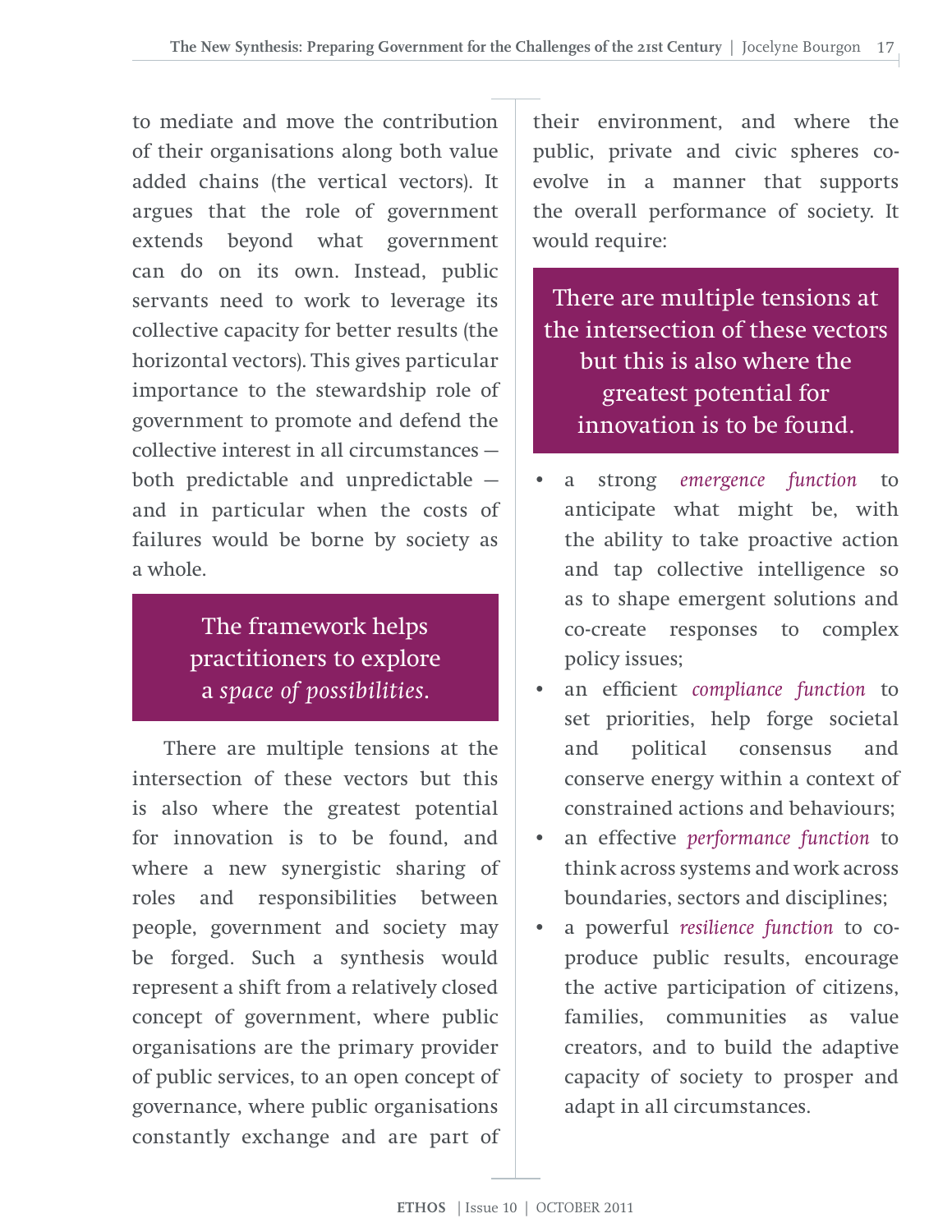### The Singapore Prison System Case — The Power of an Inclusive Mental Map



#### *© 2010 J. Bourgon*

The transformation of the Singapore Prison System (SPS) illustrates aspects of the New Synthesis framework in action. Confronted with overcrowding, high recidivism, increasing costs, staff shortages, low morale and poor public perception, the SPS transformed itself from "custodians" of prisoners to "captains in the lives" of the offenders they served. They did this by working with families, employers and other stakeholders to reintegrate former offenders into society successfully.<sup>1</sup> In essence, they shifted from focusing on agency results to societal results.

Today, the prisons of Singapore are some of the most cost-effective corrections facilities in the world. Between 1998 and 2007, recidivism decreased from 44.4% to 26.5%. By leveraging the capacity of the community, the SPS achieved far more than it could on its own.<sup>2</sup>

#### **NOTES**

1. Leong, Lena, "The Story of Singapore Prison Service: From Custodians of Prisoners to Captains of Life", Paper presented at the NS6 International Roundtable, Ottawa, Canada, 4-5 May 2010.

2. Ibid.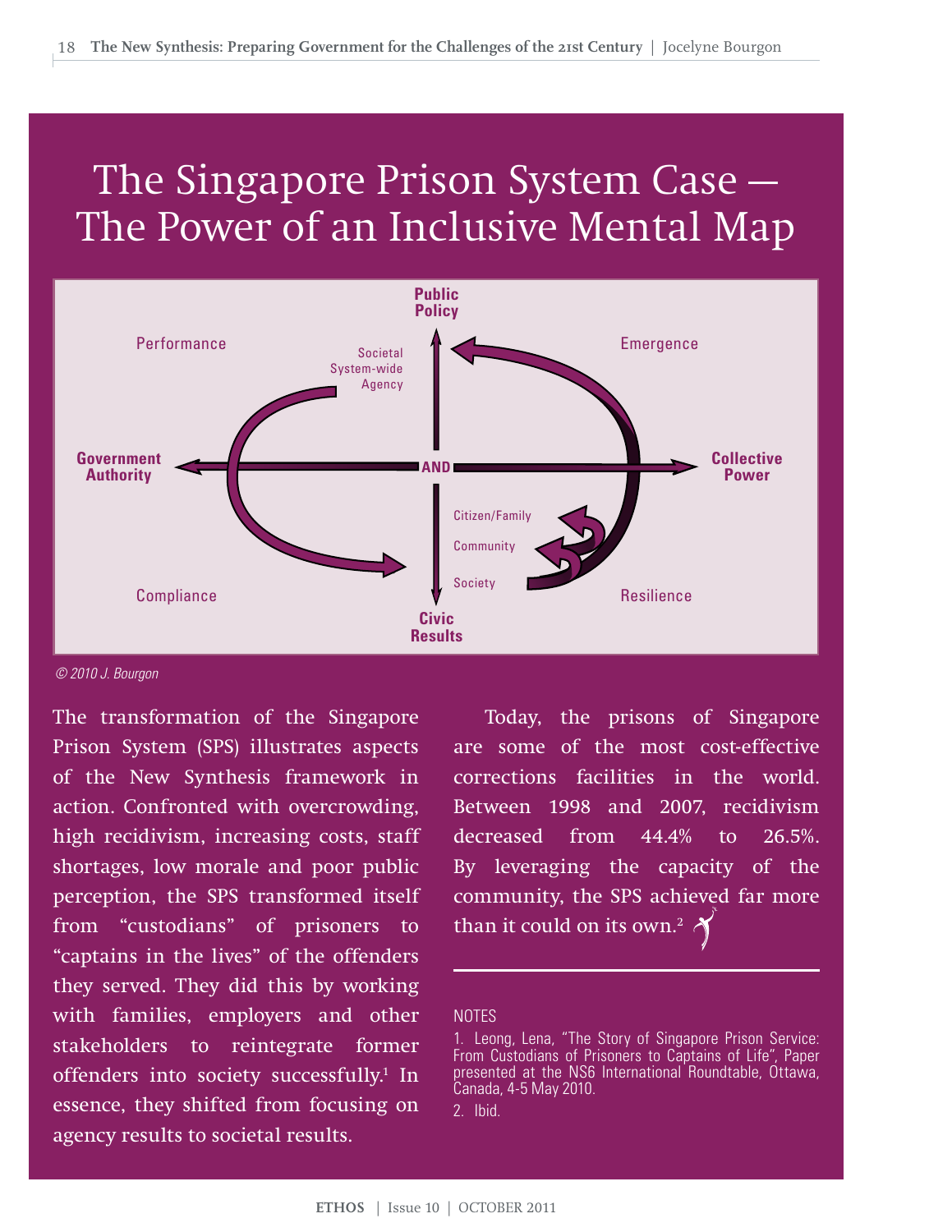#### **PREPARING PUBLIC SECTOR LEADERS FOR THE CHALLENGES OF THE 21ST CENTURY**

The New Synthesis is a work in progress.12 To realise the potential of its insights in practice, our public sector leaders will need to develop several capacities:

- As *public servants*, they must have a commitment to serve, be firmly grounded in public sector values and have a deep philosophical understanding of the importance of serving the public good and collective interests<sup>13</sup>
- As *public administrators*, they must be keepers of a public trust, exercising their duty under the rule of law and fulfilling their mission to the fullest by marshalling all the resources, resourcefulness and the power vested in them and their organisations.14
- As *public sector managers*, they should possess the same level of skills, knowledge and know-how required of their counterparts in other sectors. They need this to connect with, leverage, work across, cocreate and co-produce public results of increasing value and at a lower overall cost for society.
- As *public sector leaders*, they must envision and anticipate what others have not yet seen, to give

coherence to seemingly disparate elements and to give meaning to ambitious trajectories.<sup>15</sup> They need to give voice to aspirations and help frame a narrative of hope deserving of support and conducive to collective actions.

A government-centric approach focused on efficiency and productivity must give way to a broader focus where the role of government is also to lever the *collective capacity* to achieve results of higher public value and at a lower overall cost for society.

#### **CONCLUSION**

Public administration embodies a concept about the relationship between government, people and society. As new ideas and new ways of doing things emerge, the old ways become unstuck. This provides an opportunity to modernise public administration and to propel our societies forward.

This transformation starts with people and, in particular, with those who have the very special responsibility of serving the public good and the collective interest. Over the coming months, efforts will be made to deepen the international conversation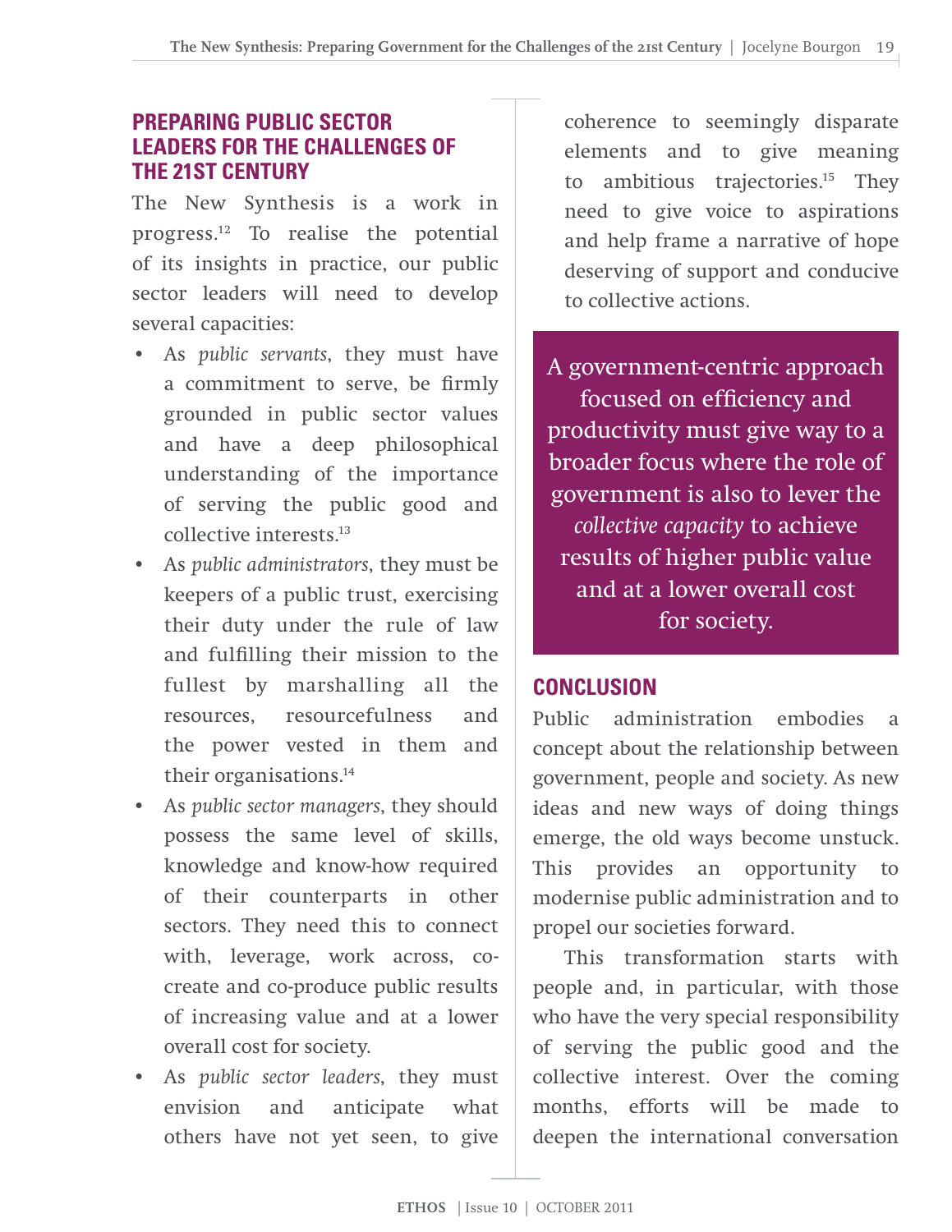with those who participated in the project so far, and to broaden it to reach practitioners beyond the initial participating countries…and thus the journey continues.<sup>16</sup>

As a Senior Visiting Fellow at the Civil Service College, Singapore, the Honourable Jocelyne Bourgon spoke on "Governance in an Expanding Public Space" in October 2011. Madame Bourgon is President of Public Governance International (PGI), President Emeritus of the Canada School of Public Service, and is leading the New Synthesis Project which is exploring the challenges of public administration in the 21st century.

Madame Bourgon has led ambitious public sector reforms as Secretary to Cabinet for Canada and as an international public servant. She was a key architect of deficit reduction in Canada and is a leading public administration thinker and writer. She is author of the book *A New Synthesis of Public Administration: Serving in the 21st Century*.

#### NOTES

1. A book describing the project findings has recently been published: Bourgon, Jocelyne, *A New Synthesis of Public Administration: Serving in the 21st Century,* (Montreal: McGill-Queen's University Press, 2011)

2. The Civil Service College was the senior partner and country coordinator for Singapore in the New Synthesis of Public Administration Project.

3. Kettl, Donald F., *The Global Public Management Revolution: A Report on the Transformation of Governance,*  (Washington, DC: The Brookings Institution, 2000)

4. Denhardt, Janet Vinzant and Denhardt, Robert B, *The New Public Service: Serving, Not Steering,* (Armonk, NY: M.E. Sharpe, 2003)

5. Klijn, Erik-Hans, "Complexity Theory and Public Administration: What's New?", *Public Management Review,* 10 (3) (2008), pp299-317

6. NS6 Network, *Preparing Government to Serve Beyond the Predictable: Singapore Roundtable Report,* edited by Jocelyne Bourgon, (Ottawa: Public Governance International, 2010)

7. Badger, Mark, Johnston, Paul, Stewart-Weeks, Martin, and Willis, Simon, *The Connected Republic: Changing the Way We Govern*, (San Jose, CA: Cisco, Internet Business Solutions Group, 2004)

8. Cahn, Edgar S., *No More Throw-Away People: The Co-Production Imperative*, (Washington: Essential Books, 2004)

9. Lam, Chuan Leong, "Managing Complexity and Uncertainties," *ETHOS*, no. 4 (April 2008), http://www. cscollege.gov.sg/cgl/page.asp?id=112&iurl=2; Kahane, Adam, *Solving Tough Problems: An Open Way of Talking, Listening and Creating New Realities*, (San Francisco: Berrett-Koehler Publishers, 2004)

10. The author previously introduced some of the concepts behind the New Synthesis Framework in two articles for *ETHOS*. They are: Bourgon, Jocelyne, "Reclaiming Public Administration," *ETHOS* no. 4 (April 2008), http://www. cscollege.gov.sg/cgl/page.asp?id=112&iurl=2; Bourgon, Jocelyne, "Serving Beyond the Predictable," *ETHOS* no. 7 (January 2010), http://www.cscollege.gov.sg/cgl/page. asp?id=112&iurl=2

11. Bourgon, Jocelyne, "Exploring New Frontiers of Public Administration: The New Synthesis Project," *Canadian Government Executive*, 17 (3) (March 11), pp16-18

12. Readers interested in the topic may wish to consult *A New Synthesis of Public Administration: Serving in the 21st Century* (Montreal: McGill-Queen's University Press). A lecture at the Civil Service College on 24 October 2011, "Governance in an Expanding Public Space", also expands on these ideas.

13. Bourgon, Jocelyne,"*Understanding the Public Leadership Environment: Preparing People to Serve People in the 21st Century*", Keynote speech, Annual Conference of the Commonwealth Association of Public Administration and Management, Kemaman, Malaysia, 22 June 2009.

14. Ibid.

15. Ho, Peter, "Thinking About the Future: What the Public Service Can Do," *ETHOS* no. 7 (January 2010), http://www.cscollege.gov.sg/cgl/page.asp?id=112&iurl=2

16. More information on the project can be found at www.nsworld.org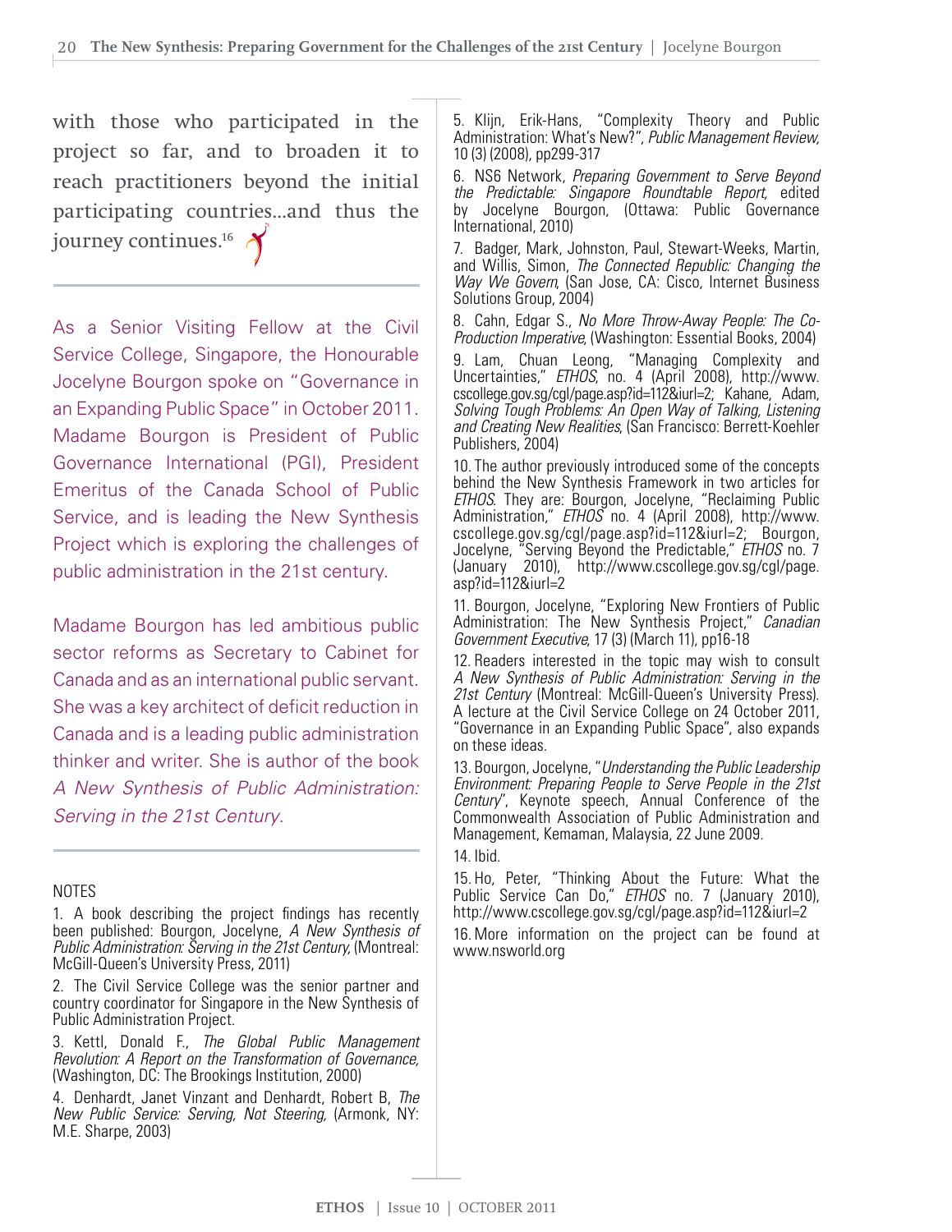

# Charles Ng National Resilience: Developing a Whole-of-Society Response

**A more robust society begins with clarity about shared priorities, risks, constraints and capabilities.**

#### **CONTEXT OF COMPLEXITY**

Security is often said to begin with threat assessment. In a professional game of football, the opponent's best offensive players are identified and entire defence strategies are then built around restricting their movement. Likewise, given scarce resources, government agencies identify, prioritise and develop defences against the most probable threats to national well-being.

Underpinning this risk assessment approach to security is the assumption that we can actually "know the enemy" well enough to gauge the extent of threat to our way of life.

The problem of course is that we cannot truly do so. Good security professionals are masters of improvisation. Plans often change at the point of execution simply because threats do not manifest themselves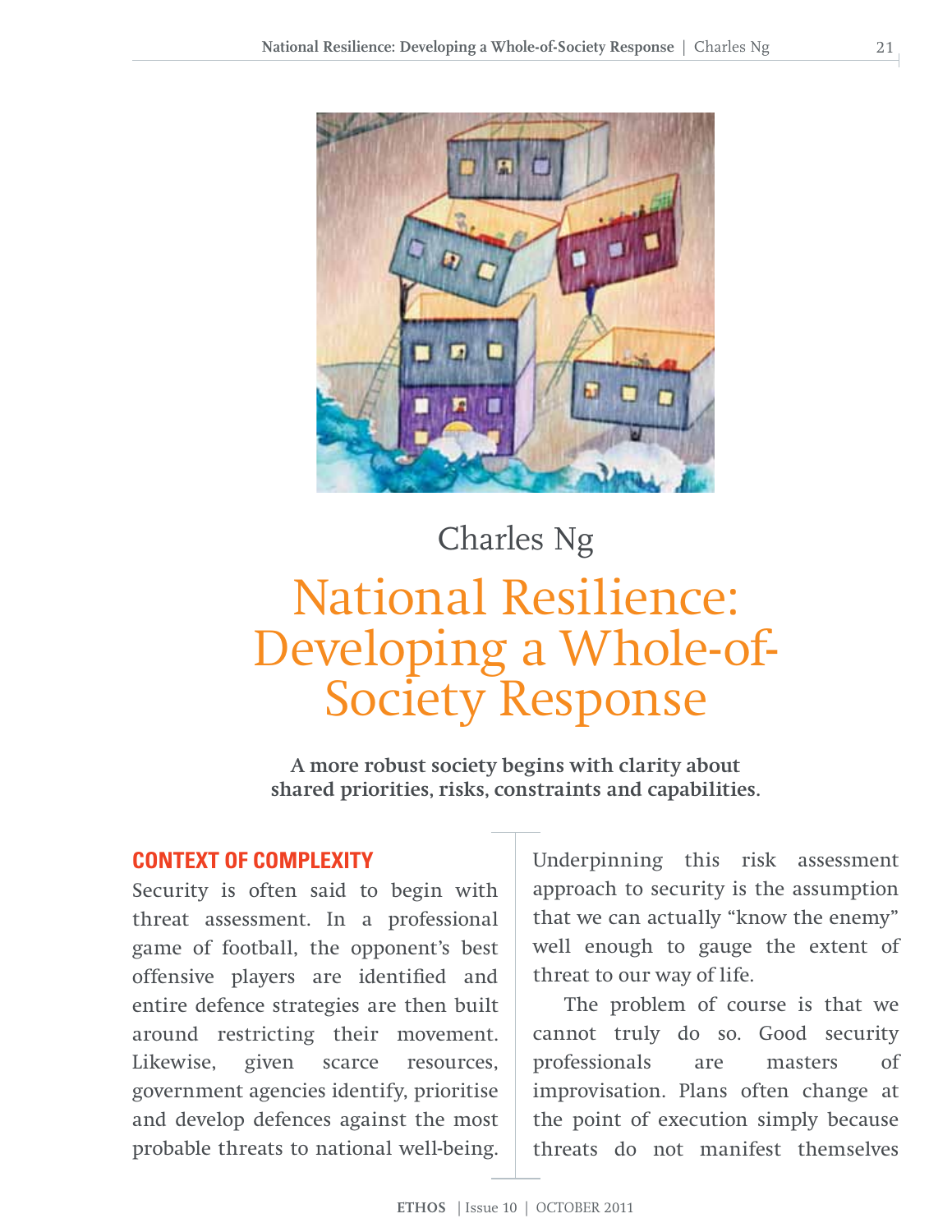along expected trajectories. Risk and threat assessments are useful but at best arbitrary guides. Furthermore, in an interconnected world where local conditions can potentially trigger off events/movements with global ramifications, it is difficult to accurately assess the threats we face. Beyond merely grappling with when and how a threat or any modern day phenomenon would manifest, modern day societies struggle even to identify *what* challenges there are in the horizon.

The Arab Spring of 2011 is a particularly instructive example. The desperation of Mohammed Bouazizi, a Tunisian food peddler angered by the confiscation of his wares, led to his self immolation (January 2011) and launched a wave of revolutions in the region. Spurred on by social media, it rapidly caught on across North Africa and the Middle East. Its influence gained a global resonance quickly and sparked copycat riots in the Far East. Not only were these events largely unforeseen, it was the speed and reach of the riots that demonstrated how 21st century economic, technological and social mediums, and tools had radically transformed the way security challenges manifest.

So why is it so difficult to "know the enemy" in our time? Our dilemma is often explained with the term *complexity*. 1

As the world becomes increasingly interdependent, the threats we face adopt the attendant characteristics we have come to associate with globalisation and the information and technological revolution: particularly two key traits known very well to complexity theorists — broad inter-linkages across domains and rapidity of manifestation. It was impossible, a century ago, for political revolutions in the Middle East to have caused nervousness in China. With the Internet and social media, *this is the "new normal" — an interconnected world with tight linkages, where threats are difficult to assess and where events in one area can be rapidly modelled in another*.

#### **GOVERNMENT'S RESPONSE — RESILIENCE**

Traditional security doctrines advocate resistance and robustness: where there is a potential of security risks, governments should invest resources to prevent its manifestation; governments should develop robust defensive measures at the point of prevention and response. However, in the event that a threat successfully breaches the defences under these circumstances, consequences tend to be catastrophic. Given the complexity we face, such a resistance strategy is no longer tenable. A new strategy of resilience that encompasses a full gamut of responses *prevention, response and recovery* — is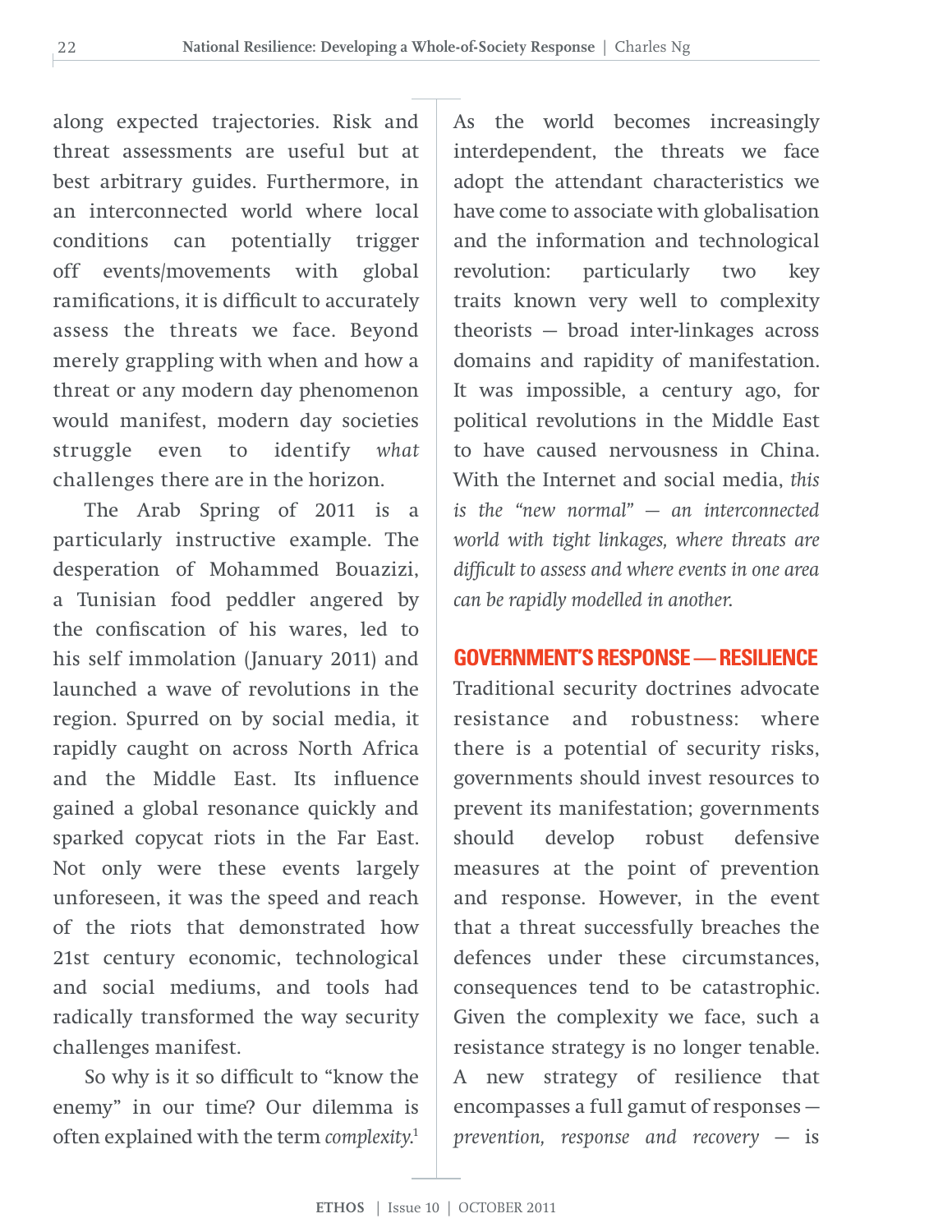needed. Compared to a resistance strategy, the doctrine of resilience accepts that some threats will eventually come to fruition, but society must absorb the stress and recover rapidly. Allocating resources for rapid recovery (instead of solely prevention) becomes essential.

A strategy of resilience is not new and has long gained credence in academic literature dealing with disaster prevention, emergency preparedness, environmental sciences and even social psychology. Security professionals only began to consider it seriously after 9/11, when the developed world realised the threats to national security had become multifaceted, amorphous and essentially complex. Since then, a number of countries have infused resilience into their broader national security strategies. For example, resilience was made a key strategic pillar of Obama's National Security Strategy (NSS) in 2010. Subsequently, a resilience directorate was established in the White House. In Singapore, the National Security Coordination Secretariat (NSCS) coordinates security resilience across the whole-ofgovernment. Guided by the Strategic Framework for National Security, enacted in 2004, resilience is placed at the heart of Singapore's strategic response to national security threats. This greater emphasis on resilience

has a number of advantages. For one, resilience is an effective deterrent. Nations which are able to respond rapidly to a terrorist attack and recover quickly tend to dissuade terrorists from mounting another attack due to low psychological payoffs. Furthermore, resilience has also become a "competitive differentiator for companies and countries alike, (as) advancing resilience almost always provides a positive return on a relatively smaller investment."2

The doctrine of resilience accepts that some threats will eventually come to fruition, but society must absorb the stress and recover rapidly.

#### **CHALLENGES IN BUILDING RESILIENCE**

Beyond this broad acceptance of resilience among policymakers, a number of challenges remain. First, there is no common lexicon for resilience<sup>3</sup> amongst governments. In Israel, resilience is understood to be the ability of the populace to deal with day-today harassment from terrorist groups and the existential threat of military invasion. In Australia, resilience is used in reference to the ability of communities to recover after an environmental disaster. Given the variety of thought in understanding resilience, each country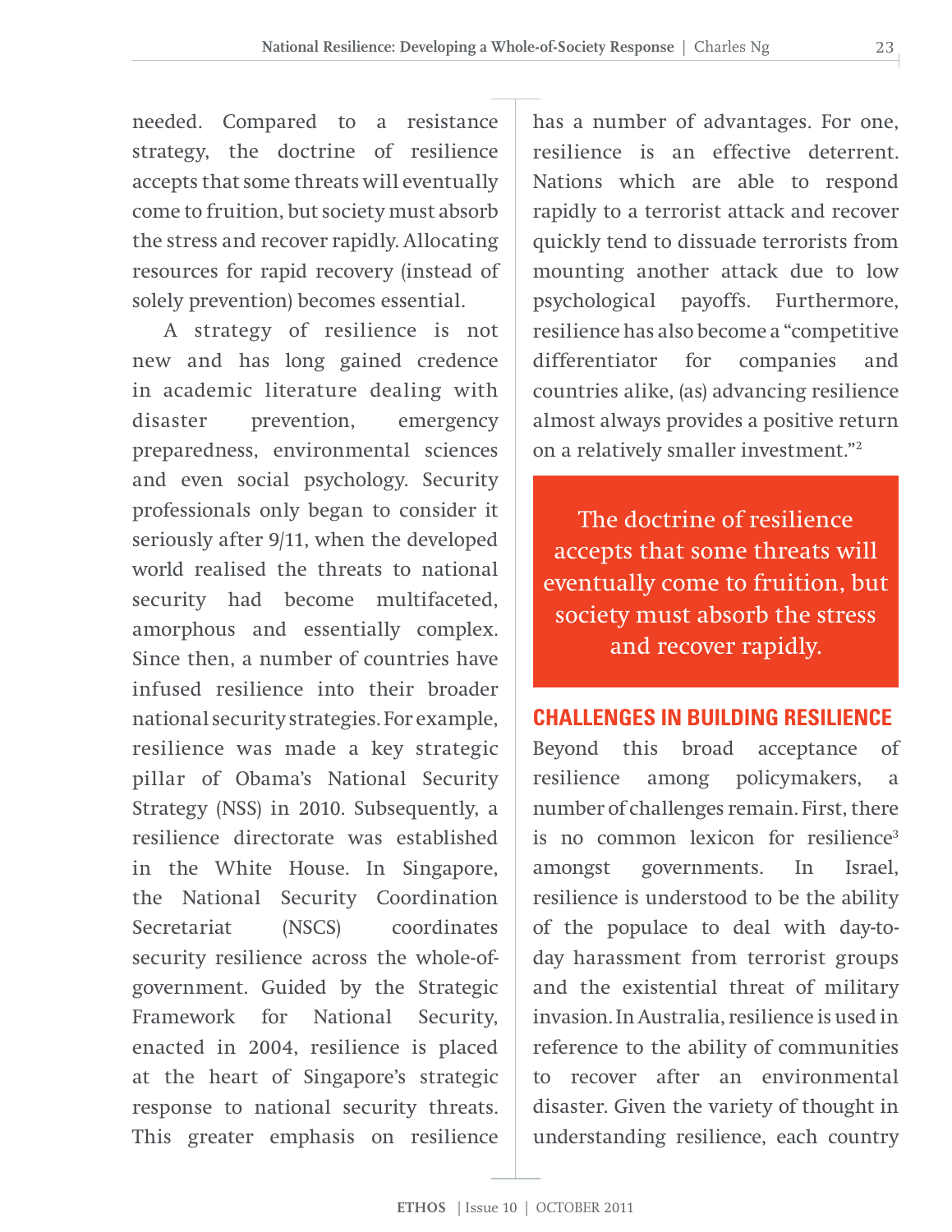must then be left to develop its own resilience mantra — based on its own domestic conditions.

Second, resilience is faced with the difficulties of measurement and assessment. To date, there is almost no way to assess how resilient a society is. This is compounded by the reality that resilience is often threat specific. A society may be resilient to a terrorist attack but not against a pandemic. In addition, the institutional capabilities required for inculcating resilience against any of these threats are dissimilar. Certainly there is a distinction between "evergreen resilience virtues" and "threat specific" resilience virtues. For example, regardless of threat type, leadership is often cited as a necessary condiment against any threat. However, even these virtues are notoriously hard to measure, what more inculcate. Resilience can only be properly assessed once it is actually tested.

Finally, resilience requires structural and conceptual shifts that are difficult for governments to execute. There were historical roots to this. In the Cold War era, the threat of nuclear war diminished any sense of ownership one had for one's own security as the spectre of total annihilation made any individual effort meaningless. Security became the purview of the government.

This led to the professionalisation of security work within vast national bureaucracies, diminishing the need for citizens to take responsibility for the security of their own communities. However, 21st century threats are of far lower intensity and greater unpredictability. One of the reasons why resilience is apt for our time is because it represents a whole-of-society approach to security: blending government, local communities, the media, religious organisations and NGOs. Yet given that government bureaucracies were woven and built in response to Cold War related threats, structural and conceptual challenges of expanding its reach to include all of society remains challenging.

Resilience is often threat specific. A society may be resilient to a terrorist attack but not against a pandemic.

#### **BUILDING RESILIENCE AS A CONCEPT**

Given that governments face these challenges in constructing resilience, how should resilience be developed strategically? I would argue that this has to be accomplished on two levels: first, the conceptual/intellectual level and second, the capabilities level.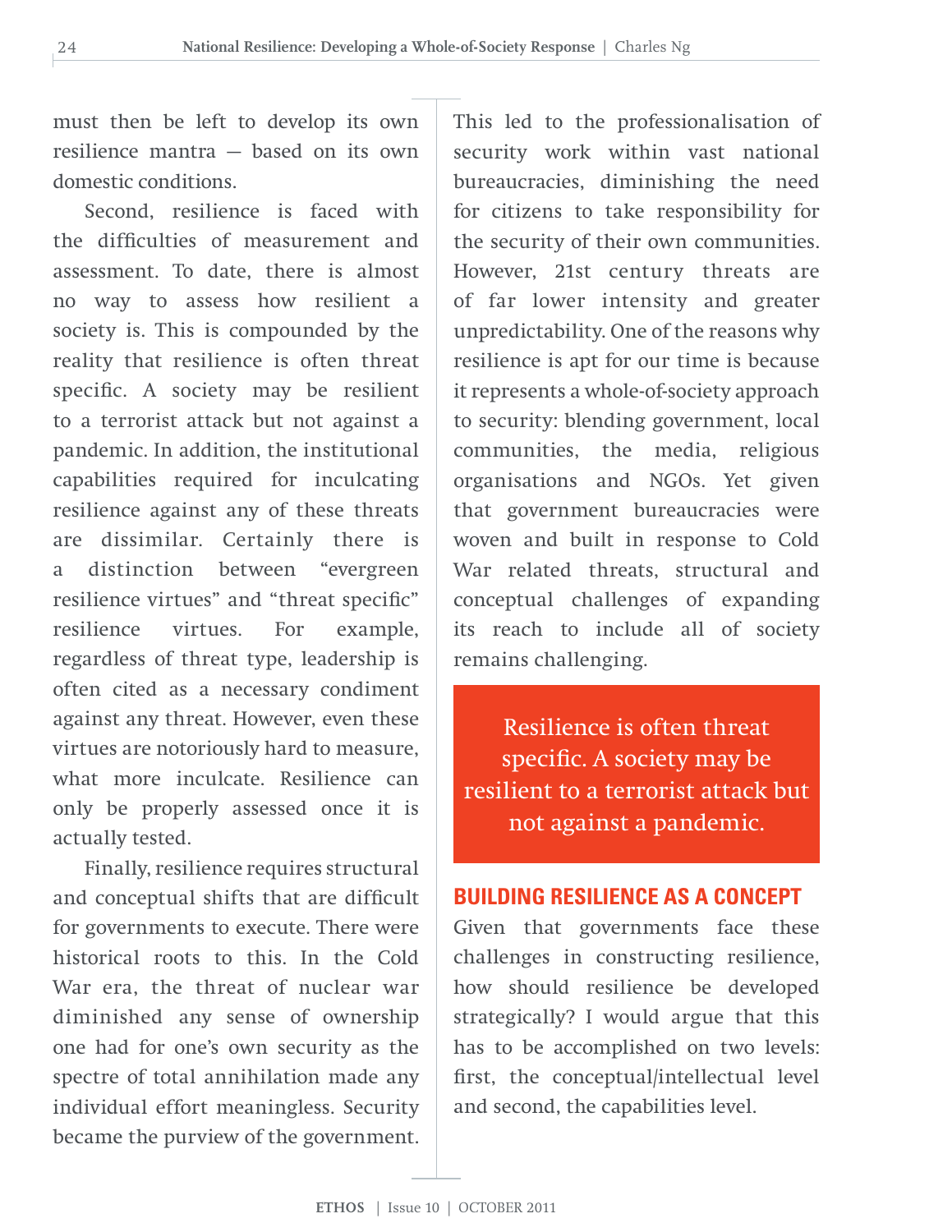Conceptually, each country needs to build its own indigenous lexicon of resilience and expand it into other spheres beyond the traditional realms of security and emergency preparedness. This is premised on the fact that the threats facing each country and the traits that determine resilience in each society are rarely similar. Furthermore, resilience is grossly incomplete without engaging the complex social and economic realities that affect the outcomes of a crisis. Resilience as such should not be seen as an outcome that is affected by a series of policies, but a doctrine of governance that encompasses a wide variety of socio-economic and security policies which undergird a society both in peacetime and in crisis. Positioning resilience as such provides the philosophy with a number of advantages.

#### Resilience represents a wholeof-society approach to security.

First, governments will have to move beyond mere operational exigencies during a crisis to consider the society's unique social-political values that may serve to build resilience in the face of unexpected change. This carries resilience further than just *crisis management* to *change management*, a crucial paradigm for resilience to work. For example, countries like the US and UK, in a bid to build resilience, have

established emergency preparedness clubs within local communities to respond to threats. However, during the occurrence of threats, these have proven to be less successful than previously envisaged. Resilience measures in such explicitly organised forms tend to be problematic. Experience has shown that local communities are likely to band around established organisations of interest, like community clubs, business associations, religious organisations and other places towards which they have a clear affective inclination. Proximity of affection in organisations where friends and family have built strong ties — has been demonstrated to be more important, since people look first to communities they have found historical resonance with for leadership, aid and resources in the face of change. Such realities require conceptual shifts in government thinking. Instead of building social institutions to provide crisis-response, governments can harness existing community organisations, whose values and resources can support change management.

Second, a broad conception of resilience imbues government policies with relevant principles of change management. For example, if a society were to be resilient, it might need to hedge against overspecialisation and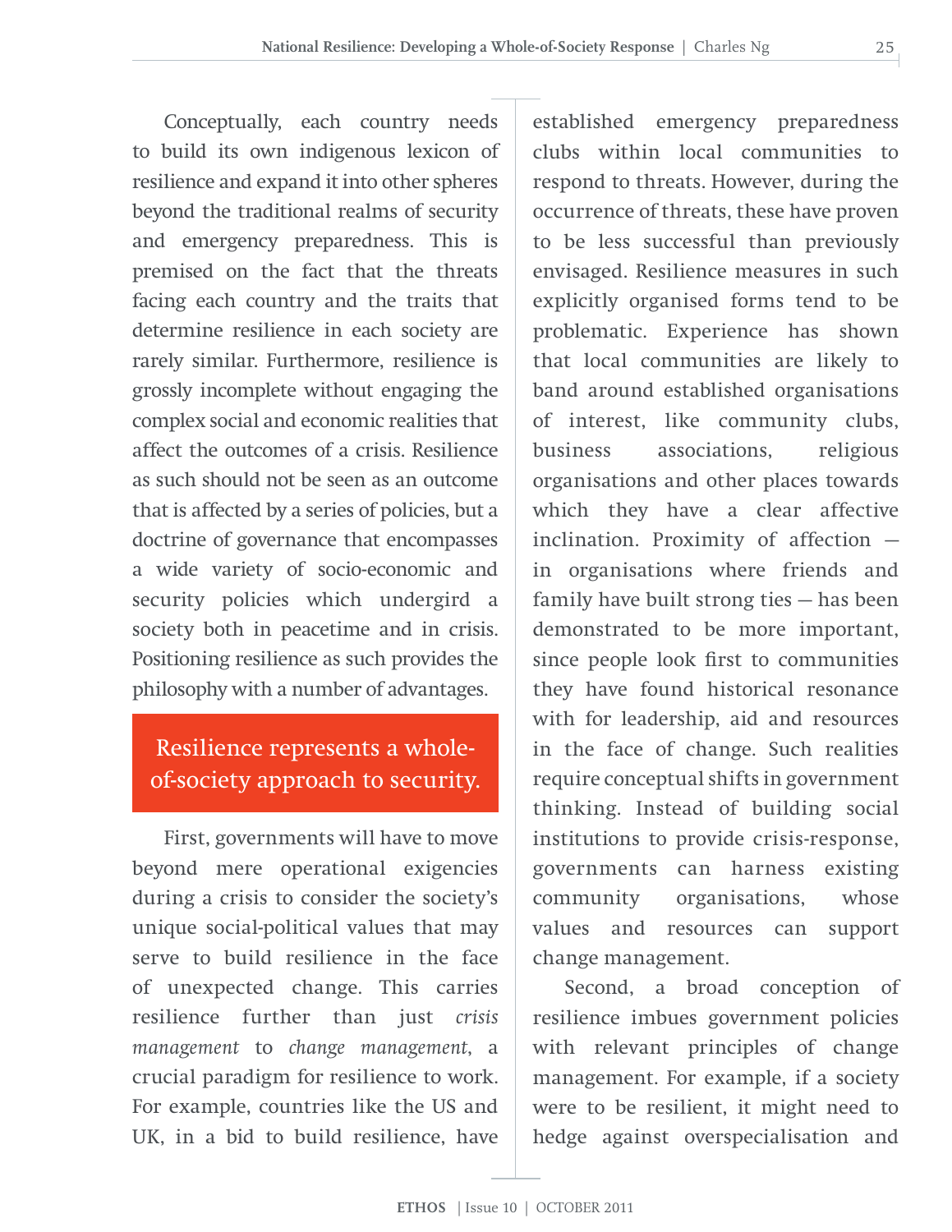overconcentration of resources. In international trade, efficiency is gained when a nation produces the products in which it has comparative advantage in. Certainly that would maximise productivity. However, if resilience were to be incorporated as part of the overall philosophy, a balance would need to be struck between diversification and specialisation to protect a country from unexpected changes in the global economy. A broad conception of resilience acknowledges the tradeoffs that need to be made (e.g. from loss of efficiency) in order to generate sufficient latency as a buffer against any uncertainty that might arise from the prevailing risk landscape.

Resilience, a doctrine of governance that encompasses a wide variety of socioeconomic and security policies which undergird a society both in peacetime and in crisis.

Finally, going through the process of devising a broad and national definition of resilience pushes public servants to identify the intangible values and principles that form the national psyche of the country. Typically, public servants have been more accustomed to quantitative measurements of a

country's economic and social wellbeing. However, to build resilience, we need to question and identify the fundamental and often intangible traits of society that allow it to falter or survive, or even thrive in the face of a crisis. As in the seminal book, *Built to Last*, such intangible values, once enunciated and built upon, have the powerful effect of bringing a country to "greatness", even in the face of broad sweeping change.

#### **BUILDING RESILIENCE IN SINGAPORE**

In Singapore, we face the twin challenges of a rapidly evolving external threat environment as well as an "Age of Social Angst" — where tensions from globalisation and the IT revolution are manifesting themselves as challenges to our social compact. Given this, resilience for Singapore is about safeguarding society while navigating through the rough waters of our regional and global environment. To strengthen the unity and retain the trust of the populace in the face of growing income divides, immigration, increased pluralism and the rise of social media, the tone of governance as well as the social levers employed need to be considered carefully. At the heart of Singapore's resilience is whether the populace's affective and pragmatic needs, as well as their values/beliefs, are aligned to the wider vision of Singapore.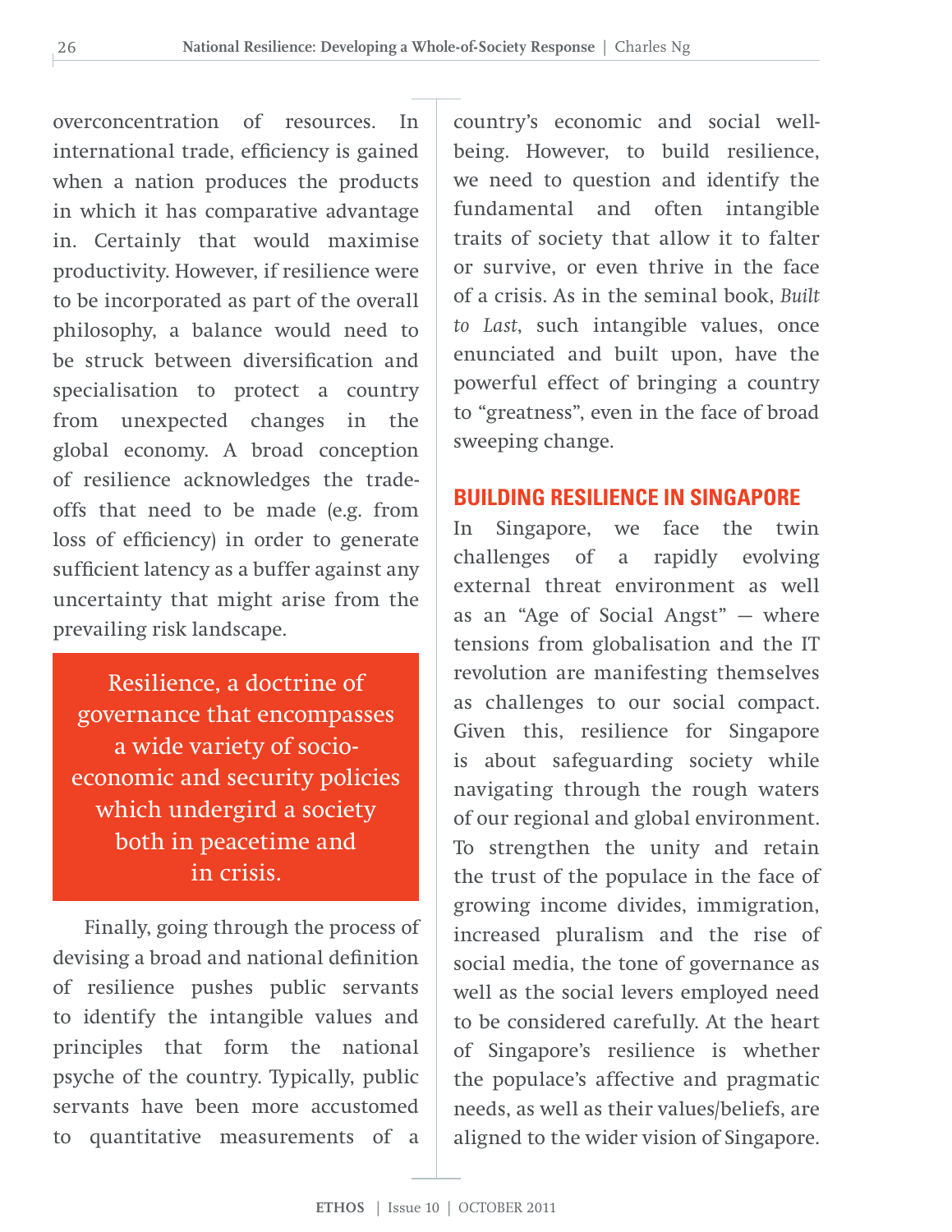#### **FIGURE 1: RESILIENCE AS PART OF A BROADER STRATEGIC PROCESS**



*Source: MHA-MICA-NSCS Whole-of-Government Resilience Review* 

In that light, the Government needs to ensure that resilience is firmly embedded within the broader process of policymaking and matched with the underlying capabilities so as to harness it (see Figure 1).

As part of the broader policy process, resilience is the natural strategic response that arises from good strategic anticipation and risk management. Also, building resilience in Singapore requires effective sense-making of our social compact. Both are needed to determine what the challenges are or broad forces that might catalyse change in the horizon, as well as the concerns of Singapore society. That can then be translated into a risk assessment map to prioritise the risks that a country faces. From there, resilience might be regarded as the strategic response to change — where government harnesses the national strengths of the populace and existing institutions, both government and non-government, to overcome adversity and thrive in the face of these challenges.

A broad conception of resilience acknowledges the trade-offs that need to be made in order to generate sufficient latency as a buffer against any uncertainty.

To support this process, four capabilities need to be established in any government — Policy Coordination, Strategic Engagement, Research, and Crisis Management. For Singapore, we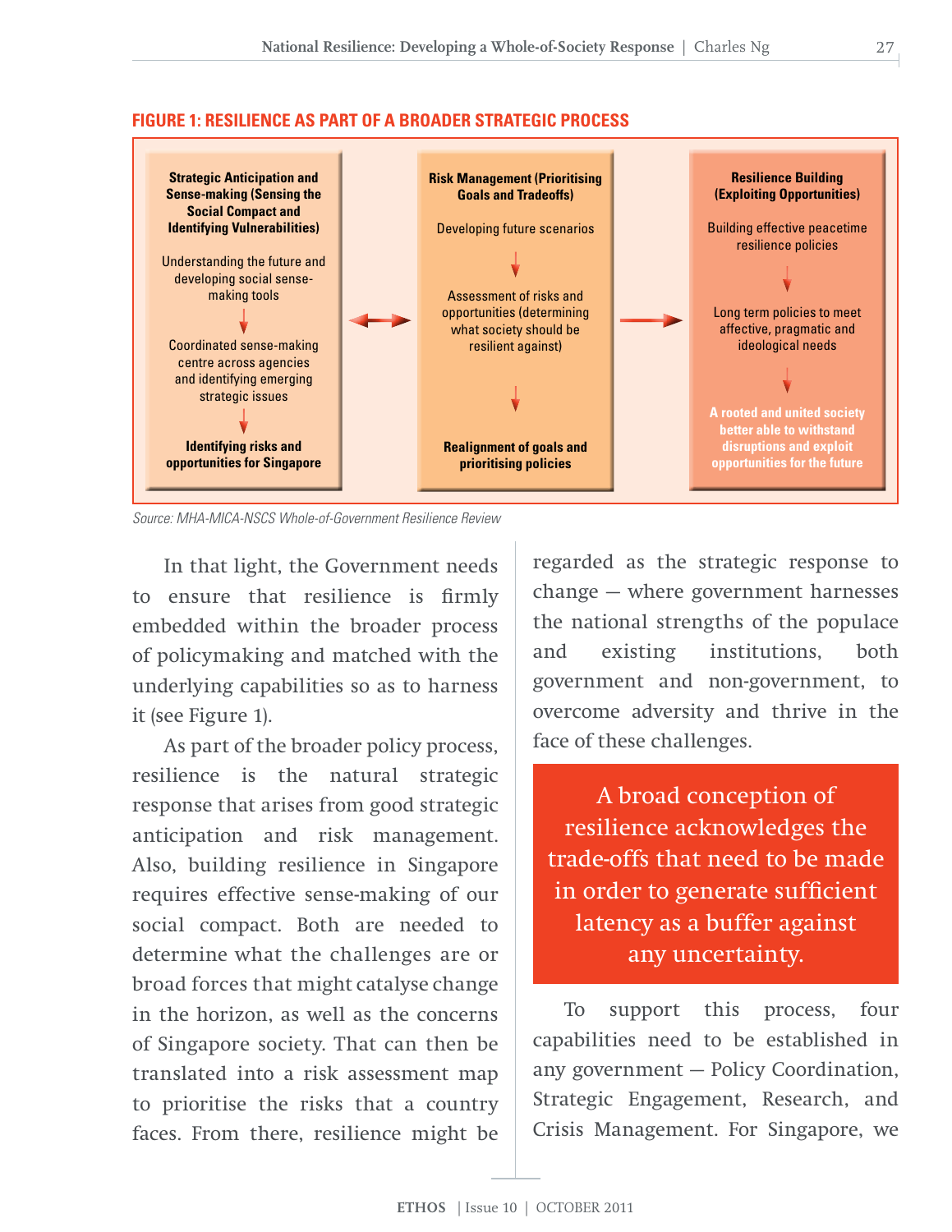have built sophisticated and effective crisis management capabilities and as such, our concerns are enhancing our capabilities in policy coordination and research. Briefly, these are the functions associated with each of these capabilities.

Policy Coordination — For resilience to be imbued into the psyche of policymaking and the society, policy has to be coordinated from the centre to ensure coherence. More and more, as resilience gains ascendency in governance, a centre to direct and synchronise aims as well as the lexicon of resilience is needed. This does not negate the ground-up and organic process by which resilience is often nurtured, but instead ensures that government agencies have clarity and coherence at the heart of resilience policymaking. Currently in Singapore, there is yet to be a central node to coordinate resilience policy on a cross sector basis (Security, Economic and Social).

Strategic Engagement — Governments have to move beyond strategic communications to strategic engagement. Communications have the connotation of speaking to the populace, whereas engagement is about partnering the populace. This is particularly crucial in resilience building as resilience is about building

networks between government, the general populace, businesses, non-government organisations and religious organisations.

Research and Sense-making — In every society, resilience needs to be studied and measured. In particular, research teases out the traits that make up a resilient society and informs policy options. Measurement tools, though often arbitrary, provide useful guides to policymakers. Given the complex makeup of society, traditional survey tools are insufficient and a more complex suite of tools is needed to understand the social compact.

Resilience is not about resisting change but instead harnessing it to allow a country to thrive.

Crisis Management — Part of building resilience is ensuring that the government has strong crisis management systems. Strong crisis resilience builds strong peacetime resilience and vice versa.

#### **CONCLUSION**

Governments today need to build resilience more systematically in the face of the tremendous changes taking place in the world. Having gained ascendency in the security and emergency preparedness circles, resilience should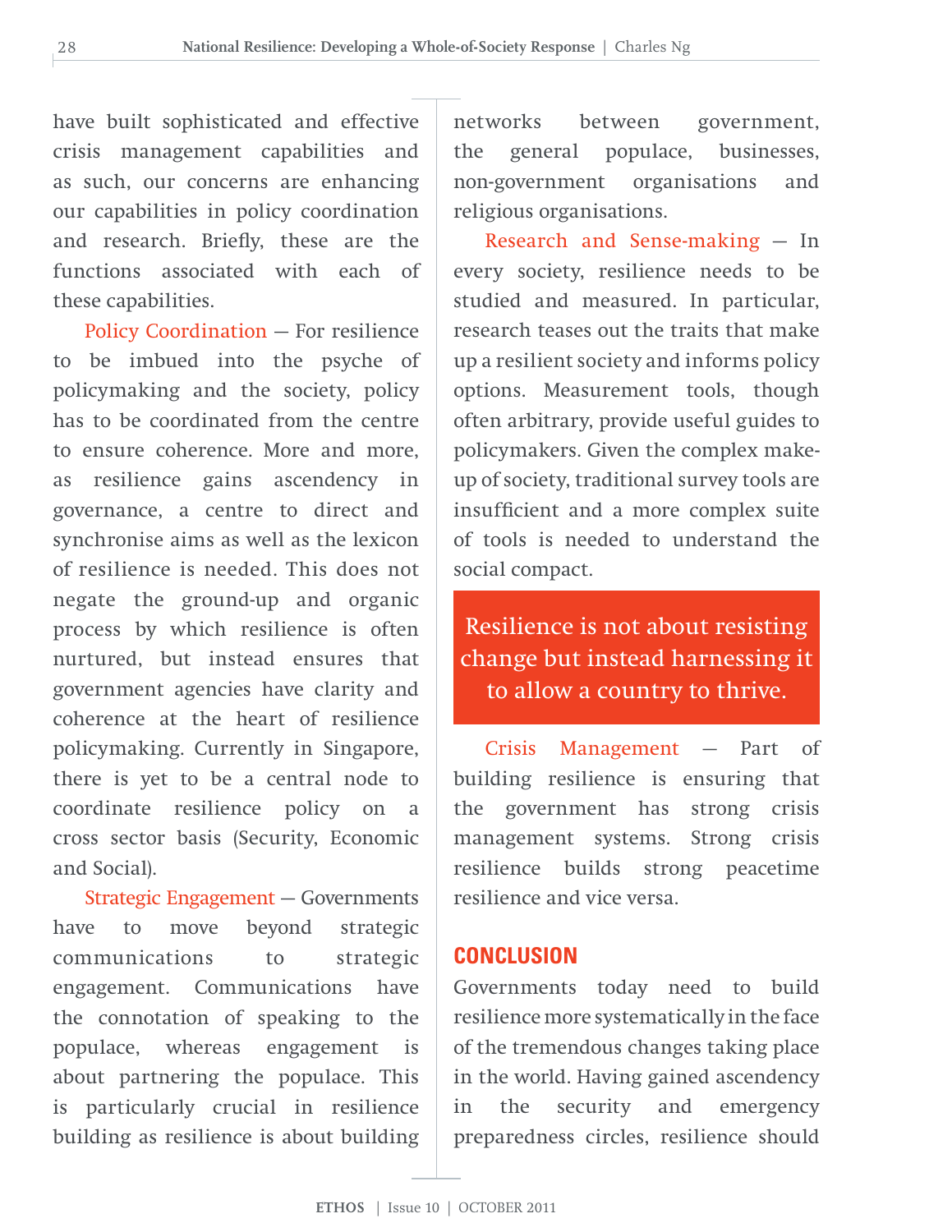move beyond these realms and inform the broader philosophy of governance. Its applications may reach into social, economic and political spaces, and aid in a nation's management of change. At its heart, resilience is not resistance. It is not about resisting change but instead harnessing it to allow a country to thrive. In order to accomplish that, governments need to have the right capabilities and appropriate levers to build resilience. Only then are we able to know ourselves, face up to an amorphous enemy and increase the chances of victory.

Charles Ng is Assistant Director at the National Security Coordination Secretariat, Prime Minister's Office. The views expressed in this article are his own.

#### NOTES

1. Broadly, complexity is often tied to the concept of an ecosystem — where a set of parts or elements that have relationships among them are differentiated from relationships with other elements outside the relational regime.

2. US Department of Homeland Security, *Quadrennial Homeland Security Review Report* (Washington: February 2010), pp15, pp61

3. In a study on the confluence between Risk and Resilience concepts, the Homeland Security Studies and Analysis Institute (HSI) discovered 119 different definitions for resilience. From the resilience of a child's psychology in educational theory to the resilience of metallic elements in physics, there is rarely any convergence in the use of the term.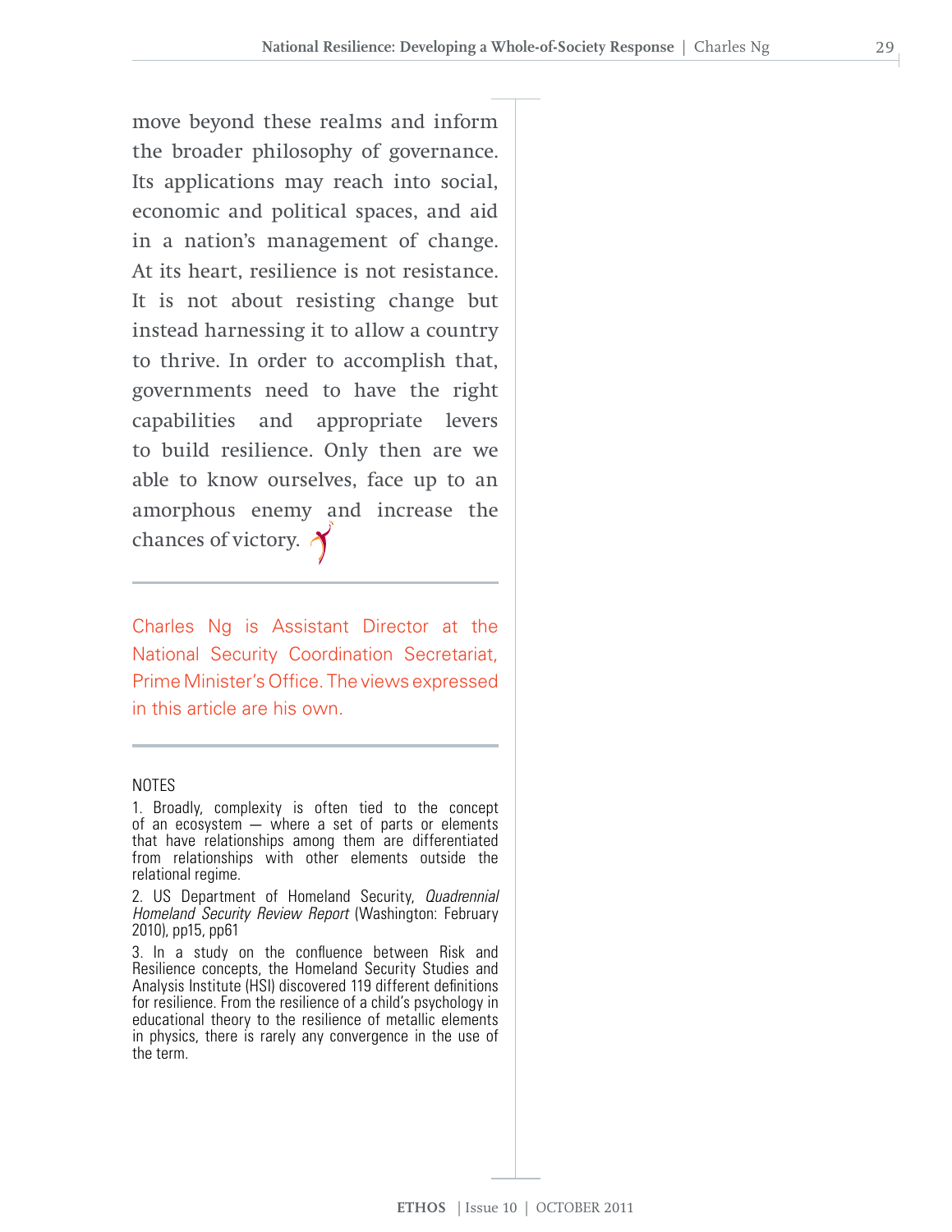### **Opinion**

Laurence Lien

## Singapore's Non-Profit Sector: What Should its Role Be?

**Civil society needs to step up and do much more to help meet the increasingly complex needs of the Singaporean community.**

In the four-and-a-half decades since<br>Independence, Singapore's progress —<br>including its social development<br>as measured by key social indicators n the four-and-a-half decades since Independence, Singapore's progress including its social development has been nothing short of dramatic. The State has been the dominant authority in bringing this about. While civil society and the non-profit sector $1$  have also contributed to this progress, they have mostly played a supporting role in state-directed programmes.

#### **THE CHALLENGE**

Civil society in Singapore can and should learn to do more in Singapore. In particular, non-profit organisations (NPOs) need to play a complementary role in society, and be innovative in their own right. They need to develop a sense of at-stake-ness, that is, the responsibility and purpose that will drive them to take risks, experiment and innovate to tackle the most pressing issues in our society. They have unique opportunities today to work in partnership with the public and private to create new societal value, and to help create an environment where Singaporeans feel empowered to start new ground-up endeavours.

I would argue for this, for three reasons. First, civil society is able to do things that the Government *cannot* do. Second, the non-profit sector is able to do some things *better*. Third, the State *should* not do everything.

#### **DOING THINGS THAT THE STATE** *CANNOT* **DO**

It may not be self-evident in a State where the government is so dominant that there are indeed areas of social and community interventions that the government simply cannot take on. It cannot provide everything to everybody, and these limitations can be wide-ranging.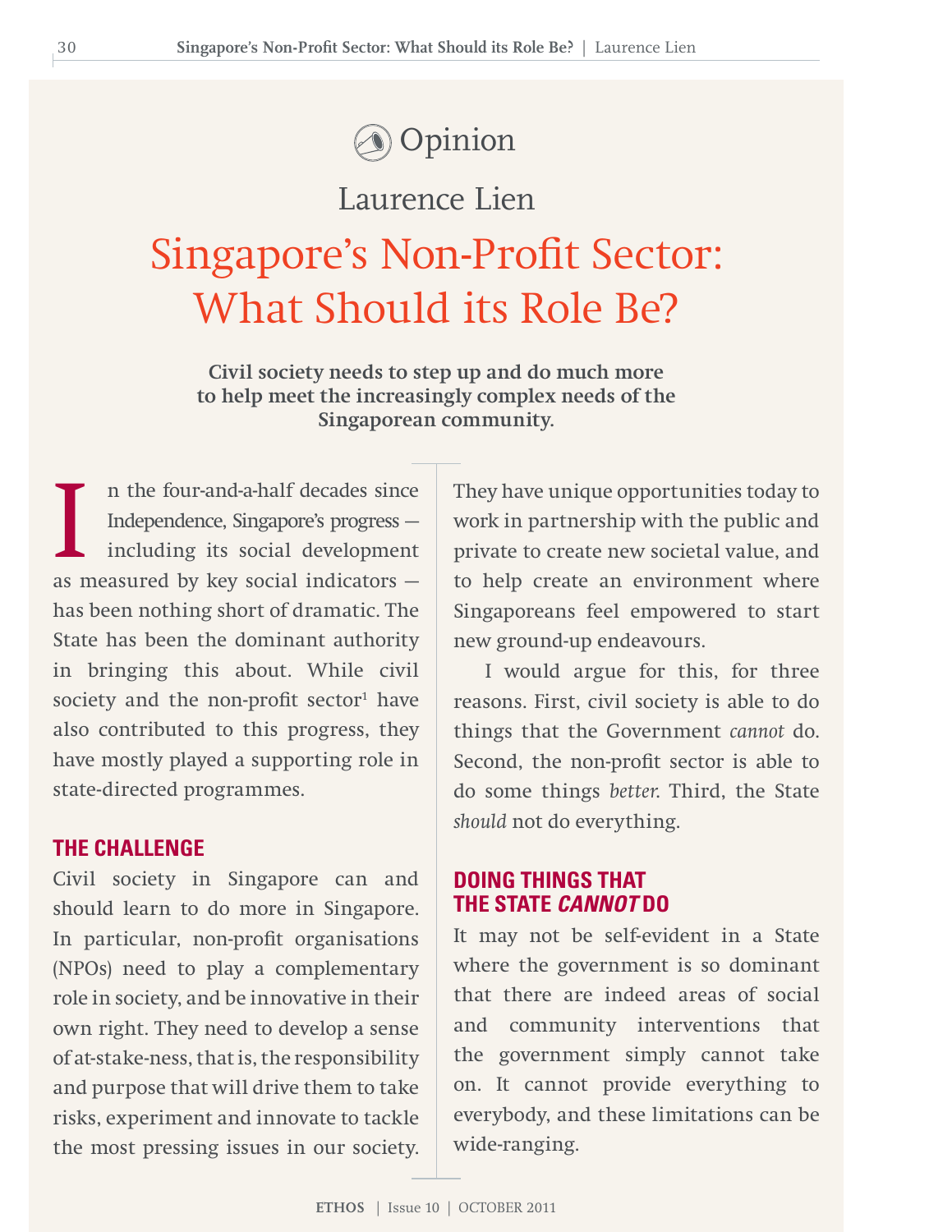First, civil society can cater to diverse, holistic needs. The Government, instead, can focus on meeting the material and physical needs of its citizens. It is indeed in the best position to conduct large-scale wealth redistribution, because of its ability to tax. It also has a critical role in regulating services and ensuring minimum standards. But the human person is more than a material being. NPOs can provide for social, spiritual and emotional needs better. An example are halfway houses (a majority of which are religion-based) which treat recovering drug addicts in Singapore. The use of religion for rehabilitation in these institutions — which would be prohibited in State-run establishments — is widely recognised as an effective resource in treating addictions.

Second, civil society organisations (CSOs) can serve needs that go beyond national policy and prevailing government priorities. No matter how pragmatic a government is, certain groups of citizens will be under-served by current programmes and remain genuinely in need of help. For instance, when the Government promotes the intact family, policies may discriminate against single and divorced parents, and their children. Yet these parents and children often require help to break out of their poverty trap. This is again an area where NPOs can and do step in.

Third, NPOs are better placed to provide niche, customised solutions to heterogeneous needs. Government programmes are like big stones filling a container, while NPO programmes, with their closeness to the ground and residents, are like small stones filling the remaining gaps. The gaps left by the Government are necessary, as government subsidy and income redistribution schemes can neither be too individualised to meet precisely the unique needs of each recipient, nor too broadly generous in its payout so as to cater to the worst cases. Otherwise, programmes, particularly those involving financial assistance, would be too administratively costly, inefficient and unsustainable to operate.

Let us say, hypothetically, we have 100 potential recipients of aid, ranked 1 to 100 in priority of need, with 1 being the least needy and 100, the most needy; then let us say we can only design one scheme for them. The scheme would not be designed to meet the needs of the 100th person. Moreover, government schemes tend to provide subsidies to individuals based on criteria related to income (e.g. per capital income) or implied wealth (e.g. type of dwelling); they are not typically based on actual needs. Yet we know there are many who are not in the bottom quintile in income, but are needy and fall through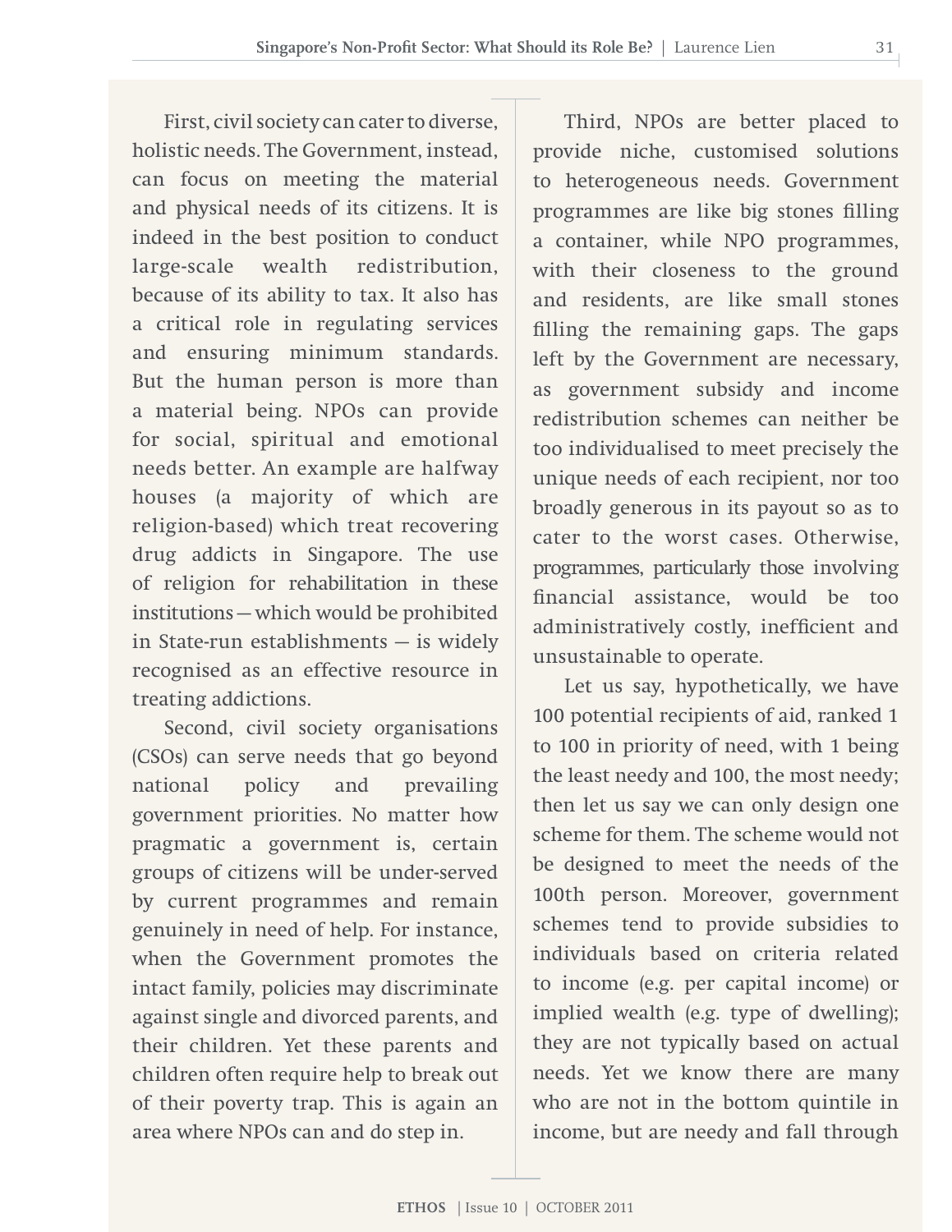the cracks: such as those who may have incurred unavoidably high household expenses, taking care of a sickly parent or a disabled child, for example. This is where the NPOs on the ground can fill in the gaps and cater to the difficult exceptions.

#### **DOING SOME THINGS** *BETTER*

Even if the non-profit sector is arguably significantly less mature than the public sector in Singapore, it still has the potential to do some things better than the State.

NPOs can be a rich source of innovation and experimentation, as they can take risks that the Government cannot take. The State is sometimes not in the best position to develop new policies and services, or to drive innovation. In social policy, it is difficult for the Government to experiment because government programmes, once adopted, tend to have to be deployed nationally. Citizens would not take kindly to beneficiaries being a narrow pilot group. Moreover, once implemented, there can be heavy political costs in withdrawing a programme even if it proves ineffective. Hence, governments would typically be conservative in implementing new interventions. There may be a tendency in policymaking to value stability over radical innovation. On

the other hand, the non-profit sector can attract the contributions of people, including private sector entrepreneurs and philanthropists, who can deploy their entrepreneurial know-how, long term focus, initiative and instinct for risk-taking. Being in touch with the ground, NPOs may also be better able to identify opportunities for innovative intervention. The public sector should hence welcome and even encourage the proliferation of new ideas from the non-profit sector: competition can lead to better approaches and models for Singapore.

#### NPOs can cater to the difficult exceptions.

Finally, there is power in CSOs that governments do not have. CSOs have more moral authority in dealing with one another and with beneficiaries than government agencies may have. In government programmes, entitlement sets in more quickly. For example, philanthropic organisations can have a higher degree of convening power in bringing NPOs together to work collaboratively towards a common cause, as they are seen as more neutral and having less of a specific agenda than government agencies. If the government gives a dollar, there is little appreciation from the recipients, as they would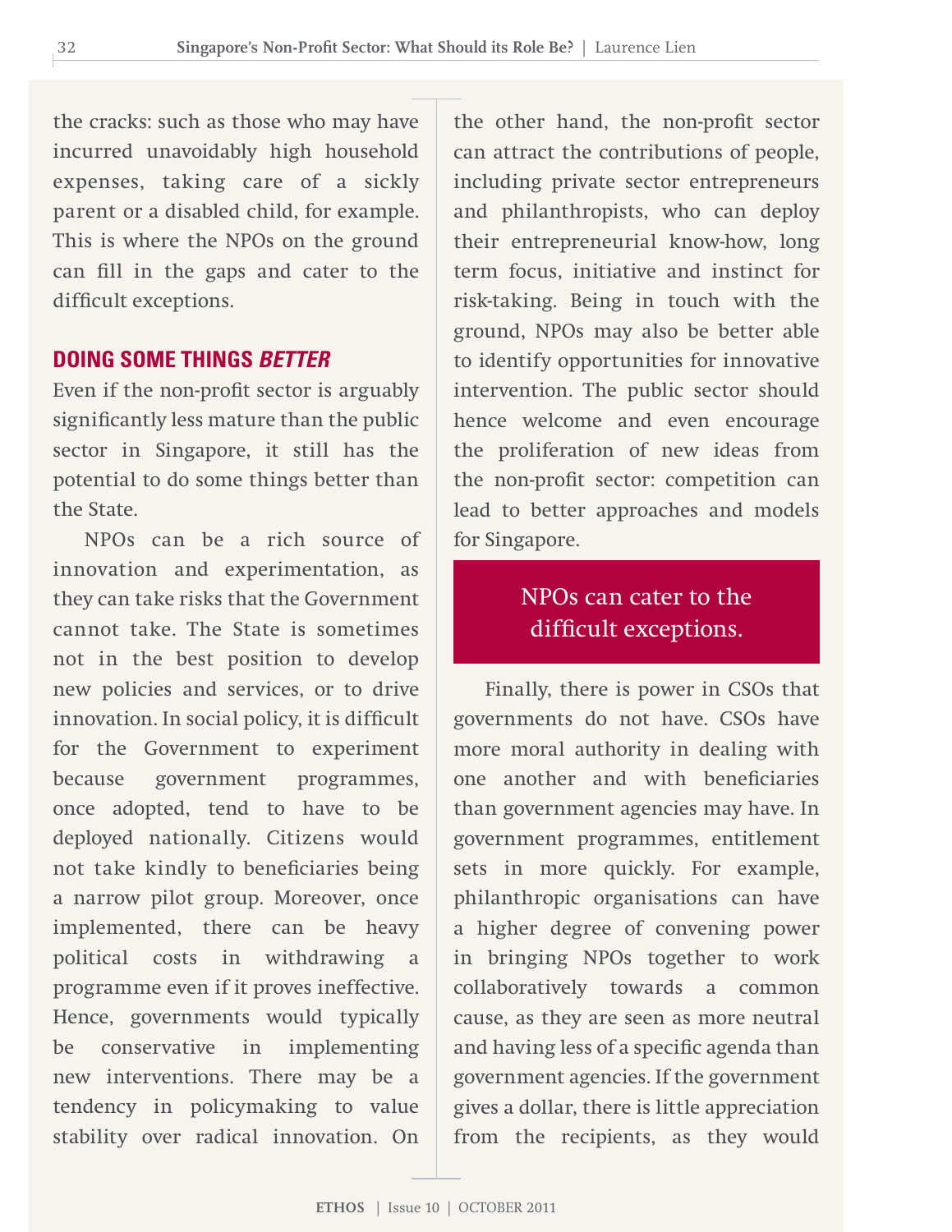consider it their right to receive that benefit, as citizens and taxpayers; if a neighbour helps out and gives a dollar, there is deep gratitude, and even shame, as it is voluntarily donated out of goodwill and compassion. Similarly, a volunteer might succeed with a difficult patient where a professional nurse might not, through diversionary therapy efforts. Appreciated as a compassionate person rather than someone who is only doing their job, the volunteer may be better able to offer reassurance and comfort, or convince the patient to comply with their medication or therapeutic regimens. The prescription may be the same, but the results achieved can be starkly different.

#### NPOs can take risks that the Government cannot take.

#### **THE STATE** *SHOULD* **NOT DO EVERYTHING**

Even if State agencies can be more efficient than CSOs, it should not provide everything for everyone. The Government should refrain from undertaking activities that the community, the family and the individuals can take on. Instead, the State should only step in when the initiatives clearly exceed the capacity of individuals or private groups acting independently. Other than these critical interventions, the government can play the important primary role of helping, supporting, developing and empowering civil society efforts to fulfil these needs in the community.

This approach recognises the autonomy and dignity of each human individual, and that the work of the State should always be at the service of human individuals, who are by nature social beings. We need to emphasise the importance of smaller communities or institutions, such as the family, religious organisations and voluntary associations, as mediating structures which empower individual action and link the individual to society as a whole. Each of these social groups has something unique to offer to the community.

It is only when individuals are able to exercise self-determination and contribute meaningfully to the communities they live in, that they feel they are fully human, and fully citizens of this country. This is when a place to stay becomes a home.

#### **WHAT IS THE REALITY IN SINGAPORE?**

In Singapore, the Government plays a strong role in supporting NPOs by substantially funding many community-based services. But government policy is not to fund NPOs fully so that they have to raise funds from the public. This is known as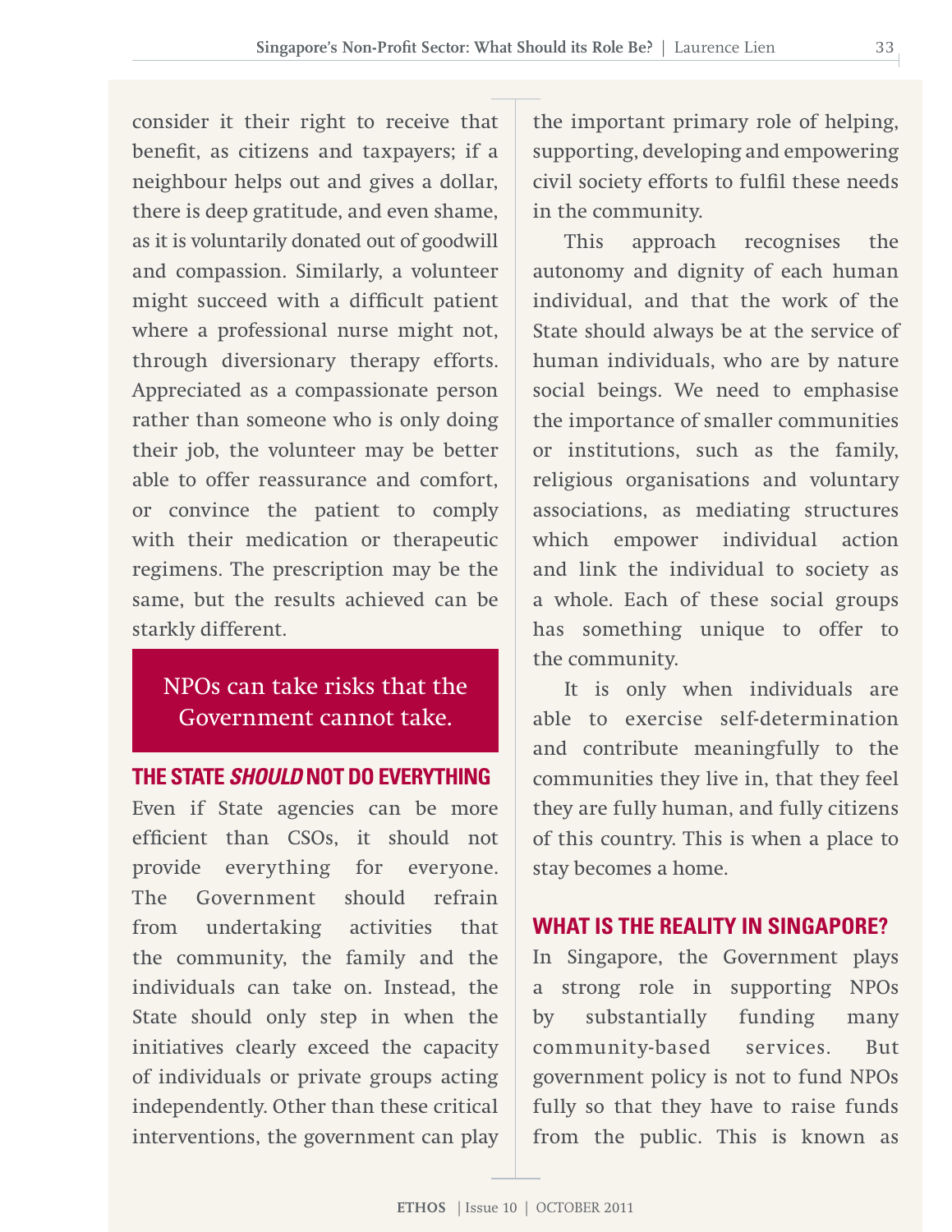the "many helping hands" approach, where the Government's philosophy is that it is only through community participation that community bonds are strengthened.

The reality in Singapore is that NPOs have in most cases become subcontractors, delivering social services on behalf of the Government. The brains and heart of social intervention remain with the State, while NPOs often simply follow the piper's tune. NPOs trying to effect change through competing models of intervention are often viewed as threats. Hence, many NPOs lose their own sense of aspiration, and contribute insufficiently to support necessary social change. Some NPOs, for example, would typically not take on new programmes — no matter how socially beneficial — if they do not get the green light and funding from a government agency to do so. To illustrate, family service centres (FSCs) are run as part of a national system running mostly core, homogeneous, funded programmes.

We are severely under-delivering on the promise of civil society. Civil society will only truly thrive when it serves a complementary function, not when NPOs are vendors and substitutes for government funding and provisioning. We urgently need to encourage more

civic-minded individuals to express their values, interests and visions of the public good, and inject energies and creativity into how society solves its problems.

#### **WHAT DO WE HAVE TO DO TO REACH A MATURE CIVIL SOCIETY?**

So what can we do to build up the nonprofit sector?

First, we need to expand the organisational capacity of NPOs. In this area, nurturing leadership and talent are key. Effective, committed and passionate leadership — both at the board and management levels — can transform the sector and their organisations. Talented young people need to see the non-profit sector as a viable career. NPOs also need to make the conditions conducive to attract talent. For example, while individuals entering the sector expect to take a significant discount against private sector salaries, this "passion" discount cannot be so large as to grossly disadvantage the individual and his family.

There is also a need for NPOs to move upstream to tackle root causes rather than the symptoms of social problems; to pursue justice, not just charity; to be impact-driven, and not output-driven; be willing to take risks and adopt new business models, rather than look to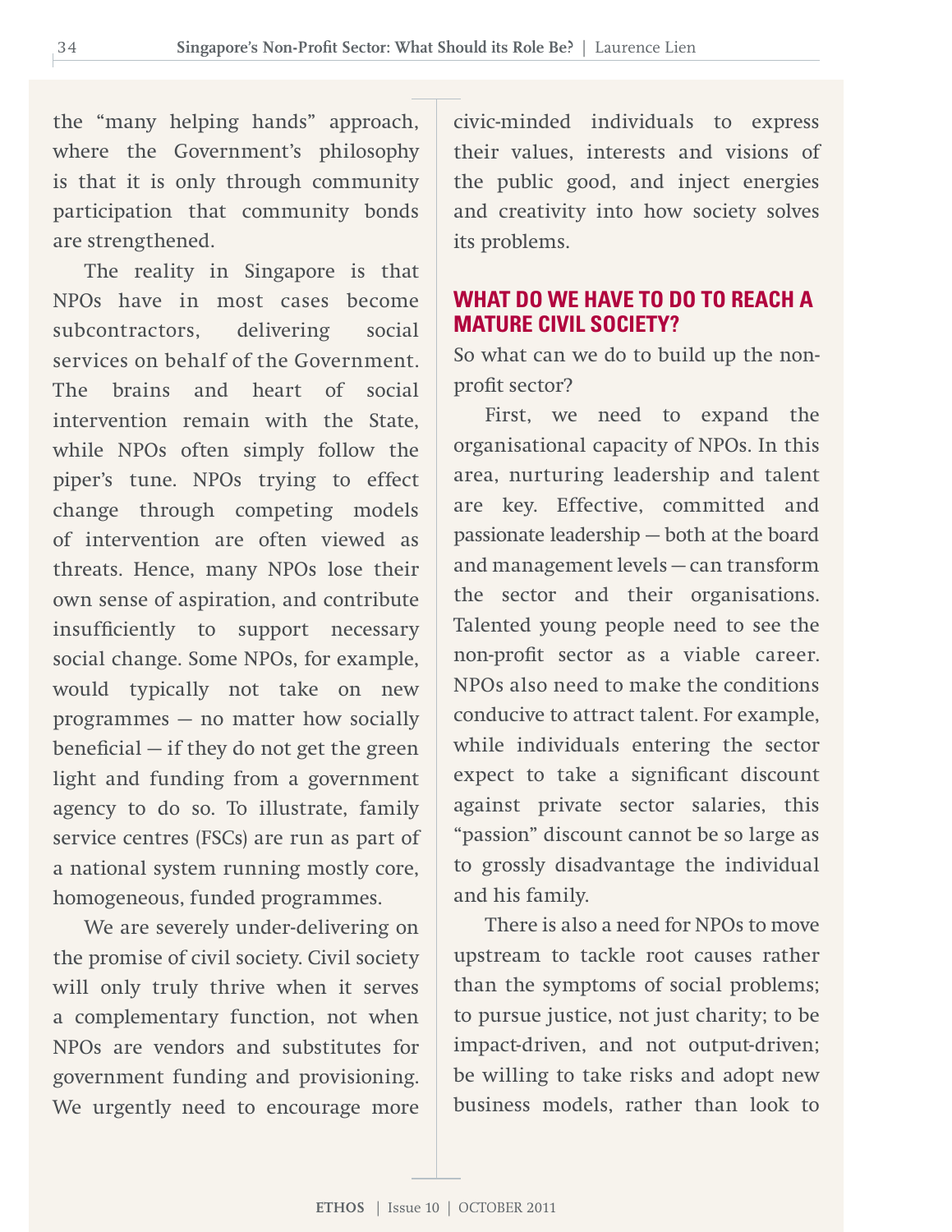the Government for solutions. NPOs should strengthen their organisations by being clear on their strategies, institutionalising processes, seeking strategic relationships, mobilising community resources and improving their productivity through technology.

The Government, on the other hand, needs to focus more on enabling and empowering the sector. Enabling means building capability, particularly in developing leadership and soft infrastructure, such as technology development and process improvements. Empowering means a real ceding of power, decision-making and ownership of projects, with a tolerance for a degree of messiness and inefficiency.

NPOs should be equal partners and co-creators at the table. Hence, for example, information and knowledge from the government's vast database of administrative and survey data need to be made more readily available to NPOs. Apart from letting NPOs do their own strategic planning and research, and to interpret their own sense of reality, it is a concrete demonstration of co-ownership. Additionally, instead of leaving many small gaps across the funding spectrum, the Government should plug the gaps in their retained areas of priority and fund those areas more generously.

#### **CONCLUSION**

The civil society is certainly a growth sector in Singapore. As Singapore matures, civil society too must mature. For this to happen, the Government should, rather than being omnipresent, be prepared to cede control in some areas — particularly where new thinking is required — while allowing the sector to experiment and flourish. Civil society must, naturally, step up to the plate.  $\lambda$ 

Laurence Lien is the Chairman of Lien Foundation, the CEO of the National Volunteer & Philanthropy Centre and the Acting CEO of the Community Foundation of Singapore. He is also the President of the Centre for Non-Profit Leadership, the Deputy Chairman of the Caritas Singapore Community Council, and a board member of the Lien Centre for Social Innovation at the Singapore Management University. Before his full-time involvement with the non-profit sector, he served in the Singapore Administrative Service for 14 years.

#### **NOTE**

<sup>1.</sup> The terms "civil society" and "non-profit sector" are used interchangeablyinthisarticle.Generally,"civilsociety"refers to voluntarycivic and social associations, organisations and institutions, and are strictly non-governmental and noncommercial entities. "Non-profit sector" refers to all civic and social organisations and institutions, some of which are not strictly non-governmental (e.g. our universities). I have deliberately used both "civil society" and "civil society organisations", because in Singapore's context, the former term is uncommonly used and connotes something more political and adversarial, which need not be the case.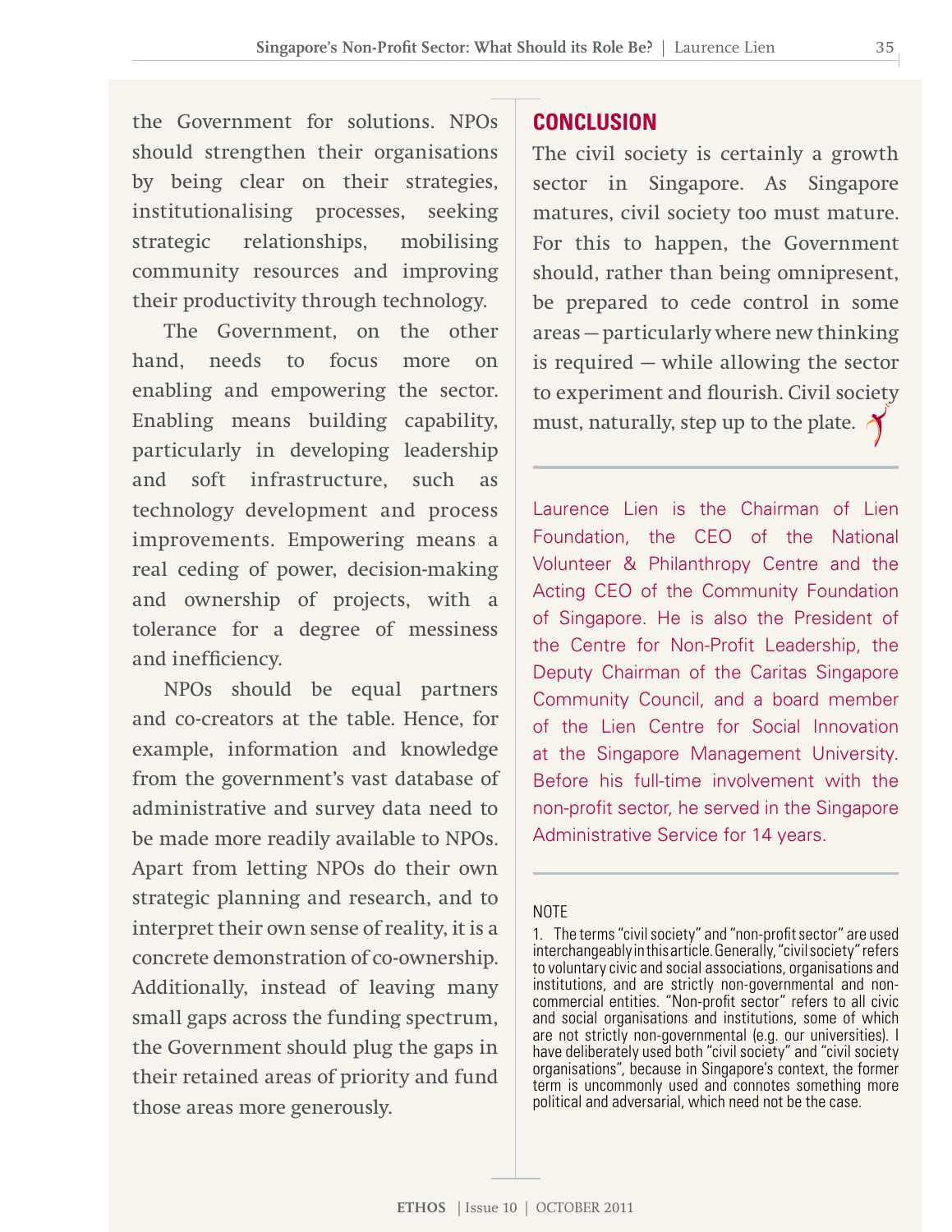

### Jairus Yip

# Open Government and Public Crowdsourcing in Practice

**Government efforts to engage citizens in collaborative public initiatives are still in their early stages, but there have been some successes.** 

dvances in technological<br>
capability and widespread<br>
adoption mean that the<br>
Internet has become a cost-effective capability and widespread adoption mean that the medium, both for disseminating information and for collecting ideas from an informed public that is no longer content to be passive recipients of government policy. Some developed societies have explored open government approaches, where government data is released to the public through the

Internet and other channels, both to enhance public sector transparency and accountability, and to empower the public to develop useful applications that make innovative use of the data to improve civic life.

Such crowdsourcing strategies, pioneered by the private sector to tap the collective intelligence of their public user base, were first explored by governments in engaging their business communities. Open government and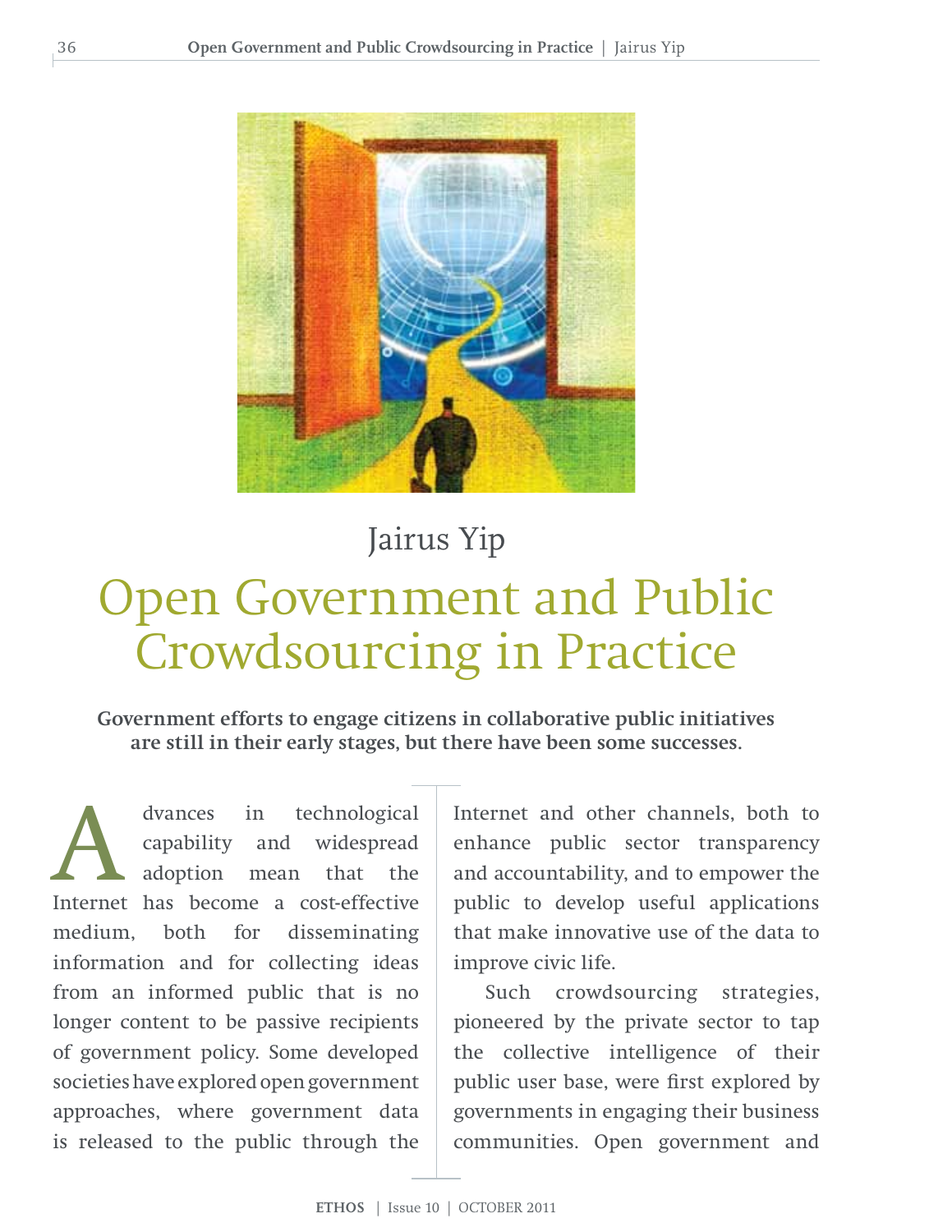crowdsourcing have since become part of the evolution of government-citizen interactions that have been enabled by technological advances. Nevertheless, these approaches both depend on and help to nurture an evolving culture of greater transparency, trust, participation and open collaboration between government and citizens, unlocking collective resources beyond those available to the public sector.

# **PRINCIPLES AND CHALLENGES**

Open government and public crowdsourcing approaches have numerous benefits: they engage citizens, enable social innovation and enhance institutional legitimacy. They can significantly improve the quality of public outcomes without necessarily incurring higher costs, as citizens participate in the determination and delivery of results (both at the government-citizen and citizen-citizen levels) towards shared priorities. Data transparency and rapid feedback can make public service systems more robust. Over time, these benefits may accrue towards a more resilient society, with citizens more directly involved in the collective concerns of their community.

However, these approaches also present their own challenges. First, there is the task of selecting what to

release from the vast store of data held by the government; there are legitimate concerns over data quality, security and privacy. Second, the risk of the released data and information being misconstrued and misused by citizens might result in citizen-developed applications that do not accurately reflect actual conditions. This means that the government has to be clear on how the data is intended be used, with appropriate caveats. Third, there is a need to frame public issues in ways that promote broad collaboration, and to sieve the signals from the noise so that crowdsourced initiatives are not captured by narrow interests. Last, equal representation needs to be ensured so that the concerns of groups who do not participate in social media channels or Internet platforms (due to the lack of digital access or other social factors) are not excluded.

The success of open government and crowdsourcing efforts also depends critically on public involvement. Citizens have to see themselves as active participants rather than individual consumers of public policies and services. At the same time, they need to appreciate that the business of government is complex, with inevitable trade-offs and compromises.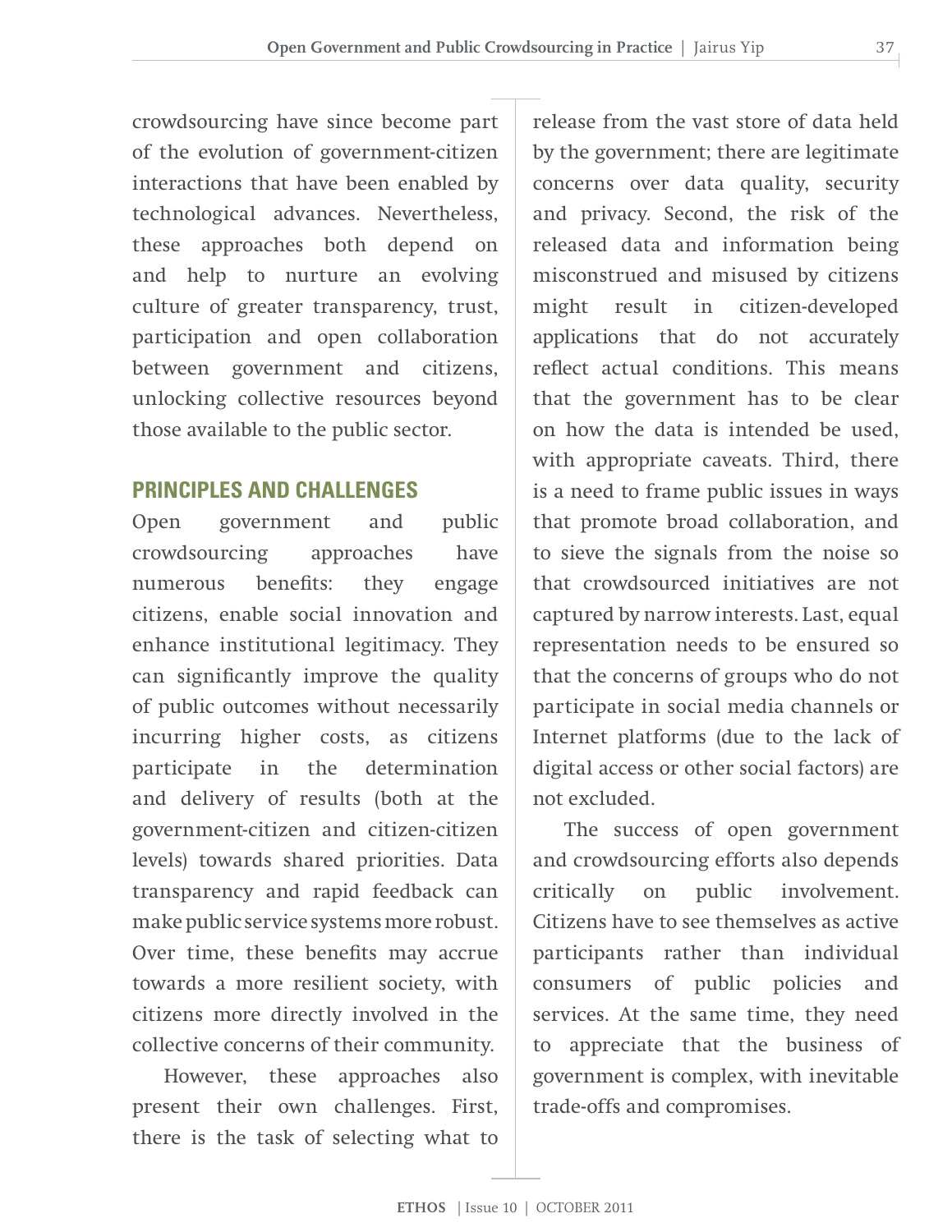# Open Government and Crowdsourcing Initiatives in the United States, United Kingdom and Canada

#### **United States (us)**

The *Open Government Directive* was initiated by the Obama administration in December 2009 to increase civic participation and engagement<sup>1</sup> and create a culture of transparency, participation and collaboration across US Federal agencies. It stipulates four broad guidelines:

- 1. Make government information available online and in open formats.
- 2. Ensure that government information that is published is of a high quality.
- 3. Establish an open culture of transparency, participation and collaboration in every government agency.
- 4. Create an enabling policy framework for open government that is up to date with changing technological trends.

#### **• Data.gov**

An integral component of the US Open Government initiative, *Data.gov* aims "to increase public access to high value, machine readable datasets generated by the Executive Branch of the Federal Government". A centralised website for government data offers 389,730 **raw**<sup>2</sup> and **geospatial**<sup>3</sup> datasets from a myriad of federal agencies. A "Developers' Corner"4 teaches users to develop applications making use of the available data; as of June 2011, Data.gov had 236 citizen-developed applications. Notable member applications are featured in their "**Apps Showcase**"5 site.6 A "**Data.gov Communities**"7 section attempts to "bridge policy makers, technologists, data owners, and citizens", by inviting them to recommend data to be shared, create applications to make the data more user-friendly, share views on the policies to improve government transparency, and exchange ideas with each other. Citizen feedback from citizens is an integral component of Data.gov, with various channels for users to rate and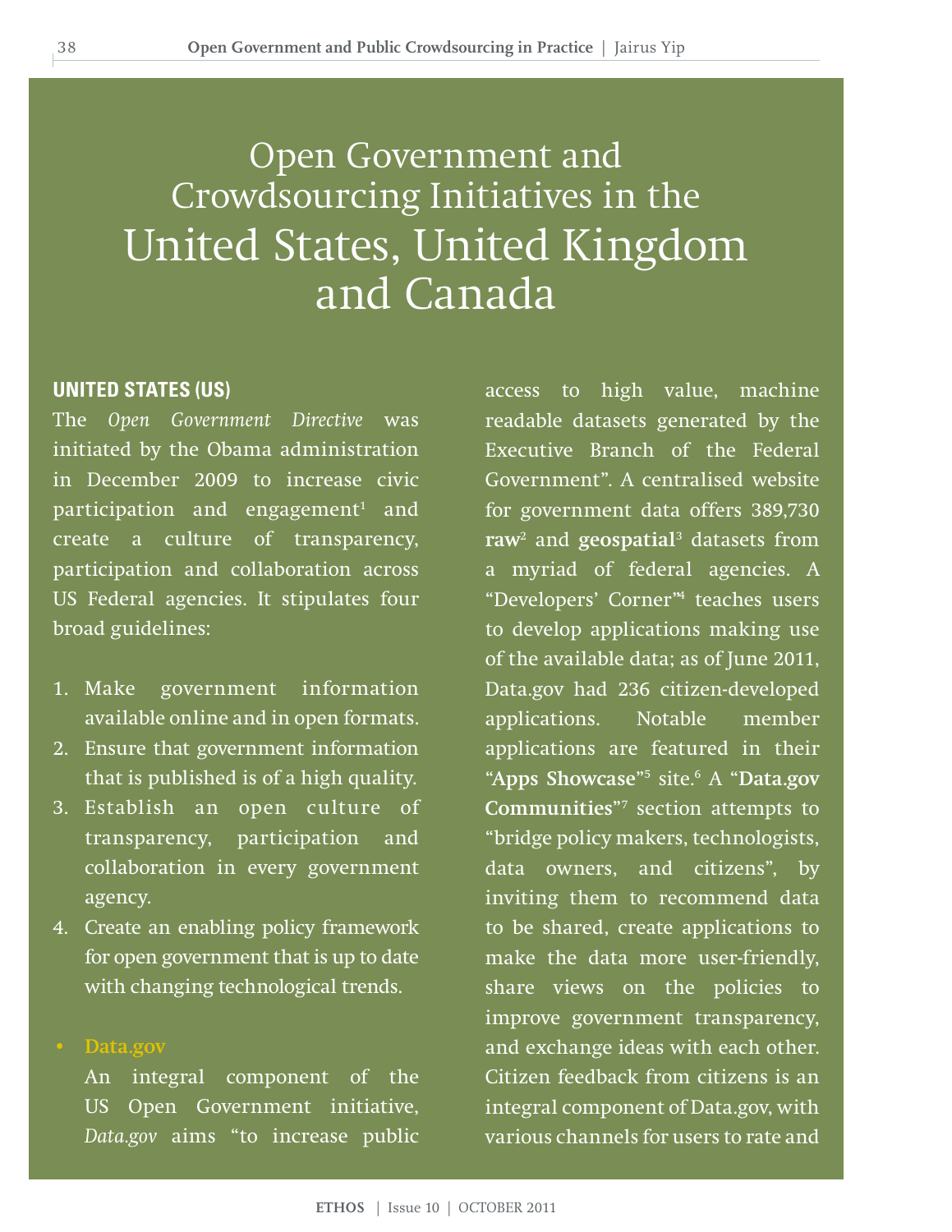comment on the datasets released, as well as to request datasets they want to see in the future.

**• Reboot.FCC.gov** 

The Federal Communications Commission (FCC) provides easyto-search databases with over 150 downloadable datasets, and connects with citizens over a variety of online and social media channels. *Reboot.fcc.gov*<sup>8</sup> is dedicated to ideas for transforming the organisation into "a model of excellence". Using the social media tool *IdeaScale*, citizens can submit, comment and vote on ideas. IdeaScale sieves through the multitude of ideas received and floats the ones which have garnered the most votes and comments to the top of the list, giving decision-makers a better sense of the concerns felt on the ground.

**• HUD Ideas in Action** 

*HUD Ideas in Action*<sup>9</sup> is a discussion forum powered by a tool called *UserVoice*. It is jointly operated by the Department of Housing and Urban Development (HUD) in partnership with non-profit National Academy of Public Administration. HUD employees and citizens can share and discuss ideas, and vote the best ones for follow-up action. Forums

are topic specific and moderators are assigned to respond to off-topic or misplaced contributions. HUD is using this platform to solicit ideas for their 2010–2015 Strategic Plan.

A number of open government projects at *cityofboston.gov*10 tap on citizen ideas and expertise, and offer social networking sites for the community to connect and interact.<sup>11</sup> *GIS Data Hub*12 maps different types of information about the Boston government by location. **Solar Boston**13 is a two-year programme to increase the amount of solar energy in the city from one-half megawatt to 25 megawatts by 2015, with a dynamic map tracking solar energy use in the city. **Data Dashboard**<sup>14</sup> offers municipal datasets and aims to build a "larger, easier to use and more data-rich" site with citizen feedback. *Citizens Connect*<sup>15</sup> is an iPhone application with which citizens can take pictures of municipal issues such as potholes and graffiti and report them to the City Council.

# **United Kingdom (Uk)**

The UK has set up *www.data.gov.uk*16 to consolidate government data in a single searchable website. The goal is to "help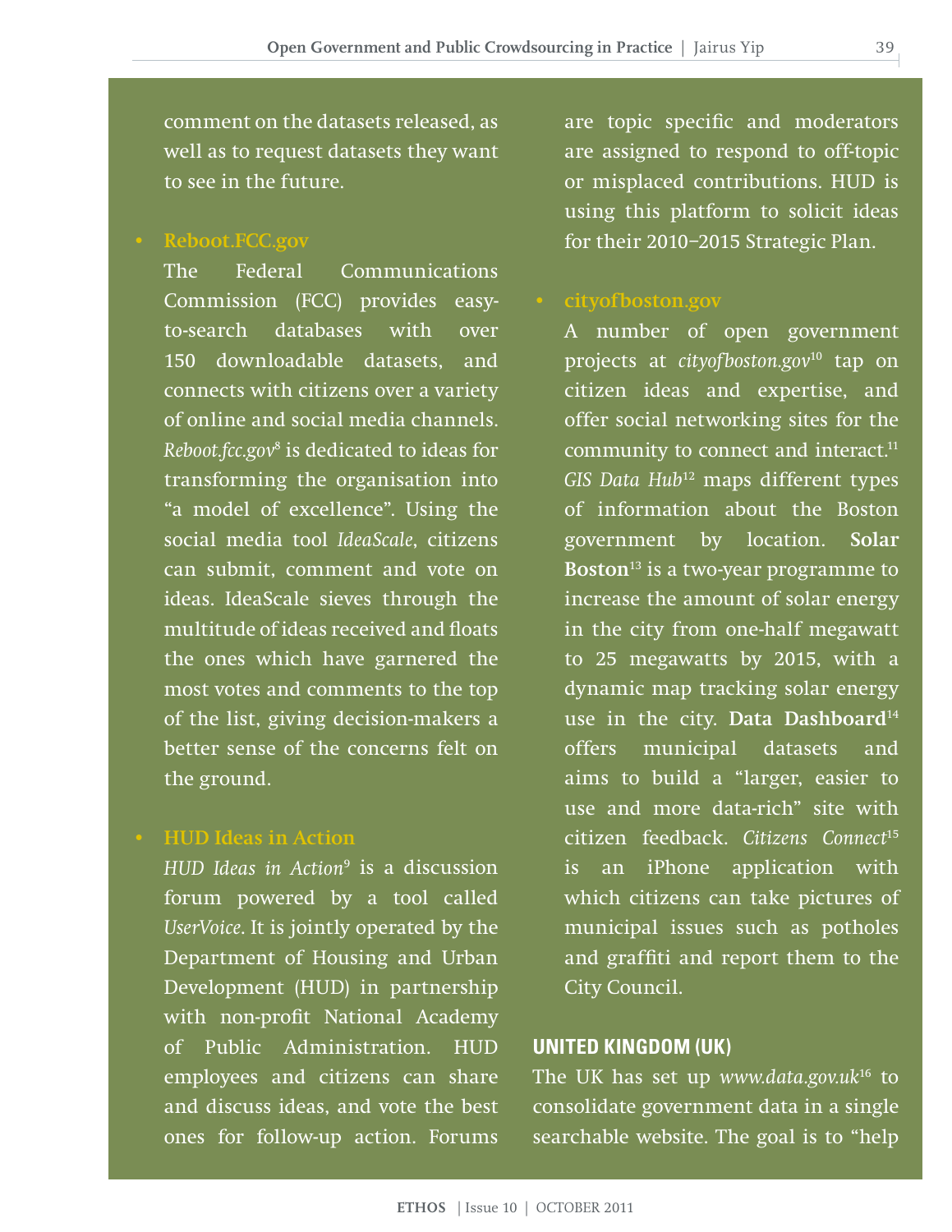people understand how government works and how policies are made." To date, there are over 5,400 datasets searchable through the website, from across government departments and local authorities. Citizen developers can download "raw datasets" to create and share applications for public use. Feedback, comments, recommendations, suggestions and requests are also actively solicited.

**• Citizen-developed applications**

*CycleStreets*17 is a citizen-led nonprofit initiative that lets cyclists plan their routes throughout the UK, made possible with the release of Ordnance Survey maps under the open government initiative. *FixMyStreet*18 is a one-stop website that reduces the hassle of reporting local problems such as broken streetlights and graffiti. To notify the council, citizens only need to enter the postal code or street name and area, locate the problem on the map and describe the problem. Citizens can also view updates on reports submitted by others. The website was developed by mySociety, $19$  a registered charity comprising volunteers who seek "to build Internet projects which give people simple, tangible benefits".

Not content with simply releasing data, the UK Government's project "Making A Difference with Data" or *MADwDATA*20 seeks to "spread understanding about open data and transparency in local public services". The initiative demonstrates how government information can be used by citizens to "raise issues, campaign and otherwise influence things that affect local communities". Projects promoted through the site include gathering of feedback from citizens on the data they would like to access, publishing of good data visualisation and application examples, and guidance material for citizens planning to campaign on various local issues.

**approach within the civil service**

The UK Civil Service has adopted a range of tools to encourage discussion and crowdsourcing among civil servants. The portal *www.communities.idea.gov.uk*21 is a safe platform for knowledge sharing across the public sector where users can set up or join communities around specific issues. The intranetonly *Civil Wiki*22 is a secure knowledge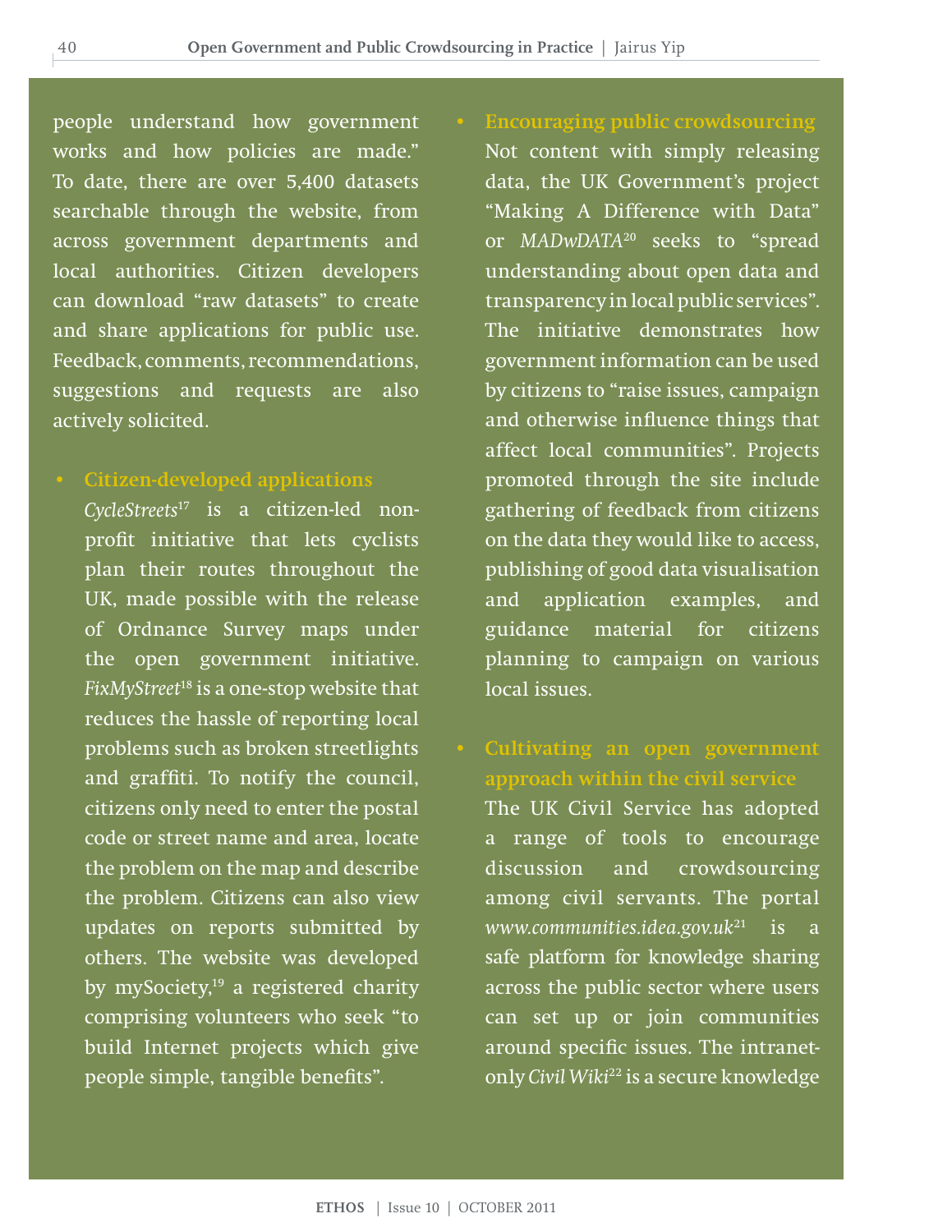sharing and collaboration tool for civil servants. The content generated is moderated by its users.

# **Canada**

Unlike the US and UK, Canada lacks a government-led centralised open data website. However, some citizens have taken the lead in pushing for more open and accessible government.

- The citizen-developed *datadotgc.ca*<sup>23</sup> collates and makes available public government data on a single website for easier access.
- Open government efforts have also taken off at the city level. Toronto's *"Open Data Framework"*24 supports open initiatives by improving "data standards, terms of use agreements and open data website design."
- Currently under development, *www.datato.org/app*25 will let citizens request for the release of specific datasets. The site lets government agencies review data requests and needs from citizens, and will eventually include details from publishers on "known and existing data sources, so that community members can rate them for prioritisation".

#### **NOTES**

1. http://www.whitehouse.gov/open/documents/opengovernment-directive

- 2. http://explore.data.gov/catalog/raw/
- 3. http://www.data.gov/catalog/geodata
- 4. http://www.data.gov/developers
- 5. http://www.data.gov/developers/showcase

6. Examples of crowdsourced apps on Data.gov include: FlyOnTime.US (http://flyontime.us/about), a free resource for air travellers to track the performance of the commercial air system in the US, and Employment Market explorer (http://pujaplicaciones.javeriana.edu.co/Employment/) that helps users compare and analyse local, regional and state unemployment markets.

- 7. http://www.data.gov/communities/
- 8. http://reboot.fcc.gov/data/

9. http://hudideasinaction.uservoice.com/forums/95655 public-feedback

10. http://www.cityofboston.gov/

11. http://www.newurbanmechanics.org/wp-content/ uploads/2010/08/Boston\_OpenGov\_Strategy-RGoodspeed.pdf

- 12. http://hubmaps1.cityofboston.gov/datahub/
- 13. http://gis.cityofboston.gov/solarboston/
- 14. http://www.cityofboston.gov/doit/databoston/app/ data.aspx

15. http://www.cit yofboston.gov/doit /apps/citizens connect.asp

- 16. http://data.gov.uk/
- 17. http://www.cyclestreets.net/
- 18. http://www.fixmystreet.com/
- 19. http://www.mysociety.org/
- 20. http://www.madwdata.org.uk/
- 21. http://www.communities.idea.gov.uk/welcome.do
- 22. wiki.gsi.gov.uk
- 23. http://www.datadotgc.ca/
- 24. http://www.toronto.ca/open/
- 25. http://www.datato.org/app/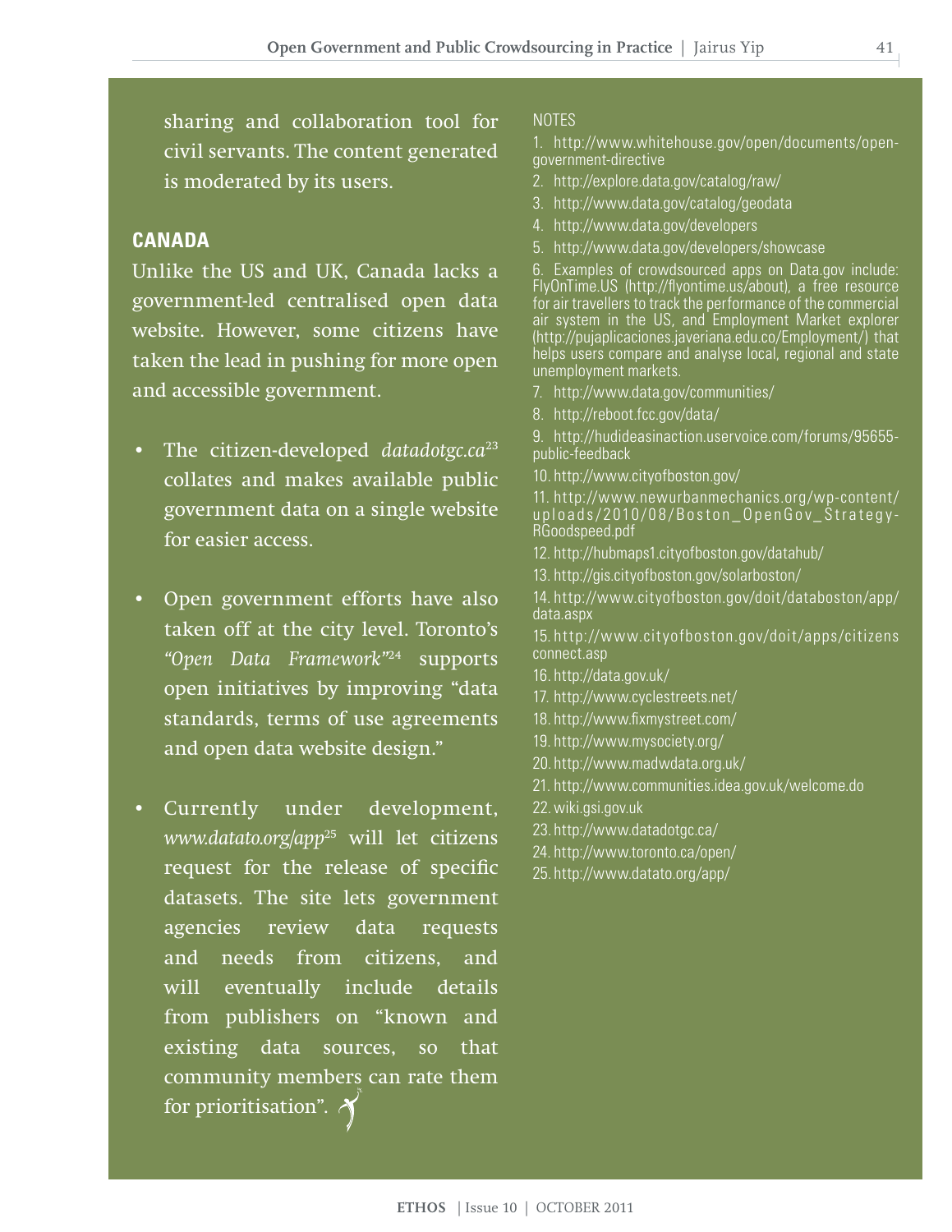# Data.gov.sg

Singapore's data.gov.sg was launched in June 2011 as a "first-stop portal to search and access publicly-available data".

It currently offers over 5,000 datasets from 50 government ministries and agencies.  $\lambda$ 

Singapore's technical infrastructure, small size and high internet adoption rates suggest promising conditions for considering open government and crowdsourcing approaches. Such initiatives and their working processes should be carefully structured to meaningfully engage citizens and harness their contributions in ways that translate into better decision-making and perceptibly improved outcomes. Initial efforts to generate awareness, gather support and encourage participation from the public will be critical.

For governments and citizens to truly create public value by building on each other's contributions, a climate of mutual respect and a sense of shared ownership are vital. The good news is that these initiatives, when managed well, can help deepen the confidence and trust necessary for future efforts. New ways of framing roles, new skill sets and aptitudes of Singapore public

officers and citizens, as well as new rules of engagement, may need to be developed, before the full potential of these approaches can be unlocked.  $\lambda$ 

Jairus Yip was a research intern at the Centre for Governance and Leadership, Civil Service College from May to July 2011. He is currently a third year Political Science student at the National University of Singapore. His research interests include public administration in Singapore.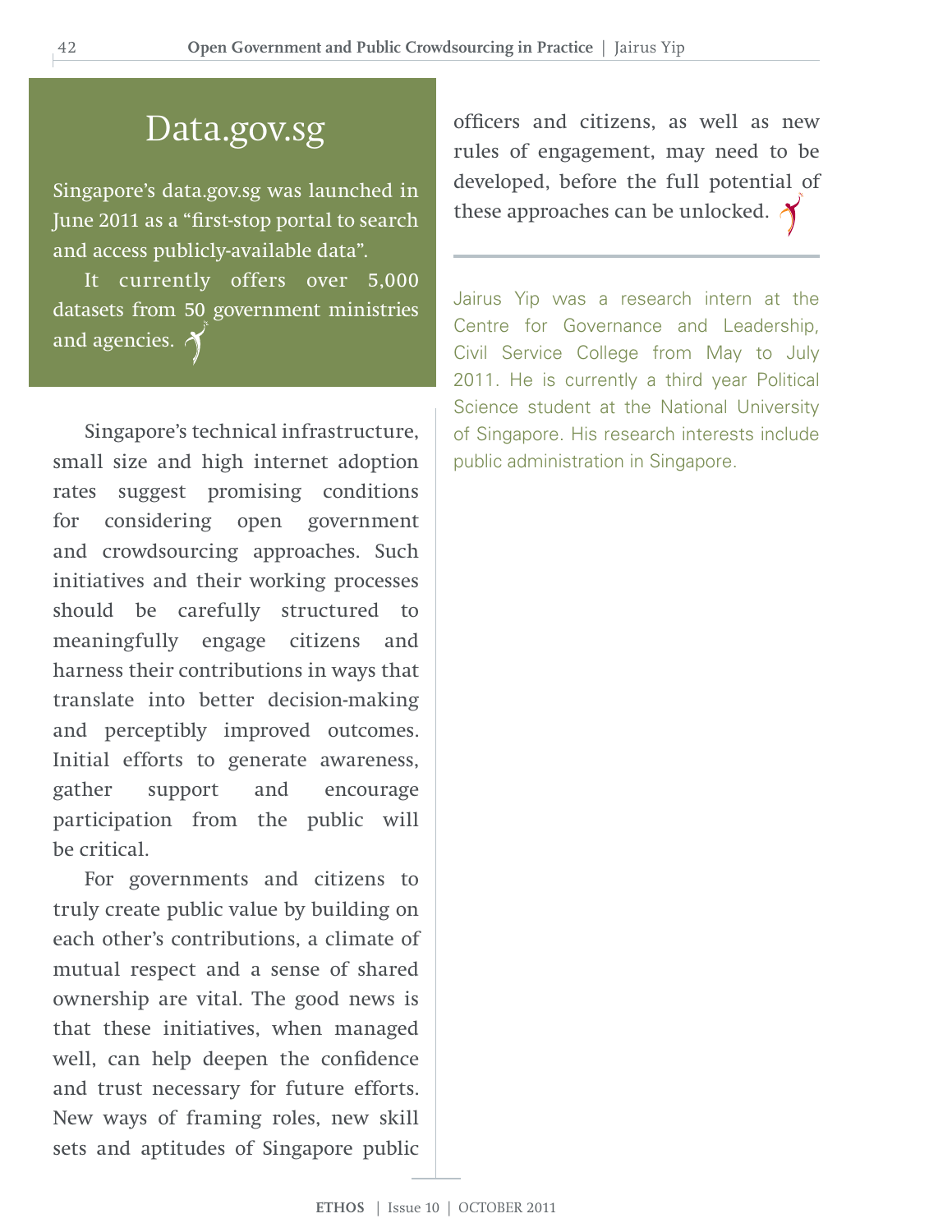

# Developing Our Approach to Public Engagement Lena Leong

**Clear goals, thoughtful processes and mutual trust are key to constructive engagement with the public.**

ingapore's success to date  $$ despite being an open economy vulnerable to global shifts and a multi-cultural society susceptible to social divisions — has been predicated on a governance approach characterised by a strong government presence, with heavy reliance on good policy design, legislative tools and tightly managed execution to drive public outcomes. In the course of the nation's progress, however, new realities have arisen. The

tightly-contested General Elections in May and Presidential Elections in August 2011 are indications that a more sophisticated and vocal citizenry desires not merely to be governed, but to be heard, informed and engaged, and to participate in the business of the nation. New technological tools are facilitating these aspirations, with or without the Government's intervention, and changing the way society interacts and relates. Newly-elected President Tony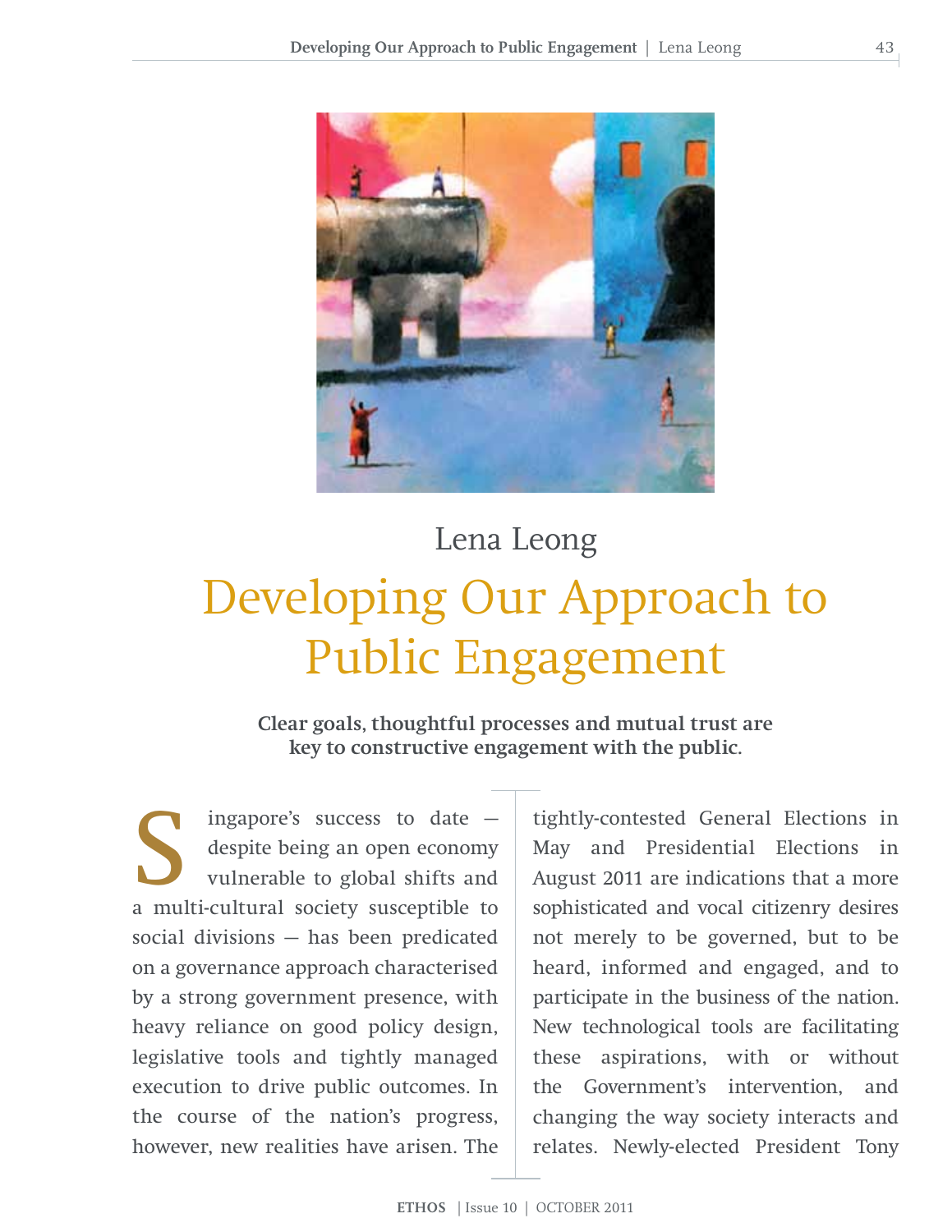Tan has called this a "new normal".1 Professor Simon Tay has called for "a new compact" between the Government and people.<sup>2</sup>

These developments are transforming the work of government. The Public Service is re-examining how the changing aspirations of citizens and the complexities of its operating environment will reshape its role and the way it relates with the public. How can such engagement lead to better decisions, outcomes and relationships? What new capabilities might be needed of public leaders and officers, citizens and society? What can we learn that could go towards building a more accountable public service, active citizenry and resilient society?

### **WHY ENGAGE?**

In his 2011 National Day Really Speech, Prime Minister Lee Hsien Loong pointed out that the nation needs to "harness diverse views and ideas, put aside personal interests, and forge common goals".3 Experiences in Singapore and elsewhere have shown that tapping on the public for ideas and energies can guard against group-think, optimise resources and *improve public policy results and productivity*. Such efforts also *fulfill citizens' aspirations and engender greater ownership of outcomes*. If done well, public engagement "broadens the

base of support, reduces the political risks and increases the legitimacy of outcomes".4 Opportunities for people to work together and interact create social networks which can have positive impact on individuals and spin-offs to the community at large.<sup>5</sup> This can lead to *more robust solutions, as well as more resilient communities and society.*

Public engagement efforts are not new to Singapore. Nonetheless, it is useful to re-examine the broad range of engagement strategies so that we can be more intentional about what we want public engagement to achieve, and why. At present, the public is involved in a spectrum of activities: from providing input towards **decision-making in policy formulation** to actively participating in **policy implementation**. Agencies connect with the public through various channels and across different levels and groups.

Modes of public engagement can be categorised as four broad approaches: **inform, consult, build consensus** and **co-create**. The choice of mode, rules of engagement and process design vary with context and intent. In the long run, the aim of engaging the public is not only to resolve immediate issues at hand (what are the best solutions), but also to build capacity for the future (how to do this in a way that would help society achieve better results over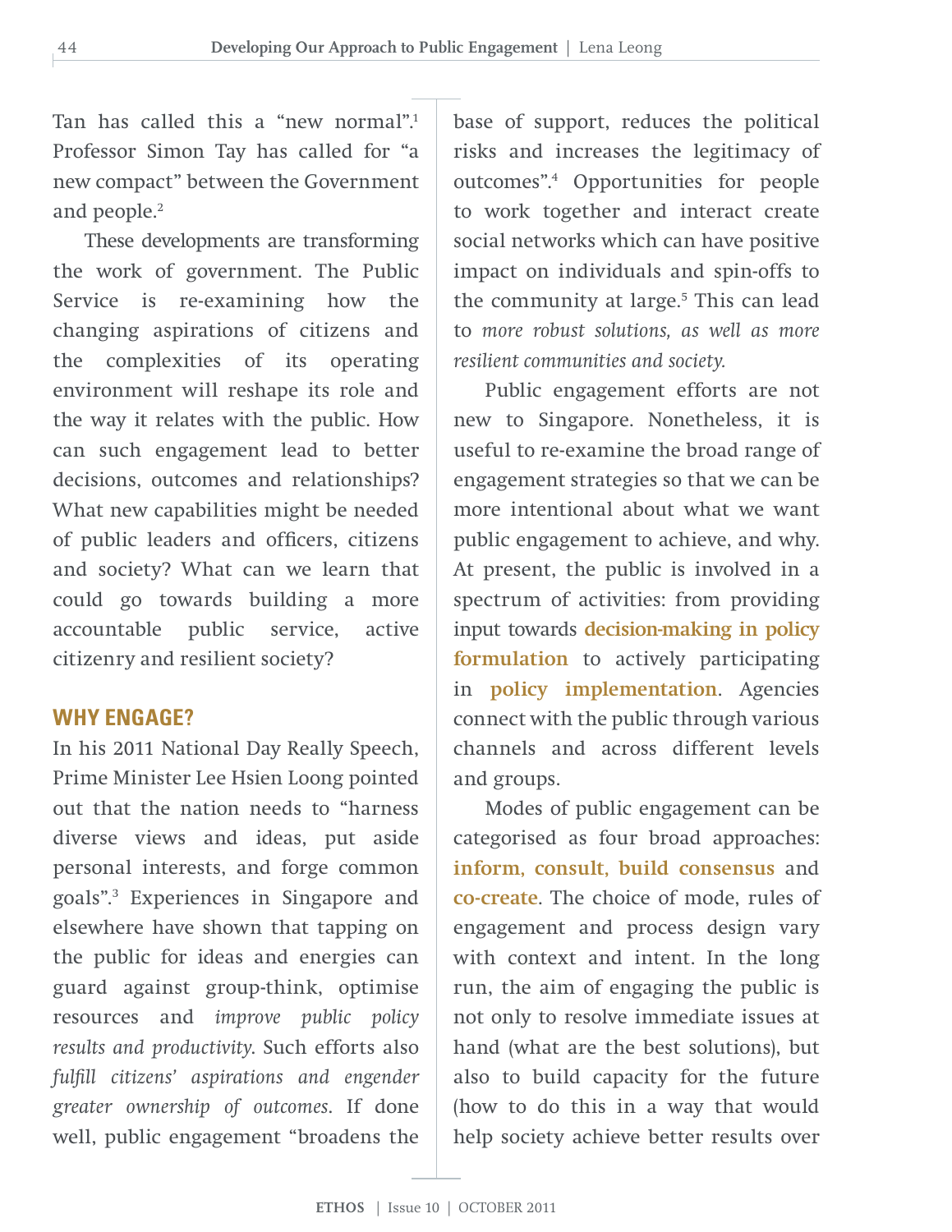time). The focus therefore is not only on output but *process* — galvanising people through shared values, a compelling vision and a sense of larger purpose; reframing positions from "I" to "We"; from "Me and my interest" to encompass "Us and the larger community". Besides performance-based objectives, engagement initiatives should also pay attention to experiential and learning goals. A purposeful approach and clarity about longer term outcomes will enhance the capability of all participants to listen, anticipate and engage constructively.

The choice of mode, rules of engagement and process design vary with context and intent.

# **MODES OF PUBLIC ENGAGEMENT** *INFORM*

*Providing objectiveinformation in a clear and succinct way that helps the public understand the context, alternatives and choices.*

The traditional channels for this include fact sheets, websites, open houses and press releases. It calls for good communication skills, such as sharing concise, specific and relevant information in a timely manner. As contexts, expectations and technologies evolve, other considerations come into play. First, public issues are becoming more multidimensional and complex. Second, communication needs to reach a more diverse populace. Third, a more educated and connected public expects greater openness and transparency from government. "Government knows best" responses are likely to alienate the public; and in an environment where no one agent has all the answers, neither can it always hold true. Finally, mobile technologies now allow busy but tech-savvy citizenry to stay connected even while on the move, anytime and anywhere. Efforts to inform the public will need to take into account these new developments and social behaviours in order to maximise their reach and impact.

## *Approaches*

- Understand the operating environment, as well as the needs and priorities of different groups of people. Establish rapport, and explain complex policies in a way that connects with different segments of the public. Reach out through a range of media, e.g. public enquiries, on-line platforms, grassroots community programmes and other networks.
- Develop expertise in info-communication technologies and capabilities to present complex information in new ways that can be readily understood.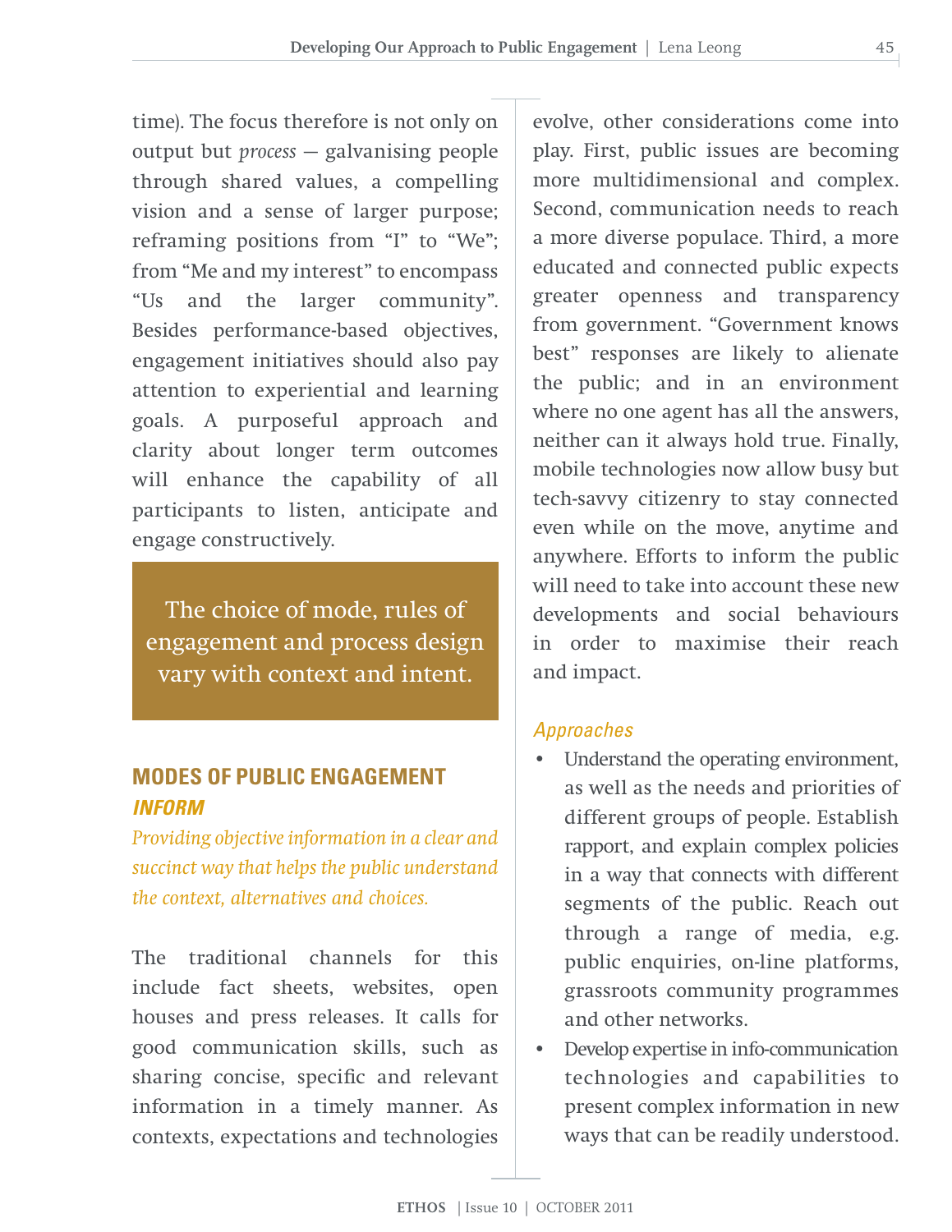- Tap on the work of experts from the academia, research institutes and think-tanks to inform public discourse on the issue.
- Balance advocacy with inquiry explain and help others understand the reasoning behind the policy. At the same time be open and listen well, in order to respond more appropriately.

The aim of engaging the public is not only to resolve immediate issues at hand, but also to build capacity for the future. The focus therefore is not only on output but *process.*

# *CONSULT*

*Gathering ideas and feedback from the public on analysis or proposals by the government so that the public's perspectives, concerns and aspirations are taken into consideration.*

Over the years, a number of channels have been established for public consultation in Singapore. The Feedback Unit organises focus group dialogues. Agencies conduct their own consultation exercises and website surveys to solicit the public's inputs on proposed policy amendments, or seek ideas on service design. Society is now more diverse in

terms of culture, values and attitudes. However, social media, crowdsourcing tools and other collaborative platforms now allow the public to easily propose, consolidate, comment on and express preference for new ideas. In order to effectively harness collective wisdom and build shared perspectives, the design and management of the consultation process will be as important as the substance of the issue at hand.

# **The Ministry of Health's (MOH) Means-testing Experience**

- $\cdot$  MOH was prepared to delay the implementation if they felt the ground was not ready for it.
- · MOH officers distilled and used the learning from each dialogue to refine the policy, and then tested this out at the next session.
- $\cdot$  Dialogues to seek citizens' views on the pegging of subsidy rates were reported in the media.
- $\cdot$  As more understood the rationale for change, support for it grew. Conversations shifted from "*me versus the government*" ("I get less, the government gets more") to *"me and the community"* ("I get less, the community gets more").

### *Approaches*

• Determine who, when and what to consult, as well as *how* to include an appropriate plurality of voices.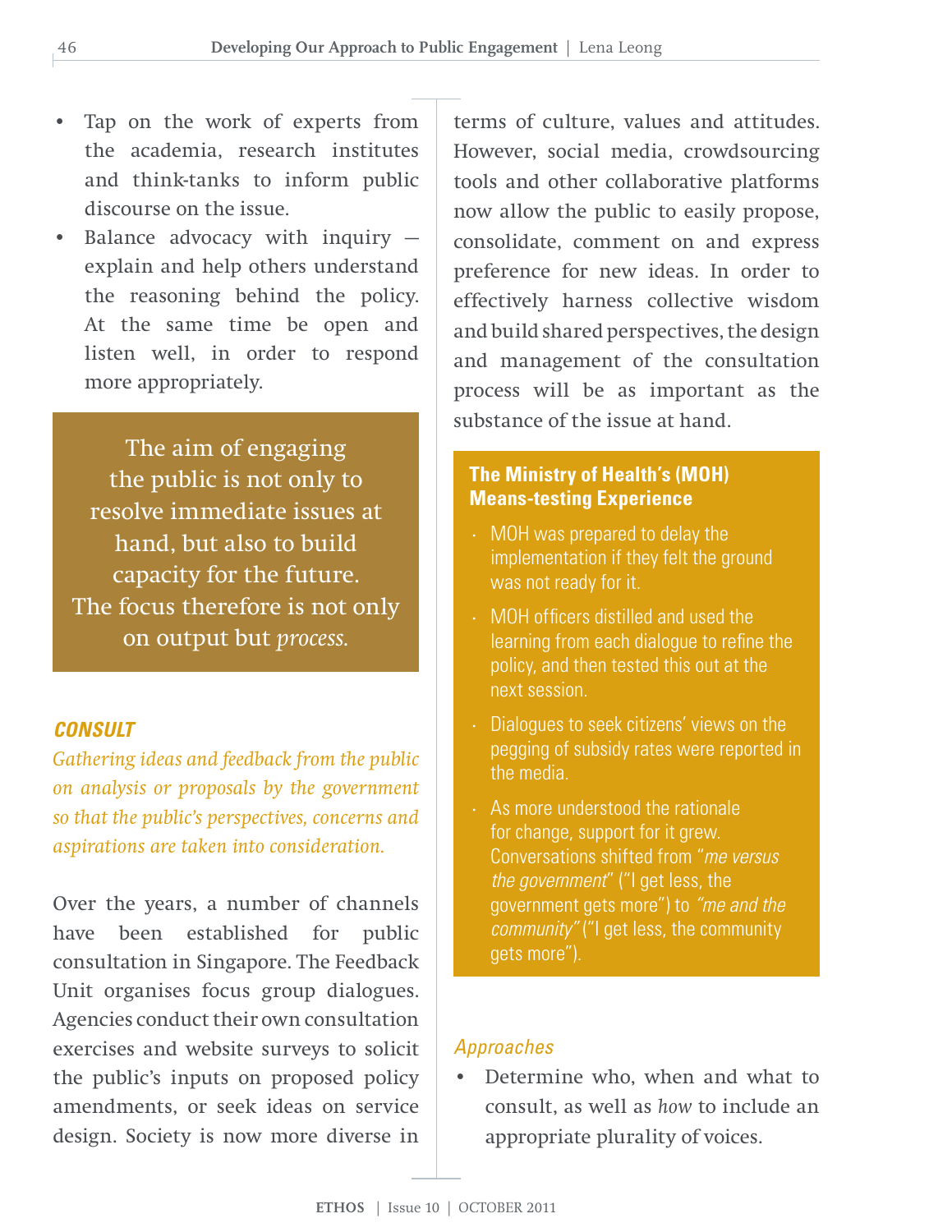- Manage expectations and differing views; acknowledge and synthesise inputs, as well as close loops.
- Empower stakeholders by anticipating their needs and giving them appropriate information, roles and choices.
- Make collective contribution visible to dispel misperception that decisions were made prior to consultation. Collaborative platforms and other technological tools can be powerful enablers.
- Build capabilities in dialogue, negotiation, conflict resolution, facilitation and process design, as well as a new mindset and culture of operating in a more open and dynamic environment.

## *BUILD CONSENSUS*

*Partnering the public in framing issues, developing alternatives and coming to a consensus on the preferred solution.*

Consensus is achieved through deliberation and dialogue that help to deepen understanding, reframe and define issues, promote clarity and reach agreement. Decision-making could be jointly made by the government and the public, or devolved to the public. Consensus-building in Singapore has been enhanced both by a strong government, able to galvanise different constituents of the system on shared interests, and good ties between stakeholder institutions. Examples include interfaith and tripartite labour dialogues, where potentially divisive issues are debated and deliberated behind closed doors and an alignment of positions is sought before a unified stand is announced to the public. Public agencies have also worked with the public at the municipal level to resolve issues through collective agreement.

With greater social diversity, increased complexity and demands for transparency, more public issues may become contentious in future. More conversations may need to be selectively extended into the public space to deepen collective understanding, and build society's capacity to deliberate issues rationally in a safe environment.

# **The Land Transport Authority's (LTA) Legalising Road Side Parking by Changing Traffic Scheme**

- · Limited parking spaces and indiscriminate parking caused friction among residents in a private estate.
- · LTA worked with grassroots leaders to facilitate a dialogue so that residents could voice their concerns. Together, they agreed on a traffic scheme to optimise road side parking spaces in the estate.
- Residents then helped to enforce the scheme by reporting infringements.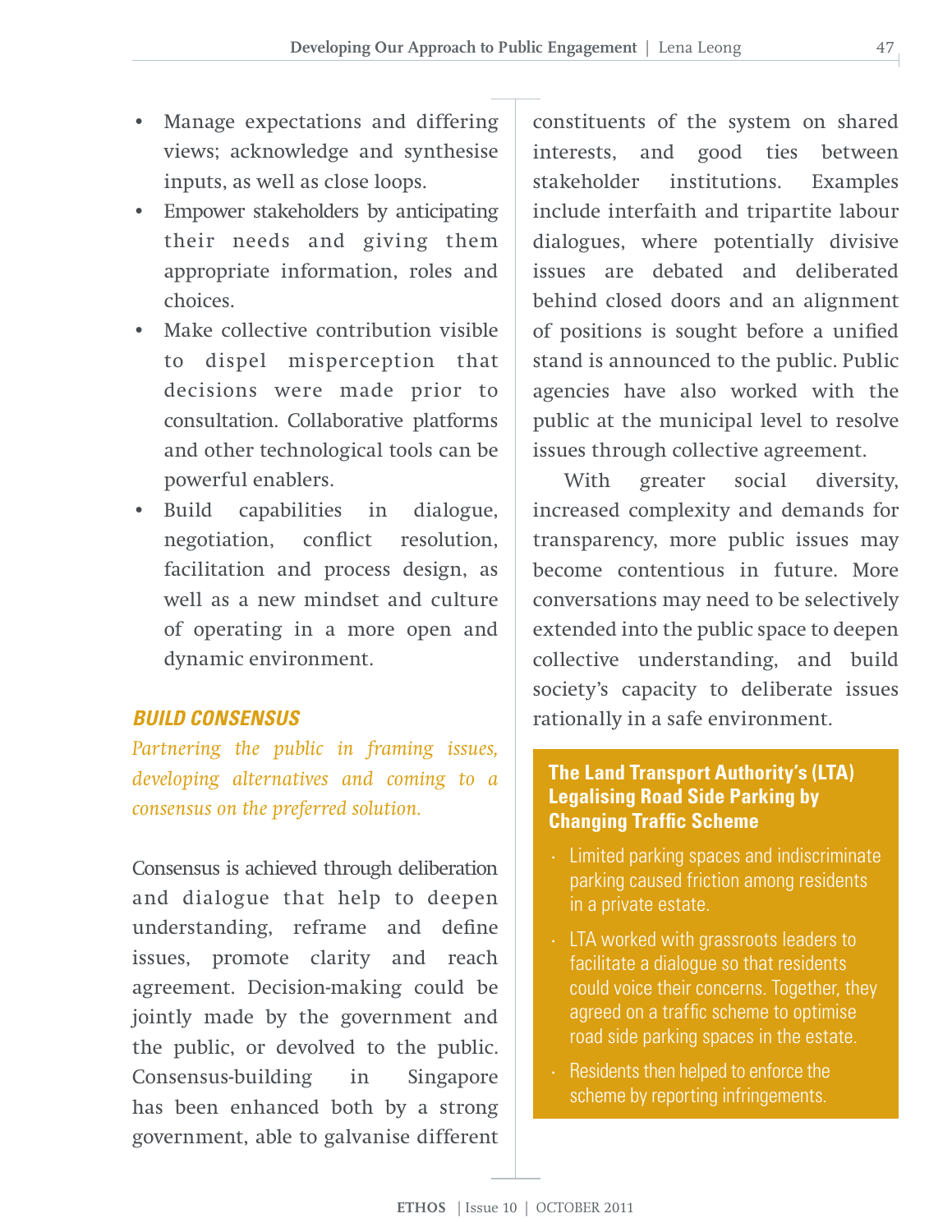# *Approaches*

- Focus on understanding (not judging) this establishes a safe, orderly and objective environment in which to explore options, assess evidence and weigh trade-offs.
- Use scenarios to set context, frame challenges and sequence questions. Good conversations, especially difficult ones, need thoughtful process design in order to move group conversations from a position of "I and my interest" to a more encompassing "We and the larger community".
- Since shared ownership of the final outcome is a critical goal, include all representative voices and uncover different perspectives. Resist the temptation to gloss over differences or to let the most dominant or vocal groups capture the agenda in order to reach a resolution.

# *CO-CREATE*

*Facilitating broad collective action to engender greater ownership of outcomes and increase overall public value beyond what any one sector can achieve on its own.*

In Singapore, the Community in Bloom programme, initiated by the National Parks Board and People's Association to foster a love for gardening and promote community bonding, is an example of

collaboration between the Government and people. Other stories of co-creation include rehabilitating and reintegrating ex-offenders into society, promoting environmental awareness and protection, and neighbourhood policing.

Technological advances now allow near-instantaneous interaction between large groups of people. Co-creation extends appropriate data, tools, platforms and competencies to the public, encouraging them to selfregulate, self-organise and generate their own best solutions. This increases the government's transparency and accountability, and also encourages social innovation and the creation of new public value. Singapore's data.gov.sg project, which opens up over 5,000 datasets from 50 government ministries and agencies, is a further example of "open government" efforts (see page 36 of this issue) that make useful public data available so that the community can co-create new solutions on their own initiative.

# *Approaches*

- Begin with small prototypes in "safeto-fail" environments and grow them, as positive results attract supporters and volunteers.
- Help promising ideas to succeed more widely. "Government can take an idea and make it bigger (scale up)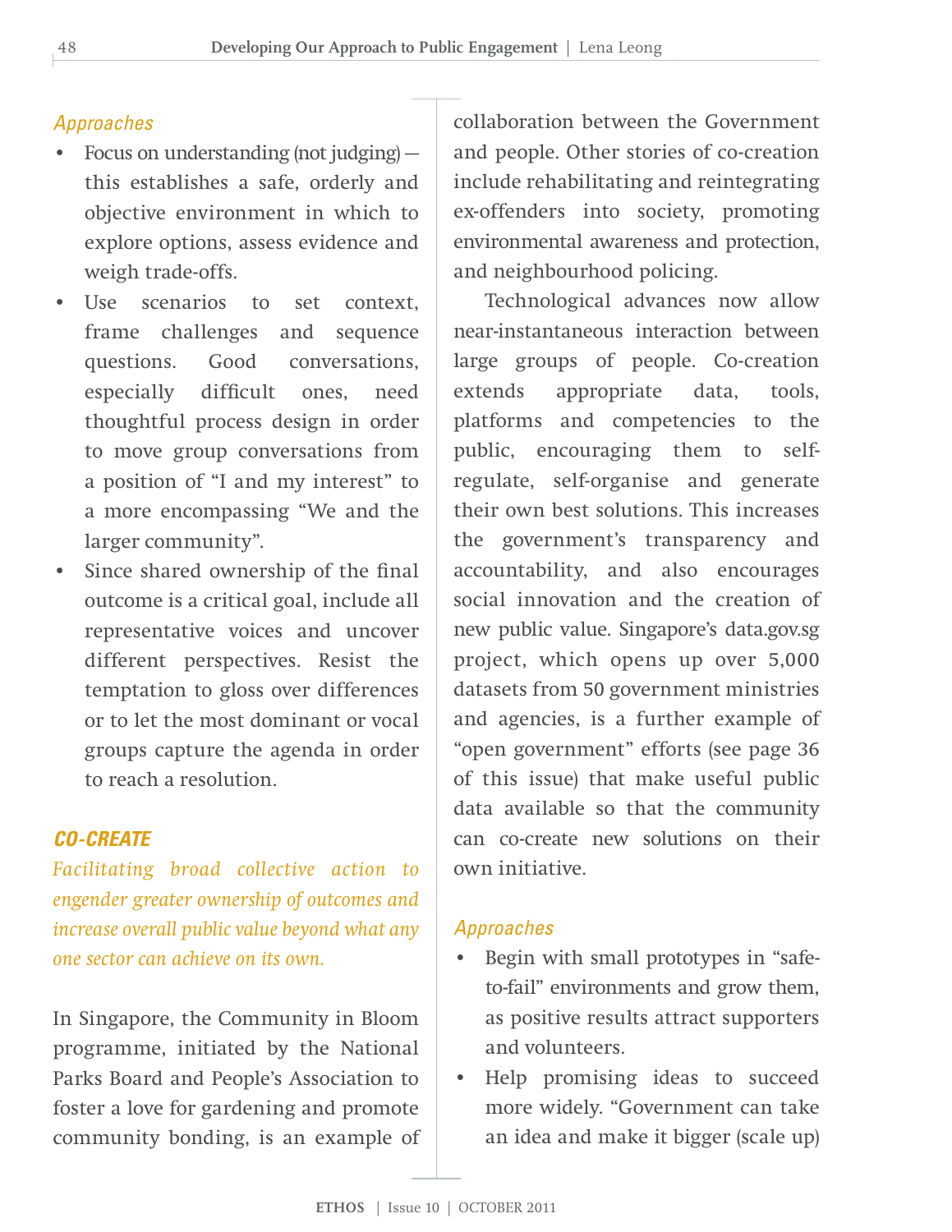or it can take an idea and encourage lots of those ideas to grow in many places (spread)".6 Promote promising ideas through the network, and provide supporting infrastructure such as platforms, training and tools.

- Pay attention to people as much as to the programme. Public efforts are usually driven by a compelling sense of purpose, vision or values. Success is often dependent on the ground leadership, strength of networks and relationships.
- Convene participants and resources, and facilitate the growth by pulling multiple, disparate smallscale initiatives together, where appropriate.

## **NorthLight School**

- · The school was established in 2007 to experiment with approaches to help students (mostly from lower income families), who persistently fail the Primary School Leaving Examination.
- $\cdot$  A bakery shop delivers free buns every morning. A neighbourhood doctor gives free medical consultation. A group of taxi-drivers offer free rides home to students who are unwell. Others provide internships and varied forms of support.
- $\cdot$  The growth and motivation of NorthLight students have surpassed the expectation of the fraternity, and its innovative strategies have been replicated in many primary schools elsewhere in Singapore.

• Cultivate "start-up skills" such as experimentation, prototyping and learning on-the-go, as well as more long-term, sustainable capabilities such as risk assessment, management, relationship building and leadership.

# **ENGAGEMENT HAS LIMITS, BUT IT MATTERS**

Public engagement in practice has limitations. Engagement efforts consume government resources and in the short term, can appear less efficient than decision-making by fiat. Public outcomes realised through co-creation can be inconsistent in service standards and outcomes, since the government is no longer in direct control of delivery.

The public sector will have to negotiate the transition from a stable and predictable operating environment to one that is more open and dynamic.

Additionally, public involvement in policy deliberations or execution could significantly constrain the manoeuvring space available to the government, possibly hindering its ability to plan and act decisively for the long term. Finally, a more organic, decentralised operating environment, with multiple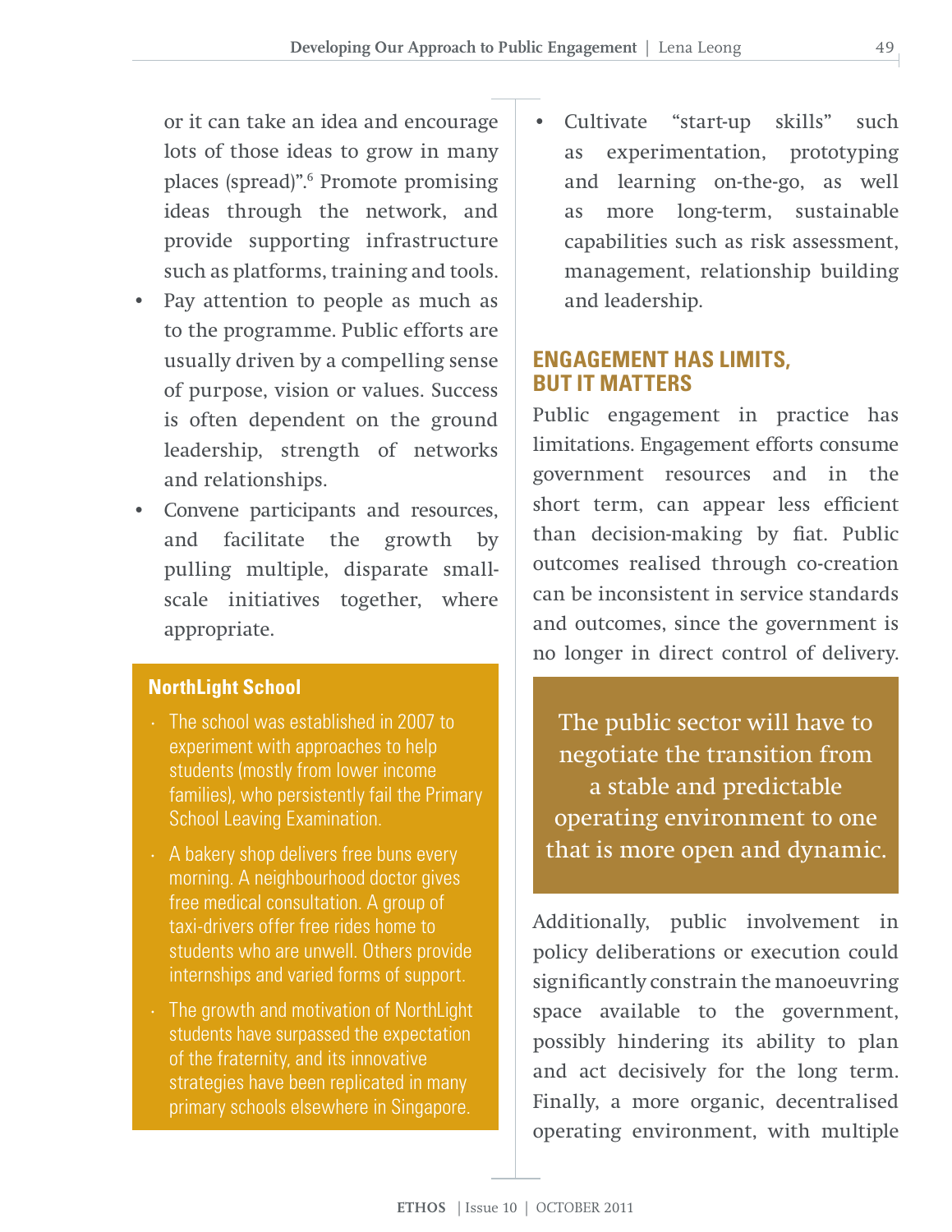# A Framework For Public Engagement

More Robust Solutions · More Resilient Society

#### **GUIDING IDEAS**

#### Why engage?

- Improve public policy results and productivity by harnessing community resources.
- Meet citizens' aspirations, engender ownership and increase legitimacy of outcomes.
- Build social capital and strengthen Singaporeans' sense of belonging.

#### What matters?

- Galvanise collective contribution through sense of larger purpose, vision and shared values.
- Move conversations from "Me and my interest" to "Us and the larger community".
- Capacity-building for the future, not just solving what is immediate.

Longer term outcomes:

A public that is

- More informed, better able to appreciate context for change and anticipate the future.
- More attuned to challenges of governing, better able to manage trade-offs and more difficult conversations in the future.
- Better equipped to tackle challenges as a community, withstand threats, respond and recover from crisis.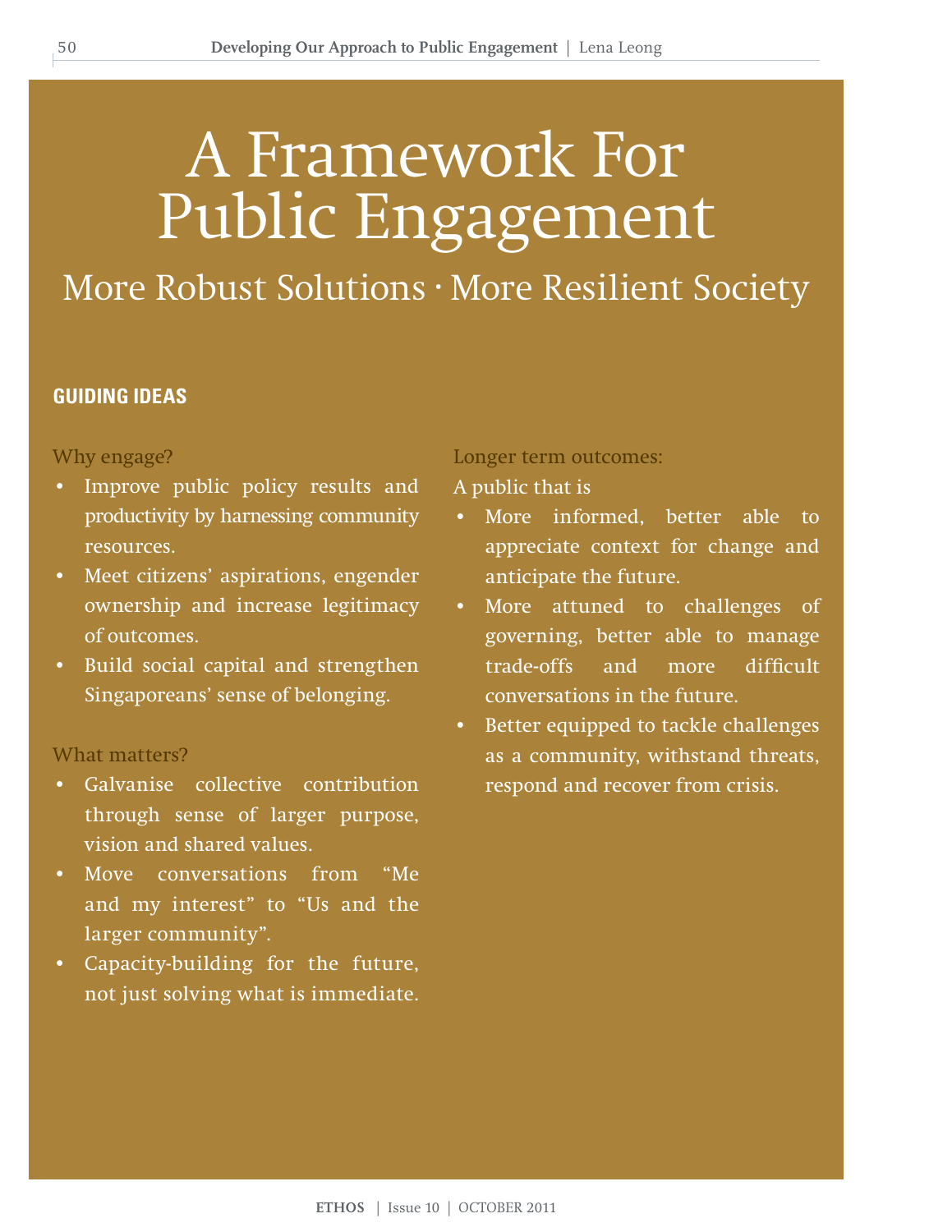|                    | <b>DECISION-MAKING AND</b><br><b>POLICY FORMULATION</b>                                                                                                           |                                                                                                                                                                                                           | <b>POLICY IMPLEMENTATION</b>                                                                                                                                                                                                                                                                                                                                                             |                                                                                                                                                                                                                                                                                                                                        |
|--------------------|-------------------------------------------------------------------------------------------------------------------------------------------------------------------|-----------------------------------------------------------------------------------------------------------------------------------------------------------------------------------------------------------|------------------------------------------------------------------------------------------------------------------------------------------------------------------------------------------------------------------------------------------------------------------------------------------------------------------------------------------------------------------------------------------|----------------------------------------------------------------------------------------------------------------------------------------------------------------------------------------------------------------------------------------------------------------------------------------------------------------------------------------|
|                    |                                                                                                                                                                   |                                                                                                                                                                                                           |                                                                                                                                                                                                                                                                                                                                                                                          |                                                                                                                                                                                                                                                                                                                                        |
|                    | <b>INFORM</b>                                                                                                                                                     | <b>CONSULT</b>                                                                                                                                                                                            | <b>BUILD</b><br><b>CONSENSUS</b>                                                                                                                                                                                                                                                                                                                                                         | <b>CO-CREATE</b>                                                                                                                                                                                                                                                                                                                       |
| <b>DESCRIPTION</b> | Provide objective<br>information to help<br>the public understand<br>the context,<br>alternatives and<br>choices.                                                 | Gather ideas and<br>feedback from the<br>public on analysis<br>or proposals by<br>the government so<br>that the public's<br>perspectives,<br>concerns and<br>aspirations are taken<br>into consideration. | Partner the<br>public in framing<br>issues, developing<br>alternatives<br>and coming to a<br>consensus on the<br>preferred solution.                                                                                                                                                                                                                                                     | Facilitate broad<br>collective action<br>to engender<br>greater ownership<br>of outcomes and<br>increase overall<br>public value beyond<br>what any one sector<br>can achieve on<br>its own.                                                                                                                                           |
| <b>WHEN TO USE</b> | $\cdot$ The intent is to<br>share information<br>and explain<br>rationale of<br>choices.                                                                          | $\cdot$ The issue is<br>relatively well-<br>defined with little<br>disagreement on<br>the fundamentals.<br>$\cdot$ The government is<br>able and prepared<br>to incorporate the<br>public's inputs.       | The issue is<br>complex or<br>disagreements<br>are deep or views<br>polarised.<br>The government<br>has difficulty<br>framing it in a way<br>that the majority<br>would easily<br>accept.                                                                                                                                                                                                | Doing so<br>encourages<br>social innovation,<br>bonds community<br>and improves<br>outcomes.<br>The levers for<br>change lie with<br>the individual,<br>community<br>and society.                                                                                                                                                      |
| <b>EXAMPLES</b>    | Singapore Budget<br>www.singapore<br>budget.gov.sg<br>· Singapore<br>Police Force<br>www.spf.gov.sg and<br>Facebook page<br>facebook.com/<br>singaporepolicetorce | Ministry of Health<br>(MOH) Means-<br>testing and Human<br>Organ Transplant<br>Act (HOTA)<br><b>Ministry of Finance</b><br>(MOF) Economic<br><b>Strategies</b><br>Committee                               | Closed door<br>interfaith or<br>tripartite partners<br>— the Ministry<br>of Manpower,<br><b>National Trades</b><br><b>Union Congress</b><br>and Singapore<br><b>National Employers</b><br>Federation (MOM-<br>NTUC-SNEF)<br>dialogues<br>· Municipal issues;<br>e.g. Land Transport<br>Authority (LTA)<br><b>Legalising Road</b><br>Side Parking by<br><b>Changing Traffic</b><br>Scheme | National<br>Environmental<br>Agency (NEA)<br><b>Dengue Prevention</b><br>Volunteer Groups,<br>and Litter-Free<br>Ambassador<br>Programme<br>Singapore<br><b>Prison Service</b><br>(SPS) Yellow<br><b>Ribbon Project</b><br><b>Health Promotion</b><br>Board (HPB)<br><b>Healthier Hawker</b><br>Programme at<br>Yuhua Hawker<br>Centre |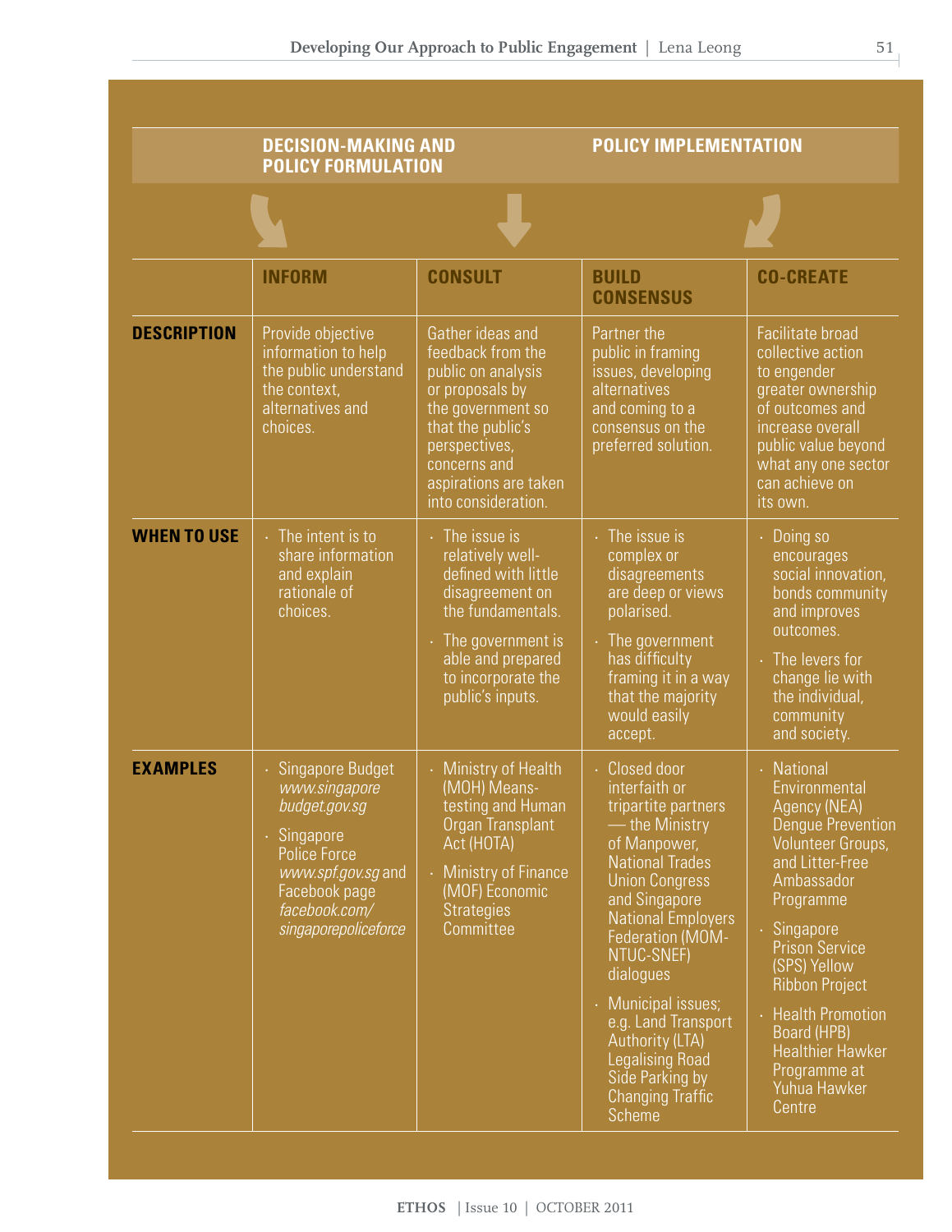simultaneous activities and a variety of players, can appear inchoate and difficult to manage, evaluate or account for.

Furthermore, the challenges of effective public engagement are significant: the competing interests and expectations of multiple stakeholders have to be balanced and aligned, while also trying to convey the intricacies of government work, complex policy options and trade-offs. There is the need to make sense of simultaneous public input from multiple channels and players without allowing narrower interests or more vocal groups from cornering the agenda, while at the same time maintaining focus on strategic long-term objectives. The public sector will have to negotiate the inevitable transition from a stable and predictable operating environment to one that is more open and dynamic, where the government no longer enjoys an unchallenged legitimacy to act alone in the national interest.

# Engagement is not a one-off event.

Not every issue needs to be consulted on, have consensus sought or be cocreated; knowing when to use or not use appropriate engagement strategies in

particular contexts will be a key to their success. The other side of the equation is the maturity and commitment of the public: all stakeholders, within and outside government, have a part to play in cultivating a constructive working relationship that can enhance national outcomes.

Engagement is not a one-off event. Its quality ultimately depends on the quality of relationship and trust stemming from the agency's record at engagement and delivery, as well as day-to-day interactions with public officers, leaders and fellow citizens. Change involves more than levelling up the competencies of those on the front lines. It has to be embedded into an organisation's mission, vision, values culture, systems and processes. There has to be a change in the mindset of governance: a "shift from a production or delivery state to a relational state, one that does things to or for people to one that more often does things with them".<sup>7</sup>

Lena Leong is Senior Researcher at the Centre for Governance and Leadership in the Civil Service College. Her work focuses on citizen engagement, change management and organisation development.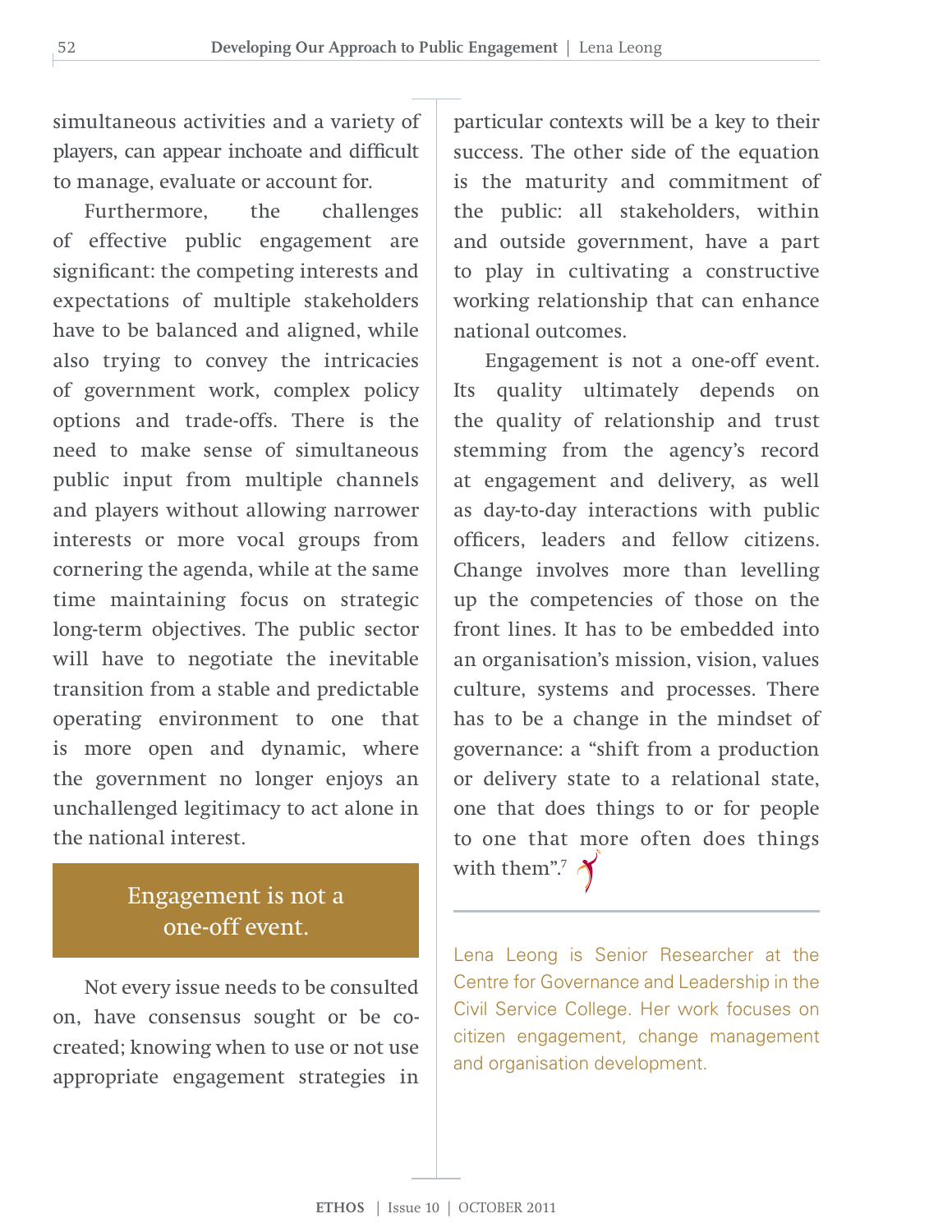#### NOTES

1. "Post-GE Politics is New Norm", *The Straits Times*, (16 July 2011)

2. "Governing Singapore after PE", *Today*, (29 August 2011)

3. Lee, Hsien Loong, National Day Rally Speech, (14 August 2011)

4. Bourgon, Jocelyne, *Why Should Governments Engage Citizens in Service Delivery and Policy Making*, October 2007, http://www.oecd.org/dataoecd/7/51/42240216.pdf

5. Putnam, Robert D., MCYS-CSC Social Strategy Lecture on "E Pluribus Unum: Diversity and Community in the Twenty-first Century", March 2011.

6. NS6 Network, *Preparing Government to Serve Beyond the Predictable: Singapore Roundtable Report*, edited by Jocelyne Bourgon, (Ottawa: Public Governance International, 2010)

7. Mulgan, Geoff, "The Rise of the Relational State", Paper presented at the NS6 International Roundtable, London, United Kingdom, 16-18 November 2010.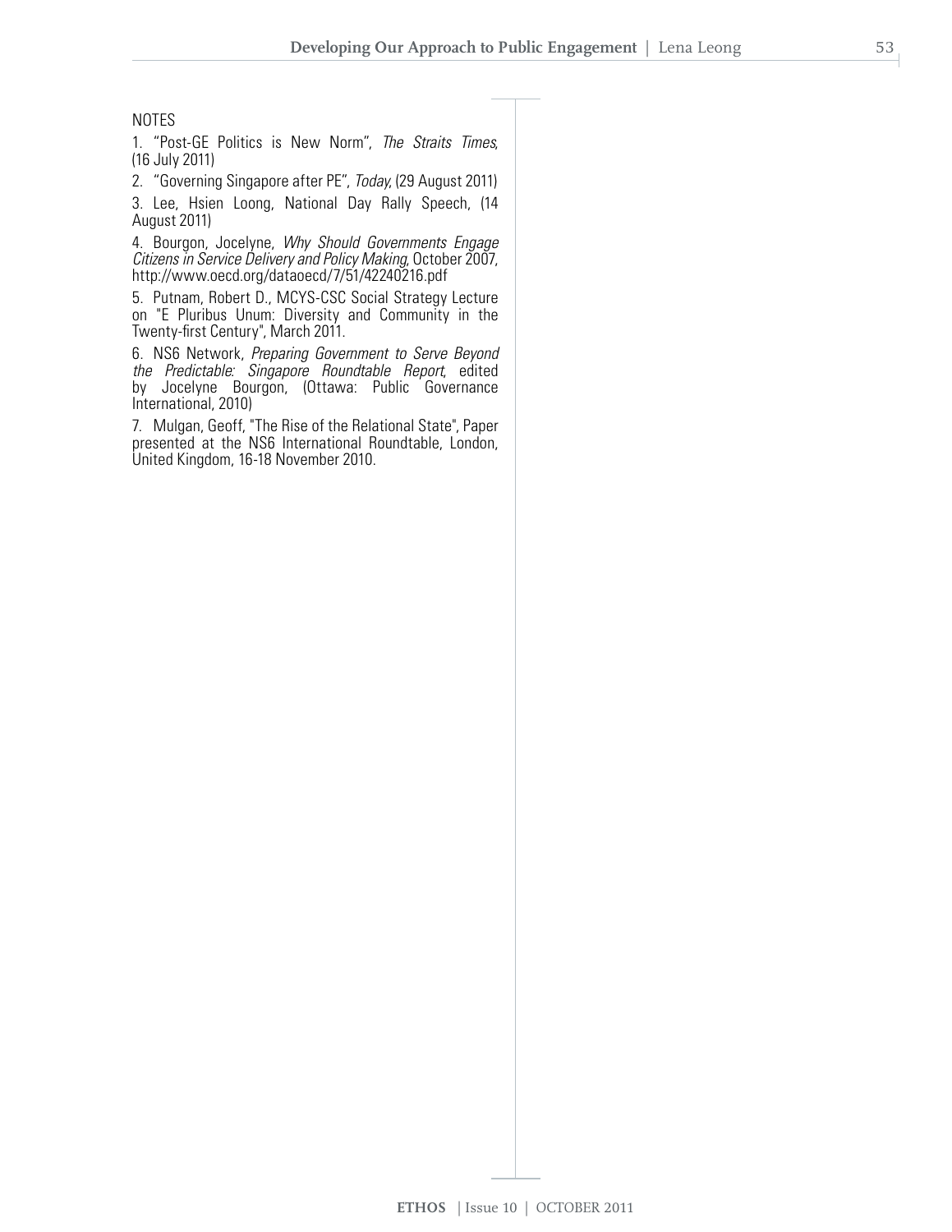

# Perceptions of Fairness David Chan

**The perceived fairness of process and treatment is as significant as outcomes when engaging employees, stakeholders or the public.**

I uman beings are sensitive<br>to the fairness of decisions<br>made or treatment given<br>in virtually every domain of life to the fairness of decisions made or treatment given in virtually every domain of life. Many situations in organisational life provide opportunities to evaluate and experience fairness, and these assessments influence the perceptions of and reactions to these situations.

Not surprisingly, *fairness perception* (also known as *justice perception*), a central concept in organisational psychology, has been shown in research to be important in contexts as diverse as personnel selection and staffing, performance appraisal, compensation and benefits, resource allocation, conflict resolution, layoffs, and other human resource functions. Fairness perceptions also play important roles in public policy implementation and public engagement efforts, as well as employee engagement and organisational development efforts relating to issues of attitudes, climate and behaviour.

While the vast majority of managers and leaders want to be fair and believe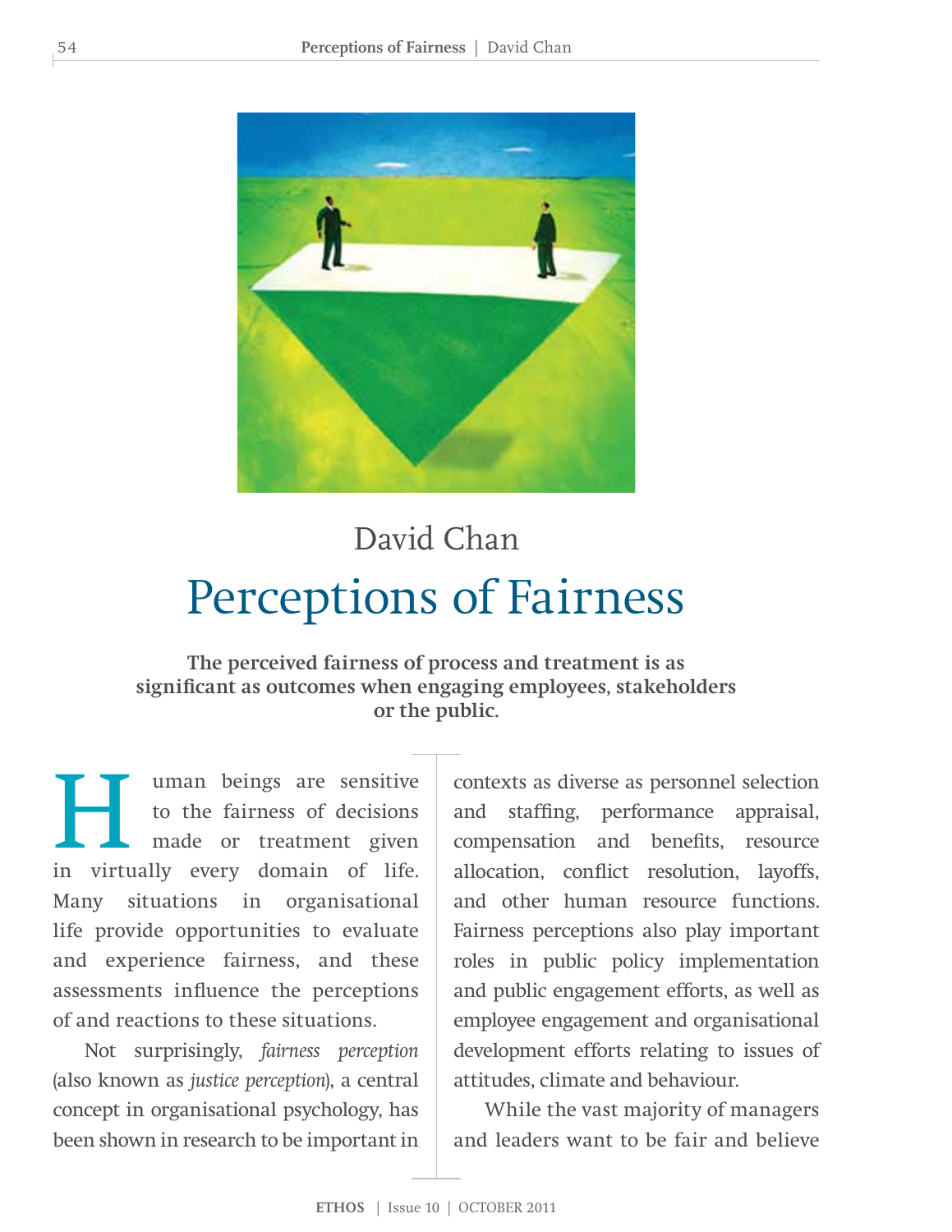that they are, it is nevertheless not uncommon that employees or members of public often think and feel that they have not been treated fairly. Given the importance of the value of fairness and the potential consequences that perceptions of fairness have on employee or public reactions, it is important that we develop a better appreciation of fairness perception and its practical implications.

# **Social Comparisons**

Fairness perception is rooted in social comparison. Specifically, when we react to a situation, we take into account not only our own situation but also the situations of others whom we use as references to compare ourselves with. Research shows that the choice of reference is influenced by similarity with oneself, so we tend to compare ourselves with our co-workers performing comparable jobs rather than our supervisors. In addition to similarity, the choice of reference is also influenced by proximity, accessibility and saliency. Hence, a Singaporean will readily compare himself with his co-worker or fellow student who is a foreigner despite differences such as nationality and cultural background. When social identities (e.g. nationality, sex) and intergroup relationships (e.g. locals versus foreigners, male versus

female) are involved, the effects of social comparison can be very powerful and complex because additional variables correlated with group membership, which (regardless of whether they are objectively relevant or irrelevant to the situation) will be factored into the comparison process and thereby affecting perceptions of fairness.

The negative effects of unfairness are substantially stronger than the positive effects of fairness.

### **Fairness/Unfairness Asymmetry**

Studies show that perceptions of fairness are associated with positive emotions and attitudes, such as higher organisational commitment, and with positive behaviours such as strong organisational citizenship (e.g. helping others). Conversely, perceptions of unfairness are associated with negative emotions and attitudes, such as organisational cynicism, and with negative behaviours such as withdrawal and antisocial acts. However, the negative effects of unfairness are substantially stronger than the positive effects of fairness. This asymmetry of impact is consistent with the well-established power of negativity bias in human perception and judgement, which has been robustly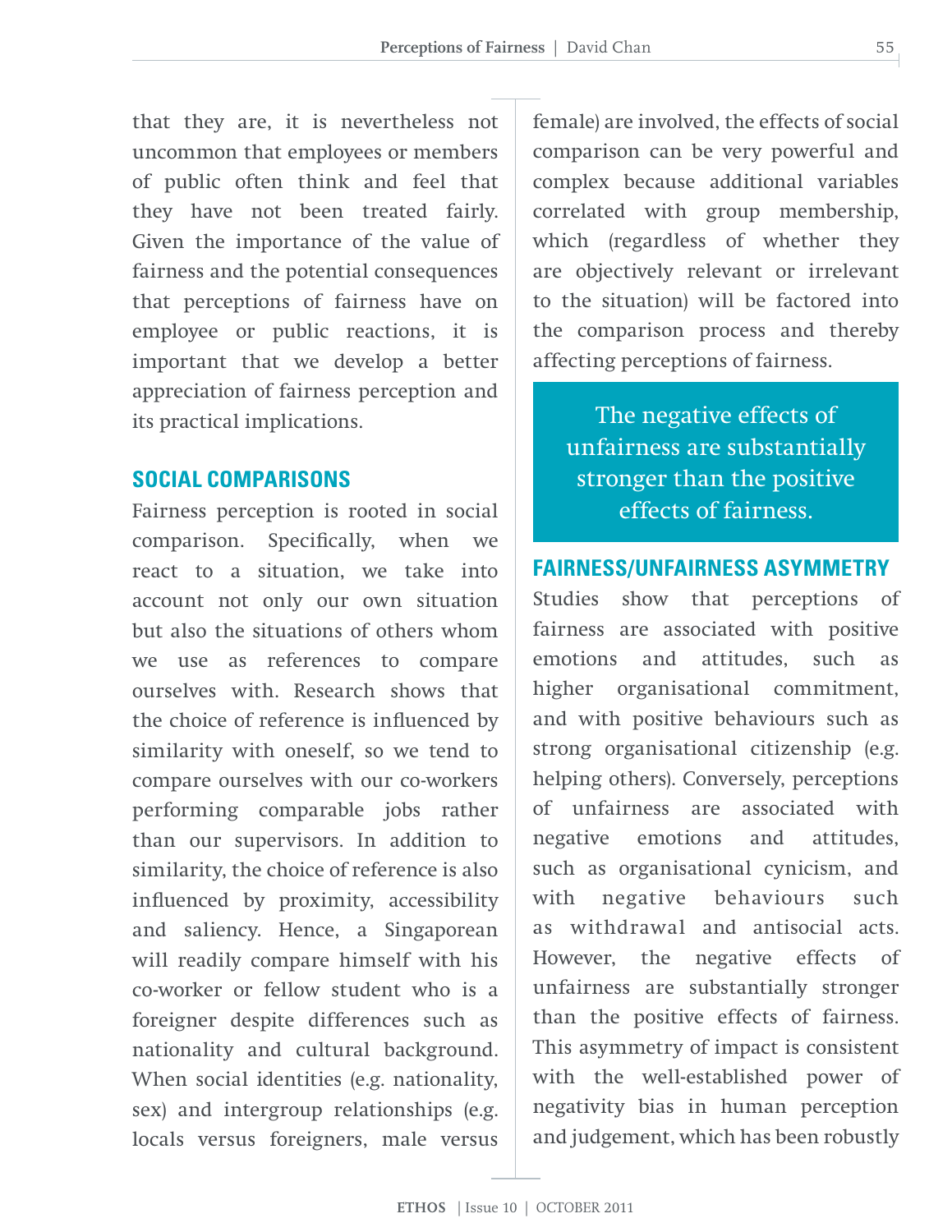demonstrated in many diverse fields of research.

# **Types of Fairness Perception**

Fairness perception is multidimensional; the research literature distinguishes between two major categories of fairness: **outcome fairness** (or distributive justice) and **process fairness** (or procedural justice).

**Outcome fairness** refers to the extent to which we perceive that the distributions of outcomes are fair. These outcomes may be pay, benefits, promotions, scholarships, subsidies and other tangible outcomes, but they may also refer to less tangible outcomes such as praise and other forms of social recognition. In general, outcome fairness is high when we perceive that the outcomes we receive, relative to those received by others whom we compare with, are equitable in terms of the proportion of inputs to outputs. It is important to correctly identify the referents to whom comparisons are being made, since they may vary over context and time.

Outcome fairness has also been shown to be influenced by expectations of the distribution of outcomes, based on knowledge of and prior experience with the situation, organisation or policymakers. Hence, moderating expectations is a typical pre-emptive

action by managers or policymakers to mitigate anticipated outcome unfairness perceived by employees or members of the public.

However, outcome fairness is also affected by what we think we deserve. Hence, even if I expect a relatively poor pay raise, which I then receive, I am likely to consider the outcome as distributively unfair if I think I deserved a higher pay raise. Consequently, while it is important to be equitable when distributing outcomes among employees, managers also need to provide regular, accurate and constructive feedback to employees on their strengths and weaknesses as well as the overall organisational situation, so that employees' expectations of outcomes and feelings of what they deserve are realistic and accurate. Similarly, policymakers need to invest significant efforts to establish realistic and accurate public expectations with regard to the distribution of policy outcomes.

Over the past three decades, research has clearly indicated that people are concerned not only about the fairness of outcomes, but also the fairness of the process that determines or leads to these outcomes. *Process fairness* is somewhat more complex than outcome fairness, with a range of different aspects contributing to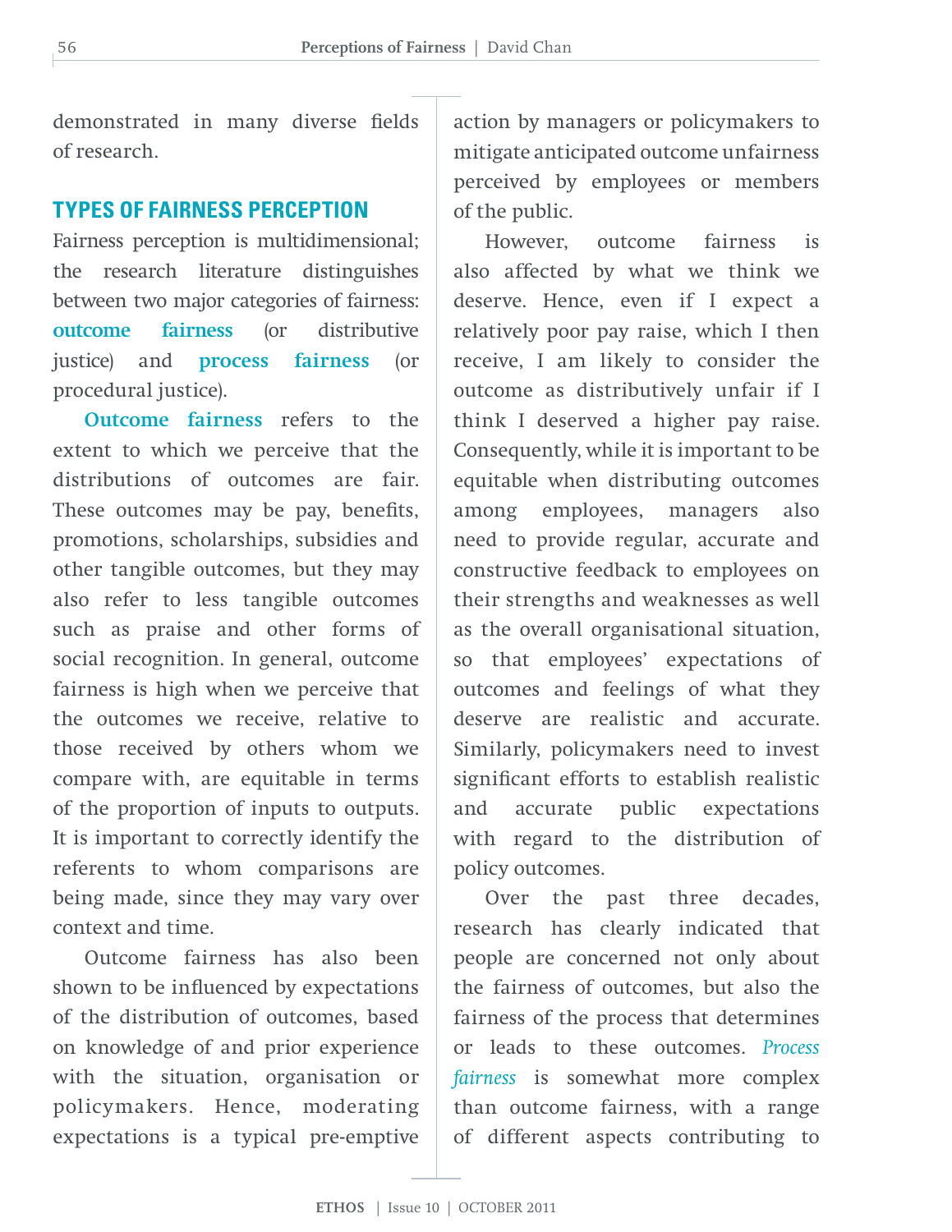the overall perception of fairness of process. Early research in the mid-1970s on process fairness perception (in the context of legal disputes) focused on the extent to which one had control over the process or procedures used to determine outcomes. Much of the research on process control has shown that having a voice in the process — regarded as a capacity to influence but not necessarily determine the outcome — will increase perceptions of process fairness.

People are concerned not only about the fairness of outcomes, but also the fairness of the process that determines or leads to these outcomes.

Subsequent research has examined the broader structural characteristics of a fair procedure or process. Specifically, a process is more likely to be considered fair (or unfair) to the extent that the procedures satisfy (or violate) the following procedural rules:

- (1) *Accuracy.* Procedures are based on accurate and valid information;
- (2) *Bias suppression.* Procedures are not affected by personal bias, preconception or self-interest;
- (3) *Consistency.* Procedures are consistently applied across people and time;
- (4) *Correctability.* Procedures provide opportunities to modify or reverse decisions such as allowing appeals and grievances to be considered;
- (5) *Ethicality.* Procedures are congruent with the moral and ethical values held by the people affected; and
- (6) *Representativeness.* Procedures are representative in reflecting the basic concerns of the people affected.

It would be a gross mistake to think that only the distributive fairness of outcomes matters. Research has shown that process fairness predict work outcomes such as job satisfaction, organisational commitment and discretionary extra-role behaviours that benefit the organisation (e.g. suggesting improvements) or other individuals (e.g. helping others), *independent* of the effects of outcome fairness. There is also evidence that process fairness is a stronger predictor than outcome fairness in people's evaluation of the fairness of their leaders. It is also well-established that process fairness mitigates negative reactions to outcome unfairness. Finally, research has shown that the effects of process fairness become stronger when outcome fairness decreases. In other words, when outcomes are perceived as unfair, we tend to be even more highly concerned about the fairness of procedures,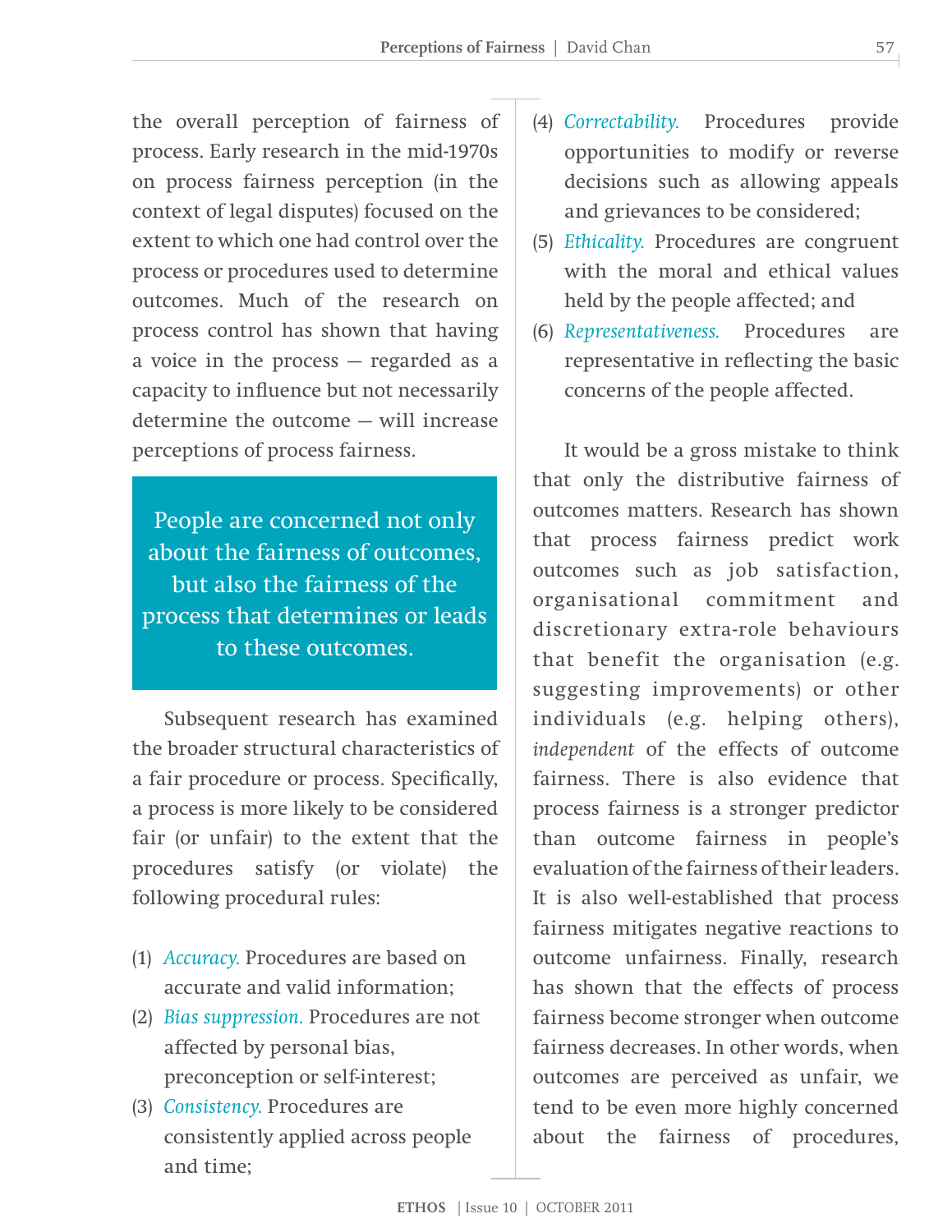probably in part because we do not want the negative outcomes to be repeated.

Recent studies have also highlighted an important form of fairness known as **interactional fairness** (or interactional justice).<sup>1</sup> Interactional fairness may be further subdivided into *informational fairness* and *interpersonal fairness*. Informational fairness is about people's expectation that they should receive adequate information on and explanation of the process and its outcomes. Interpersonal fairness is about people's expectation that they should be treated in a respectful, honest and interpersonally sensitive manner. Violations of these informational and interpersonal expectations lead to feelings of outrage and sometimes retaliatory behaviours against the perceived source of the violation (e.g. supervisor, organisation, government).

Informational and interpersonal fairness are conceptually distinct but empirically highly correlated: both are likely to correlate with each other to affect the quality of social interactions. It is difficult to feel respected if we do not receive adequate information and explanation; conversely, it is difficult to evaluate any information or explanation provided if we feel that we are not being treated sincerely or with honesty. Interactional fairness has a direct impact on fairness perceptions, but it has also been shown to mitigate the negative effects of outcome unfairness and even process unfairness arising from violations of some of the rules of procedural fairness. Hence, given the positive effects of interactional fairness, as well as the control that we have over the social interaction process compared with the relative lack of control over outcomes and structural aspects of process — managers and leaders should pay more attention and effort to increasing the favourability of social interactions so as to contribute to overall perceptions of fairness.

It is difficult to feel respected if we do not receive adequate information and explanation; conversely, it is difficult to evaluate any information or explanation provided if we feel that we are not being treated sincerely or with honesty.

### **Contagion and Discretion**

Two additional research findings in fairness perception are noteworthy. First, *our perceptions of fairness are influenced by how we see or believe our fellow employees or citizens are treated*. In practical terms, fairness perceptions are contagious: an individual's fairness perception is likely to have multiplier effects on the fairness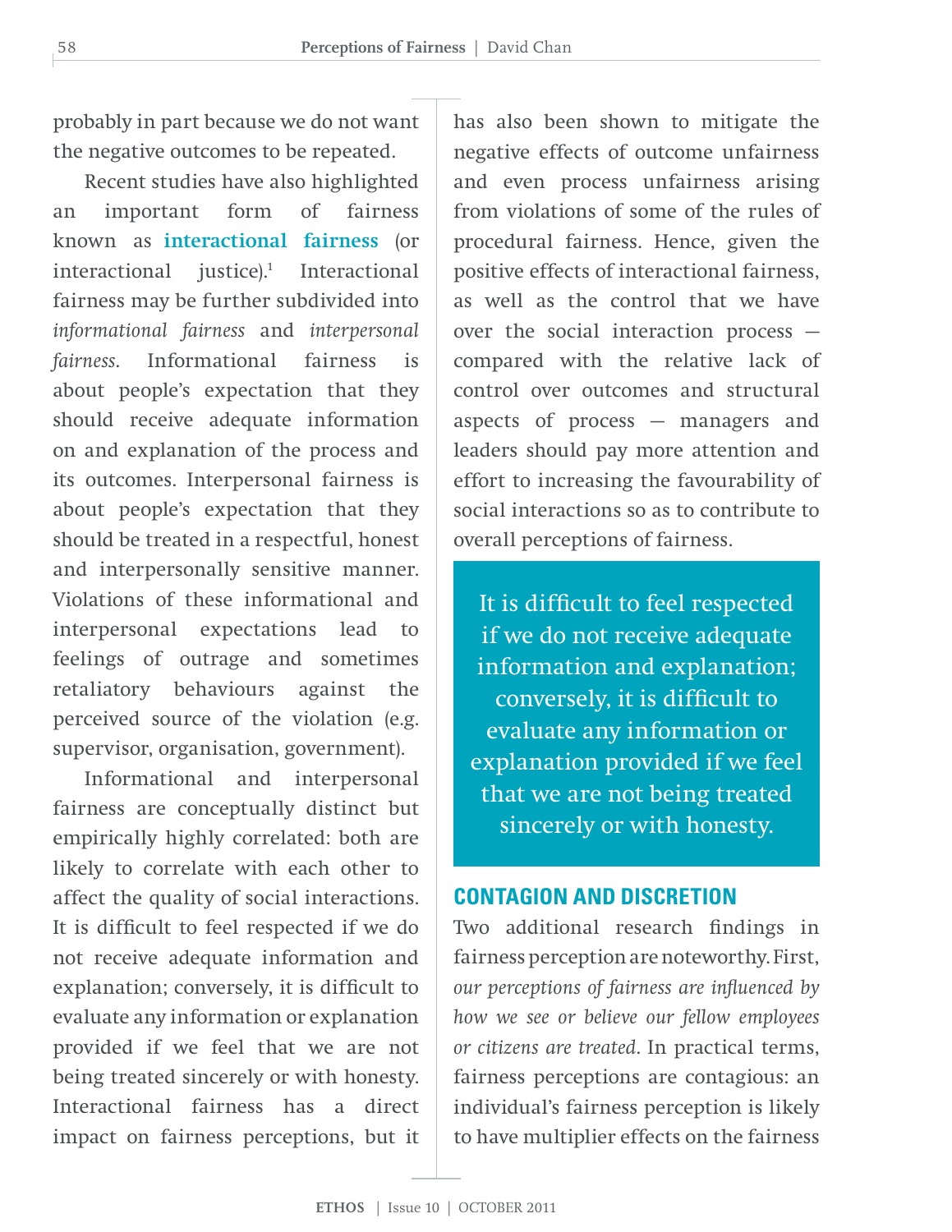perceptions of other individuals. Given that negative effects are stronger, it is important to bear in mind the potential widespread and lasting negative effects that unfairness perceptions would have in the organisation or society.

# Fairness perceptions are contagious.

Second, research has shown that *fairness effects are stronger when the decisions are perceived as discretionary rather than non-discretionary.* In other words, people do take into account the context of the fair (or unfair) treatment that they receive. A fair outcome or process that is achieved only after being made mandatory by a successful appeal or grievance process is likely to reduce the positive effects of the individual's fairness perceptions, because the decision to fairly distribute the outcome or implement the process would be perceived by the individual as based on legal or regulatory obligation (i.e. nondiscretionary) as opposed to being based on discretion — which would signal sincerity and a genuinely favourable assessment of the individual.

# **Conclusion and Practical Implications**

Fairness perception is fundamental, be it at the workplace or in society

at large, since it affects emotions, attitudes, judgements, decisions and behaviours. If fairness perception is low and not adequately addressed, it is difficult to enhance the favourability of more complex experiences such as perceived support, met expectations and employee/public engagement and other established ingredients of a positive experience that will in turn enhance well-being and performance, for both the employee and the organisation, as well as for government institutions and the public they serve.

The good news is that there exists a robust body of research to help us adopt evidence-based approaches to enhancing fairness perception.<sup>2</sup> We know that fairness in distributing outcomes is certainly important but so is the fairness of the process leading to the outcomes, as well as the quality of social interaction in this process. We should pay more attention to our choice of words, manner of communication, timing and other elements of engagement as we interact with employees, members of public and other stakeholders regarding decisions and other information relevant to outcomes and processes.

The basic principles of good leadership and management, such as accountability, transparency, objectivity, meritocracy, integrity,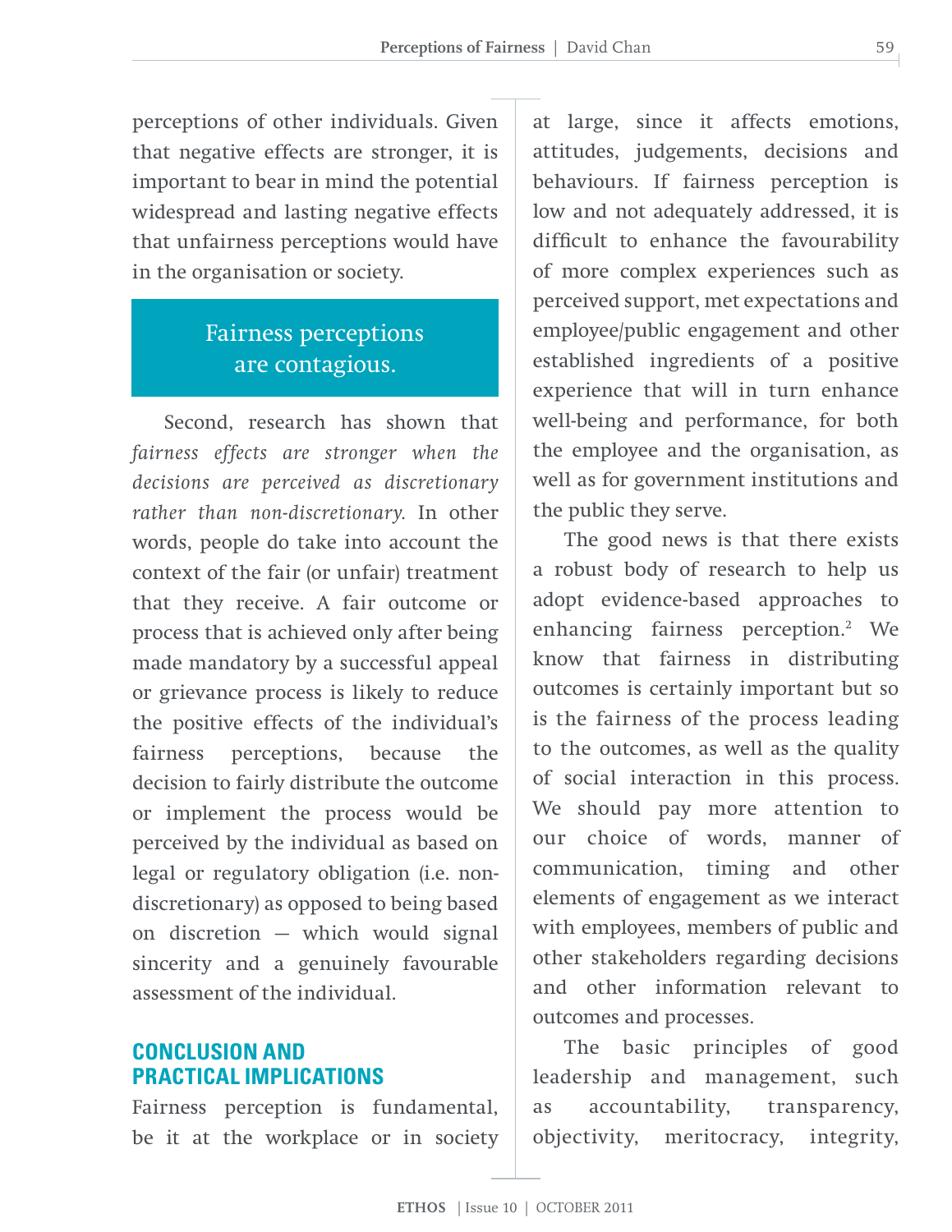trustworthiness and compassion, will help cultivate a climate of fairness. In addition, we should distribute incentives when people are deserving, give people reasonable process control, apply procedures consistently and explain exceptional cases, obtain issue-relevant and accurate information from multiple sources before arriving at decisions to prevent perception of biased decisions, take people's values and concerns into consideration, disclose and explain information accurately as far as possible, and treat people with respect, honesty and sensitivity. These positive management and leadership behaviours, many of which would be perceived as discretionary, will reduce cynicism, increase perceived organisational/institutional sincerity and develop a climate of trust, with reciprocal positive effects on respect, morale, well-being, performance, productivity and commitment.

David Chan is Director of the Behavioural Sciences Institute and Professor of Psychology at the Singapore Management University. He has served as Editor and member on the boards of several journals, as well as on various councils and international advisory panels. Together with Nobel Laureate in Economics Professor Daniel Kahneman and world-renowned psychologist Professor Ed Diener, Professor Chan served on an international committee (2005–2010) supported by various international associations of psychology, which submitted to the United Nations a report on developing measures of national well-being across countries. A frequently cited scholar, he is the first non-American to receive the Distinguished Early Career Contributions Award to I-O psychology. For his contributions to psychology, he was elected Fellow of the Association for Psychological Science, the Society for Industrial and Organizational Psychology, the International Association of Applied Psychology, and the American Psychological Association.

#### **NOTES**

<sup>1.</sup> Interactional fairness is sometimes subsumed under process fairness as part of the elements of social interaction associated with processes and procedures.

<sup>2.</sup> For a review, refer to Gilliand, Stephen, & Chan, David, Justice in Organizations: Theory, Methods, and Applications (2001). In N. Anderson, D. S. Ones, H. K. Sinangil, & C. Viswesvaran (Eds.), *Handbook of Industrial, Work, and Organizational Psychology,* (Thousand Oaks, CA: Sage), pp 143-165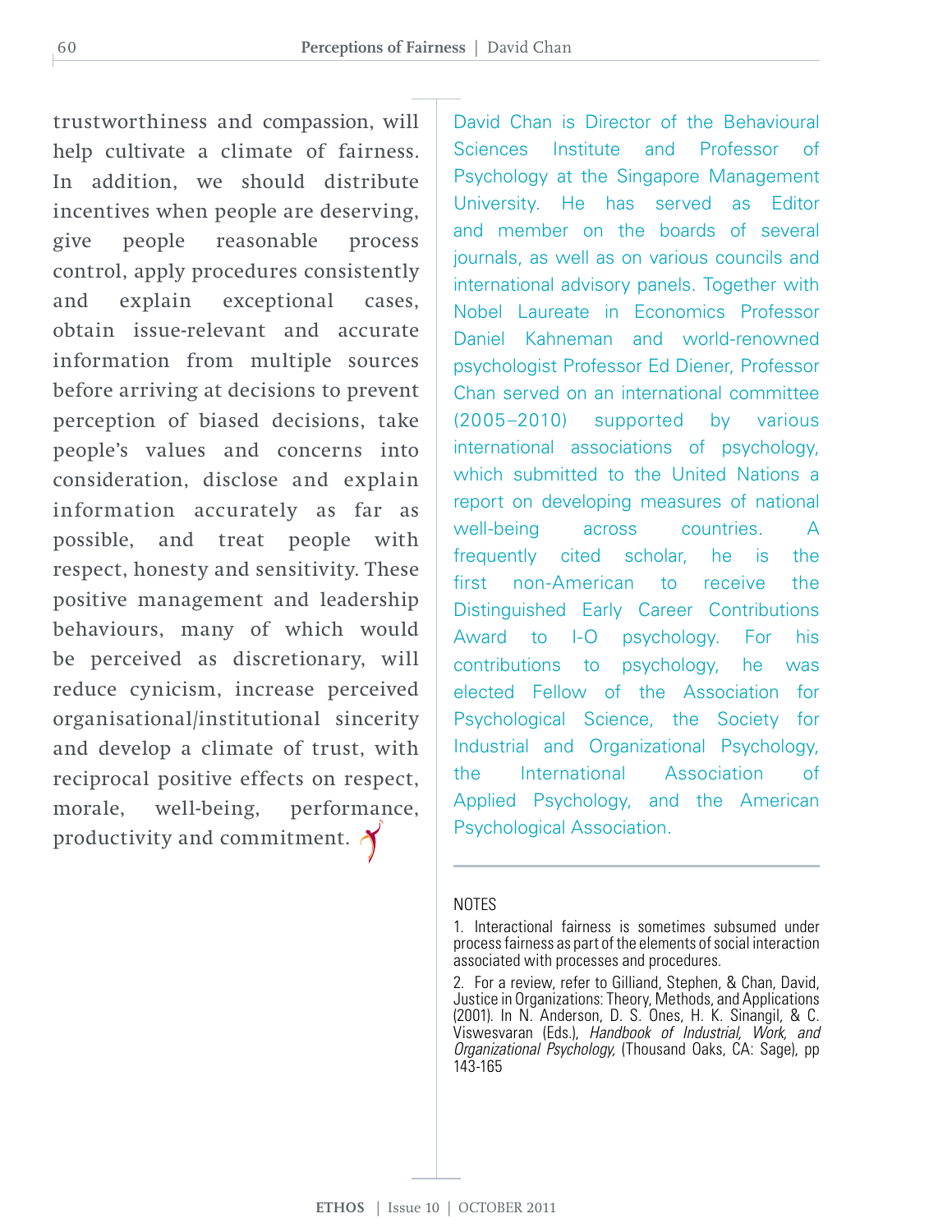# Adaptive Government The ETHOS Roundtable

**In this session of the ETHOS Roundtable, three eminent participants from Singapore's 4th Leaders in Governance Programme reflect on the changing roles and responsibilities of public servants in a dynamic world.** 

**Participants: DR ADEEB AL AFIFI**, Director, Foreign Trade And Exports, Department of Economic Development, Abu Dhabi, UAE **DR DO LE CHAU**, Director, Training Institute, Ministry of Public Security, Vietnam **MR PUNEET KUMAR, Director (Highways), Ministry of Road Highways and**  Transport, India

# **ON THE KEY CHALLENGES CONFRONTING GOVERNMENTS IN THE NEXT DECADE**

**ADEEB:** We have never seen such sweeping changes as we have experienced in the last year or so in the Middle East. On the one hand, we are seeing the effects of bad government; on the other hand, many of the communities involved are not mature enough to understand politics or how governments are run, and what their own commitments are. What they want is the privilege of new services or subsidies, and if they don't get them, they take to the streets. It is worrying for the future.

For a society to develop, the whole community has to be involved. Everyone has to understand, believe and play a part in the national vision for it to have

fruitful outcomes. Take our efforts to diversify from the oil sector and grow a stronger private sector. We are a very small country of 1.2 million citizens and one of the top five oil producers in the world. Yet even though we have the financial resources, open budgets and ability to employ the best talent from anywhere in the world, it does not mean it is easy to implement reforms. You cannot set the agenda at the top and assume everything will automatically fall into place, even with the best written strategy or policy. Much more needs to be done to make things happen.

**PUNEET:** Gone are the days when political power used to be concentrated in certain blocs, with little accountability for whether or not they delivered. With globalisation and a knowledge-based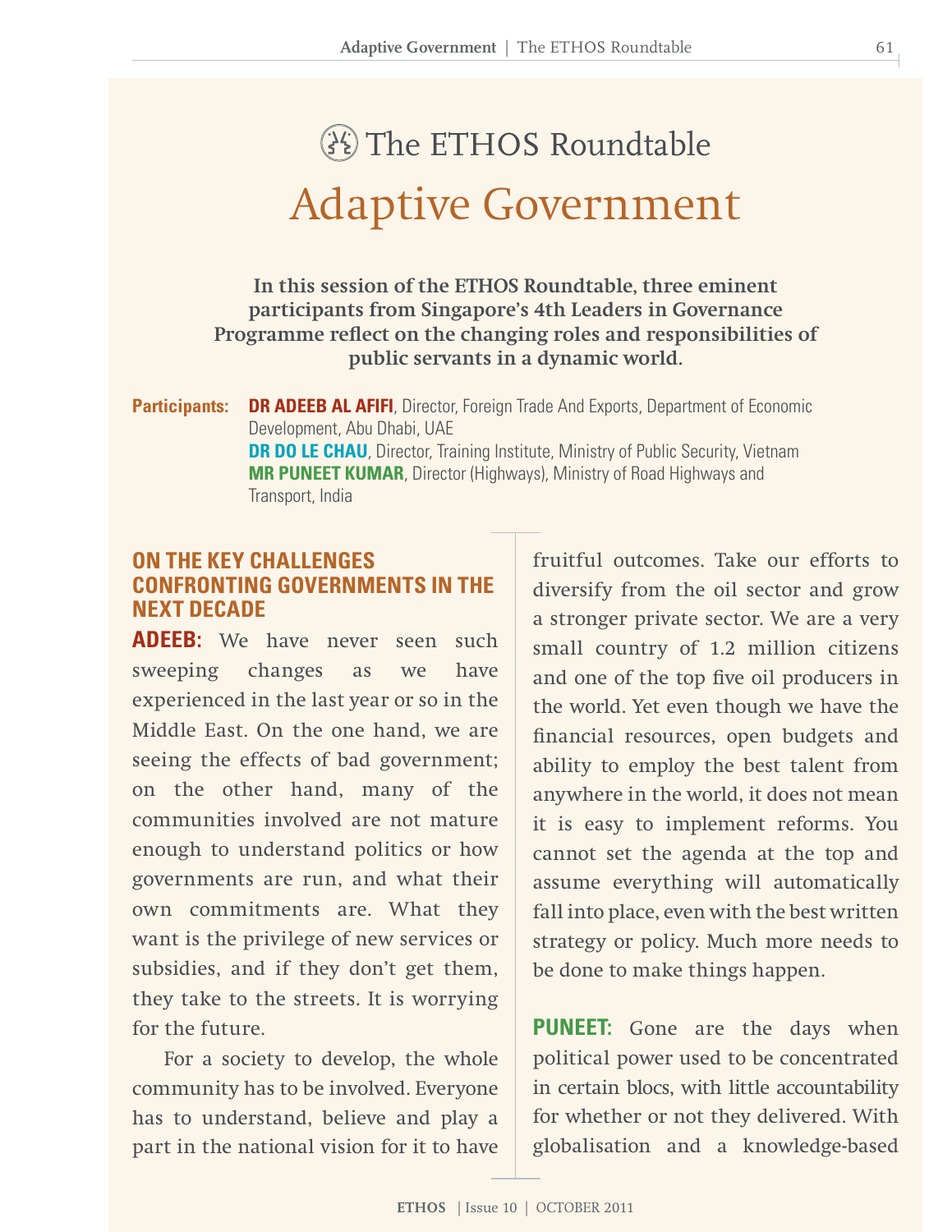society and economy, this can no longer be the case: what has happened in the Middle East demonstrates this. Yet despite their present difficulties, many countries possess intrinsic strengths that can still be developed. So the biggest challenge is still that of leadership. If a country's leadership is unable to provide solutions to the needs of its population, unrest is only going to increase.

So the onus is now on political leaders and public servants to respond in time to the expectations of their citizens. This will require initiative and anticipation of future needs. India, for example, is investing almost US\$1 trillion<sup>1</sup> in infrastructure. About half of this is expected to come from the private sector in all the infrastructure sectors, which are right now developing rapidly. Investments are also being made in sectors such as education, healthcare, telecommunications and IT, all at a very fast pace.

**CHAU:** The world faces a serious depletion of energy and other material resources, including water, which could potentially lead to shortages serious enough to ignite war. Security both internal and cross-border — will continue to be a concern. At the same time, we have rapid economic growth, with every country trying to develop as quickly as it can, and life expectancies

are getting longer, which means an ageing population and pressure for more services. Vietnam has one of the fastest ageing populations in the world today even though 65% of our population is still under 35.

The challenge for governments everywhere will be to find fresh or alternative resources to continue economic growth, and even increase it for social development and services. Countries will have to work closely together, for instance, on security issues as scarce resources are depleted. We have to work together to find new alternatives and also to maintain stability while trying to make the best, coordinated use of what we have left.

# **ON future SKILLS PUBLIC SERVANTS WILL NEED**

**PUNEET:** We will have to go beyond safe and tried measures in order to respond to the needs of our people. We will need people who are more willing to take on challenges and innovate; at the same time, it will also be the responsibility of a stable political leadership to encourage and empower such civil servants. They should not be hounded for attempting the right sort of initiatives even if some of them may fail. Unless this kind of enabling environment is provided, public servants will find no room to innovate, and they will be unable to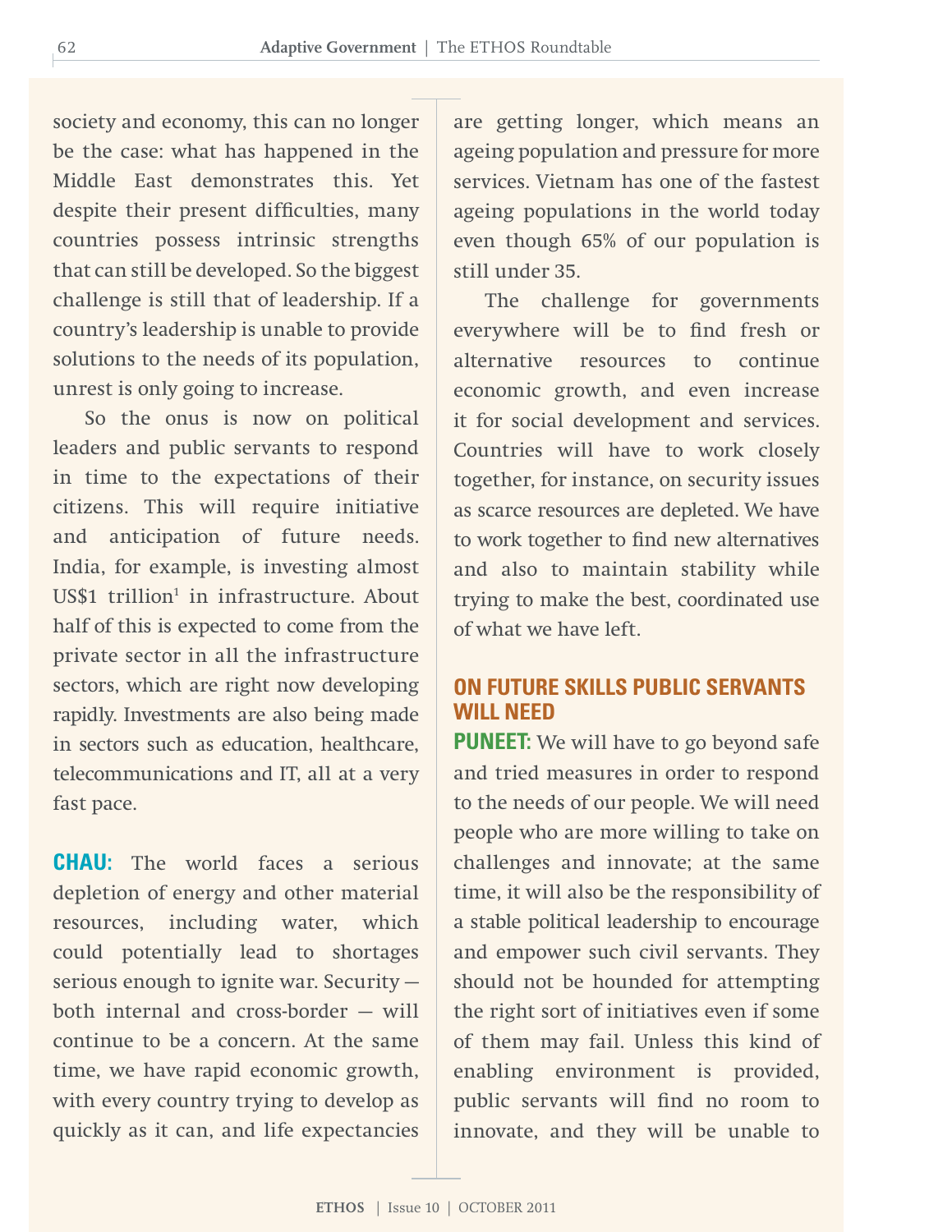develop the capability needed to handle the complex and unknown challenges to come. The element of trust is important: both within the public service and between government and the people.

**CHAU:** Public servants will need to serve a bridging function: they have to stay connected with the ground in order to understand their needs and making sure government policies are responsive and relevant to the people. Also, the important challenges ahead will cut across political and national boundaries. Public servants will therefore need to work in close cooperation with one another and even with their counterparts in different countries. They will have to be globally aware and culturally literate, able to relate across different regions.

Nevertheless, there will not be straightforward, single solutions to the challenges of our time. In many areas, international cooperation by crossborder teams within related sectors such as healthcare and energy could be the most effective way forward.

**ADEEB:** We have found that it is important to be able to cascade our vision of development all the way down to the individual citizen in the community. We hold open dialogues and discussions with people on the

ground in order to build mutual understanding that certain new developments or policies are in the interest of their families, and will have a positive impact on future generations. Although it is very time consuming, it is also important to engage our private sector companies individually and regularly, to understand what they do, even to the extent of trying to know their management on a personal level. If people and businesses do not perceive the benefits of public policies, it is a waste of time no matter how much we spend. Whatever our priorities, we are dealing with human beings, not machines that can be overlooked or put aside if they don't fit into the new ideal.

This has required a new mindset in government. The old way of government thinking was centred on processes and authority — a senior public servant in this system was aloof, inaccessible and did not need to account for his policies or decisions; he had no key performance indicators (KPIs), targets or goals, and was there to play a role or provide a service as he saw fit. The new thinking looks at society as customers and partners; the government official is there to serve the people. We have had to convince the community that we are doing our best to support them.

Tremendous changes have already taken place in our countries, but deep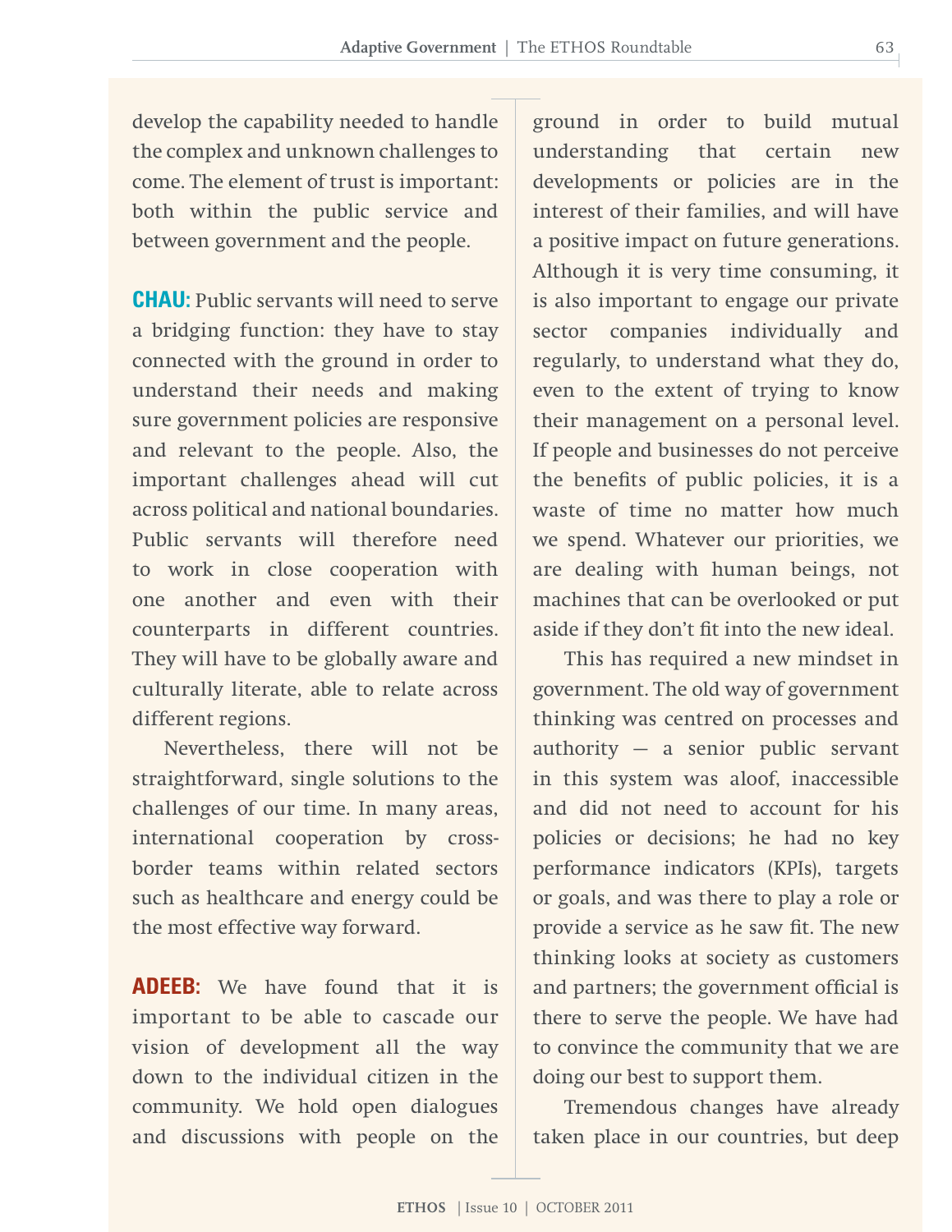transformation will take much longer. We cannot simply cut and paste what other parts of the world are doing, nor can we forecast an exact outcome for the future. So we must try out things and assess the impact, adapting ideas and policies for ourselves as we go along. We have to have a general strategy, but not too detailed long-term plans; instead we should be able to try out short-term plans, and be prepared to stop, change direction or push forward as we go along. What happens when people are afraid to apply new policies, or change or drop existing ones? Things are fine today, everything seems to be developing at a slow and steady pace, and there are no riots or strikes, so why try a new initiative? Then the status quo rigidifies, the facts on the ground change, and the boat starts sinking. This was the lesson in the Middle East and other parts of the world.

### **ON THE VALUES THAT SHOULD ENDURE**

**PUNEET:** It is common, perhaps even inevitable, for complacency to set in when basic needs are met and survival is not at stake. It takes visionary leadership to be able to anticipate a better future and provide motivation to forge ahead even when things are comfortable now.

**CHAU:** What's striking about Singapore is the sense of a common, relentless push for economic development. As a result perhaps of your vulnerability — there is a strong zeal for survival and success. In Vietnam, as in other countries, a programme might be pushed out to the provinces but the outcomes would be mixed because there is no sense of urgency nor a shared priority in making the implementation work.

**ADEEB:** Your sense of common purpose is an asset. Other countries can afford not to agree: if an idea reaches an impasse, they pack up and try again in six months. In many other systems, there are often long debates between officials in different agencies with different priorities, and key projects often stagnate as a result. In Singapore, because of your constraints, you cannot afford *not* to agree — all parties have to sit down, compromise and come up with a win-win solution. This is not something you should take for granted.

Luck has also played some part in Singapore's development, in that certain policies you took a gamble on have paid off, but also that you had the right people at the right time in the beginning; that competent people, even those who have studied or worked abroad, chose to stay instead of leaving the country, as has frequently happened elsewhere.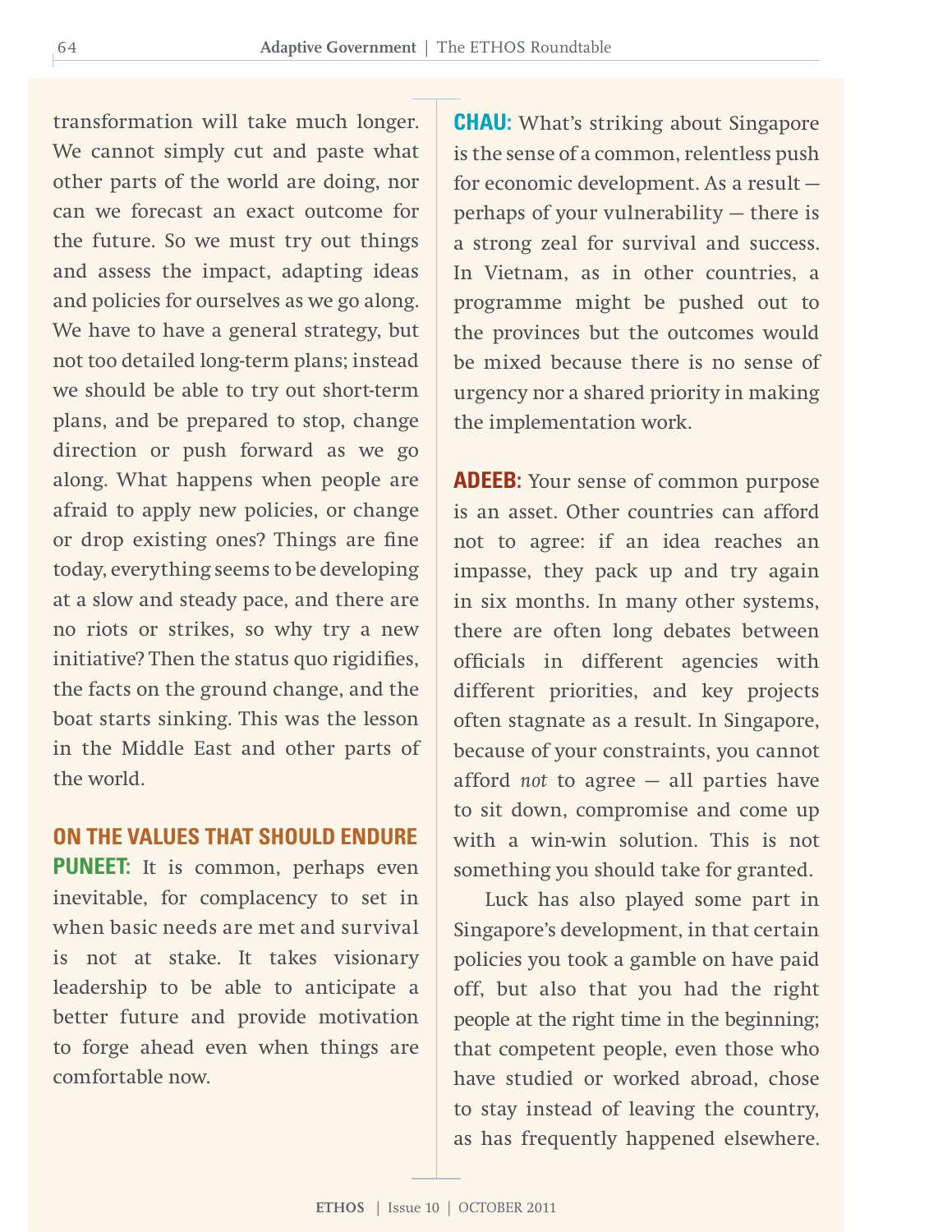The loyalty of your people is part of your good fortune. But surely it is also how you handle the package that you are given. This is what differentiates Singapore from the rest of Asia.

The ETHOS Roundtable was conducted by ETHOS Editor Alvin Pang in July 2011. Mr Puneet Kumar, Dr Adeeb Al Afifi and Dr Do Le Chau were participants in the 4th Leaders in Governance Programme (LGP) organised by the Singapore Civil Service College from 4 to 12 July 2011. Drawing from Singapore's developmental experience, the LGP offers foreign delegates practical insights into the fundamentals of good governance and effective policy implementation for sustainable economic development and social cohesion. Over the eight-day programme, participants interact with senior government officials and thought leaders, and visit key government agencies to understand their operating philosophies and values.

#### **NOTE**

1. As reported in *The Economist*, 22 November 2010, http:// www.economist.com/node/17493351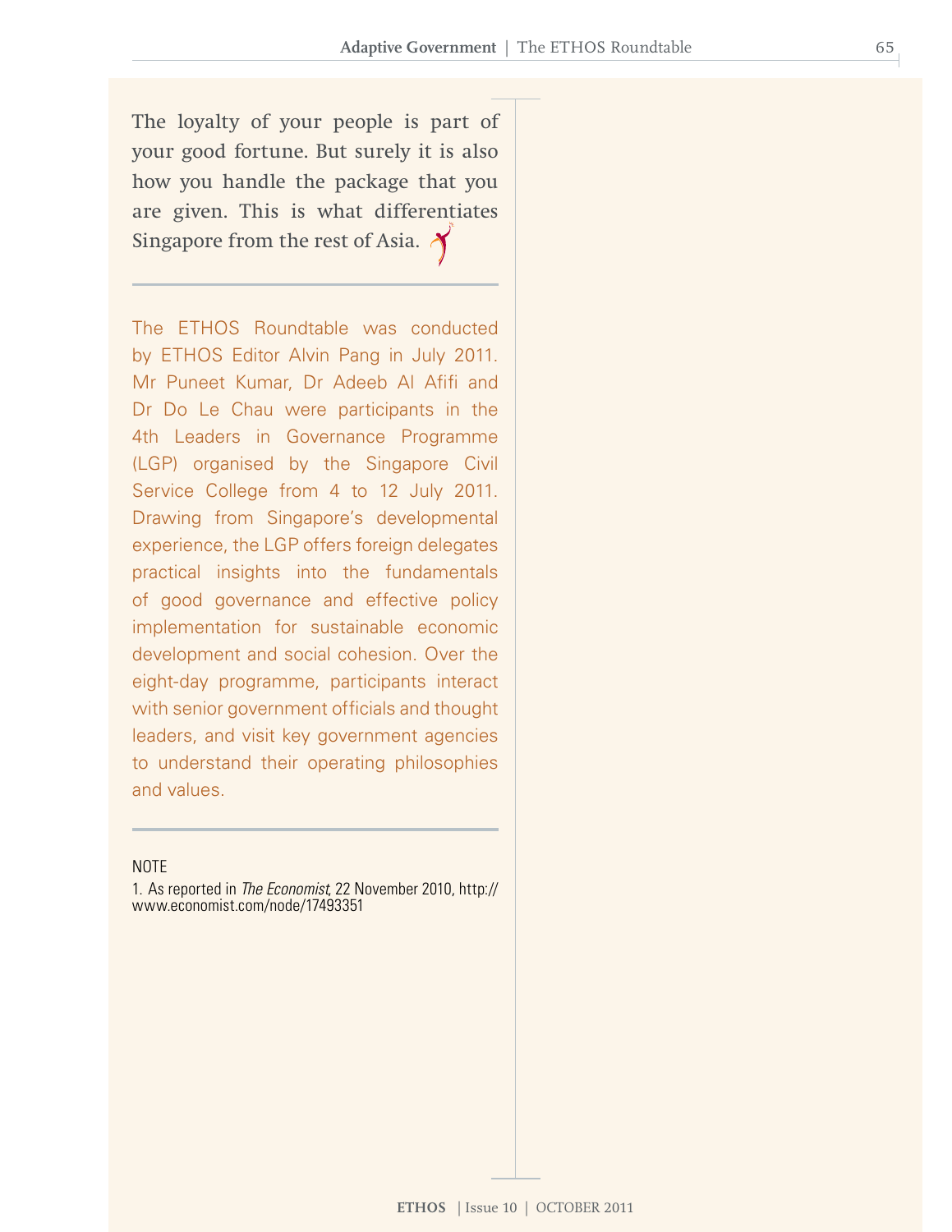# **Opinion**

# Aaron Maniam

Preparing Public Officers for New Modes of Governance

**Public service training and development should evolve in tandem with the dynamic, relational modes of governance that are emerging.**

overnment in Singapore<br>has experienced several<br>transformative shifts since<br>independence in 1965 broadly has experienced several transformative shifts since independence in 1965, broadly categorised by the following stages, each building on the previous phases of development:

- I. Providing **basic services** to citizens, and dealing with fundamental security imperatives.
- II. Becoming **cost-efficient** in a world of scarcity.
- III. Establishing **enduring, long-run institutions** that maintain efficiency beyond the short term, in response to internal and external volatility.
- IV. Cultivating and sustaining institutions that are **adaptive, innovative and change-ready**, in order to navigate the growing complexity and uncertainty that has arisen from globalisation and accelerating change.

V. Moving beyond impersonal institutions to curate **governance that is relational, empathetic and engaging** in dealing with diversity of citizen and stakeholder expectations and interests. This diversity predates, but has been uniquely enabled by, the growth of social media.

These stages are not mutually exclusive. Instead, each encompasses and extends on the previous. With each transformation, the demands on and expectations of government grow in magnitude, diversity and complexity.

Singapore moved from Stage I to Stage II relatively quickly during the industrialisation drive of the 1970s. The transition to Stage III occurred in the late 1980s and early 1990s, in response to the prospect of internal political change after Lee Kuan Yew stepped down as Prime Minister, as well as international volatility arising from the collapse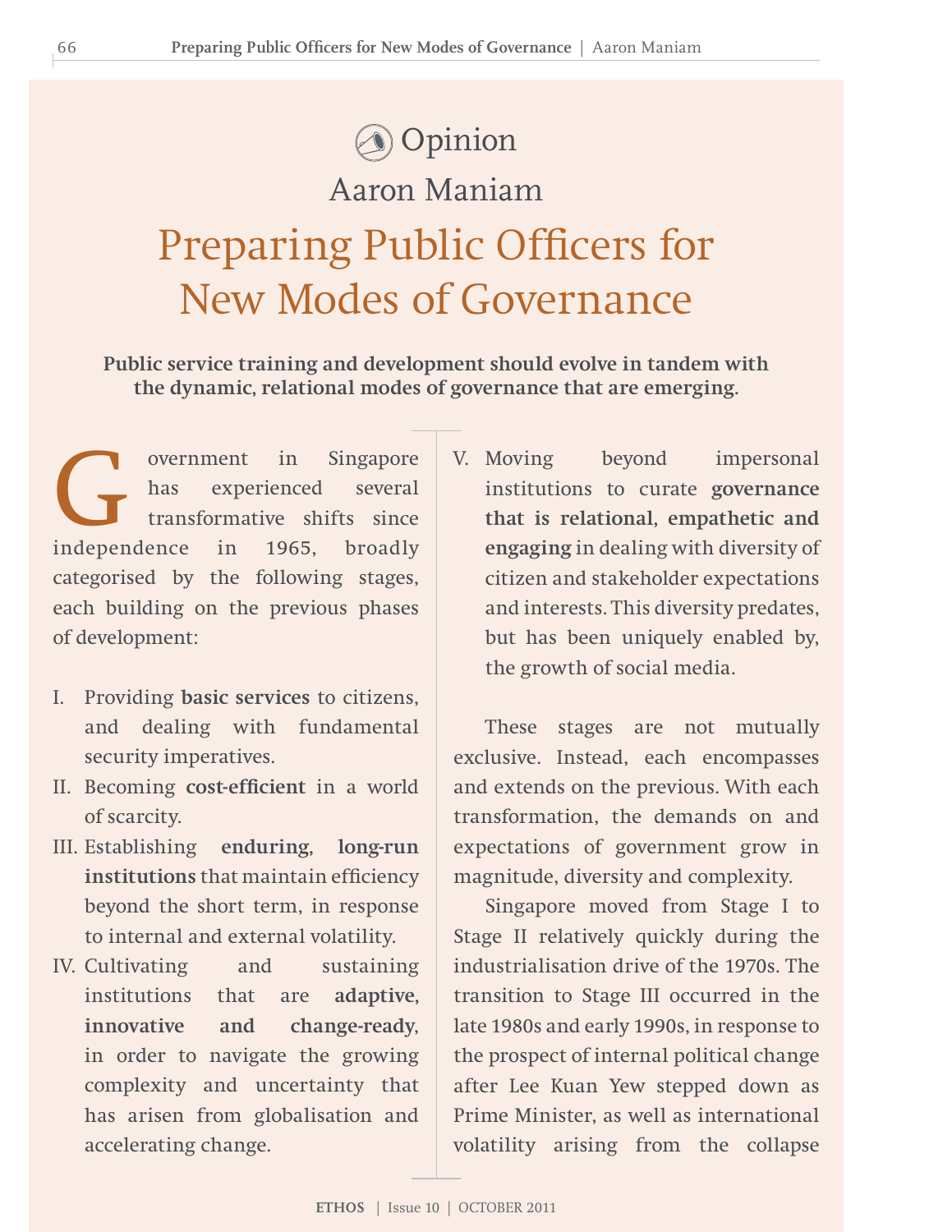of the Eastern bloc. In the mid-1990s, the building of long-run institutions dovetailed with the early stages of the PS21 movement.

Government in Stages I to III required efficient, efficacious and effective meeting of public needs, adopting what economists would call "optimisation" measures to carry out the functions of government at the least possible cost. Particularly from Stage II onwards, "lean" government was very much in vogue and outsourcing of ostensibly secondary services became more prevalent.

# **NEW FRONTIERS...**

Government currently operates somewhere between Stages IV and V. This involves several key roles:

• Operating at the **frontiers of trade-offs** and making difficult prioritisations. The double-digit growth of our early years, and of recent post-recession times, cannot be sustained indefinitely. We are operating on, rather than within, our production possibility frontier, and the opportunity costs of our policy choices will be felt more acutely, until and unless we can shift the frontier outward through technological transformation. Increasingly, we will make policy under assumptions of some level of austerity, rather than resource abundance.

- Being **creative** and finding new sources of ideas, innovation and productivity, rather than relying on tried-and-tested policy options. This may require shielding small groups of officers to conduct such work, akin to "skunk work" groups or the growing number of futures units in the government who are given the freedom to consider out-of-the-box issues, without being bogged down in daily routines.
- Working with and harnessing the potential of the **private and people sectors** to deliver "governance", a concept beyond the exclusive remit of the public sector. Governance is less of an "elite" endeavour than traditional "government". Instead, it involves a spectrum of cooperative modalities, from consulting outside government on a range of policy options generated by policymakers; coordinating amongst different groups that each have interests in particular aspects of a policy area; co-creating policy with non-government entities when appropriate; or even communityownership of policy areas where there are no particular public good functions to be met by government provision.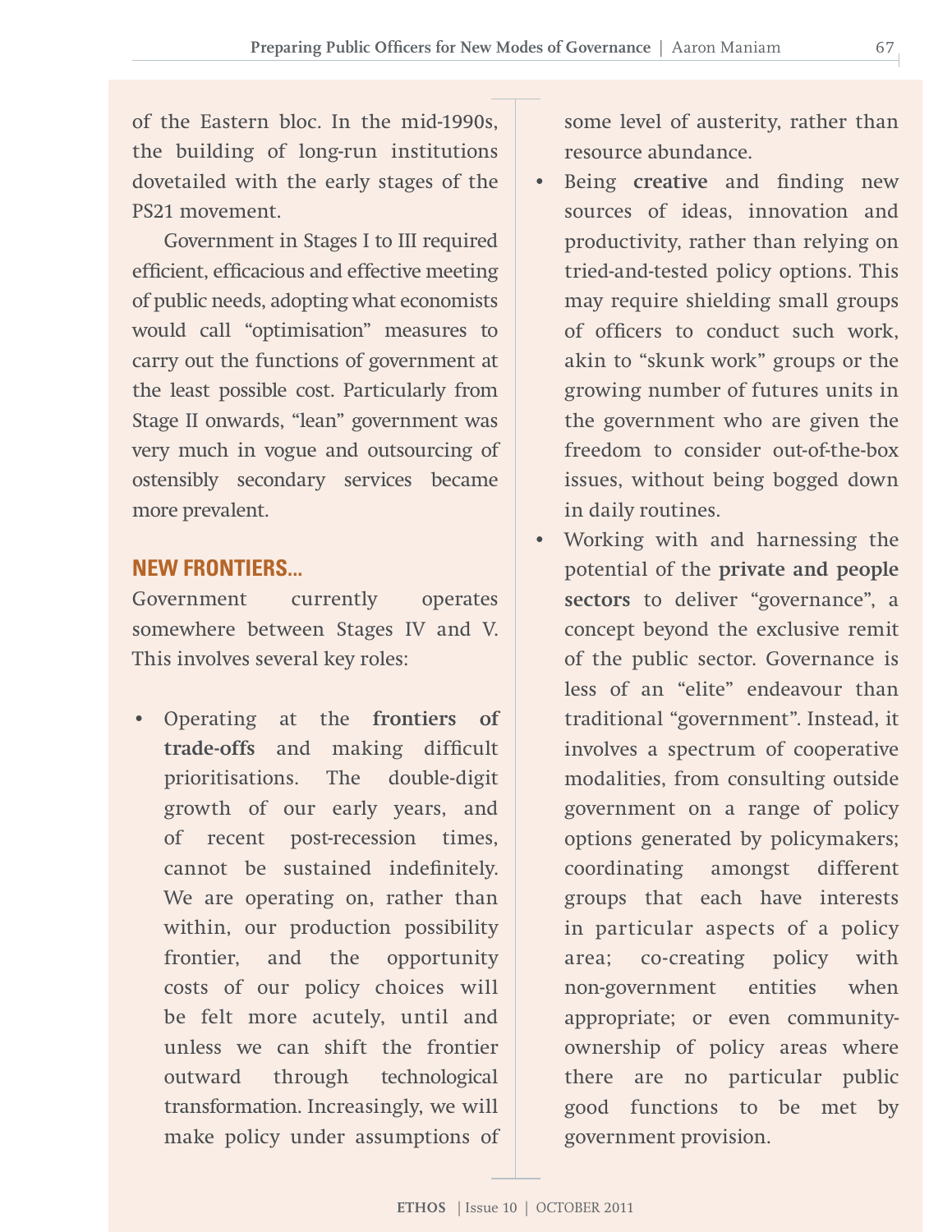- Navigating a state of **constant adaptation and innovation** rather than having the comfort of any stable "equilibrium". Instead of seeking elusive "right" answers from the inception of a policy, policymakers will find themselves leaning towards more iterative and experimental approaches, which emphasise the *process* of governance as much as the final *product*. Incremental improvements on initial prototypes, rather than pre-packaged policy that is "ready upon delivery", will become more common.
- Working **beyond "hard" policy options** and embracing the need for "softer" aspects like effective engagement of citizens, resonant communication and making policy that connects emotively, not just analytically; with the "heart", not just the "head". This will involve policymakers seeing the public not just as taxpayers and customers or service-receivers in transactional relationships, but more as citizens with a stake and role in Singapore's collective future.

### **...AND NEW CAPABILITIES**

The current stages of governance will require capabilities that are qualitatively different from those required earlier. In particular,

efficiency-focused approaches will need to evolve to allow spare capacity for officers to deal with complex and often untidy situations.

It is likely that the exact capability set required for such governance will not be static. Instead, it will be dynamic and kaleidoscopic, shifting and evolving as governance acquires new facets and dimensions. Nonetheless, several key ideas can already be discerned:

As uncertainty grows in what Anthony Giddens has called our "runaway world",1 policy work will increasingly be less direct and less amenable to clear solutions that can be determined ahead of time. Instead, policymaking will be characterised more by indirect approaches or "obliquity", a term popularised by the *Financial Times* journalist John Kay in his 2010 book.<sup>2</sup> Instead of attempting to tackle policy challenges "head on", practitioners of governance may find it more useful to address the systems surrounding a particular policy experience and the root causes therein. Implementing obliquity will be challenging; it will call for significant lateral thinking from policymakers who may be more familiar with optimising approaches. Time-constrained decision-makers will also have to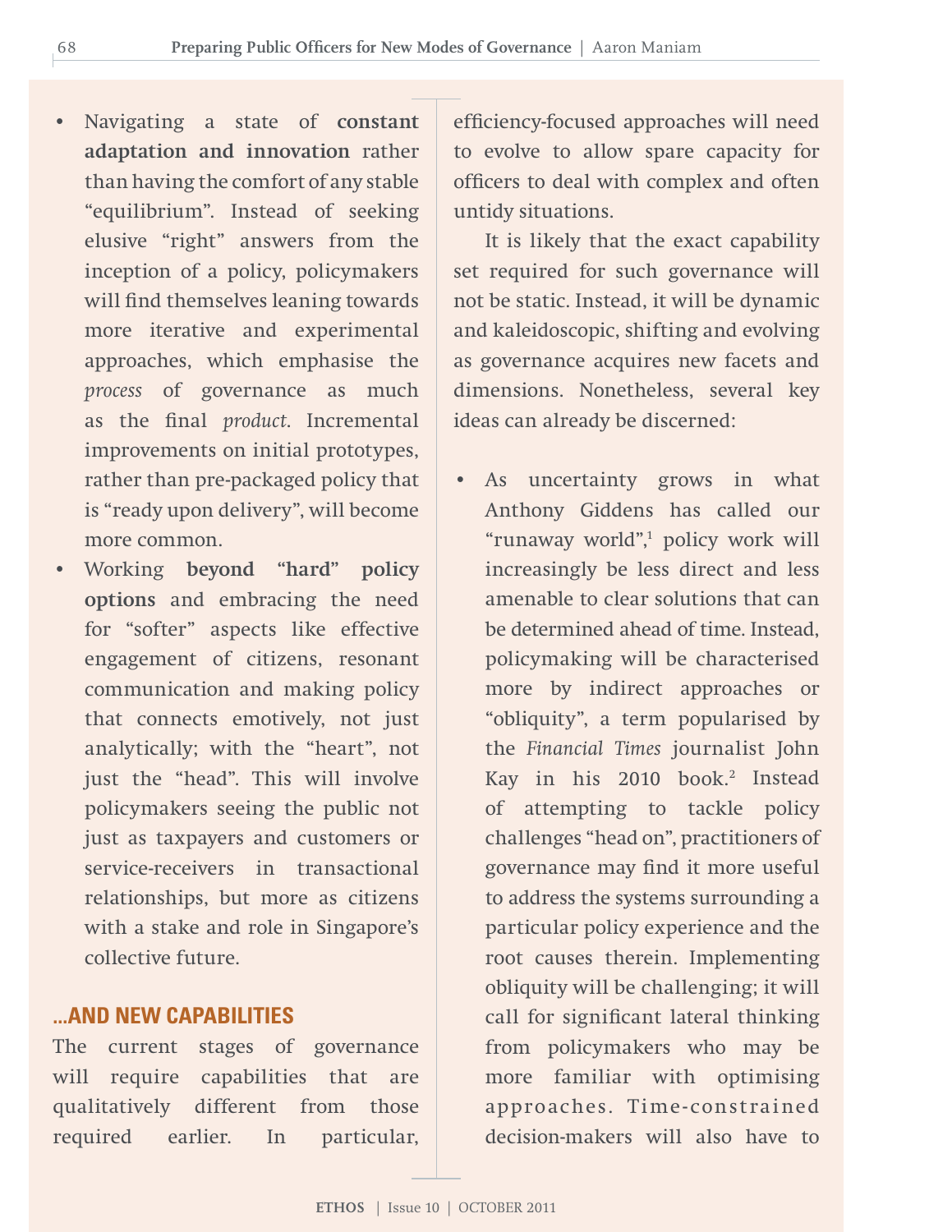reframe their perceptions of policy, and exercise a measure of suspension of disbelief, if oblique approaches are to be allowed to take their course.

Efficiency-focused approaches will need to evolve to allow spare capacity for officers to deal with complex and often untidy situations.

- Policymakers will probably have to better understand the soft, emergent, non-linear qualities of complex systems, which operate far more like biological ecosystems than mechanical systems (which are based on immutable inputoutput relationships). Such quasibiological characteristics, with major consequences sometimes resulting from minor perturbations, are evident in many governance challenges today, from climate change and falling fertility rates to the impact of social media. An appreciation of these traits — what former president of the Institute of the Future Bob Johansen terms "bioempathy"3 — will help policymakers accept that they might not be able to predict all the changes in a complex system, many of which arise from self-reinforcing feedback loops and multiple variables.
- Perhaps most fundamental to governance of the future will be the need to constantly remake policy, reinvent ideas and re-perceive the world. It is likely to involve engaging in acts of *creation* and not just the maintenance or sustaining of existing systems. In many ways, this will give expression to latent "maker instincts" in all of us — our inclinations to be what Douglas Thomas and John Seely Brown have called "homo farens", the doer, not just "homo sapiens", the thinker.<sup>4</sup> Brown extends this argument to include the need for some of us to be "homo ludens", engaging in *creative play* geared towards innovation. This ability to participate in strategically-directed play will be key if our innate maker instincts are to operate obliquely and in a bioempathetic way.

## **CAPABILITY BUILDING AND TRAINING**

How do we ensure that policymakers are given the appropriate training and experience-building to meet the rigours of being playful, creative makers who employ oblique approaches and who appreciate the non-linear rhythms of complex systems? In keeping with the evolving demands of governance, the very process of training will have to employ more oblique, bio-empathetic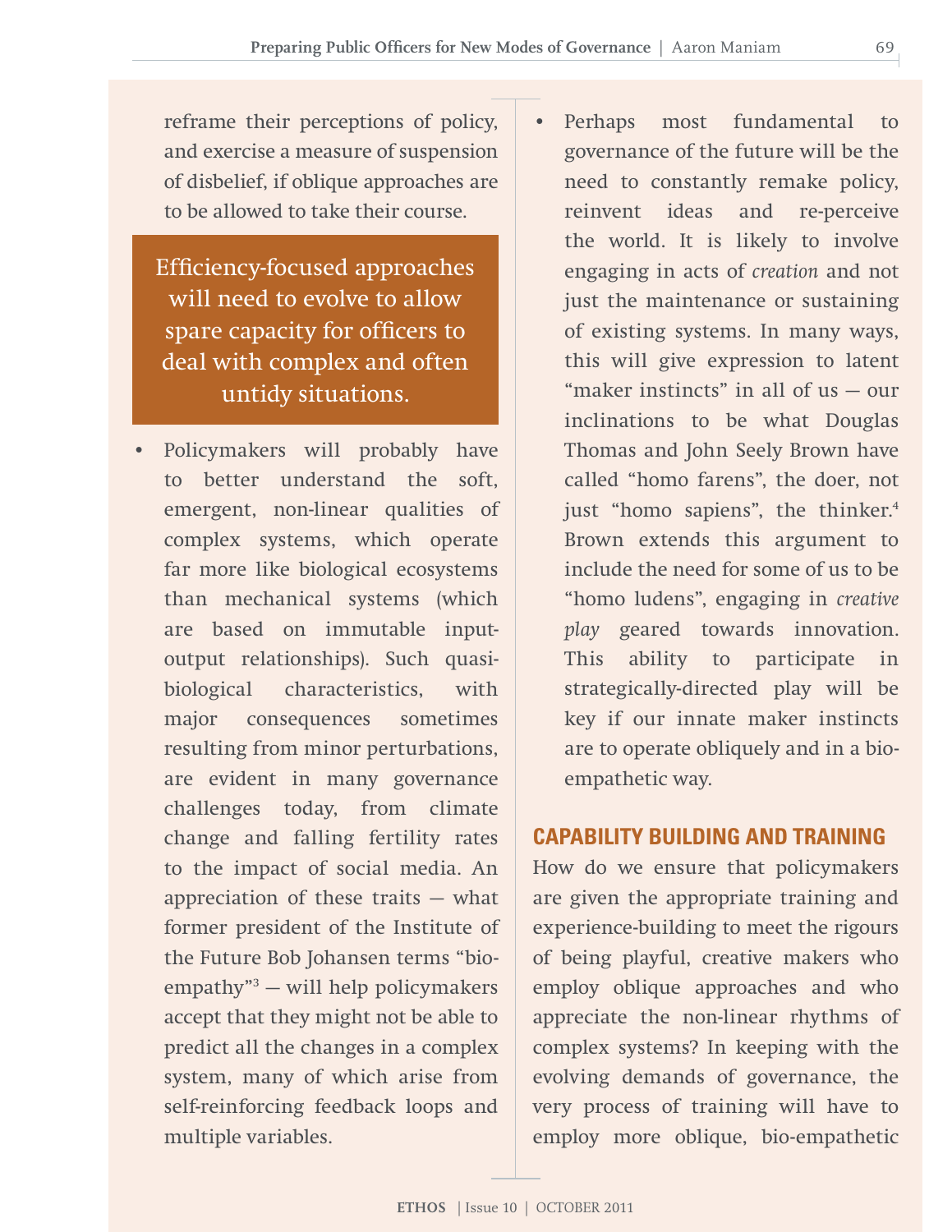and play-related approaches, and many training techniques will be experiments in themselves.

The exact capability set required for such governance will be dynamic and kaleidoscopic.

At the Civil Service College, some of the ongoing experiments in these directions include:

• *Sessions where training and "sensemaking" functions are combined.* Instead of seeing training as a oneway communication from trainers to trainees, some sessions are structured much more as "facilitated" discussions, where facilitators learn as much as course participants about the subject being explored. Such platforms for dialogue are critical sources of new ideas: the majority of our programmes involve participants from multiple agencies, whose experiences of different adjacent possibilities can provide rich new insights to their colleagues. These sessions require facilitators with both depth of experience in curating such discussions, as well as breadth of policy exposure, who can draw connections between the work of different ministries to

illuminate both their commonalities and contrasts.

• *Sessions involving policy gaming and simulations.* While the military has had a long tradition of "wargaming", such techniques have been less widely used in the civilian sector. Current small-scale experiments involve exploring how to craft such exercises, where participants can be immersed in a realistic, if not totally life-like, set of circumstances that hone their instincts to make decisions under dilemma-ridden conditions of complexity, incomplete information and unpredictability. These are not always comfortable exercises, but the expansion of participants' comfort zones is in fact a key aim.

Complementing these experiments is a set of *fundamentals* in our training philosophy that we believe will continue to be useful, even as the nature of governance evolves.

First, training must continue to be systematic and regular. As the demands on policymakers, our development programmes must grow more intentional and purposeful. We currently conduct leadership programmes for new entrants; for those taking on supervisory roles for the first time; for those first taking on Director or Head of Department positions; and for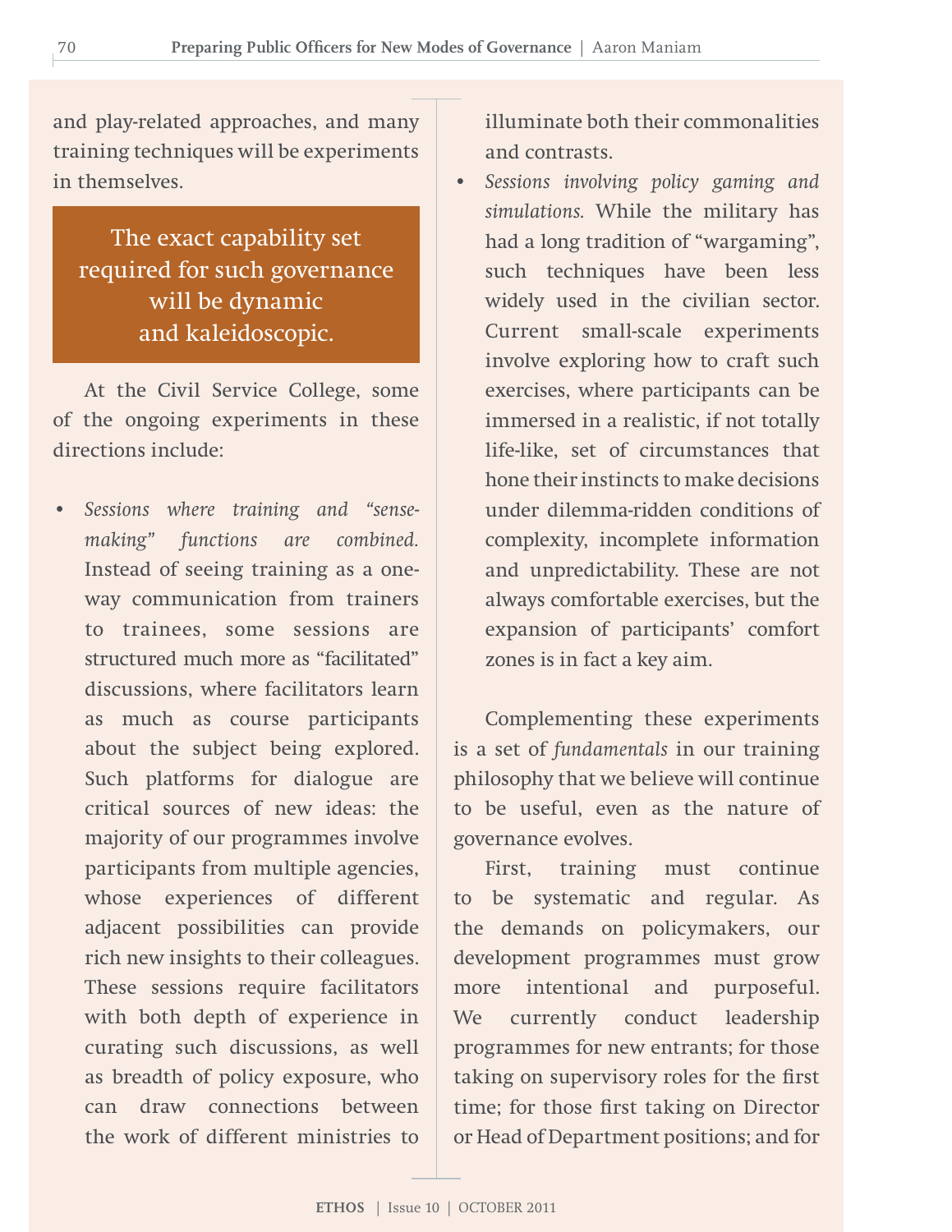new entrants into senior Public Sector Leadership/agency head positions.

Governance of the future will involve engaging in acts of *creation* and not just the maintenance or sustaining of existing systems.

Second, the Whole-of-Government nature of many training programmes, particularly those geared towards future leaders, will be key. The value of such interactions across agencies is both analytical, in inculcating understanding among future leaders of how government operates as a system, not just discrete silos; as well as in the formation of social capital, through networks and bonds of trust developed over the various leadership programmes, which can last from two to nine weeks.

Third, we continue to adopt a "practitioner-based" teaching/ facilitation model, where more senior officers return to the College to share experiences and insights with their junior colleagues. Some invited practitioners come from the private, nonprofit and academic sectors, who provide useful non-government perspectives on the effects of current public policies. In a changing world, each sharing could legitimately encompass good practices as well as learning points from policies

that did not pan out as anticipated. Both cases offer useful ways of nurturing a deep awareness of the Public Service's shared history, which can inform the thought processes of future generations of public officers as they navigate evolving trends in governance.

Aaron Maniam is Director of the Institute of Policy Development at the Civil Service College. The Institute is responsible for organising leadership training for public sector leaders at various stages of their careers. He is concurrently Associate Fellow at the Centre for Strategic Futures in the Prime Minister's Office, where he works with a team analysing issues with long-term implications for Singapore's future. He began his career in public service at the Ministry of Foreign Affairs. The views expressed in this article are his own.

#### **NOTES**

1. Giddens, Anthony, *Runaway World: How Globalization is Reshaping Our Lives* (London: Routledge, 1999)

<sup>2.</sup> Kay, John, Obliquity: Why Our Goals are Best Achieved *Indirectly* (Great Britain: Profile Books, 2011)

<sup>3.</sup> Johansen, Bob, *Leaders Make the Future* (San Francisco, California: Berrett-Koehler Publishers, 2009). Bio-empathy is on Johansen's list of ten leadership qualities for a "VUCA" world (one that is volatile, uncertain, complex and ambiguous).

<sup>4.</sup> Thomas, Douglas, and Brown, John Seely, *A New Culture of Learning: Cultivating the Imagination for a World of Constant Change* (2011)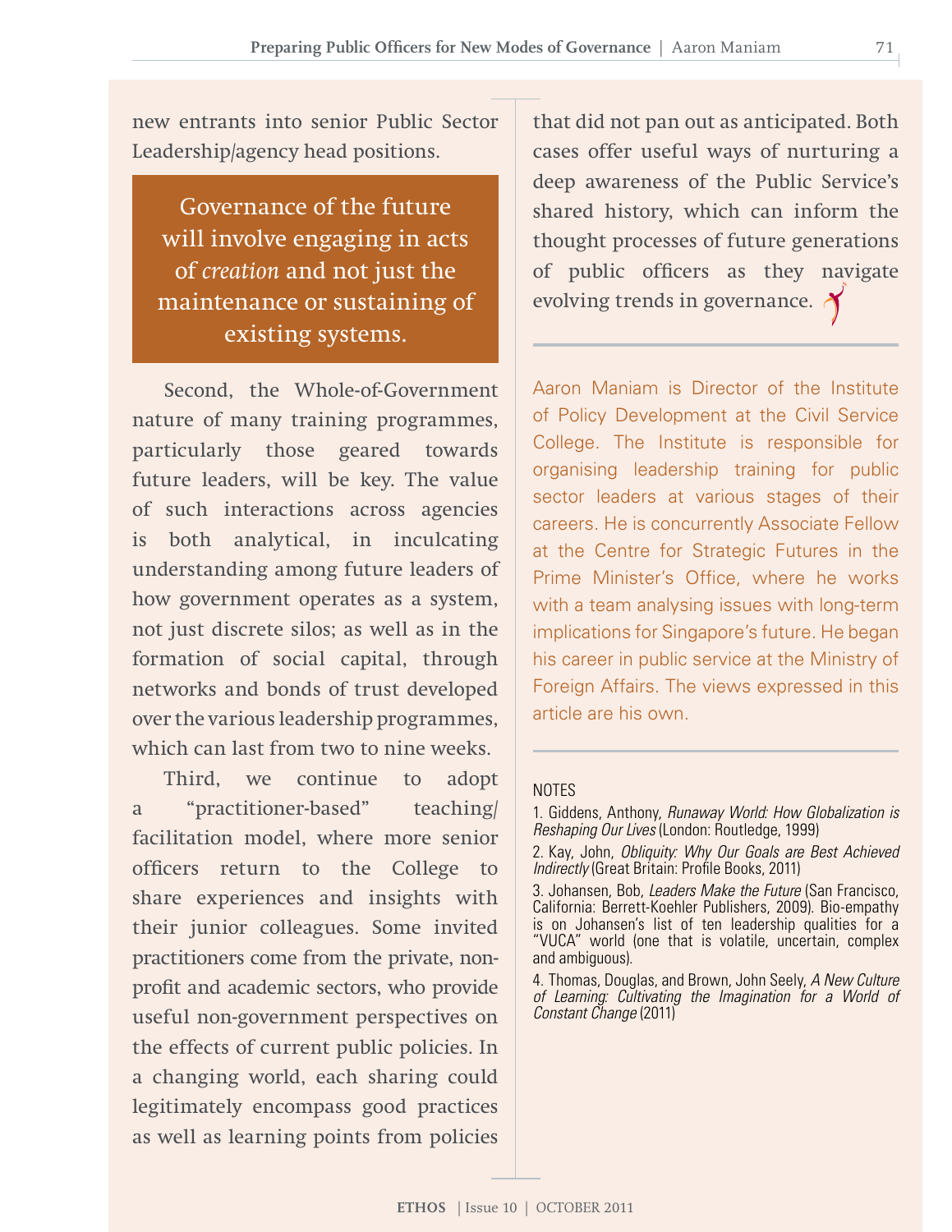# **Opinion**

# Bertrand de La Chapelle Frontiers, Sovereignty and Cyberspace

**Should social media platforms be governed as cross-border digital jurisdictions?**

# **BORDERLESS INTERNET VERSUS NATIONAL FRONTIERS**

The technically borderless nature of the Internet has enabled "globalisation" and exemplifies the vision of a unified world, where frontiers would become less relevant. Hailed as a tool for cultural, political and economic convergence, the Internet is often presented as a single transnational space, governed by principles of democracy and freedom, even able to positively impact the territories of repressive regimes. More recently, major platforms for social networking, global content hosting or micro-blogging have transformed the Internet into a full social and political space, a "global polity" in the eyes of some.

In parallel, however, growing security concerns and differing national perspectives regarding freedom of expression, copyright or privacy protection on social media have triggered a worldwide reaffirmation

by governments of national boundaries and jurisdictions. Indeed, national governments have struggled to adapt older laws to the new digital environment. They also face difficulties enforcing their rules and court decisions on actors located out of their borders and, at the same time, worry about the impact of other countries' legislations on their own citizens and corporations.

While understandable, this trend of hardening national boundaries in the digital environment brings risks of censorship and surveillance, conflicts of jurisdiction and difficult enforceability of national laws in the absence of transnational cooperation, as well as a possible fragmentation of the Internet with a consequent loss of the benefits of its borderless nature.

# **A "FRACTALISATION"OF SOVEREIGNTY**

Global social media platforms may be accessible in all countries of the world, and therefore potentially subject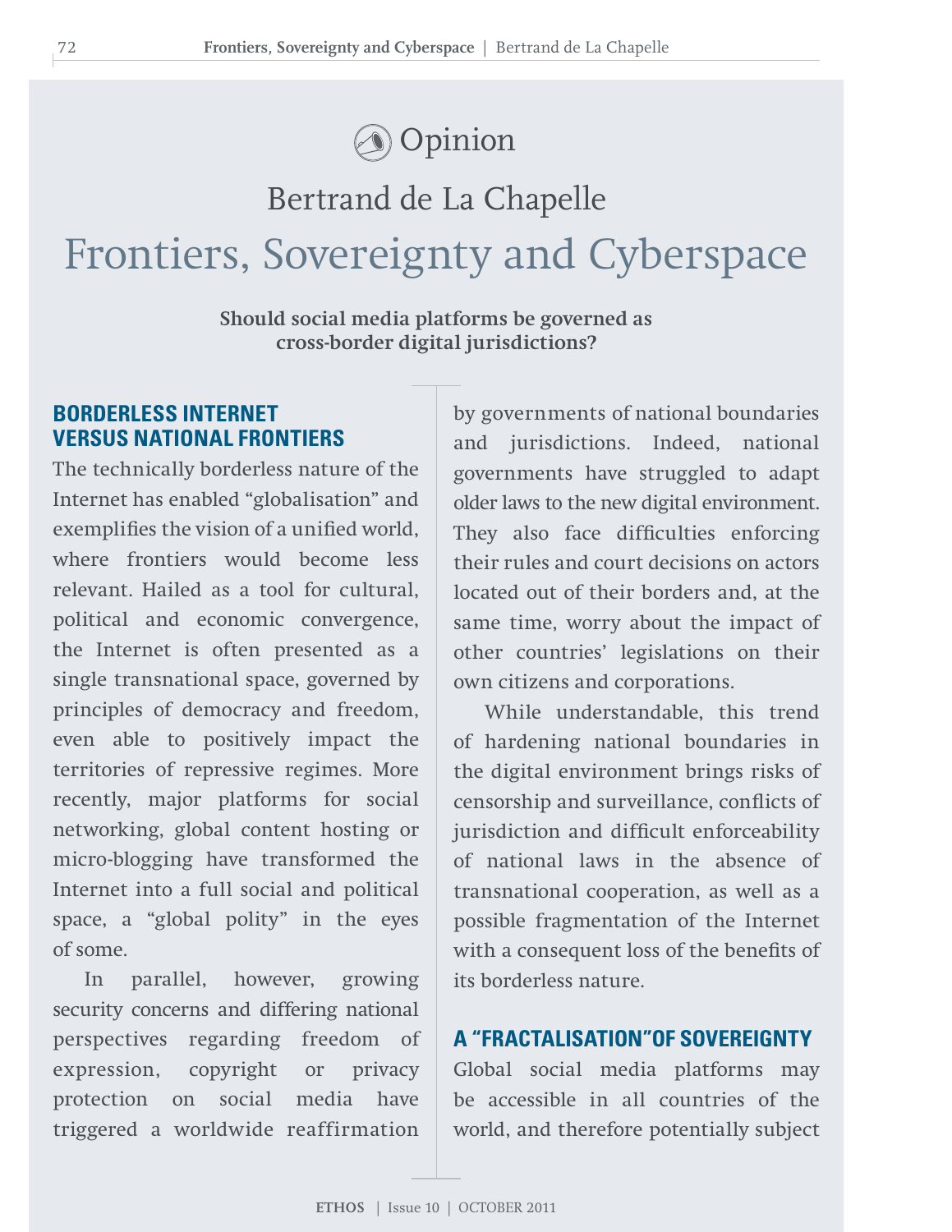to all national laws. However, their headquarters and data centres are located in specific countries. Any user, whatever their physical location, is therefore directly or indirectly bound by the laws of that country. Furthermore, the Terms of Service (ToS) established by the said platform usually specify the applicable jurisdiction in case of dispute.

If sovereignty is the exercise of legal authority over a physical territory, this amounts to a "fractalisation"1 of sovereignty: the jurisdiction and legal framework of one country becomes de facto applicable on the territory of another one, extending the reach of the former and reducing the sovereignty of the latter.

# **SOCIAL MEDIA PLATFORMS AS DIGITAL TERRITORIES?**

Beyond defining the ultimate jurisdiction, social media ToS represent the de facto "internal law" of the corresponding social space, allowing the management of the company to specify privacy, freedom of expression and copyright rules. Interestingly enough, although the current major platforms are American companies and their content mostly hosted on US territory, their ToS are more restrictive in terms of the content they accept than what is allowed under the First Amendment (yet less than what certain countries

impose) and their privacy protection stronger than what is allowed under American law (yet less than what Europe or Canada require). This reflects a desire to establish unified community rules, satisfying the most vocal users, and deemed acceptable in most territories.

In a way, as long as they remain on the servers, accessible through, say, www.facebook.com, the more than 600 million members of that social platform are effectively in "the digital territory of Facebook". This is likewise the case for the user-generated content hosted on global platforms such as YouTube. More generally, through the Domain Name System (DNS),<sup>2</sup> cyberspace is organised into "digital domains", each subject to specific rules contained in the ToS of the site operator: following a link to youtube.com from a page on baidu.cn<sup>3</sup> is equivalent to crossing a digital frontier and potentially changing the applicable rules of accepted behaviour as well as the relevant jurisdiction. Could this notion of digital frontiers point to the emergence of a specific, new geography for cyberspace, based on such "digital territories"?

# **TOWARDS GLOBAL TERMS OF SERVICE FOR SOCIAL MEDIA?**

Instead of trying to harmonise disparate ad hoc national legislations that global platforms have difficulty respecting,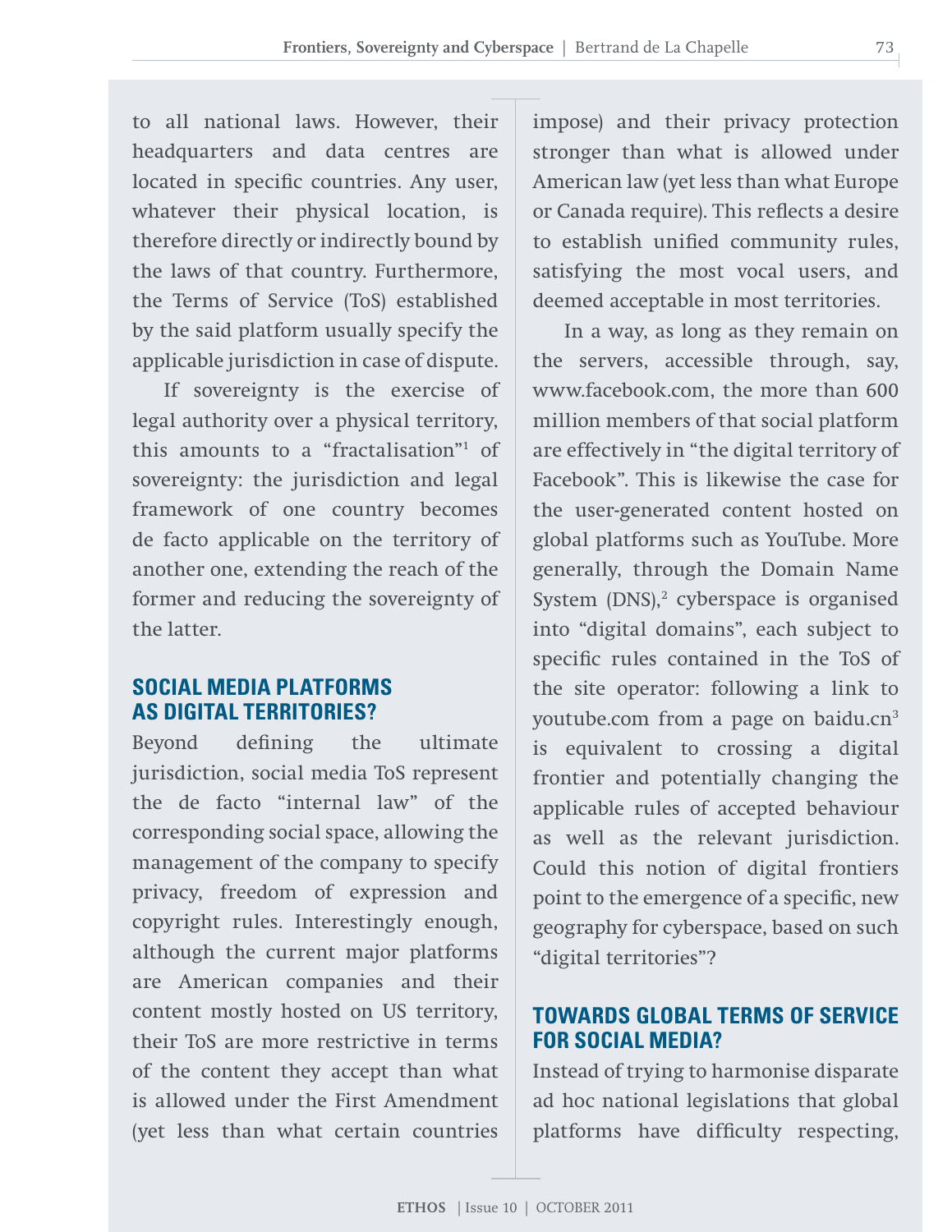or fantasise about future Internet treaties, could it be possible to start from the existence of these virtual communities and encourage such social media to adopt global ToS that would be acceptable by the countries in which they want to operate? An important component of such regimes would be the availability of internal dispute resolution procedures to address in a first instance the potential conflicts, before they are brought in front of national courts.

The development of such global ToS should not only involve the users of these services but also the relevant governments and the other business entities connected to such platforms via Application Programming Interfaces,<sup>4</sup> in conformity with the multi-stakeholder governance principle established by the World Summit on the Information Society.<sup>5</sup> Currently, emerging discussions in the OECD regarding a possible regime for cloud computing<sup>6</sup> are an illustration of such an approach.

This paradigm shift (starting from the virtual communities rather than from the national level) is not a limitation of national sovereignty quite the contrary. It would not suppress the ultimate competence of national legal systems, but simply recognise an intermediary level of governance, fully involving public authorities (and civil

society actors) in the elaboration of social media ToS.

The Internet is technically conceived as inherently borderless. Our international system, however, is based on physical frontiers defining national jurisdictions. How can the human family resolve this dynamic tension and define governance mechanisms for a common global Cyberspace and its sub-domains? The development of the Internet places the relationship between physical territories and applicable jurisdiction under a new light. The concept of digital territories may be a path to explore.

Waiting for traditional multilateral processes to produce a universal regime for the Internet is a delusion. Notwithstanding unavoidable delays, it is neither the right format nor the right procedure. Likewise, multiplying incompatible national legislations in a context of low enforcement capacity is a sure recipe for destroying the benefits of the first truly global communication medium.

In this context, it may be time to ask a key question: can physical frontiers remain the sole criteria for the determination of applicable jurisdiction in Internet-related activities, or does Cyberspace prefigure a new geography, including the concept of Digital Territories and a global, multi-stakeholder cooperation to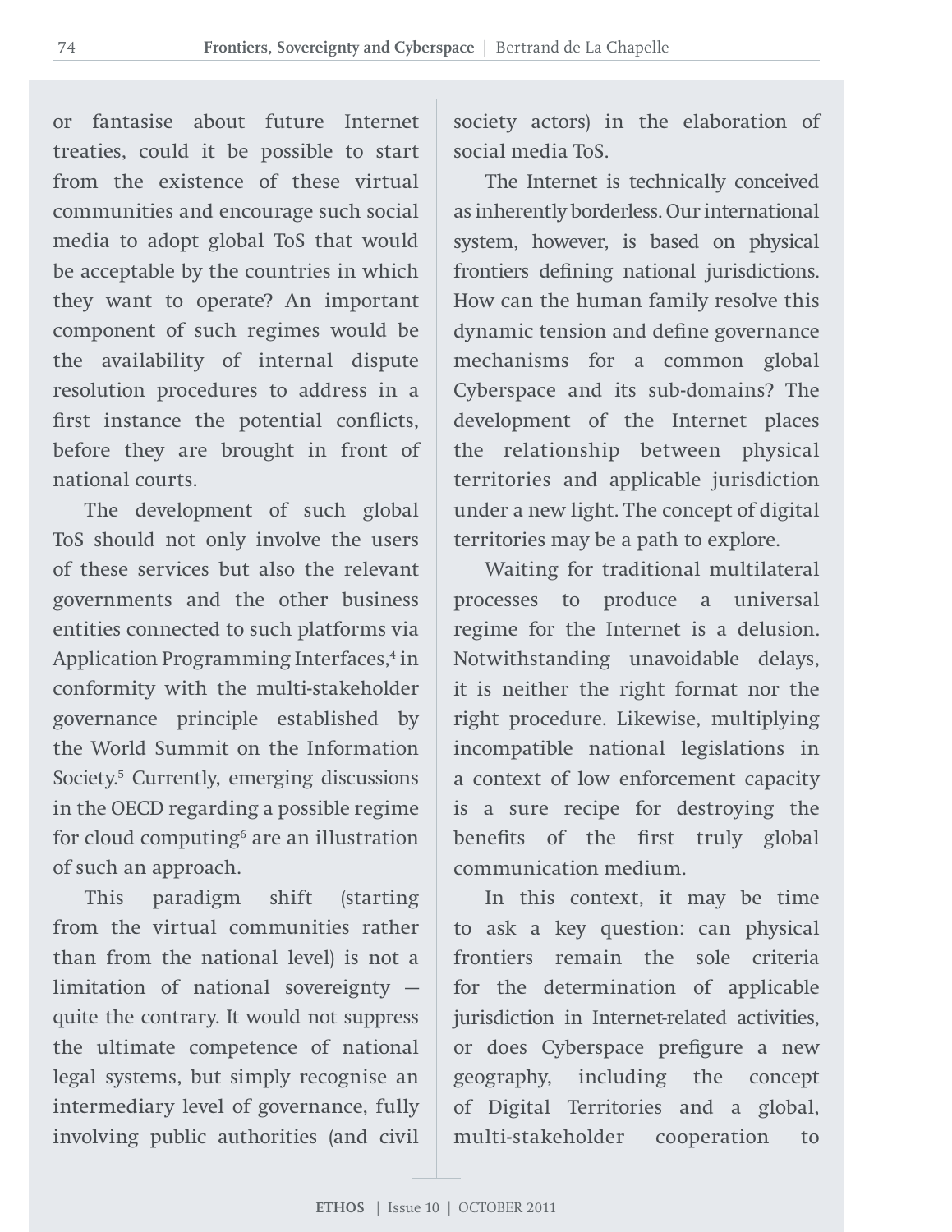define acceptable ToS for social media platforms?

Waiting for traditional multilateral processes to produce a universal regime for the Internet is a delusion.

New challenges require innovative approaches to reframe and successfully address the intractable issues we are currently facing. All public servants in the Digital Age need to develop new skills: to manage regular interactions with businesses and civil society at the national level (the multi-stakeholder approach) but also to understand how national regulations can impact other countries. The pan-jurisdiction reality of social media creates an intermediary space between the national level and treaty-based international arrangements. What will be needed are public servants who can combine technical competence and traditional diplomatic skills, and are willing to engage in new global discussions where the size of the country matters less than the capacity of its representatives to contribute to effective solutions.

Bertrand de La Chapelle is Director of the Governance Program of the International Diplomatic Academy in Paris and a member of the Board of Directors of the Internet Corporation for Assigned Names and Numbers (ICANN). He was the Thematic Ambassador and Special Envoy for the Information Society of the French Foreign and European Affairs Ministry between 2006 and 2010.

### **NOTES**

1. The term "fractalisation" is used as a reference to complex mathematical objects called fractals (discovered by French scientist Benoît Mandelbrot) that help describe self-similar and dendritic structures, such as the surface resulting from the interpenetration of two substances.

2. The Domain Name System is the hierarchical set of identifiers including generic domains (such as .com, .org, .net) and country-codes (like .fr for France) used in the address bar of browsers.

3. Baidu is the dominant Chinese search engine.

4. Application Programming Interfaces are a set of protocols that allow third-party applications to plug into the database of major platforms to enable valueadded services.

5. The World Summit on the Information Society was a four-year UN Summit (2002–2005) that established the principle of associating governments, businesses, civil society and international organisations in the development and application of regimes related to the evolution and use of the Internet.

6. Cloud computing, describes the use of distributed and remote computing, and storage capacity using large data centres for one or several online platforms.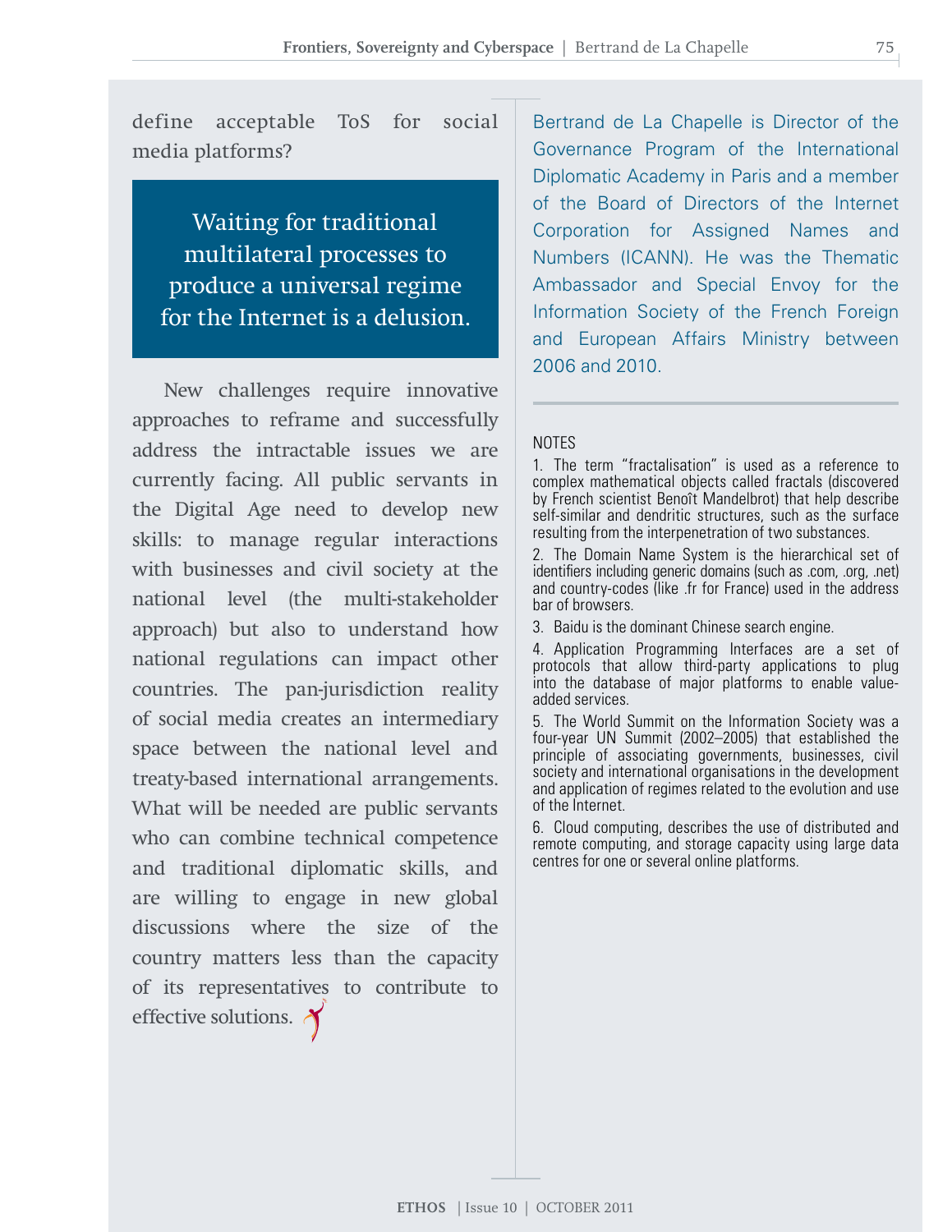# Book Review

# Tan Peng Ting Triumph of the Lion City

**Book Title :** Triumph of the City: How Our Greatest Invention Makes Us Richer, Smarter, Greener, Healthier, and Happier **Author :** Edward Glaeser **Published by :** The Penguin Press, 2011

or those of us living in the landscarce, high-density city state of Singapore, where human capital is often lauded as the only resource, Edward Glaeser's latest book may be preaching to a most pious choir. The Harvard Professor of Economics paints a brightly positive picture of cities as a powerful driver of wealth and development: the book champions cities as the greatest human invention of all time, no less. In Glaeser's analysis, cities are incubators and transmitters of ideas; natural engines of growth that can generate happiness for a population but only if they have applied the right formula for success.

Presenting itself as a guide to creating a successful city, the book recommends strategies for cities to stay relevant in the age of globalisation. Analysing the success and failure of cities throughout history, Glaeser advocates high-density urban centres

that nurture creative and innovative people as the way forward for healthy and sustained growth. He argues that a city's success depends on its ability to innovate and reinvent itself to produce *ideas* and not things. At the very heart of cities are its people  $-$  it is through density and concentration of talent that cities are able to incubate innovation by connecting their inhabitants and serving as a gateway for ideas. Urban density confers the advantage of not just a large, accessible catchment of population, but also the connectivity which is conducive to the spread and propagation of ideas. The denser the city, the higher the productivity tends to be, which in turn supports higher wages. Glaeser offers examples of how cities can prevent decline and continuously rejuvenate its economy by creating a climate favourable to innovation through urban density, industrial diversity and education.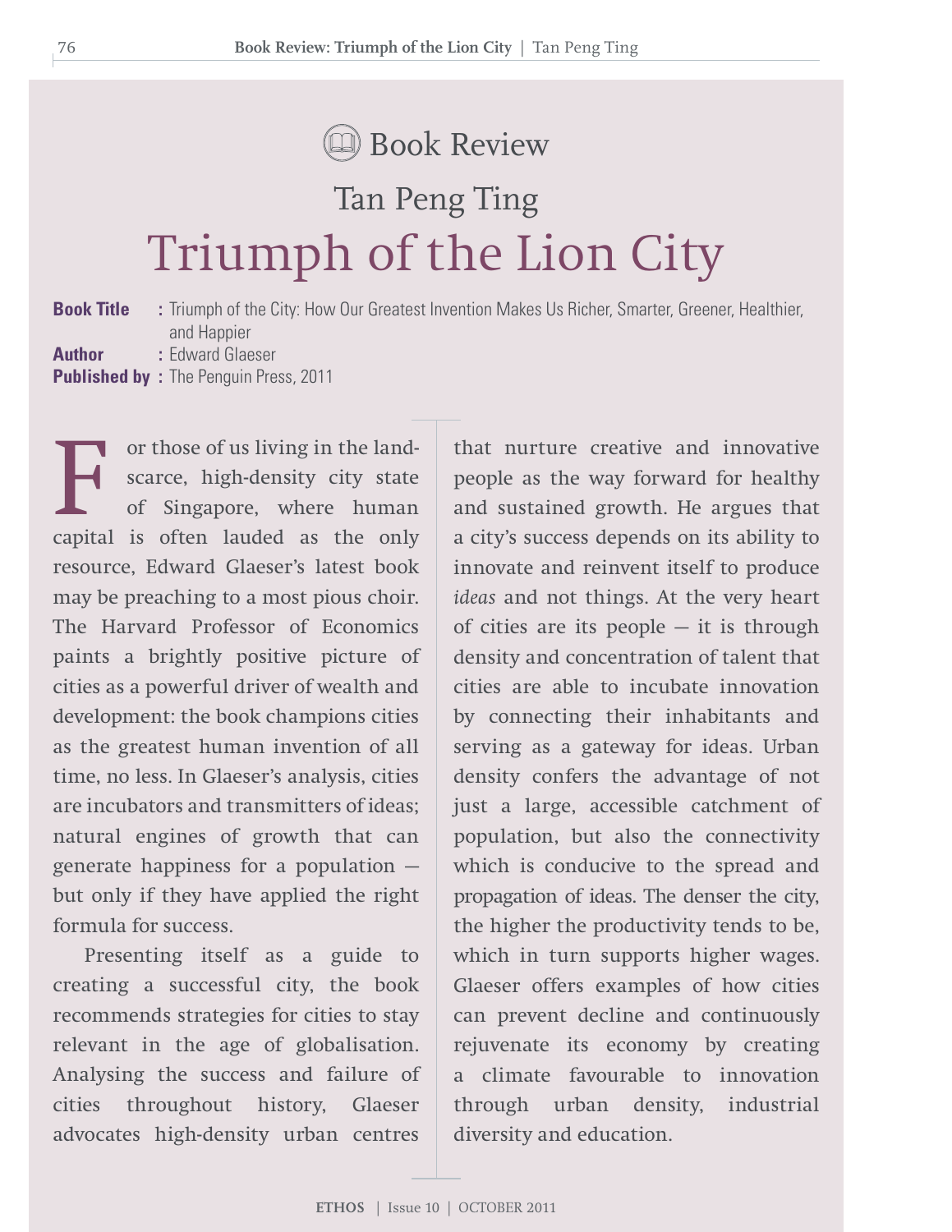Not dissimilar to Richard Florida's idea of the Creative Class,<sup>1</sup> Glaeser stresses the importance of small firms, skilled citizens and small-scale interconnected creative communities. In support of this view, he attributes the decline of Detroit in the United States (US) to the loss of its creative class and small firms. The previously innovative city, he argues, had been replaced by a monoculture of ideas — a juggernaut company which drew fewer and fewer educated workers into massive factories that were disconnected from the city.

A city's success depends on its ability to innovate and reinvent itself to produce *ideas* and not things.

Of particular resonance is Glaeser's emphasis on the importance of helping poor *people* and not poor places. Rather than indulging in more infrastructure projects to boost the economy, the author suggests that it would be more effective instead to nurture a city's inhabitants and stoke its innovative and creative spirit. Investing in people, Glaeser argues, is more valuable than investing in real estate, because fundamentally "cities aren't buildings; cities are people".

Glaeser's book is aimed primarily at an American audience, often

addressing the Detroit Mayor to suggest solutions for the "Rust Belt" cities in the US. He goes further to debunk what he regards as a misguided American "environmentalist" ideology that denounces high-density urban development as the epitome of vile living conditions. Being an environmentalist does not mean that one must live in nature — on the contrary, Glaeser seems to suggest that such ideas have ironically resulted in the encroachment of suburban developments into wilderness areas and the loss of natural habitats and agricultural land. Coupled with the American dream of home ownership with a quarter-acre home and garden for every family, the preference for a lowdensity lifestyle has led to urban sprawl across major metropolitan areas in the US. So an urban dweller who lives, say, in a Singapore high-rise apartment and commutes via public transport, may in fact be more "environmentally friendly" than a person who lives by the forest, away from the urban jungle, but has to drive everywhere.

Cities aren't buildings; cities are people.

# **SINGAPORE — POSTER CHILD FOR SUCCESS**

Unsurprisingly, a few pages of his book are devoted to Singapore, which appears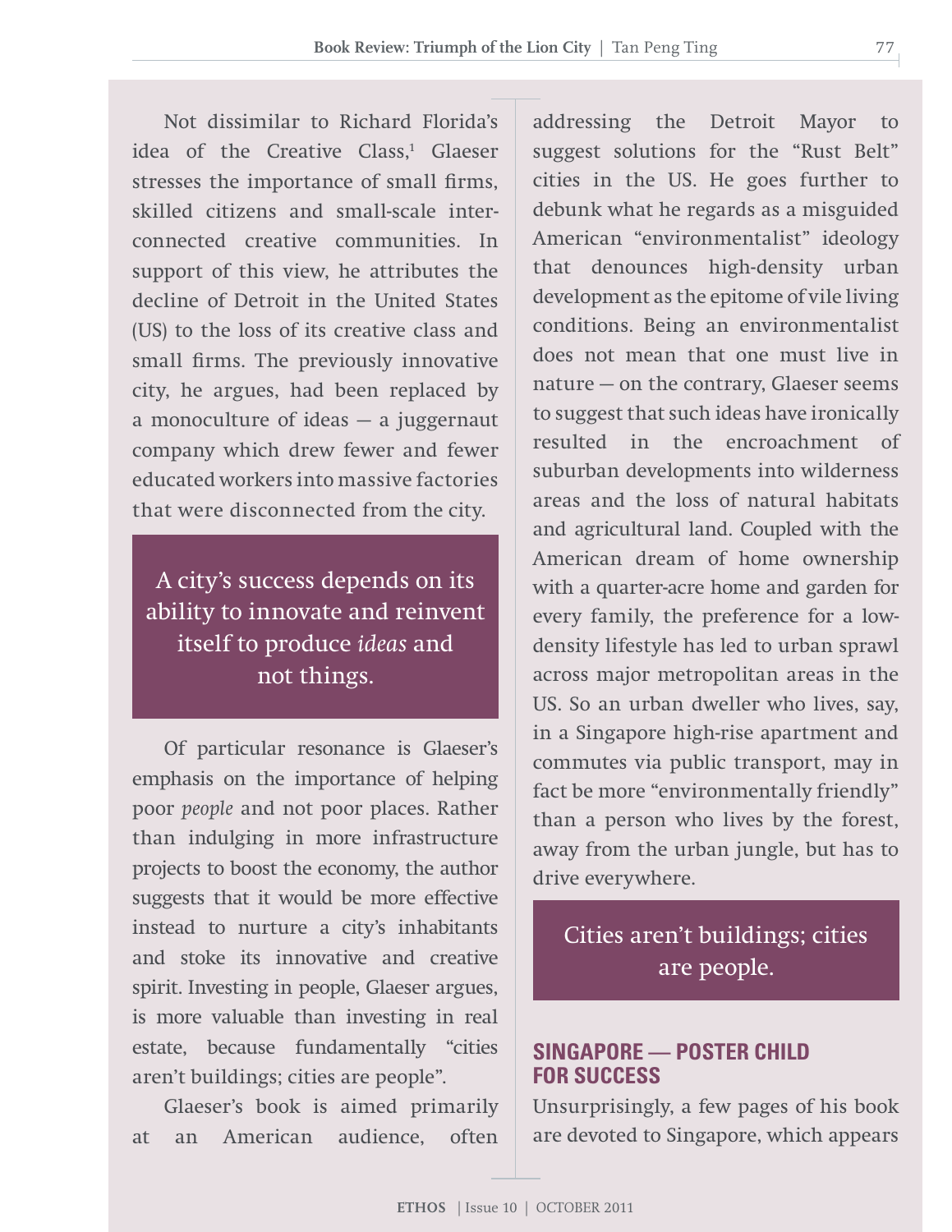to be something of a poster child for Glaeser's formula for a successful city. While the author has taken pains to uncover the common urban properties conducive to the creation of human wealth and happiness, he also points out that every successful city "defines its own idiosyncratic space". In the case of Singapore, he (perhaps predictably) highlights the investment in education and cultivation of its human capital as one of the city state's key successful factors. Singapore's resource and land scarcity have served as the impetus for various policies, which in Glaeser's view have resulted in positive urban growth: the attraction of international capital, a broad and effective education system, and careful industrial planning. He argues that unlike Japan, where the government plays the role of venture capitalist in investing in its local companies, Singapore has supported the innovation and growth of firms largely through market mechanisms, supported by excellent infrastructure and the rule of law. Whereas Tokyo attracts the nation's talent through a concentration of political power and associated wealth, Singapore attracts global talent and capital through a high quality of life and strong urban governance.

Glaeser also offers insights into what *not* to do in the pursuit of urban growth. Detroit is held up as an example

Beyond immigration and integration, the building of communities will be fundamental to Singapore's continued success.

of over-reliance on large corporations at the expense of supportive conditions for individual innovators; overdependence on the private sector to drive development is also to be avoided. It begs the question of whether Singapore's population — which continues to grow largely through non-resident immigration, which in turn is partly cost-driven — risks inheriting a lessskilled migrant population (as Detroit eventually did) even as more highlyeducated and mobile Singaporeans flow to other global cities. If this is the case, then signs such as the 2011–2012 World Economic Forum Global Competitiveness Report,<sup>2</sup> which cited an "inadequately educated workforce" as one of the top concerns for doing business in Singapore, may signal cause for concern. If small firms and creative individuals are at the heart of Glaeser's innovative city, it makes one wonder if our reliance on large multinational firms will, like Detroit's experience, eventually become detrimental to the health of our urban ecosystem and economy.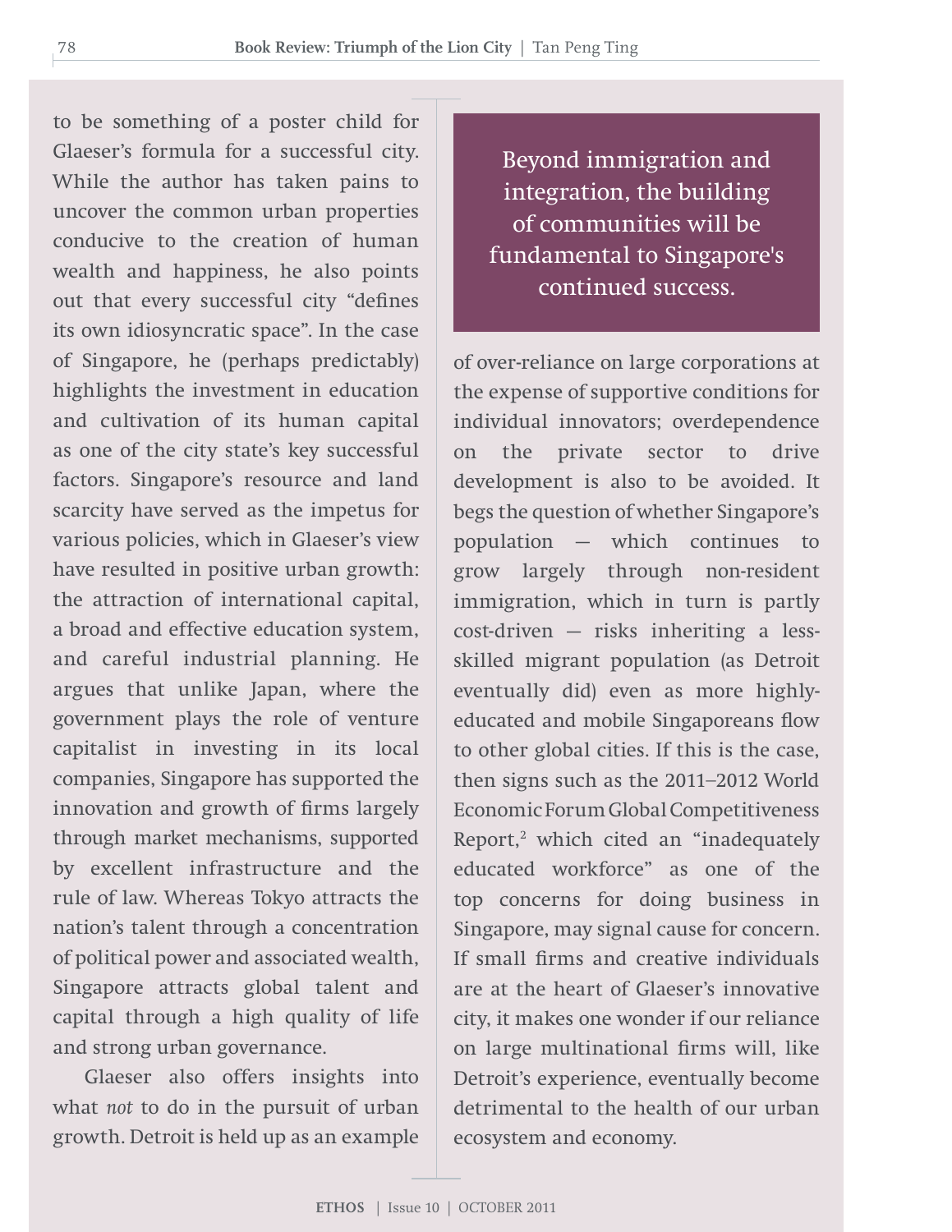# Was Gandhi an Anti-Urbanist?

While cities look to be the dominant human landscape of the future, it is important not to be overly deterministic about the role of cities and urban development as engines of growth, at the expense of rural development. As the rural-urban divide starts to blur, it is important to bear in mind that cities depend very much on their hinterlands for sustenance and growth. Singapore is no exception, especially since we import up to 90% of our food consumption. Glaeser, as an economist, appears rather one-sided about the overriding merits of urban development. While cities are

certainly powerful engines of growth, Glaeser seems to have overlooked certain basic developmental elements, such as food production. For instance, Glaeser unfairly pegs Gandhi as an anti-urbanist for his support of rural development in villages scattered across India. Could the solution to rural poverty and world hunger really be to move all the world's populations into cities? It might give city dwellers cause to consider where our future food supplies are going to come from if the entire world's population were to live in cities.  $\lambda$ 

Glaeser emphasises that it is the *continued* investment in a population's capabilities that allows cities to be truly flexible and resilient in uncertain global economic conditions. Taken together, his investigations into the long-term health of urban centres suggest that Singapore should build on its success as an urban centre, taking advantage of its high density, by cultivating an

environment where ideas can spread and thrive, developing networks of individual innovators and nurturing home-grown creative communities that can anchor and support vital talent. Beyond immigration and integration, the building of communities will be fundamental to Singapore's continued success.  $\lambda$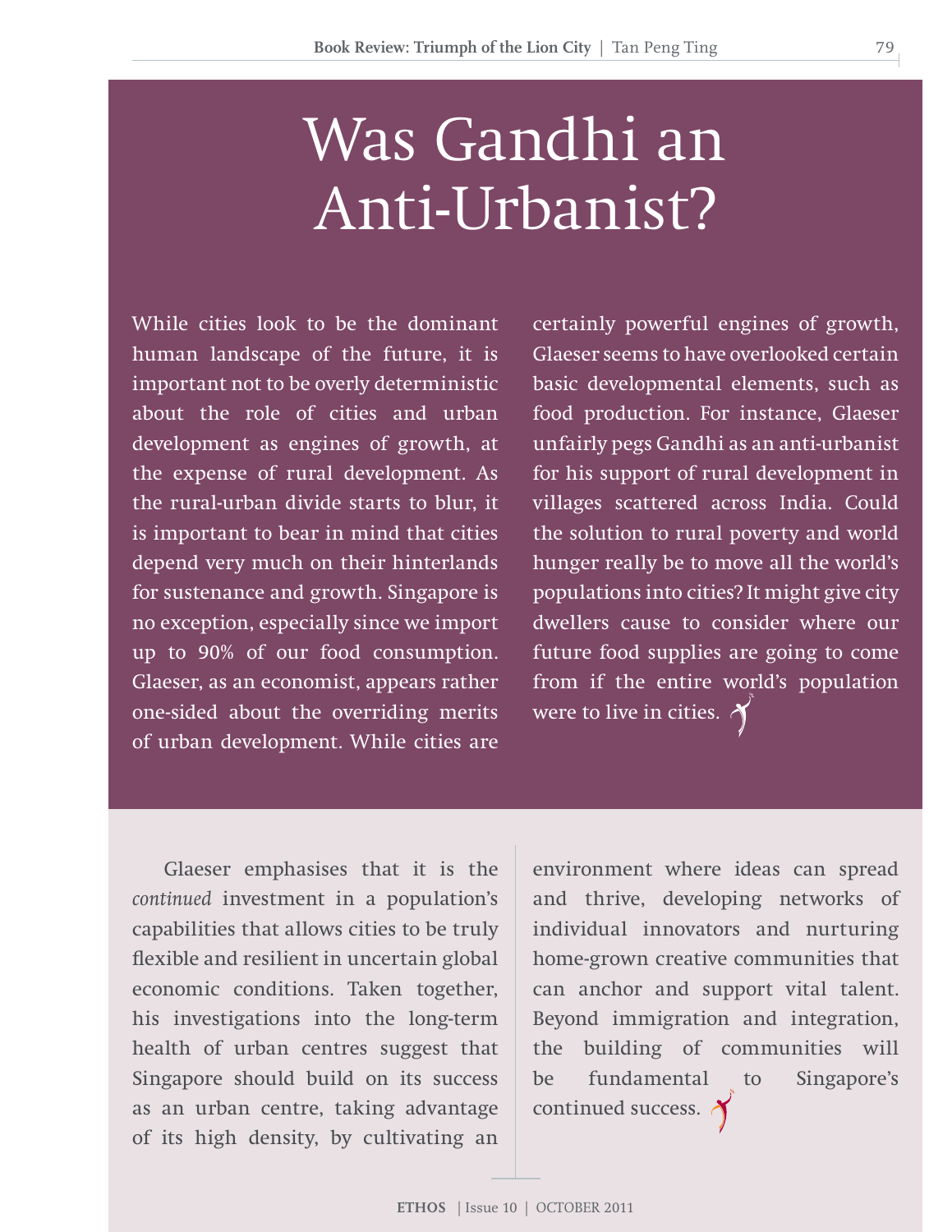Tan Peng Ting is Senior Associate at the Centre for Liveable Cities, Singapore. She is also currently pursuing a Masters of Social Sciences in Geography at the National University of Singapore. The views expressed in this article are her own.

#### NOTES

1. Florida, Richard, *The Rise of the Creative Class: and How It's Transforming Work, Leisure, Community and Everyday Life*  (USA: Basic Books, 2002)

2. The same report ranked Singapore as the second most competitive economy in the world. See http:// www.weforum.org/reports/global-competitivenessreport-2011-2012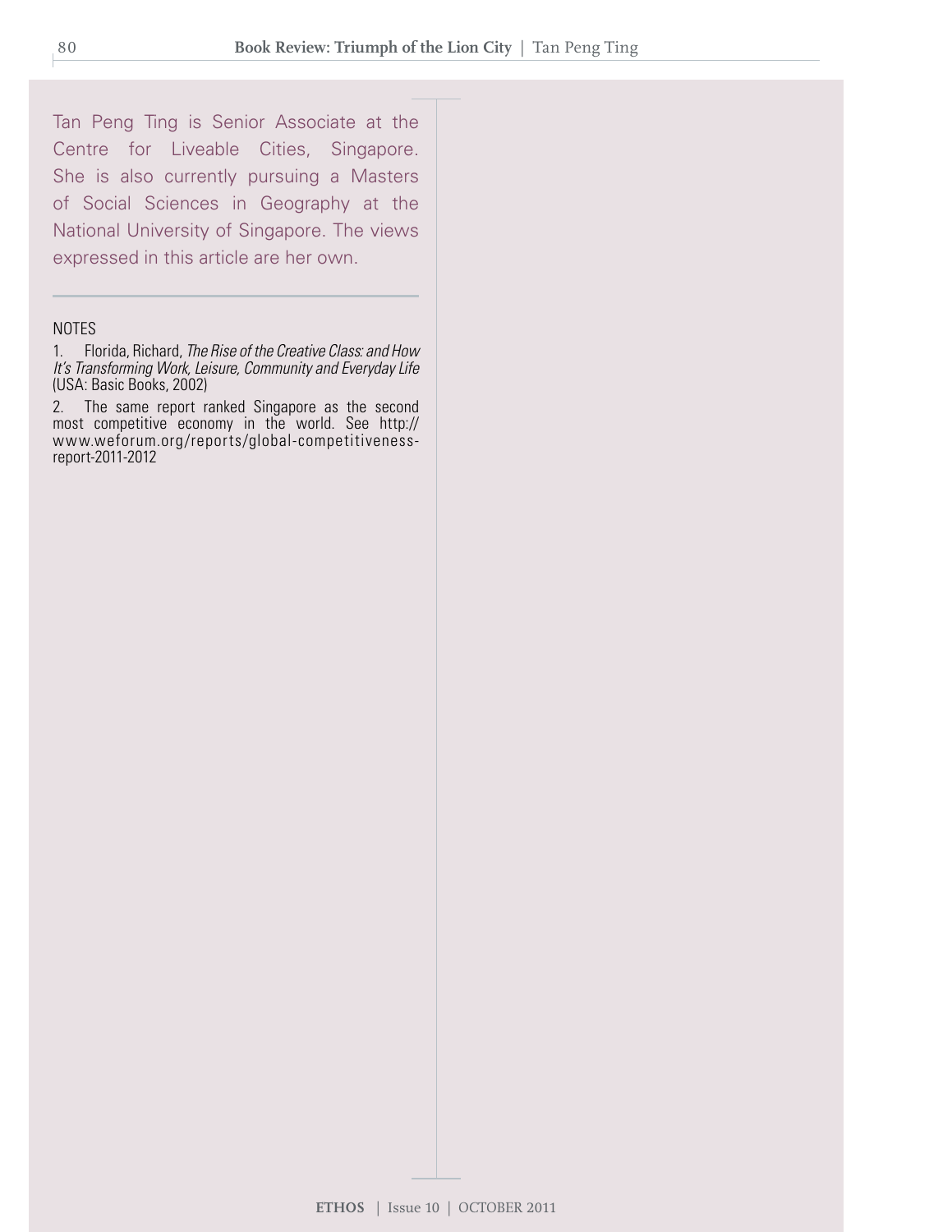# Riel Miller Futures Literacy — Embracing Complexity and Using the Future **Opinion**

**If policymakers want to address complexity, they must define and then use the future more effectively, argues futurist Riel Miller.** 

# **What is the Challenge? Getting the Question Right**

The world is not more complicated or complex today than yesterday; when it comes to seeing and acting in any specific situation it is capacity that makes the difference, not the absolute number of permutations or even unfamiliarity. What seems complicated to a child may seem like child's play to an adult. In particular, what matters is the sophistication of our sense-making: our ability to discover, invent and construct the world around us.

To date, considerable effort has been made to improve sense-making capabilities. Policymakers call on familiar and intuitive methods of everyday experience (preparation and planning), as well as techniques (such as forecasting, horizon scanning, scenarios, expert opinions) considered

adequate based on past perceptions of our needs and capacities. Nevertheless, the perceived proliferation of so-called "wicked problems" in recent times has added to a mounting sense of uncertainty, and called into question both the decision-making value of these business-as-usual approaches as well as their sufficiency in accounting for complexity in practice.

Recent advances in understanding complexity, uncertainty and emergence have opened up new ways of defining and using the future. The question is therefore not how to cope with a universe that seems to be getting more complex, but how to improve our ability to take advantage of the novel emergence that has always surrounded us.<sup>1</sup> We need to bring our capacity to use the future into alignment with both our perceptions of the complex, emergent reality around us, and our aspirations.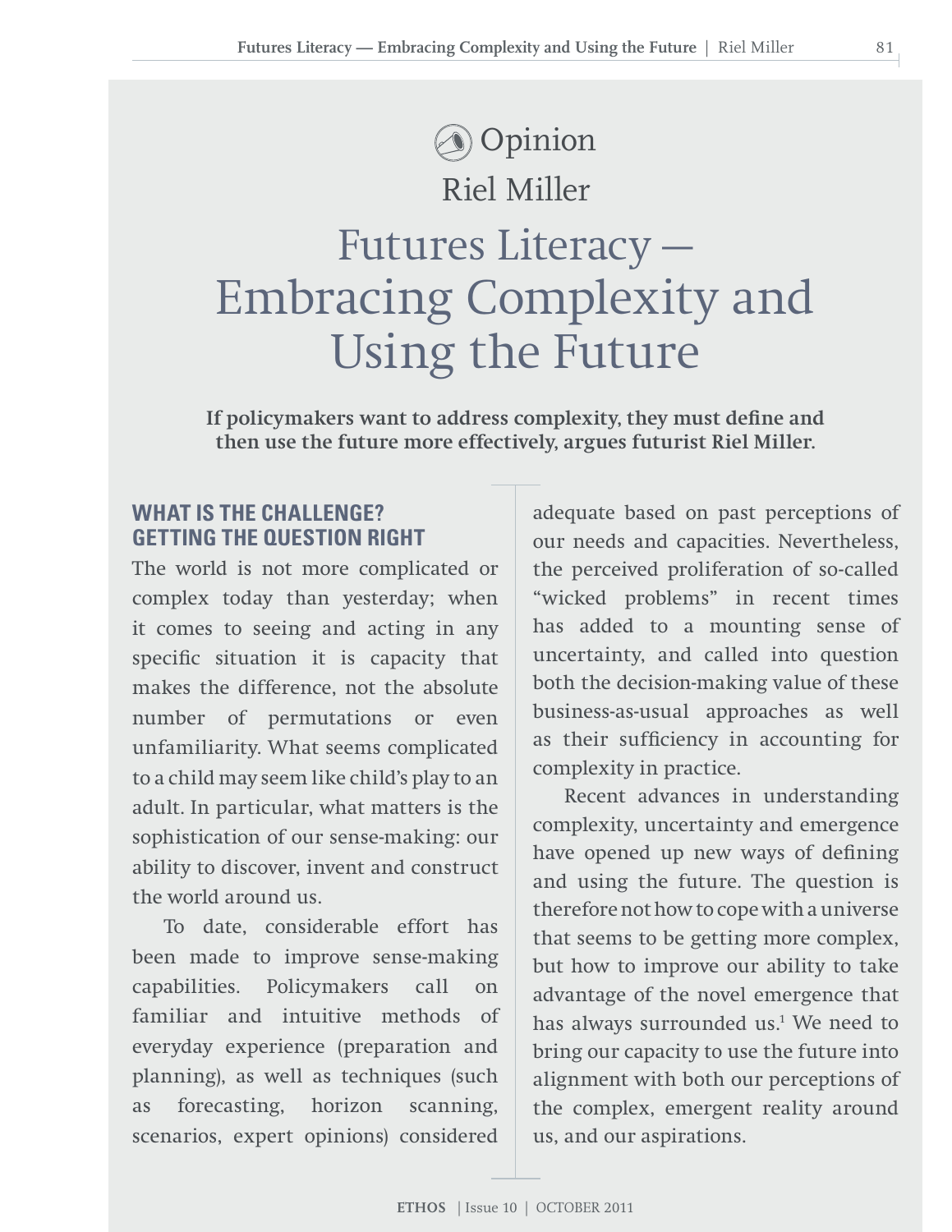# **Anticipatory Systems and the Three Dimensions of the Future in the Present**<sup>2</sup>

In practical terms, embracing complexity means, at a minimum, $^3$  thinking about the future in terms of *anticipatory systems*, and being able to distinguish three types of future. It is failure to do so appropriately that more often than not muddles the sense-making processes supporting policy formation and implementation.

Since we live in an anticipatory universe,4 characterised by time and motion, it is not surprising that many phenomena and organisations exhibit or contain anticipatory systems. Thus trees lose their leaves in anticipation of winter and humans plant crops in anticipation of hunger. Understanding the future from an anticipatory systems perspective takes into account animate and inanimate, conscious and unconscious mechanisms for integrating the non-existent future into the present.

Once the diversity of these "futures in the present" can be uncovered, the next step is to distinguish the three dimensions of such futures.

### *Contingency*

Contingency futures are phenomena expressed within a system that emerge due to the intervention of an extra-

systemic event. One can prepare for or pre-empt a contingency future, but when it happens, it arises from an exogenous force. This potential of the present rests on the threats or opportunities posed by external forces. Threats can take the form of predators or disasters such as tsunamis, earthquakes, pandemics or other wildcard events. Contingency futures can also be positive such as winning the lottery or having resources beneath desert sands suddenly become valuable.

Contingency futures can be imagined and even calculated probabilistically. Although statistics and odds are just informed guesses and "black swans" can pop up at any time, human beings have become fairly good at preparing for contingent futures. We use simulation and rehearsals (emergency drills) to generate adaptive capacities (open minds, transparency, good communications) that allow us to react to contingency futures that emerge from outside forces.

### *Optimisation*

Optimisation futures are things we believe can be "caused" to happen in the future through premeditation and planning, generally in circumstances where the rules and resources are assumed to be fixed. The idea is to impose our will on the future —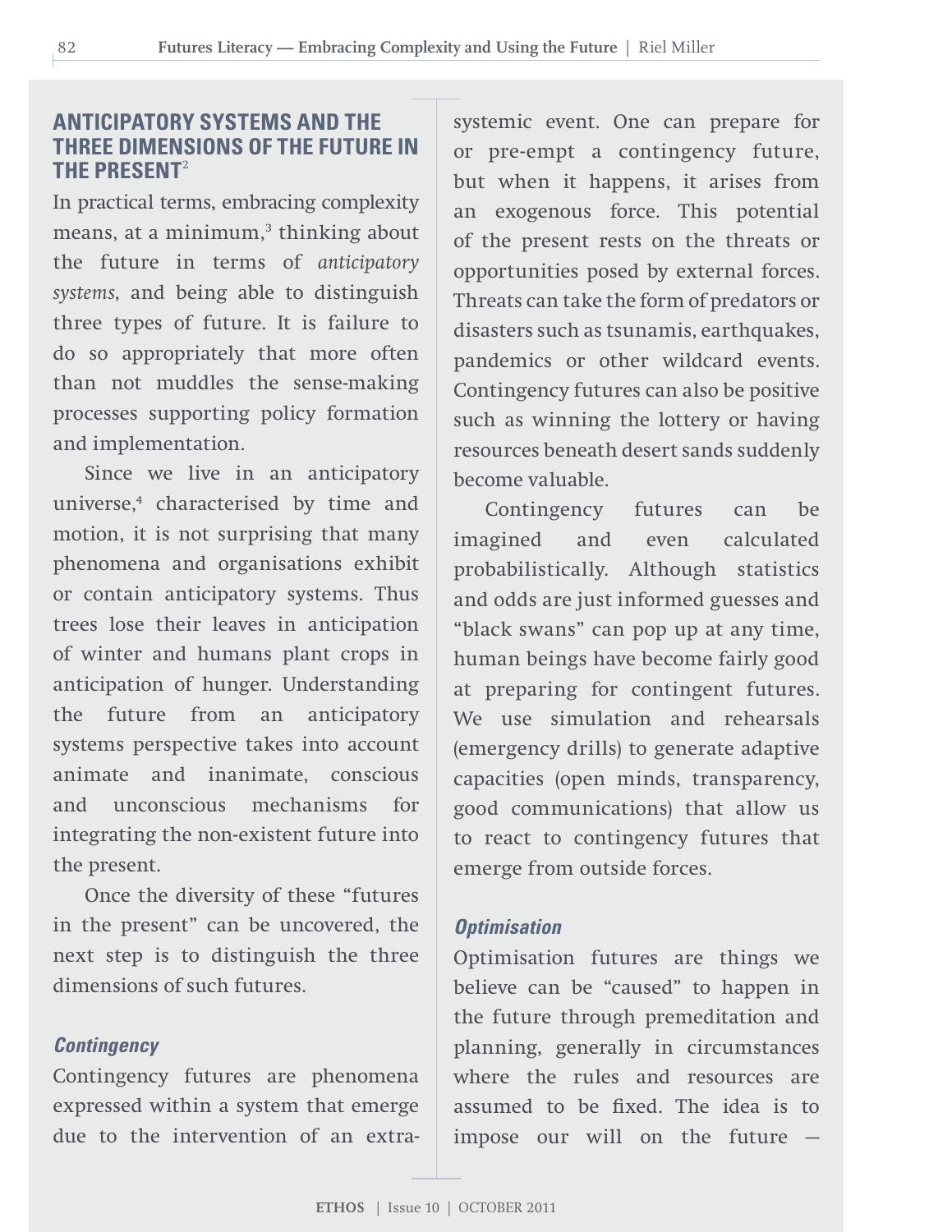imagining, if "all goes well", that we can "colonise" tomorrow so that it conforms to our desires and expectations. Here, the potential of the present is like a chess game, with many possible permutations and alternative paths, but the ends, means and rules of play are given. Farmers plant seeds with the expectation of a future crop, knowing full well that many factors can intervene in the meantime: from locusts and war to good weather and enough "hands" to bring in the harvest.

As with contingency futures, humans have become pretty good at managing optimisation futures. Even when efforts to shape the future may only be partially successful, we have generally offered the rationale that the end (e.g. having food to eat later in the year) justifies the means (imposing a plan).

### *Exploration-Discovery*

However, the potential of the present goes beyond contingency and optimisation futures. A top-notch plan to improve the product line and beat the competition may be rendered entirely obsolete as novelty emerges. Toyota may beat GM because the way it plans its production of cars is better than that of GM, but the decline of the automotive era can leave both high and dry. Of course, emergence-driven systemic transformation need not be fatal, but

the question is how to perceive it and use it. The first step is to recognise this distinctive category of the future.

Exploratory futures are those aspects of the present that need to be discovered. Exploration is about "seeing" the present differently; novelty and discontinuity are hallmarks. Exploratory futures are about identifying and making sense of phenomena that emerge like the Big Bang: part inspiration, part legacy, part chance, and part mystery. Exploring this dimension of the potential of the present is a delicate and ephemeral balancing act when compared to optimisation or contingency, and depends on the paradoxical, even contradictory task of building scaffolding that enables "rigorous imagining".

The danger is that formal, preconceived sources of inspiration, intended to enable discovery, are all too often exactly what snuffs it out. By insisting and imposing the patterns, words, and ideas of the past on the present, the new and not-yet-meaningful cannot be invented and brought into our sense-making processes. Exploration is not about the paths not taken — which are only the possibilities of the past brought to life by the present. Instead, it is about futures unimagined and hence a present that does not *yet* make sense.

Until recently, most deliberate systems for anticipating the future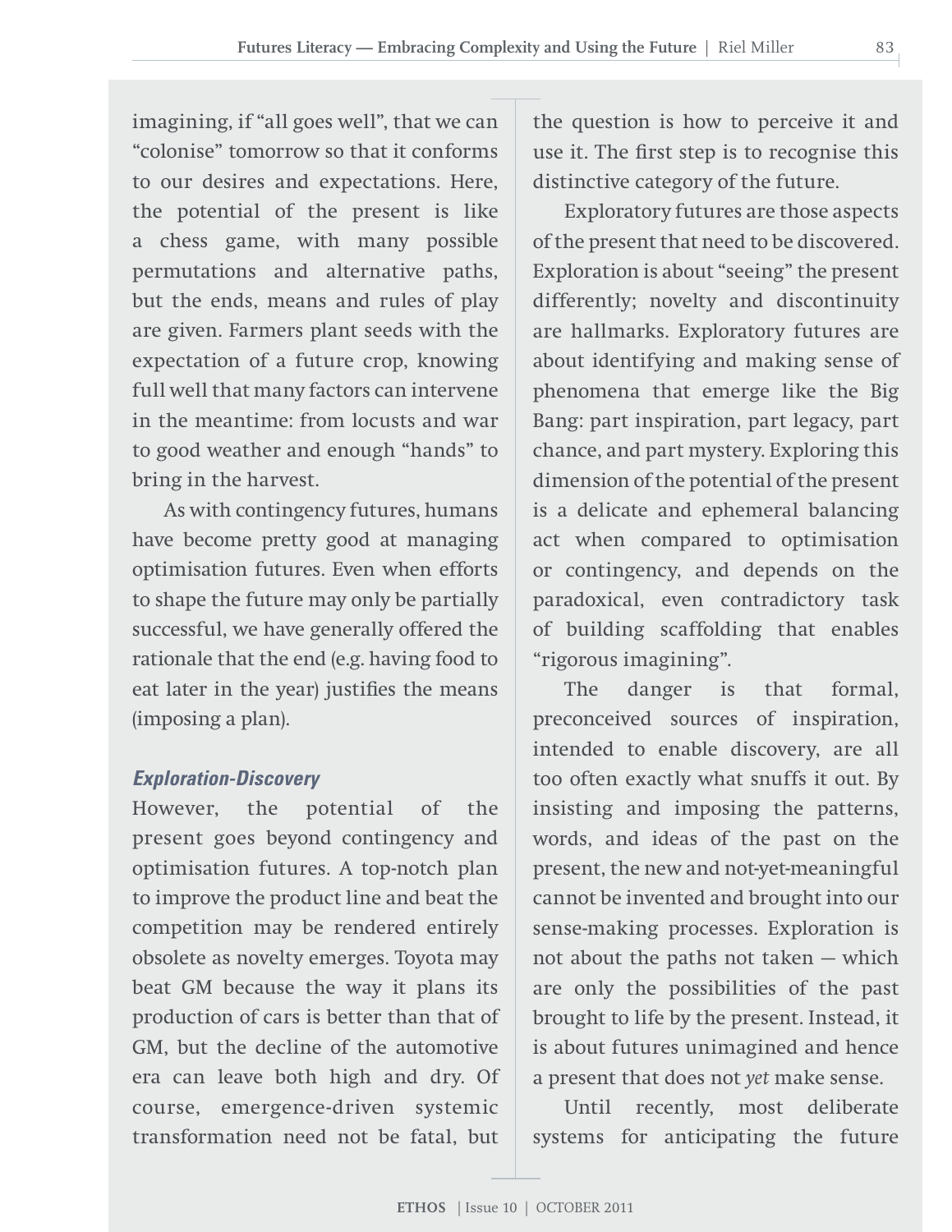have only addressed the first two dimensions of the future: both of which can be understood in ways that largely ignore complexity. It takes all three, incorporated into our anticipatory systems, to see the rich potential of the present.<sup>5</sup>

# **Making explicit our assumptions about the future**

There is nothing unusual about making explicit the "assumptions" underlying policy choices: this is just best practice. In general terms, a "good" policy process will have explicitly considered the nature of the model(s) being used (and hence its assumptions — including ones about the future), although the details of such an analysis may be in the background documentation rather than in the main text.

However, all too often the assumptions that underlie a model used to conduct a policy analysis are constrained (for a variety of reasons) to either:

- (i) simple presentations of why the assumptions are considered "reasonable" simplifying depictions/ predictions of "reality" in the present and future, or
- (ii) descriptions of "givens" that are considered exogenous to the model imposed by an outside force of some sort and usually assumed to apply in the future.

Such limitations do not pose much of a problem when it comes to "contingency" and "optimisation" futures, since in such cases the subject is already constrained by specific operational or current configurations of the system  $-$  no changes in the conditions of change need to be taken into account.

Such is *not* the case when trying to address complex phenomena rife with emergent novelty. These problems pose a design challenge — how to live with and use the creative novelty of the universe. The challenge is to find practical ways to use the future as part of the process of discovering and creating the present.

This is different than meeting the implicitly optimisation-oriented challenge posed by Douglass North when he pointed out that most of the models being used for policy analysis are ergodic,<sup>6</sup> failing to incorporate changes in the conditions of change. North was highlighting the fact that most policy analyses, rooted in attempts to estimate what will happen in the future, still fail to consider how the policy goal might change or be achieved differently under different conditions or when looked at in the light of other models.

Instead, we should abandon the effort to try to be so clever that we can choose the right model, find the right data, or make the best guess. There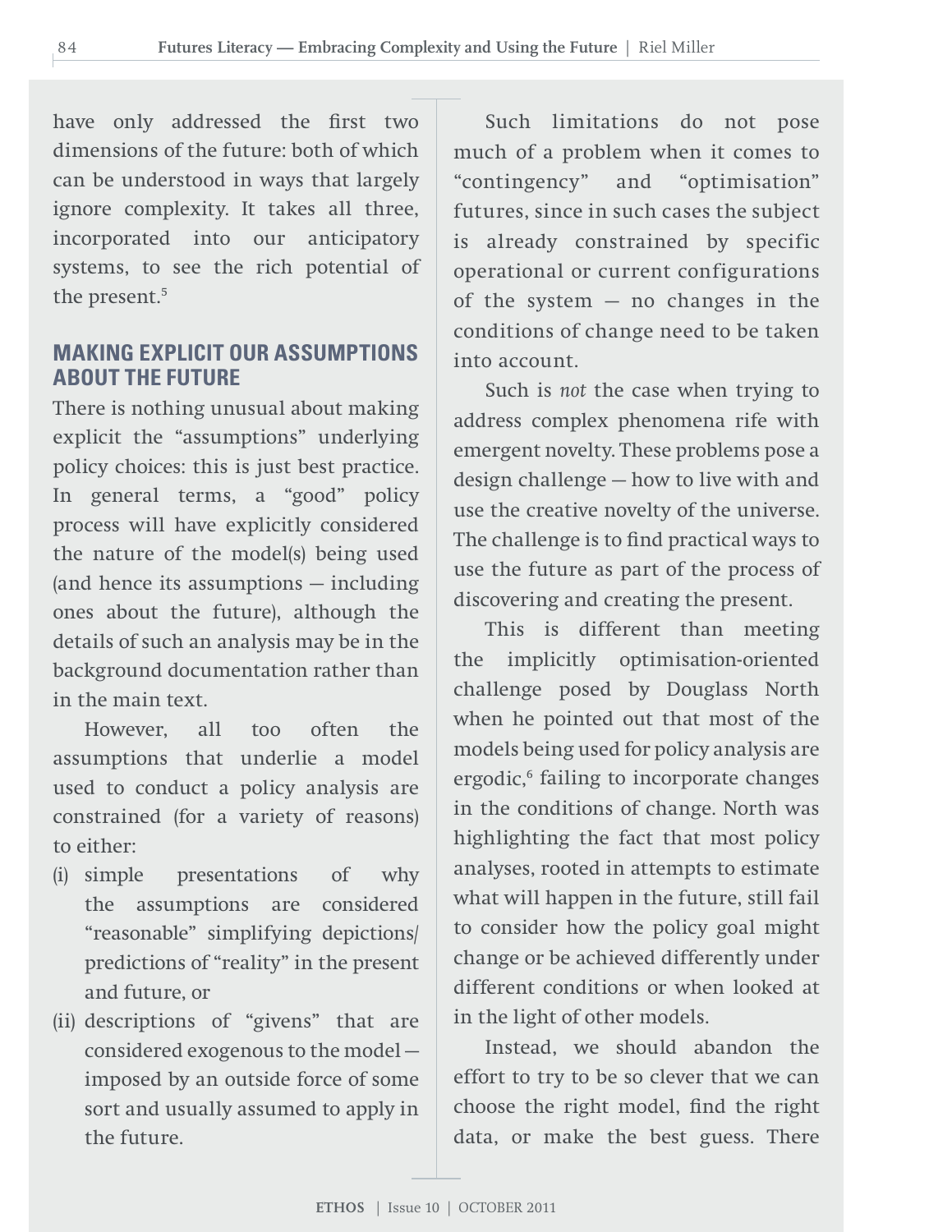is no way to outsmart the complexity of reality; unforeseeable novelty is a certainty. Instead, the approach should be to try and develop the capacity to use the future in a range of different ways, and not be limited by prediction or by narrow conceptions of a desired future. It is about being Futures Literate.

## **Futures Literacy as the Capacity for Improvisation**

A Futures Literate policymaker is able to identify and distinguish different forms of the "potential of the present"; to use the future in the same way that an accomplished reader can distinguish and invent (co-create) many meanings from a given text. As a specific approach, Futures Literacy<sup>7</sup> (FL) focuses on the capacity to discover and invent anticipatory assumptions. FL enhances the sophistication of our anticipatory systems.

Working through structured conversations that treat the future as an explicit part of shared sensemaking, FL approaches complexity not by abandoning assumptions about the future, but by better understanding the different kinds of futures we use when we make decisions and enhancing the richness of each. FL encompasses traditional techniques for discovering what might happen in the future contingency and optimisation futures

that are depicted with the help of a vast range of familiar predictive and probabilistic methods. However, what makes FL distinctive is the integration of anticipatory systems and the different categories of the future into each phase of the action-research processes of sensemaking and making sense.

### **FIGURE 1. futures literacy as a learning process**



As indicated in Figure 1, the foresight process must be designed using a threefold framework that pays equal attention to:

- 1. **Narrative** developing sense-making frameworks and stories that are meaningful to the participants in the process and "targets" decision makers relevant to the process;
- 2. **Collective intelligence** generating evidence through action research that uses imaginary futures to invent and create collaborative maps,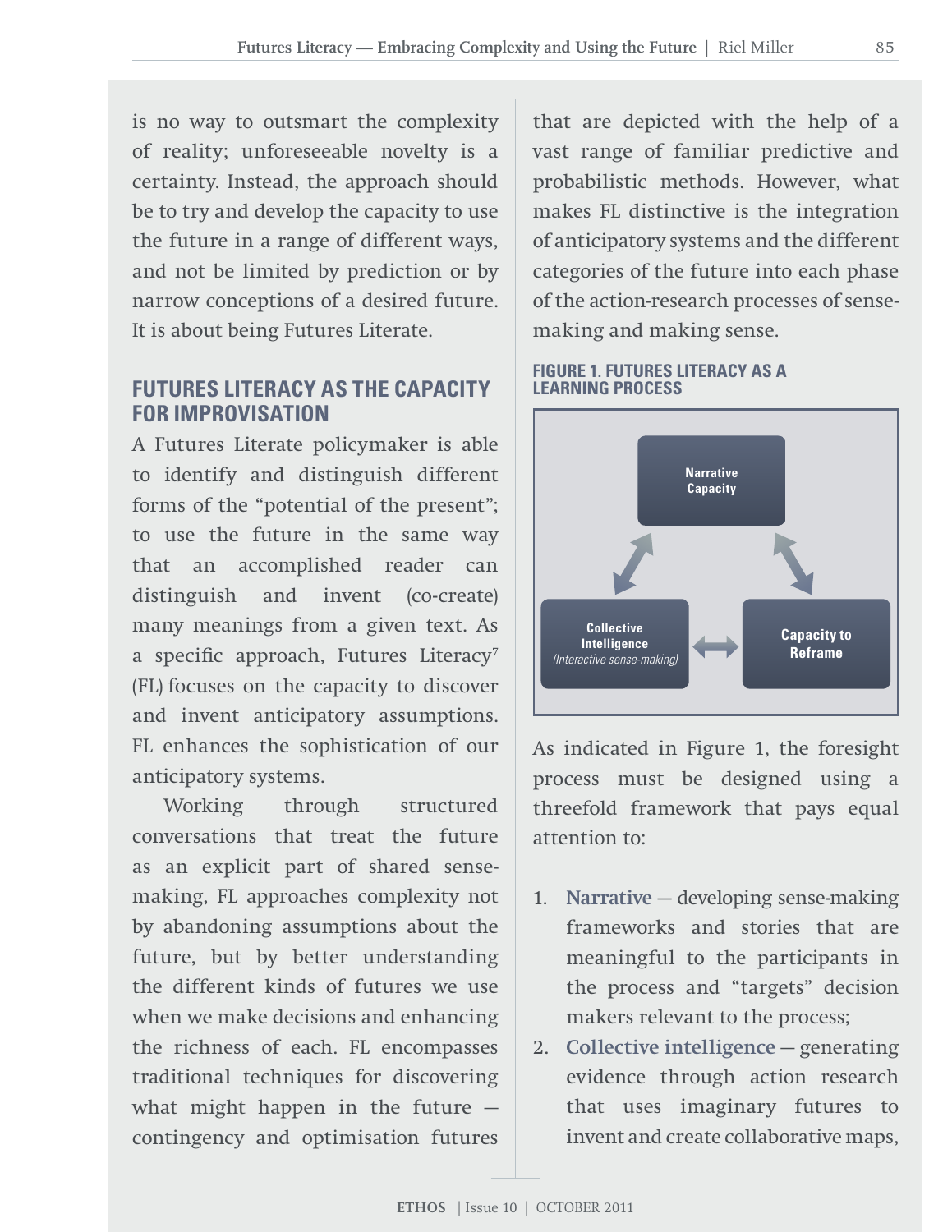enabling all participants to bring their deep and specific knowledge into the "story";

3. **Reframing** — using "rigorous imagining" to develop and question the theories and models that define the variables and relationships, metrics and definitions being used to make sense of the present (note: pattern recognition/data mining is insufficient).

The point of FL is to become more adept at inventing imaginary futures: to use these futures to discern system boundaries, relationships and emergence; to invent and detect changes in the conditions of change; to rethink the assumptions we use to understand the present. The emphasis is on the imaginary: since the point is not to test present assumptions against some predictive future, but to use the future to question, unpack, invent what is going on and what is doable now.

By increasing our capacity to improvise and be spontaenous, live with permanent ambiguity and novelty, FL frees us up to go beyond the predictable, and enables us to embrace complexity.  $\lambda$ 

Riel Miller is a faculty member in the Master of Public Affairs, Sciences-Po, Paris, France, a board member of the Association of

Professional Futurists, and a Fellow of the World Futures Studies Federation. He has worked in the Ontario Civil Service and the OECD, and is widely published on topics ranging from the future of the global economy, the financial sector, the Internet, education systems, to social equity. Riel holds a PhD in Economics from the New School for Social Research, New York and can be reached at www.rielmiller.com

### NOTES

1. Reality is not more or less emergent from one moment to the next, even if the dominance and stability of systems and hence degrees of openness and adaptation vary over time and context.

2. Adapted from: Miller, Riel, "Which Anticipatory System for University Foresight," Chapter 6 in *The For-Uni Blueprint: A Blueprint for Organizing Foresight in Universities, Executive Agency for Higher Education and Research Funding*, (Romania, 2010).

3. In the author's view, there are three necessary components to being able to effectively "use the future" for decision-making. Understanding all three is what he calls being Futures Literate and entails a practical grasp of a) anticipatory systems, b) the three ontological aspects of the future, and c) scientific sense-making capabilities. As a capacity,FuturesLiteracy provides a command ofthe "design principles" that can be applied constantly in order to use the future to embrace complexity.

4. For an exploration of this topic, and a discussion of "what is the future", see Special Issue: Anticipatory Systems and the Philosophical Foundations of Futures Studies, *Foresight*, Vol. 12, No. 3, Emerald, 2010.

5. This is a way of connecting a multi-ontology reality with a multi-epistemology design for action. See Aaltonen M., *The Third Lens: Multi-ontology Sense Making and Strategic Decision Making,* (Ashgate, 2007).

6. "Ergodic" describes a model or system that remains stable over time. To use the terminology of Karl Popper, an ergodic system is one in which there is no "change in the conditions of change".

7. Riel Miller, "Futures Literacy: A Hybrid Strategic Scenario Method", *Futures: The Journal of Policy, Planning and Future Studies*, 39 (Elsevier, May 2007), pp341-362, and "From Trends to Futures Literacy: Reclaiming the Future", *Centre for Strategic Education, Seminar Series Papers, No. 160* (Melbourne, Australia, December 2006).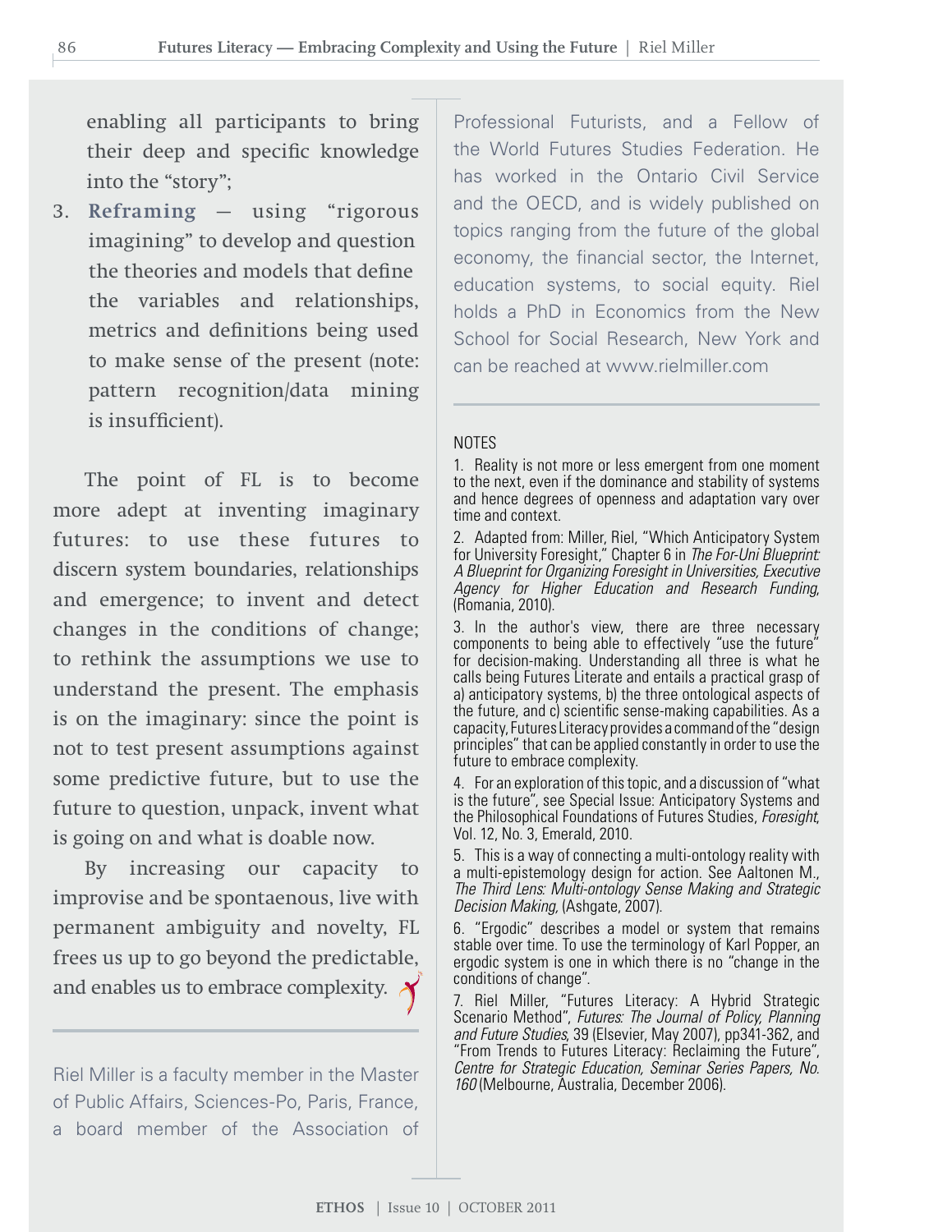

# Goh Han Teck

# Leadership Across Generations

**Generational differences may transform the way we identify, develop and practise leadership in the Public Service.**

## **INTRODUCTION**

In recognising workforce diversity, social scientists have not only emphasised cultural diversity but also generational differences. The current workforce comprises several generations and at least four cohorts have been identified, each possessing different characteristics from the next. For the first time, the multi-generational workplace is a reality, and the age range of employees in many organisations is widening as people retire later and work for longer.

While social scientists have recognised generational differences as an important aspect of workforce diversity, the literature in the field have tended to focus on how best to manage so-called Gen-Ys. At the same time, the multi-generational workplace raises questions about the changing nature of leadership itself.<sup>1</sup> What implications will generational differences have on the practice of leadership, and what will they mean for the development of future leaders? These were some of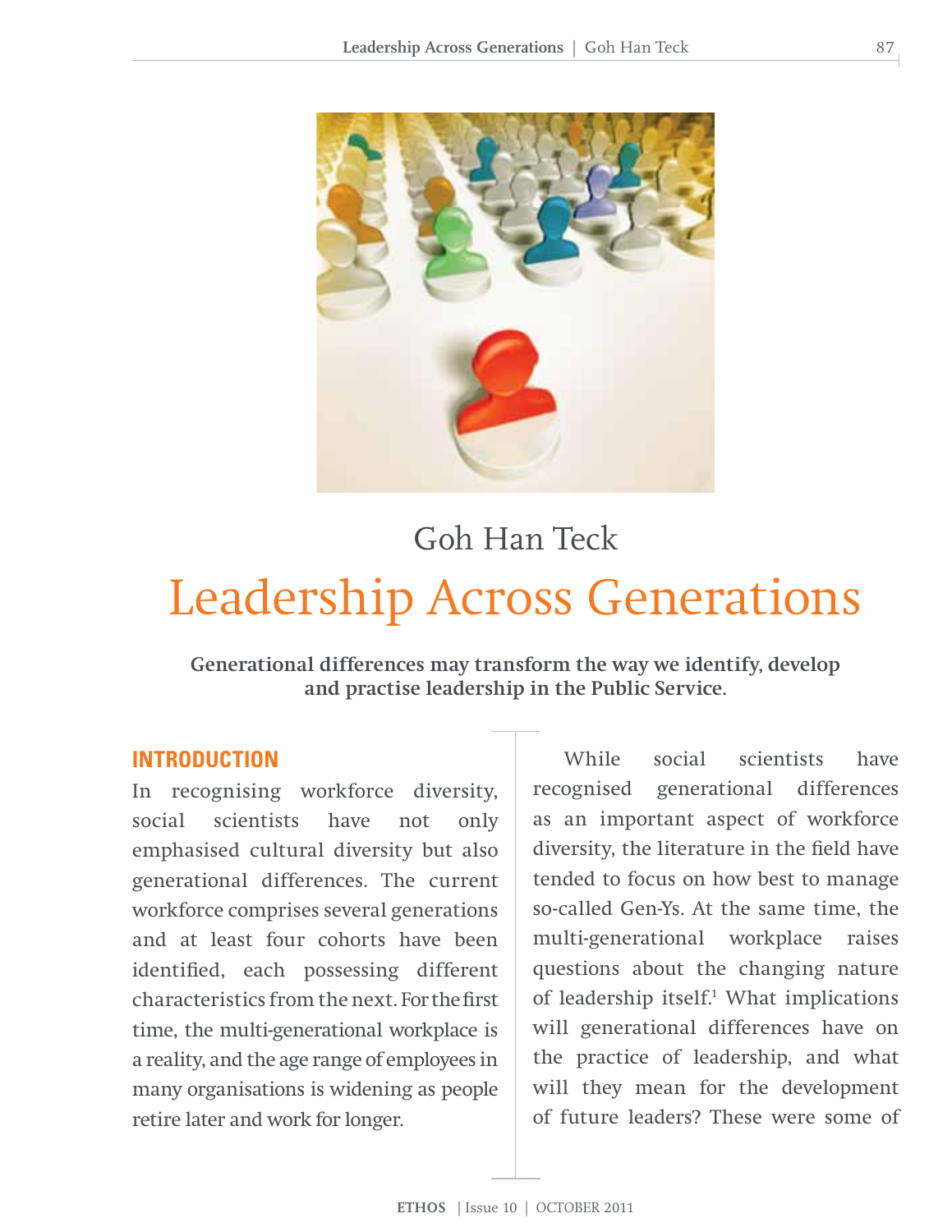# Singapore's Multi-Generational Workforce

### **Figure 1: Generational Distribution in the Singapore Workforce**



While the precise time-frames may vary, experts generally agree that there are four distinct generations at present:

- Traditionals (*Matures*) born between 1909 and 1945
- Boomers born between 1946 and 1964
- Generation X (*Xers*) born between 1965 and 1979
- Generation Y (*Gen Y, Millennials* or *Nexters*) — born after 1979

### **Figure 2: Generational Distribution in the Singapore Civil Service**



Of the approximately 3 million in the Singapore workforce today, approximately 3% are Traditionals, 38% Boomers, 39% Xers, and 20% Generation Ys.

Of the 74,000 employees in the Singapore Civil Service, 0.5% are Traditionals, 22% Boomers, 44% Xers, and 33.5% Generation Ys.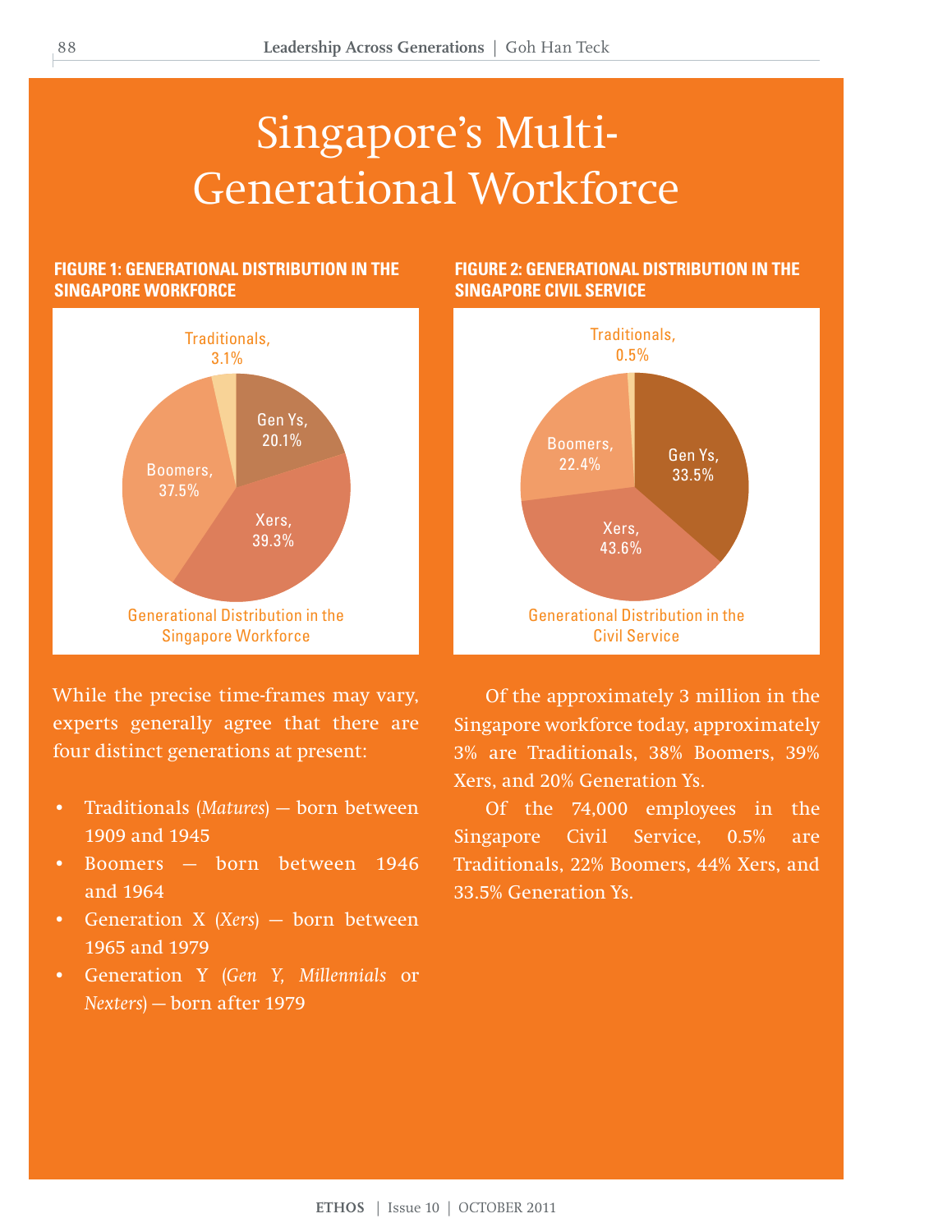the questions our recent study sought to answer<sup>2</sup>

## **GENERATIONAL DIFFERENCES IN LEADERSHIP**

If different generations might be regarded as cultural sub-groups, and leadership theory suggests that culture shapes how people view and practise leadership, then it follows that generational differences in leadership might reasonably be expected. Our research suggests five shifts in leadership style that could be related to generational differences:3

1. Individualistic versus Collective. Newer generations appear to have more of an individualistic focus compared to the more collective orientation of the older generations. It seems that newer generation leaders tend to be more competitive and assertive, compared to older generation leaders who tend to adopt a more communal form of leadership. In our focus groups, Gen Ys described themselves as more self-interested and ambitious. This is manifest in their relative reluctance to take up their share of team tasks, their weighing up of personal gain before accepting roles or responsibilities and their impatience to see immediate returns

for themselves. The argument that newer generations have a more individualistic leadership style seems to contradict popular literature that refers to Gen Y as being more team-oriented. They may engage in teamwork but are they good team players? Our focus group data seems to indicate that the newer generation of Singapore leaders are very accustomed to working in teams as a result of their education, but may tend to interpret things through the lens of personal gain rather than the common good.

"…my generation has low emphasis on values… maybe 70% to 80% of those who want to be leaders [do so] because of the rewards… They are more impatient about things and try to gain personal recognition more than to share rewards with their team mates."

*– Gen Y Public Service Employee*

 2. Conservative versus Risk Orientated. Newer generation leaders, having grown up in a world of rapid change and technological revolutions, appear more comfortable with fast changing environments and are more willing to take risks and consider novel approaches in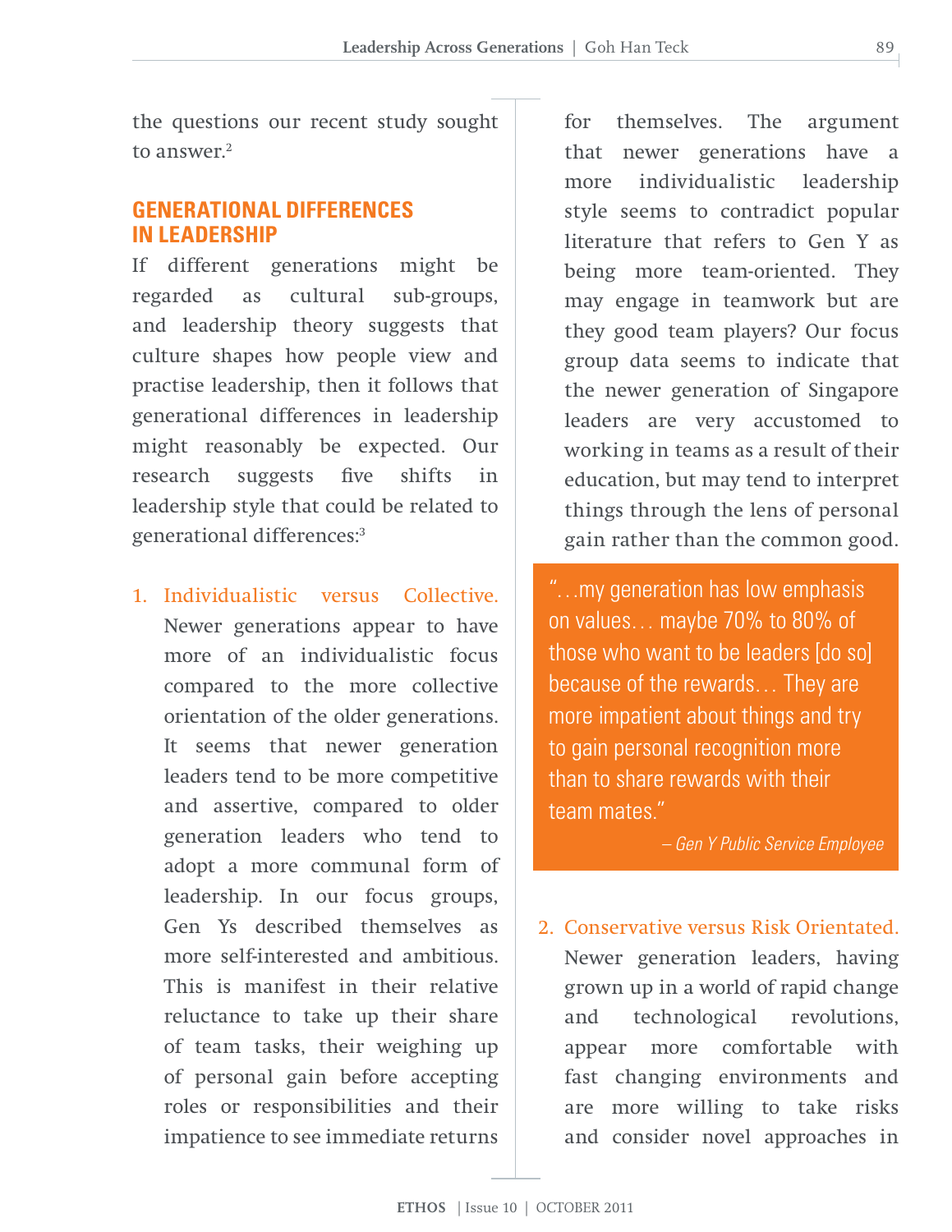their leadership. In contrast, older generation leaders tend to be more conservative, relying more on predictability and maintaining the status quo. With a lower concern for social norms and greater levels of self-esteem, newer generations may be more equipped to generate outof-the-box suggestions that they are confident of promoting.

"I was really struck by the difference in her worldview and the willingness to question and challenge assumptions a lot more rather than just take things as a given… this whole openness to new ideas with less concern that the decisions taken now are going to impact my organisation or my country…The older ones amongst us would be weighing [these] more heavily."

*– Boomer on Gen Y*

### 3. Increasing Intensity and Pace.

Given their openness to risk, the newer generations seem to be more fast-paced and intense in their exercise of leadership. They tend to be perceived as operating with more energy, intensity and passion, while older generations are seen as more likely to maintain a calmer, lowerkey, understated stance — with more

emphasis on interpersonal impact. Compared to the older generation's world of steady progression and paced achievement, those of the newer generation are accustomed to a world of immediate access, instant feedback and rapid outcomes. While it is possible that the younger generation in the workplace is not any more achievement-oriented than young adults of past generations, they seem to be more demanding for the immediacy of outcomes, and this often manifests as impatience or abruptness in leadership. This "leadership impatience" could stem from generational differences in work values, personality and other factors. There is an indication that the newer generations are more competitive, ambitious and results driven, more self-assured and more opportunistic. Status matters to them and they are eager to seize opportunities.

"I suppose that she's a lot faster, absorbs ideas a lot faster than maybe the Boomer generation and some in the X generation, she moves a lot faster, [is] able to whip up things very quickly, highly energetic…"

*– Gen X on Gen Y*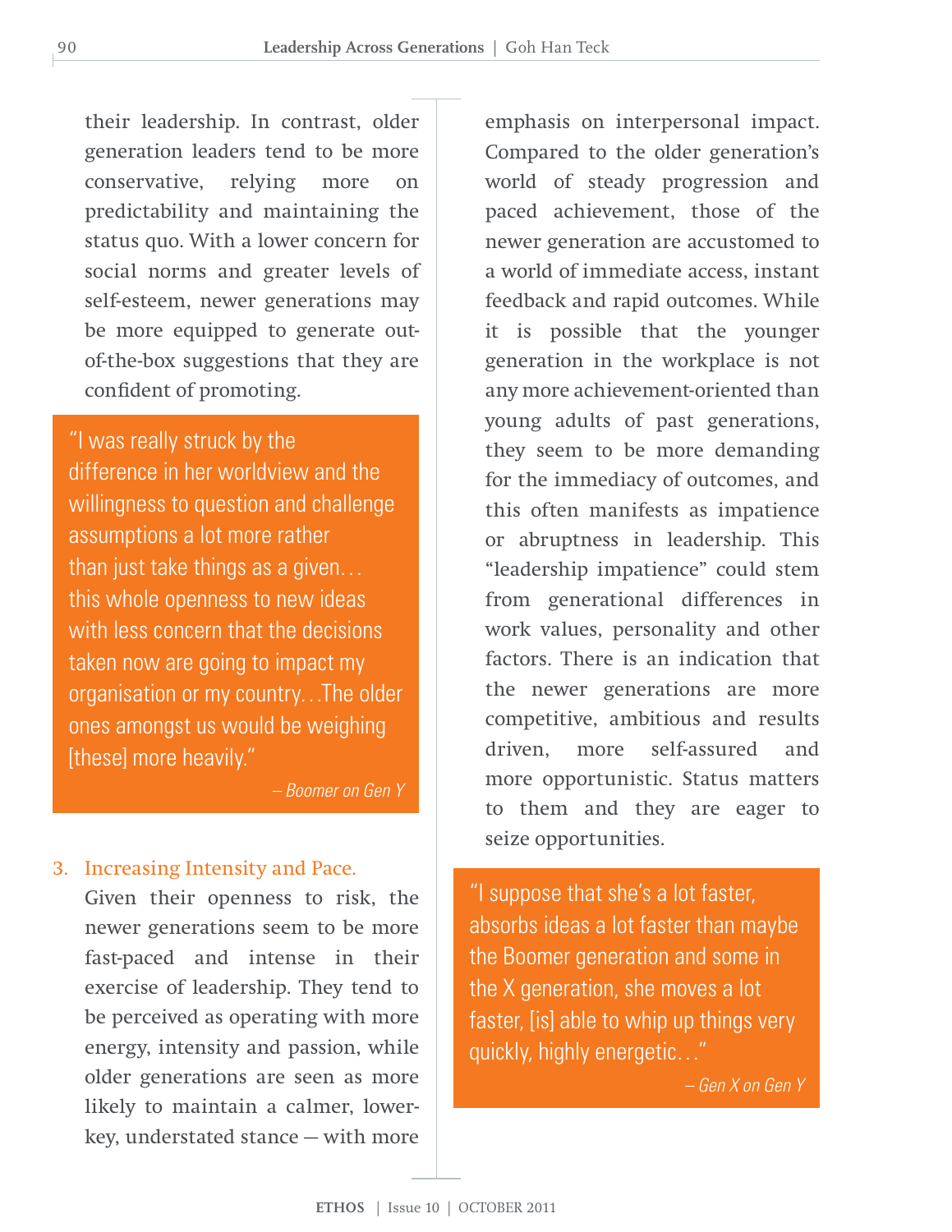# 4. Big-Picture Capabilities but Short-Term Focus.

Whilst the younger generations are supposedly more inclined towards broader-level thinking, they also seem to operate on shorter timescales. This apparent contradiction might be the function of a difference between capability and preference. This is conceivable, given that the newer generations grew up in a more globalised world of not just interacting systems and diverse views, but also one that has a high rate of change, high product design turnover, and a strong emphasis on speed. The new generations might be able to see more quickly and grasp a more complex inter-related world — expressed as an aptitude for bigger-picture and even longerterm thinking. Yet, they have not seen things last for very long and are used to instant results. The younger generation's short-term focus could also reflect their view

"They are very impatient, or have a very short attention span. So they might start on one project and be very excited about it and then they realise 'Maybe we can't do this sort of thing' and then they'll move onto the next thing and be very excited about that." *– Gen Y on Gen Y leaders* of organisational commitment compared to the older generations, they have a more short-term view of their time with an organisation.

### 5. Sources of Authority.

Generations appear to vary in their sources of authority with some real consequences for how they lead. Older generations have a higher respect for those in authority as compared to new generations who are less concerned with authority and hierarchy. The younger generations have grown up in a climate where it is culturally more acceptable to question authority. Their developmental context has been one dominated by post-modern and pluralistic worldviews, with no one seen to possess absolute "right" answers. Many organisations are becoming flatter and younger leaders may perceive influence as deriving primarily from competence and knowledge. Given these differing sources of authority, the older generation leaders can be seen to exercise leadership along lines of hierarchy, viewing leadership influence as generally positional. On the other hand, the newer generations are more likely to respect and also exercise leadership based on capability, competency and expertise, rather than rank.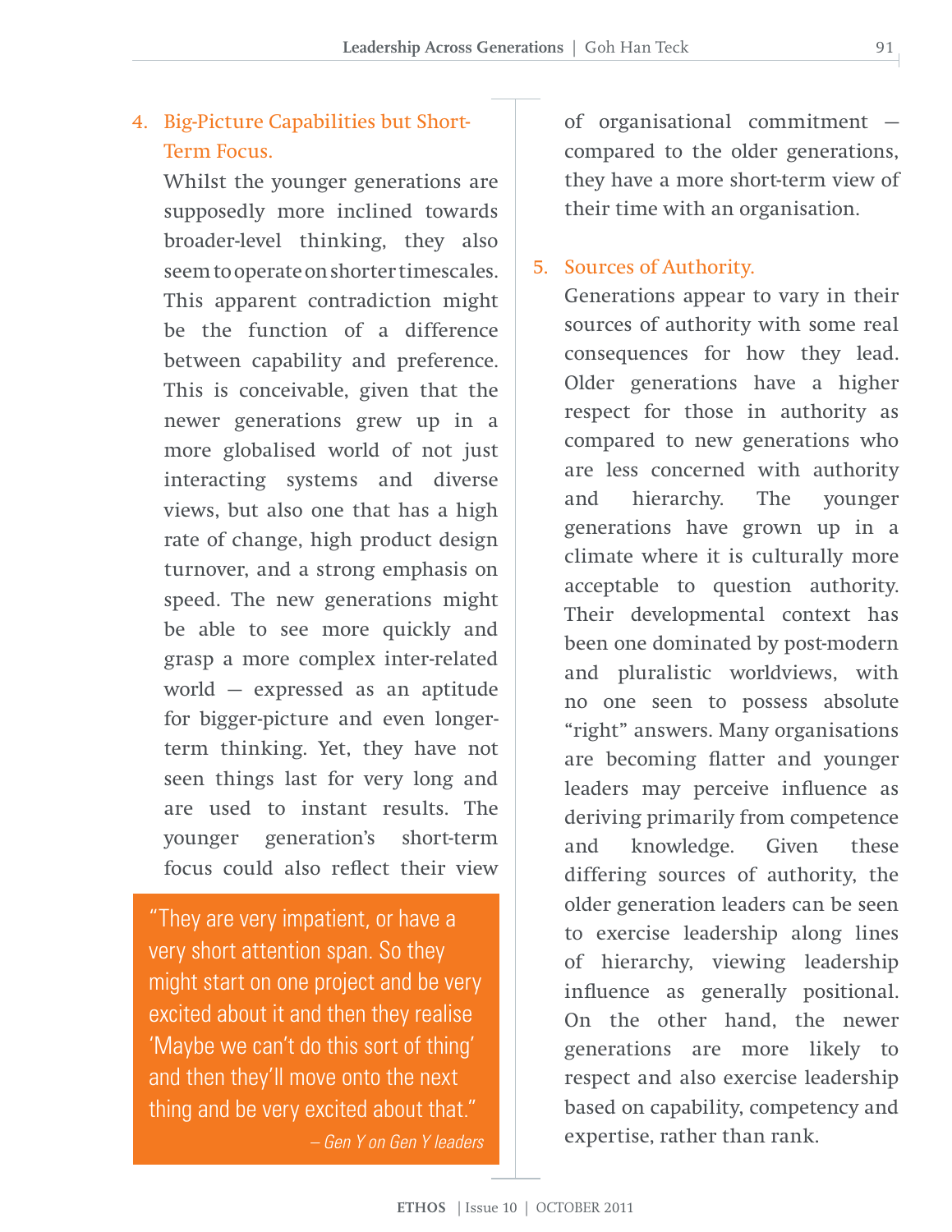"[My experience of] all the Boomer bosses I've reported to [is that] it's more formal, in terms of the relationship… and it's a bit more directive rather than discursive."

"There is an unspoken expectation that you must respect me, because I'm your boss… and I didn't get to this position for nothing."

*– Gen Y on Boomer boss*

# **IMPLICATIONS FOR THE DEVELOPMENT OF FUTURE LEADERS**

If leadership styles are shifting along generational lines, what can we do to bring out the best in leaders of different generations? Our research suggests a few key priorities:

• Developing the moral dimension of leadership.

With the shift towards a more individualistic leadership stance, there is the danger that forms of narcissistic leadership<sup>4</sup> could become more evident in newer generations. Over the past decade, there has been growing attention on this issue of the narcissistic leader. Moccoby5 proposes that through development, leaders with narcissistic inclinations can capitalise on their strengths, and

learn to manage the darker side of leadership. Leadership programmes, emphasising deeper understanding and the moral responsibility of leadership, can combat narcissism and help develop future leaders.

 In his seminal book, *Leadership*, Burns6 speaks of responsibility of leadership — to elevate others to a higher sense of performance, fulfilment, autonomy and purpose. Leadership development has to expand a leader's concept of leadership: to include the moral dimension, to move leaders beyond a focus on self, to a focus on contributing to others and a wider purpose. In effect, leadership development should help individuals embrace the social and moral dimensions of "good" leadership.

• Increasing self-awareness in leaders. Studies have associated the newer generations with higher self-esteem, assertiveness and lower need for social approval. These characteristics enable a sense of leadership confidence, but could also affect their ability or willingness to acquire a realistic picture of themselves. In contrast, effective leaders must be able to appreciate their true capabilities and weaknesses, as well as their impact on the organisation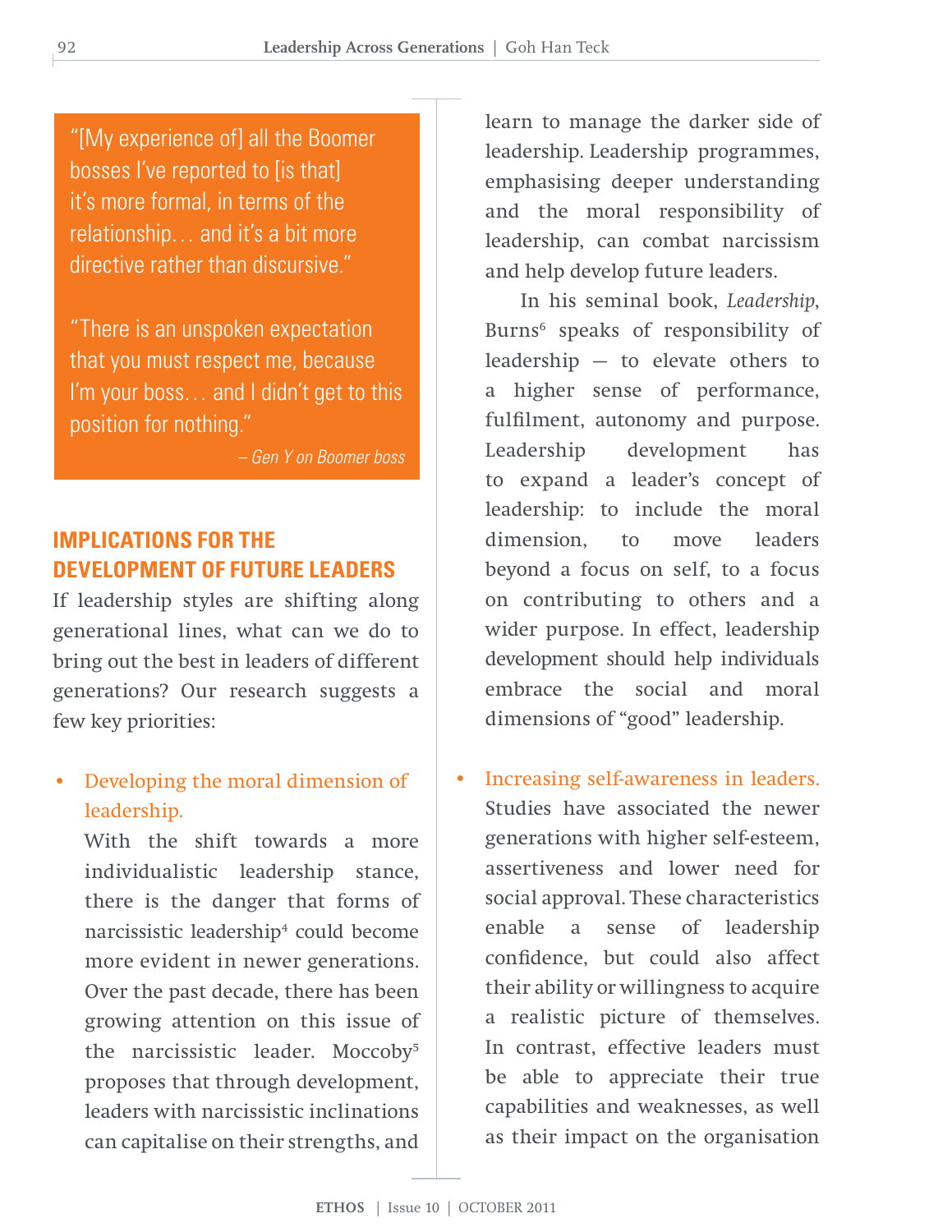and the people they are leading. Thus, leadership development may need to focus on cultivating a greater understanding of self in the context of leadership.7

 With hierarchy- or positionbased authority becoming less accepted by the newer generation of employees, leaders of all generations will have to understand what gives legitimacy to their leadership. They will have to develop a keen appreciation of their strengths (i.e. knowledge, abilities, skills, values, beliefs) and limitations, and take them into consideration when influencing others.

• Watchfulness and mindfulness in leadership.

If the newer generation prefers to exercise a more intense, quick-paced and immediacy-focused leadership, development interventions may need to provide the needed space and time for leaders to slow down and reflect on their influence. In its unmanaged state, a quick-paced leadership style tends to favour *action* over *reflection*, whereas both are needed for the exercise of effective leadership. Leaders may need to cultivate the ability to reflect while in the midst of action. As an intervention, leadership coaching

can help to build this capacity by modelling the process of reflection and action — individuals can learn to be more mindful of their leadership in the moment, rather than falling back on instinctive behaviours.

# • Communicating respect, value and inclusion.

There is a fair degree of empirical agreement between the generations when it comes to what they expect from their leaders. At the top of the list, all generations seek leaders that are able to empathise and care, and who are able to engage them in a vision of the future. Communication that inspires and engages usually contains two elements, one relating to boldness of vision and the other relating to how much the listener is included and involved in that vision. While boldness and confidence can put newer generation leaders in good stead to inspire, the more individualistic and impatient side of their leadership could lead to the exclusion of others. Learning to frame goals and messages in ways that communicate respect and value for others enables leaders to better inspire and engage. For leaders, leadership development should help build awareness in framing interactions, helping them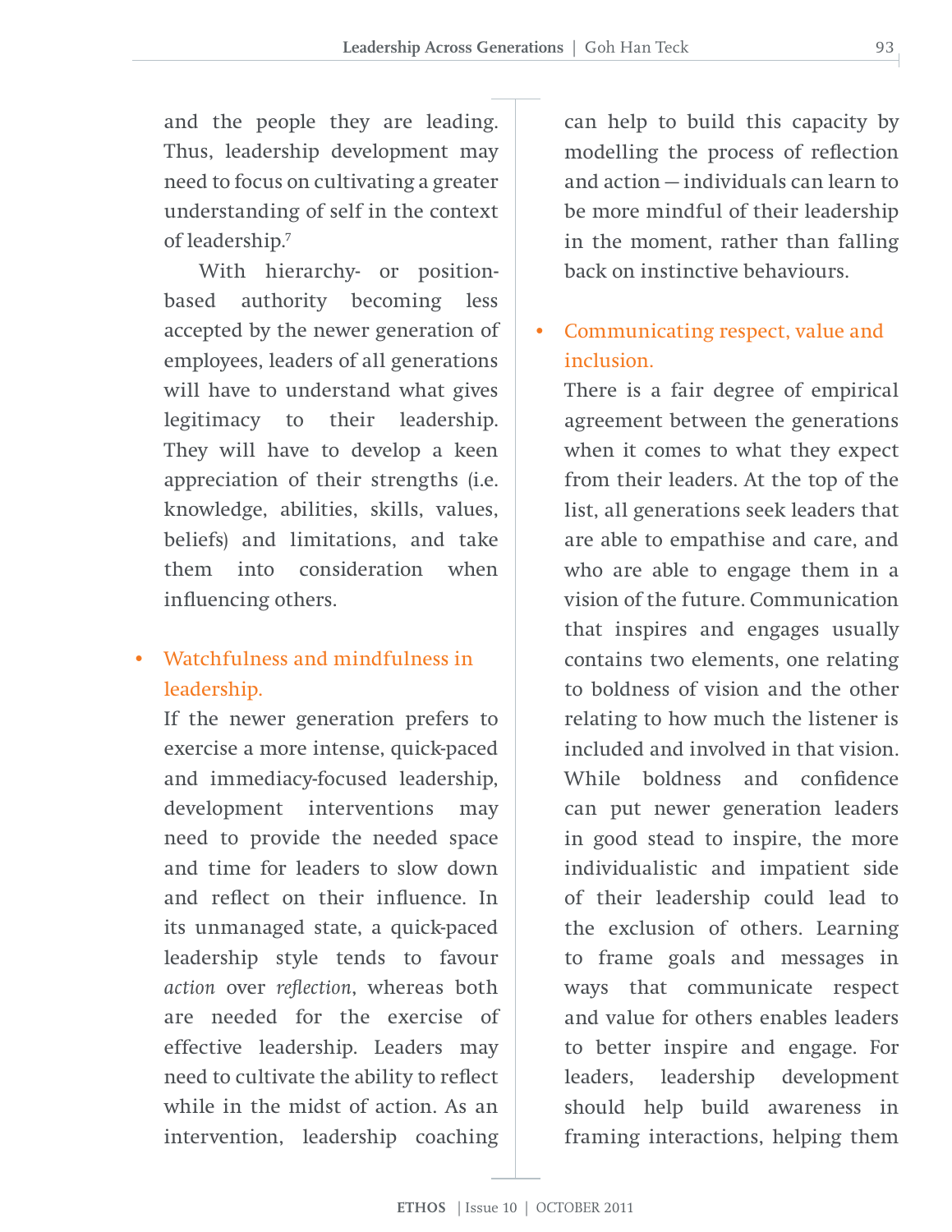communicate and interact in ways that include the goals, needs and empowerment of others.

• Developing leaders as coaches.

Our research suggests that older generation leaders are keen to develop their staff and younger generation leaders are keen to learn. However, we also found that the preferred learning styles differ across generations. Older generation leaders adopt a more didactic style of development that does not match the more questioning and experimenting learning style of the younger generations — who are used to a more learner-centred experience, like to experiment, are impatient to put learning into practice, and have the selfconfidence to come up with some of the answers themselves. Senior and middle management may want to cultivate coaching skills, which can offer their younger counterparts a facilitated way of finding their own solutions to work-based challenges and developing capabilities to work independently and effectively.

• Building leaders that enable leadership. While narcissistic leadership is reluctant to share focus and power with others, hierarchy-based

leadership concentrates leadership power at the top. Both styles tend to disempower others. Yet leadership that enables others to lead is needed in a complex world where no one can know nor act across the full picture.8 Leadership development needs to help leaders embrace a model of leadership that de-emphasises the "heroic" mode of leadership, where vision is monopolised, and focuses instead on harnessing the diverse perspectives, experiences and strengths of others. Leaders who can learn to feel comfortable with not being in the centre, but are open to let others take the lead, will be more successful at creating yet more generations that are capable and equipped to lead.

### **THE GENERATIONAL CHALLENGE**

Both our focus group research and current literature on the workplace have given us a better appreciation of how the different generations lead and what they expect of leadership. From this, we have begun to make conjectures about the developmental needs of leaders from different generations, both now and in the future. We are mindful of the limitations of our study — more research is required for us to be confident that these are generalisable findings.

Nevertheless, the generational phenomenon is one that leaders and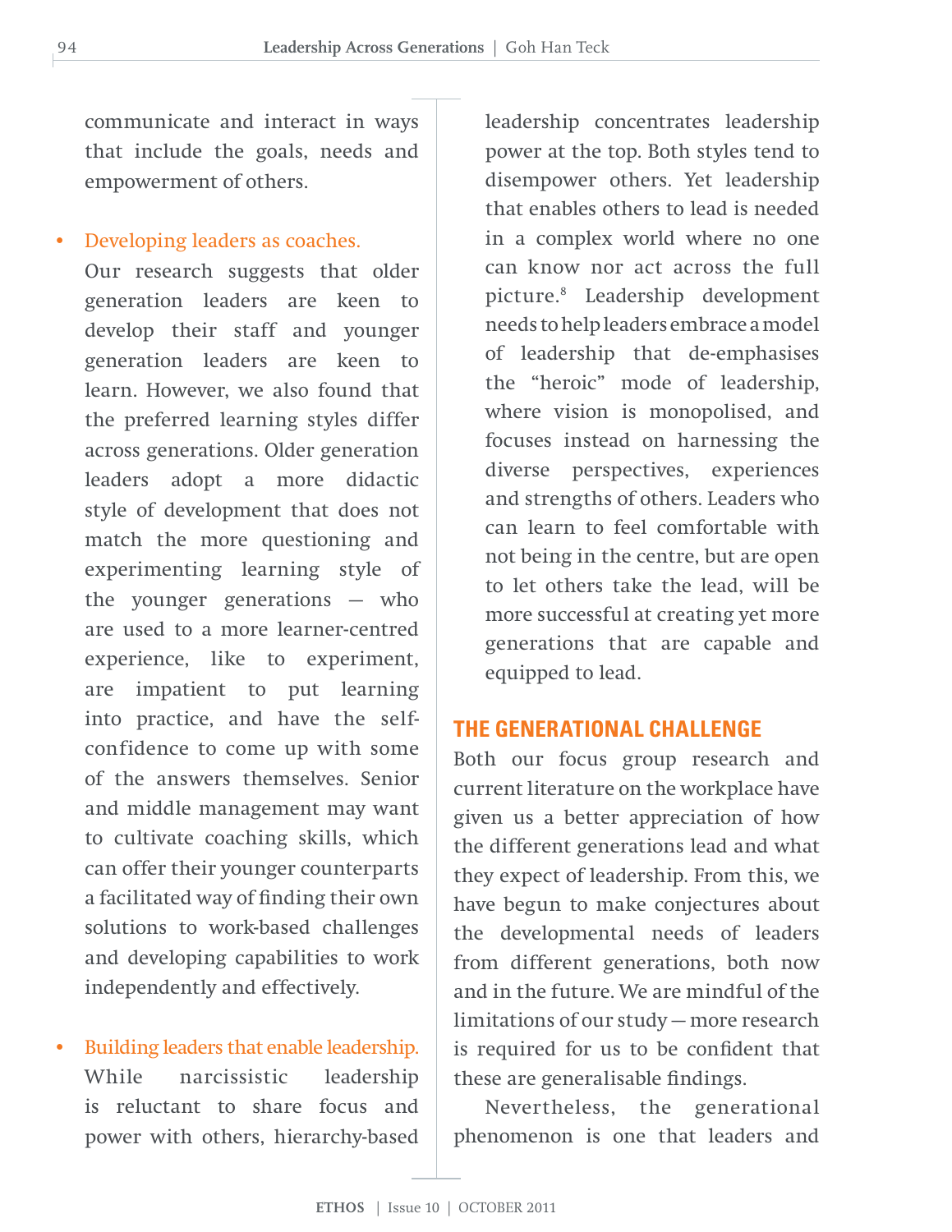leadership development practitioners should take note of. Social scientists theorise that due to the increasing rate of change, generational cycles are becoming shorter and shorter. In the past, distinct generational traits would take 20 or so years to emerge in the workforce, but the present generations have emerged in around 10 to 15 years. If this trend is true, then we may possibly see more than four different generations making up the workplace of the future. Inevitably, generational differences will continue to affect how leadership is conceived of, identified, developed and practised, and by extension, the impact it will have on organisational and societal outcomes.

*This article is based on a research report co-written with Jo Hennessy of Roffey Park Institute.*

Goh Han Teck is Senior Consultant (Psychologist) in the Centre for Leadership Development in the Civil Service College. The Centre provides leadership assessment and development services that support the Singapore Public Service in developing a pipeline of talent that are inspired to lead and drive change.

### **NOTES**

1. In a Harvard Business School's Working Knowledge article in 2007, Jim Heskett posed the question: "How Will Millennials Manage?", http://hbswk.hbs.edu/item/5736html

2. This article is based on the findings of a research study undertaken in 2011 by Goh Han Teck of the Centre for Leadership Development, Civil Service College, and Jo Hennessy of Roffey Park Institute. The full research report can be accessed at www.cld.gov.sg

3. Scholarship exploring the relationship between generations and leadership is sparse. However, we were able to draw on available studies as well as findings from a focus group study that we had conducted. We also extrapolated from research on generational differences in values, work perception and personality. Our findings are exploratory and indicative rather than conclusive, but provide a useful way of navigating and interpreting intergenerational work interactions.

4. With regard to organisational leadership, narcissism has been defined as a "nonpathological (i.e. normal) personality dimension that involves a self-centered perspective, feelings of superiority, and a drive for personal power and glory" (Galvin et al., 2010). See Galvin, B. Waldman, D and Balthazard, P., "Visionary Communication Qualities as Mediators of the Relationship between Narcissism and Attributions of Leader Charisma", *Personnel Psychology*, 63 (2010), pp509–537

5. Maccoby (2004) in the Harvard Business Review, states that "many leaders dominating business today have... a narcissistic personality. That's good news for companies that need passion and daring to break new ground... but can be dangerous for organisations". See Maccoby M., "Narcissistic Leaders: The Incredible Pros, the Inevitable Cons", *Harvard Business Review*, 82 (2004), pp92–101

6. Burns, J. M., *Leadership* (NY: Harper & Row, 1978)

7. Recent leadership development programmes already incorporate tools such as 360 degree feedback, personality assessments, and action-feedback modules to provide the platform for leaders to detach from themselves, gain perspective, and develop the humility needed for continuous learning.

8. Follett (1924) has argued that "the most essential work of the leader isto create more leaders."In her book, *Creative Experience*, she states that "leadership is not defined by the exercise of power but by the capacity to increase the sense of power among those led". See Follett, M. P., *Creative Experience* (New York: Peter Smith, 1924). 1951 reprint with permission by Longmans, Green and Co.

### FURTHER READING

*For the complete list of references, please refer to the full research report at www.cld.gov.sg*

Arsenault, P.M., "Validating Generational Differences: A Legitimate Diversity and Leadership Issue", *Leadership & Organization Development Journal* (Vol. 25 Issue 2), pp124–141